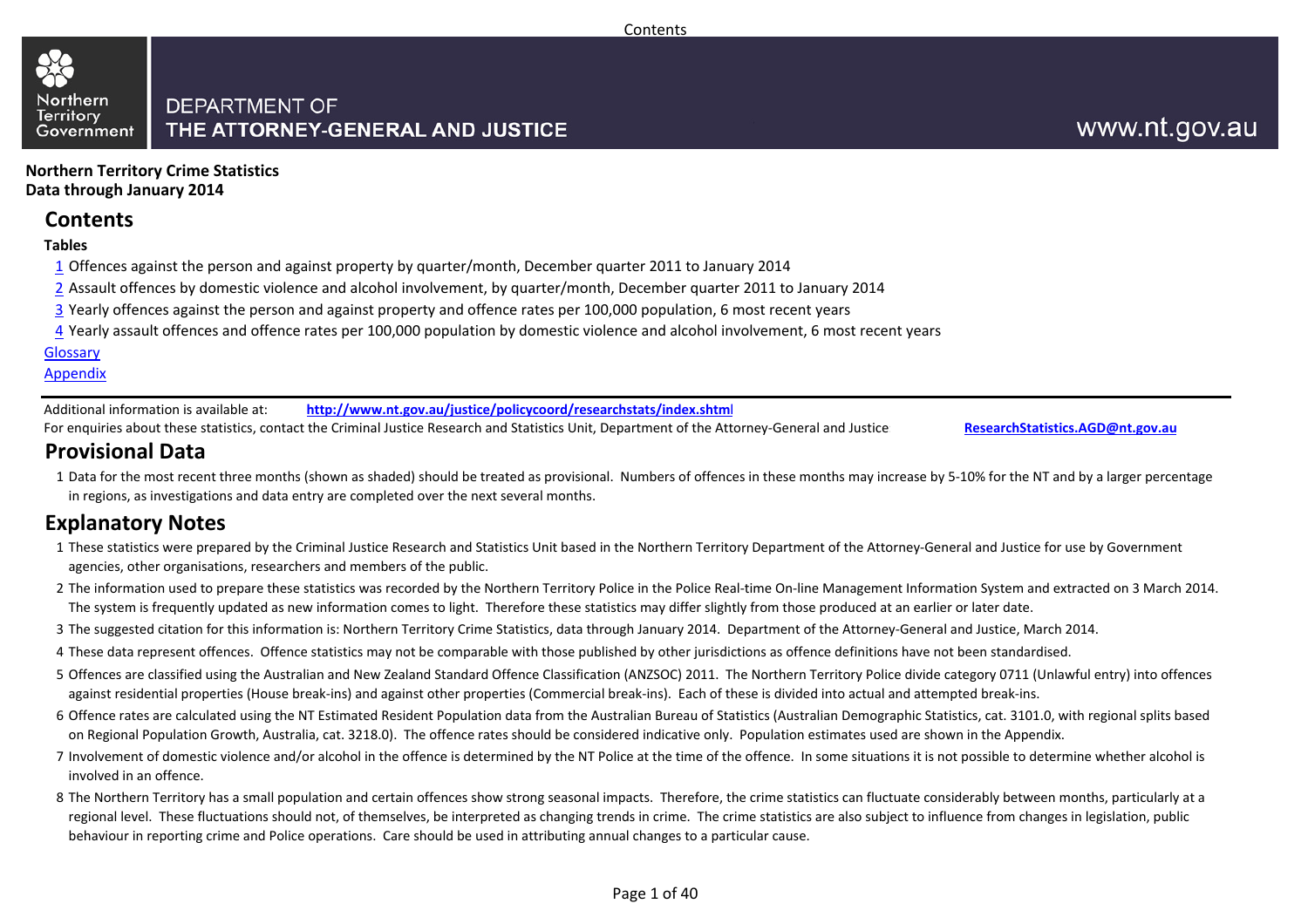



**Northern Territory Crime StatisticsData through January 2014**

| $Jul-13$<br>Aug-13<br>Sep-13<br>$\overline{2}$<br>Δ<br>1,827<br>1,671<br>1,883<br>652<br>1,872<br>1,628<br>1,822<br>2,012<br>696<br>638<br>654<br>1,881<br>1,833<br>1,679<br>2,018<br>1,889<br>699<br>642<br>1,635<br>1,828<br>47<br>72<br>92<br>90<br>87<br>76<br>26<br>30<br>63<br>94<br>17<br>13<br>15<br>11<br>11<br>14<br>109<br>89<br>74<br>54<br>81<br>105<br>105<br>101<br>29<br>35<br>29<br>52<br>36<br>11<br>26<br>27<br>23<br>13<br>34<br>0<br>U<br>19<br>14<br>18<br>11<br>17<br>15<br>17<br>12<br>11<br>17<br>99<br>81<br>65<br>83<br>84<br>79<br>32<br>18<br>62<br>39<br>118<br>36<br>95<br>110<br>110<br>111<br>25<br>49<br>111<br>94<br>23<br>27<br>37<br>24<br>23<br>18<br>20<br>28<br>24<br>23<br>37<br>23<br>20<br>5<br>19<br>4<br>2,131<br>2,118<br>1,919<br>2,101<br>2,153<br>761<br>734<br>1,883<br>2,309<br>775<br>555<br>477<br>73<br>434<br>549<br>423<br>348<br>119<br>83<br>430<br>16<br>64<br>76<br>97<br>69<br>35<br>48<br>59<br>11<br>631<br>492<br>383<br>135<br>94<br>498<br>646<br>478<br>536<br>80<br>88<br>414<br>493<br>430<br>334<br>472<br>464<br>130<br>72<br>410<br>73<br>37<br>64<br>77<br>69<br>47<br>61<br>566<br>507<br>478<br>541<br>525<br>447<br>136<br>96<br>78<br>381<br>258<br>286<br>260<br>207<br>87<br>75<br>233<br>236<br>214<br>95<br>489<br>373<br>314<br>271<br>258<br>296<br>265<br>100<br>82<br>83<br>747<br>158<br>547<br>659<br>507<br>518<br>503<br>479<br>195<br>169<br>428<br>1,867<br>1,944<br>1,853<br>1,866<br>1,793<br>1,786<br>560<br>1,617<br>431<br>1,577<br>581<br>447<br>428<br>1,797<br>2,245<br>1,899<br>1,859<br>1,726<br>1,646<br>5,564<br>5,320<br>1,607<br>5,187<br>6,133<br>4,629<br>5,039<br>4,672<br>1,237<br>1,172 |                                                           |  |  | Dec Q 2011   Mar Q 2012   Jun Q 2012   Sep Q 2012   Dec Q 2012   Mar Q 2013   Jun Q 2013   Sep Q 2013 |  |  |
|-------------------------------------------------------------------------------------------------------------------------------------------------------------------------------------------------------------------------------------------------------------------------------------------------------------------------------------------------------------------------------------------------------------------------------------------------------------------------------------------------------------------------------------------------------------------------------------------------------------------------------------------------------------------------------------------------------------------------------------------------------------------------------------------------------------------------------------------------------------------------------------------------------------------------------------------------------------------------------------------------------------------------------------------------------------------------------------------------------------------------------------------------------------------------------------------------------------------------------------------------------------------------------------------------------------------------------------------------------------------------------------------------------------------------------------------------------------------------------------------------------------------------------------------------------------------------------------------------------------------------------------------------------------------------------------------------------|-----------------------------------------------------------|--|--|-------------------------------------------------------------------------------------------------------|--|--|
|                                                                                                                                                                                                                                                                                                                                                                                                                                                                                                                                                                                                                                                                                                                                                                                                                                                                                                                                                                                                                                                                                                                                                                                                                                                                                                                                                                                                                                                                                                                                                                                                                                                                                                       | <b>Number of offences</b>                                 |  |  |                                                                                                       |  |  |
|                                                                                                                                                                                                                                                                                                                                                                                                                                                                                                                                                                                                                                                                                                                                                                                                                                                                                                                                                                                                                                                                                                                                                                                                                                                                                                                                                                                                                                                                                                                                                                                                                                                                                                       | 0111 Murder                                               |  |  |                                                                                                       |  |  |
|                                                                                                                                                                                                                                                                                                                                                                                                                                                                                                                                                                                                                                                                                                                                                                                                                                                                                                                                                                                                                                                                                                                                                                                                                                                                                                                                                                                                                                                                                                                                                                                                                                                                                                       | 0121 Attempted Murder                                     |  |  |                                                                                                       |  |  |
|                                                                                                                                                                                                                                                                                                                                                                                                                                                                                                                                                                                                                                                                                                                                                                                                                                                                                                                                                                                                                                                                                                                                                                                                                                                                                                                                                                                                                                                                                                                                                                                                                                                                                                       | 0131 Manslaughter                                         |  |  |                                                                                                       |  |  |
|                                                                                                                                                                                                                                                                                                                                                                                                                                                                                                                                                                                                                                                                                                                                                                                                                                                                                                                                                                                                                                                                                                                                                                                                                                                                                                                                                                                                                                                                                                                                                                                                                                                                                                       | 0132 Driving causing death                                |  |  |                                                                                                       |  |  |
|                                                                                                                                                                                                                                                                                                                                                                                                                                                                                                                                                                                                                                                                                                                                                                                                                                                                                                                                                                                                                                                                                                                                                                                                                                                                                                                                                                                                                                                                                                                                                                                                                                                                                                       | 01 Homicide and related offences                          |  |  |                                                                                                       |  |  |
|                                                                                                                                                                                                                                                                                                                                                                                                                                                                                                                                                                                                                                                                                                                                                                                                                                                                                                                                                                                                                                                                                                                                                                                                                                                                                                                                                                                                                                                                                                                                                                                                                                                                                                       | 021 Assault                                               |  |  |                                                                                                       |  |  |
|                                                                                                                                                                                                                                                                                                                                                                                                                                                                                                                                                                                                                                                                                                                                                                                                                                                                                                                                                                                                                                                                                                                                                                                                                                                                                                                                                                                                                                                                                                                                                                                                                                                                                                       | 029 Acts intended to cause injury - other                 |  |  |                                                                                                       |  |  |
|                                                                                                                                                                                                                                                                                                                                                                                                                                                                                                                                                                                                                                                                                                                                                                                                                                                                                                                                                                                                                                                                                                                                                                                                                                                                                                                                                                                                                                                                                                                                                                                                                                                                                                       | 02 Acts intended to cause injury                          |  |  |                                                                                                       |  |  |
|                                                                                                                                                                                                                                                                                                                                                                                                                                                                                                                                                                                                                                                                                                                                                                                                                                                                                                                                                                                                                                                                                                                                                                                                                                                                                                                                                                                                                                                                                                                                                                                                                                                                                                       | 031 Sexual assault                                        |  |  |                                                                                                       |  |  |
|                                                                                                                                                                                                                                                                                                                                                                                                                                                                                                                                                                                                                                                                                                                                                                                                                                                                                                                                                                                                                                                                                                                                                                                                                                                                                                                                                                                                                                                                                                                                                                                                                                                                                                       | 032 Non-assaultive sexual offences                        |  |  |                                                                                                       |  |  |
|                                                                                                                                                                                                                                                                                                                                                                                                                                                                                                                                                                                                                                                                                                                                                                                                                                                                                                                                                                                                                                                                                                                                                                                                                                                                                                                                                                                                                                                                                                                                                                                                                                                                                                       | 03 Sexual assault and related offences                    |  |  |                                                                                                       |  |  |
|                                                                                                                                                                                                                                                                                                                                                                                                                                                                                                                                                                                                                                                                                                                                                                                                                                                                                                                                                                                                                                                                                                                                                                                                                                                                                                                                                                                                                                                                                                                                                                                                                                                                                                       | 049 Other dangerous or negligent acts endangering persons |  |  |                                                                                                       |  |  |
|                                                                                                                                                                                                                                                                                                                                                                                                                                                                                                                                                                                                                                                                                                                                                                                                                                                                                                                                                                                                                                                                                                                                                                                                                                                                                                                                                                                                                                                                                                                                                                                                                                                                                                       | 0511 Abduction and kidnapping                             |  |  |                                                                                                       |  |  |
|                                                                                                                                                                                                                                                                                                                                                                                                                                                                                                                                                                                                                                                                                                                                                                                                                                                                                                                                                                                                                                                                                                                                                                                                                                                                                                                                                                                                                                                                                                                                                                                                                                                                                                       | 0521 Deprivation of liberty/false imprisonment            |  |  |                                                                                                       |  |  |
|                                                                                                                                                                                                                                                                                                                                                                                                                                                                                                                                                                                                                                                                                                                                                                                                                                                                                                                                                                                                                                                                                                                                                                                                                                                                                                                                                                                                                                                                                                                                                                                                                                                                                                       | 0531 Harassment and private nuisance                      |  |  |                                                                                                       |  |  |
|                                                                                                                                                                                                                                                                                                                                                                                                                                                                                                                                                                                                                                                                                                                                                                                                                                                                                                                                                                                                                                                                                                                                                                                                                                                                                                                                                                                                                                                                                                                                                                                                                                                                                                       | 0532 Threatening behaviour                                |  |  |                                                                                                       |  |  |
|                                                                                                                                                                                                                                                                                                                                                                                                                                                                                                                                                                                                                                                                                                                                                                                                                                                                                                                                                                                                                                                                                                                                                                                                                                                                                                                                                                                                                                                                                                                                                                                                                                                                                                       | 05 Abduction, harassment and other offences               |  |  |                                                                                                       |  |  |
|                                                                                                                                                                                                                                                                                                                                                                                                                                                                                                                                                                                                                                                                                                                                                                                                                                                                                                                                                                                                                                                                                                                                                                                                                                                                                                                                                                                                                                                                                                                                                                                                                                                                                                       | 061 Robbery                                               |  |  |                                                                                                       |  |  |
|                                                                                                                                                                                                                                                                                                                                                                                                                                                                                                                                                                                                                                                                                                                                                                                                                                                                                                                                                                                                                                                                                                                                                                                                                                                                                                                                                                                                                                                                                                                                                                                                                                                                                                       | 0621 Blackmail and extortion                              |  |  |                                                                                                       |  |  |
|                                                                                                                                                                                                                                                                                                                                                                                                                                                                                                                                                                                                                                                                                                                                                                                                                                                                                                                                                                                                                                                                                                                                                                                                                                                                                                                                                                                                                                                                                                                                                                                                                                                                                                       | 06 Robbery, extortion and related offences                |  |  |                                                                                                       |  |  |
|                                                                                                                                                                                                                                                                                                                                                                                                                                                                                                                                                                                                                                                                                                                                                                                                                                                                                                                                                                                                                                                                                                                                                                                                                                                                                                                                                                                                                                                                                                                                                                                                                                                                                                       | <b>Total offences against the person</b>                  |  |  |                                                                                                       |  |  |
|                                                                                                                                                                                                                                                                                                                                                                                                                                                                                                                                                                                                                                                                                                                                                                                                                                                                                                                                                                                                                                                                                                                                                                                                                                                                                                                                                                                                                                                                                                                                                                                                                                                                                                       | House break-ins, actual                                   |  |  |                                                                                                       |  |  |
|                                                                                                                                                                                                                                                                                                                                                                                                                                                                                                                                                                                                                                                                                                                                                                                                                                                                                                                                                                                                                                                                                                                                                                                                                                                                                                                                                                                                                                                                                                                                                                                                                                                                                                       | House break-ins, attempted                                |  |  |                                                                                                       |  |  |
|                                                                                                                                                                                                                                                                                                                                                                                                                                                                                                                                                                                                                                                                                                                                                                                                                                                                                                                                                                                                                                                                                                                                                                                                                                                                                                                                                                                                                                                                                                                                                                                                                                                                                                       | 0711 House break-ins                                      |  |  |                                                                                                       |  |  |
|                                                                                                                                                                                                                                                                                                                                                                                                                                                                                                                                                                                                                                                                                                                                                                                                                                                                                                                                                                                                                                                                                                                                                                                                                                                                                                                                                                                                                                                                                                                                                                                                                                                                                                       | Commercial break-ins, actual                              |  |  |                                                                                                       |  |  |
|                                                                                                                                                                                                                                                                                                                                                                                                                                                                                                                                                                                                                                                                                                                                                                                                                                                                                                                                                                                                                                                                                                                                                                                                                                                                                                                                                                                                                                                                                                                                                                                                                                                                                                       | Commercial break-ins, attempted                           |  |  |                                                                                                       |  |  |
|                                                                                                                                                                                                                                                                                                                                                                                                                                                                                                                                                                                                                                                                                                                                                                                                                                                                                                                                                                                                                                                                                                                                                                                                                                                                                                                                                                                                                                                                                                                                                                                                                                                                                                       | 0711 Commercial break-ins                                 |  |  |                                                                                                       |  |  |
|                                                                                                                                                                                                                                                                                                                                                                                                                                                                                                                                                                                                                                                                                                                                                                                                                                                                                                                                                                                                                                                                                                                                                                                                                                                                                                                                                                                                                                                                                                                                                                                                                                                                                                       | 0812 Illegal use of a motor vehicle                       |  |  |                                                                                                       |  |  |
|                                                                                                                                                                                                                                                                                                                                                                                                                                                                                                                                                                                                                                                                                                                                                                                                                                                                                                                                                                                                                                                                                                                                                                                                                                                                                                                                                                                                                                                                                                                                                                                                                                                                                                       | 0813 Theft of motor vehicle parts or contents             |  |  |                                                                                                       |  |  |
|                                                                                                                                                                                                                                                                                                                                                                                                                                                                                                                                                                                                                                                                                                                                                                                                                                                                                                                                                                                                                                                                                                                                                                                                                                                                                                                                                                                                                                                                                                                                                                                                                                                                                                       | 081 Motor vehicle theft and related offences              |  |  |                                                                                                       |  |  |
|                                                                                                                                                                                                                                                                                                                                                                                                                                                                                                                                                                                                                                                                                                                                                                                                                                                                                                                                                                                                                                                                                                                                                                                                                                                                                                                                                                                                                                                                                                                                                                                                                                                                                                       | 08* Theft and related offences (other than MV)            |  |  |                                                                                                       |  |  |
|                                                                                                                                                                                                                                                                                                                                                                                                                                                                                                                                                                                                                                                                                                                                                                                                                                                                                                                                                                                                                                                                                                                                                                                                                                                                                                                                                                                                                                                                                                                                                                                                                                                                                                       | 12 Property damage offences                               |  |  |                                                                                                       |  |  |
|                                                                                                                                                                                                                                                                                                                                                                                                                                                                                                                                                                                                                                                                                                                                                                                                                                                                                                                                                                                                                                                                                                                                                                                                                                                                                                                                                                                                                                                                                                                                                                                                                                                                                                       | <b>Total property offences</b>                            |  |  |                                                                                                       |  |  |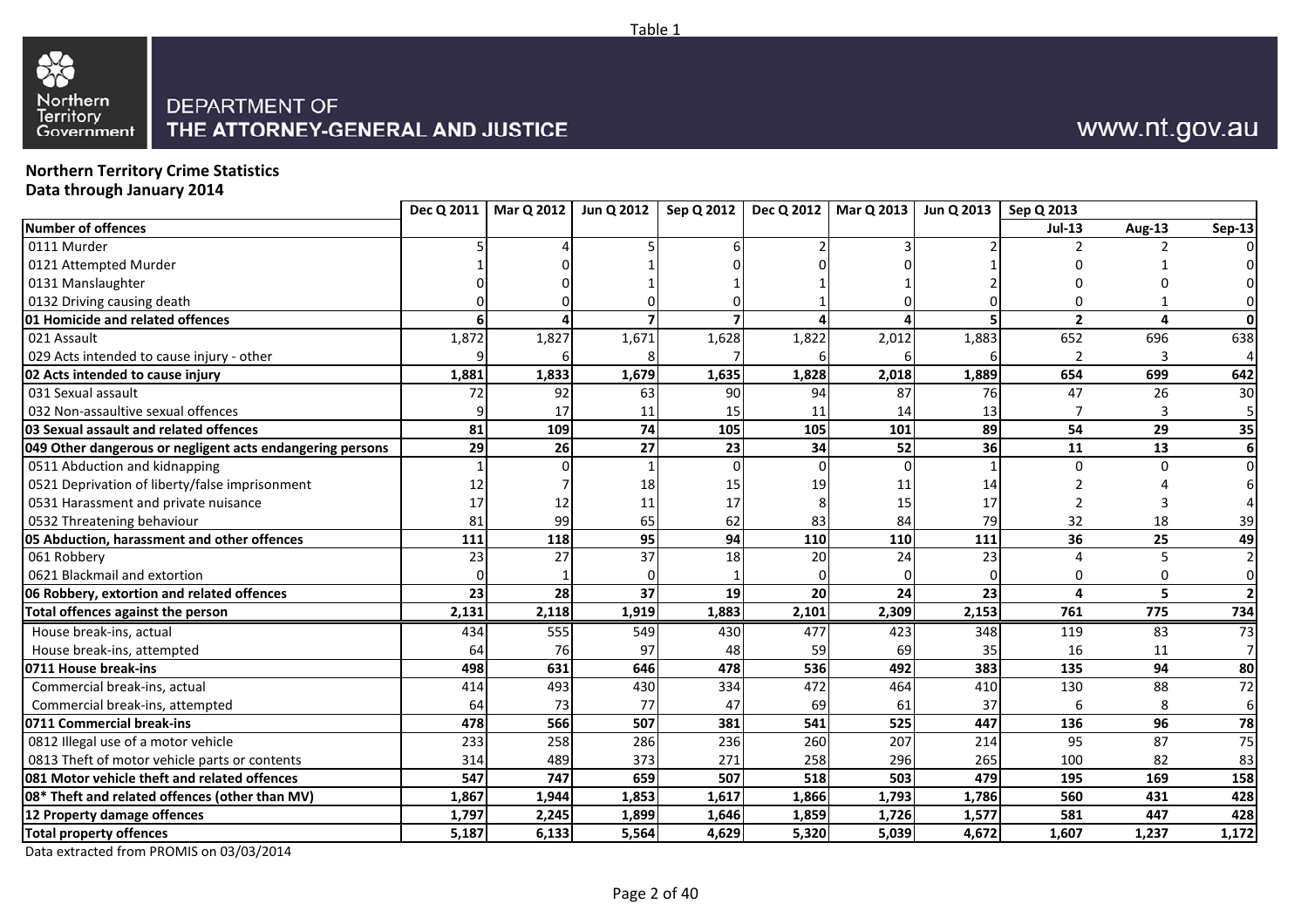

**Northern Territory Crime StatisticsData through January 2014**

|                                                           | Dec Q 2013              |                                                |               | Mar Q 2014     |
|-----------------------------------------------------------|-------------------------|------------------------------------------------|---------------|----------------|
| <b>Number of offences</b>                                 | Oct-13                  | <b>Nov-13</b>                                  | <b>Dec-13</b> | Jan-14         |
| 0111 Murder                                               | 3                       | $\overline{\phantom{a}}$                       |               |                |
| 0121 Attempted Murder                                     | 0                       | 0                                              |               |                |
| 0131 Manslaughter                                         | 0                       | 0                                              |               |                |
| 0132 Driving causing death                                | 0                       | 0                                              |               |                |
| 01 Homicide and related offences                          | 3                       | $\overline{2}$                                 | 3             |                |
| 021 Assault                                               | 652                     | 612                                            | 670           | 571            |
| 029 Acts intended to cause injury - other                 | 1                       | 5                                              |               |                |
| 02 Acts intended to cause injury                          | 653                     | 617                                            | 672           | 572            |
| 031 Sexual assault                                        | 30                      | 38                                             | 18            | 16             |
| 032 Non-assaultive sexual offences                        | 1                       | 9                                              | 0             | 4              |
| 03 Sexual assault and related offences                    | 31                      | 47                                             | 18            | 20             |
| 049 Other dangerous or negligent acts endangering persons | 10                      | 10                                             | 7             | 14             |
| 0511 Abduction and kidnapping                             | 0                       | 0                                              | 0             | $\overline{0}$ |
| 0521 Deprivation of liberty/false imprisonment            | 3                       | 1                                              |               | 6              |
| 0531 Harassment and private nuisance                      | 4                       | 3                                              |               | 6              |
| 0532 Threatening behaviour                                | 27                      | 30                                             | 19            | 34             |
| 05 Abduction, harassment and other offences               | 34                      | 34                                             | 28            | 46             |
| 061 Robbery                                               | 7                       | 7                                              | 9             | 5              |
| 0621 Blackmail and extortion                              | 0                       | 0                                              | 0             | 0              |
| 06 Robbery, extortion and related offences                | $\overline{\mathbf{z}}$ | $\overline{7}$                                 | 9             | 5              |
| <b>Total offences against the person</b>                  | 738                     | 717                                            | 737           | 658            |
| House break-ins, actual                                   | 97                      | 118                                            | 114           | 138            |
| House break-ins, attempted                                | 11                      | 9                                              | 15            | 14             |
| 0711 House break-ins                                      | 108                     | 127                                            | 129           | 152            |
| Commercial break-ins, actual                              | 101                     | 125                                            | 109           | 161            |
| Commercial break-ins, attempted                           | 5                       | 10                                             | 9             | 14             |
| 0711 Commercial break-ins                                 | 106                     | 135                                            | 118           | 175            |
| 0812 Illegal use of a motor vehicle                       | 82                      | 72                                             | 74            | 66             |
| 0813 Theft of motor vehicle parts or contents             | 79                      | 81                                             | 64            | 73             |
| 081 Motor vehicle theft and related offences              | 161                     | 153                                            | 138           | 139            |
| 08* Theft and related offences (other than MV)            | 425                     | 517                                            | 526           | 547            |
| 12 Property damage offences                               | 430                     | 519                                            | 469           | 573            |
| <b>Total property offences</b>                            | 1,230                   | 1,451                                          | 1,380         | 1,586          |
| Data extracted from DROMAIS on 02/02/2014                 |                         | Shaded months should be treated as provisional |               |                |

Data extracted from PROMIS on 03/03/2014

Shaded months should be treated as provisional.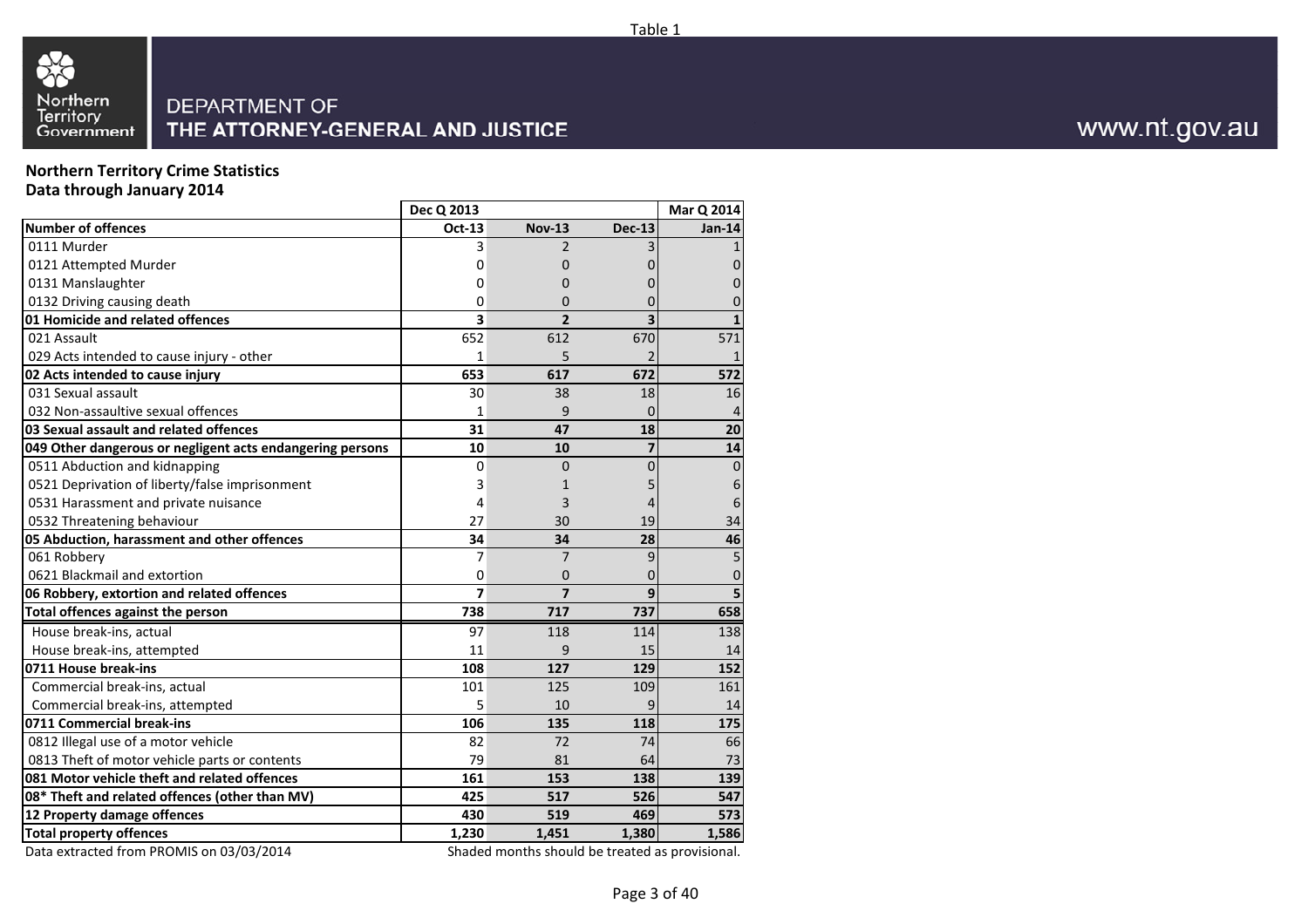

## **Darwin Crime Statistics**

**Data through January 2014**

| Number of offences<br>0111 Murder<br>0121 Attempted Murder |       |       |                 |                 |          |              |       | <b>Jul-13</b>  | Aug-13          | <b>Sep-13</b>           |
|------------------------------------------------------------|-------|-------|-----------------|-----------------|----------|--------------|-------|----------------|-----------------|-------------------------|
|                                                            |       |       |                 |                 |          |              |       |                |                 |                         |
|                                                            |       |       |                 |                 |          |              |       |                |                 |                         |
|                                                            |       |       |                 |                 |          |              |       |                |                 |                         |
| 0131 Manslaughter                                          |       |       |                 |                 |          |              |       |                |                 |                         |
| 0132 Driving causing death                                 |       |       |                 |                 |          |              |       |                |                 | 0                       |
| 01 Homicide and related offences                           |       |       |                 |                 | $\Omega$ | $\mathbf{0}$ |       | $\mathbf{0}$   | $\overline{2}$  | 0                       |
| 021 Assault                                                | 410   | 419   | 386             | 373             | 378      | 435          | 451   | 133            | 158             | 133                     |
| 029 Acts intended to cause injury - other                  |       |       |                 |                 |          |              |       |                | $\mathcal{P}$   | $\overline{0}$          |
| 02 Acts intended to cause injury                           | 416   | 420   | 390             | 374             | 380      | 437          | 452   | 134            | 160             | 133                     |
| 031 Sexual assault                                         | 26    | 28    | 23              | 34              | 27       | 30           | 32    | 18             | 11              | 8                       |
| 032 Non-assaultive sexual offences                         |       |       |                 |                 |          |              |       | 3              |                 | $\overline{0}$          |
| 03 Sexual assault and related offences                     | 28    | 33    | 27              | 40              | 29       | 34           | 39    | 21             | 12              | 8                       |
| 049 Other dangerous or negligent acts endangering persons  |       |       | 8               |                 | 8        | 10           |       | $\overline{2}$ | 5               | $\overline{\mathbf{3}}$ |
| 0511 Abduction and kidnapping                              |       |       |                 |                 |          |              |       | $\Omega$       | $\Omega$        | $\overline{0}$          |
| 0521 Deprivation of liberty/false imprisonment             |       |       |                 |                 |          |              |       |                |                 |                         |
| 0531 Harassment and private nuisance                       |       |       |                 |                 |          |              | 10    |                |                 |                         |
| 0532 Threatening behaviour                                 | 35    | 33    | 22              | 17              | 22       | 22           | 22    |                |                 | $\overline{9}$          |
| 05 Abduction, harassment and other offences                | 44    | 34    | 31              | 30 <sup>1</sup> | 28       | 31           | 34    | $\overline{7}$ | $\overline{2}$  | 9                       |
| 061 Robbery                                                | 14    | 13    | 20              | 10              | 12       | 15           | 15    | $\mathbf{1}$   | 5               | $\overline{2}$          |
| 0621 Blackmail and extortion                               |       |       | $\Omega$        |                 |          |              |       | 0              | $\Omega$        | $\overline{0}$          |
| 06 Robbery, extortion and related offences                 | 14    | 14    | 20              | 10              | 12       | 15           | 15    | $\mathbf{1}$   | 5               | $\overline{2}$          |
| Total offences against the person                          | 506   | 504   | 479             | 460             | 457      | 527          | 548   | 165            | 186             | 155                     |
| House break-ins, actual                                    | 169   | 205   | 183             | 164             | 158      | 108          | 103   | 45             | 26              | 22                      |
| House break-ins, attempted                                 | 34    | 32    | 34              | 12              | 13       | 18           |       | 3              | $\Omega$        | $1\overline{ }$         |
| 0711 House break-ins                                       | 203   | 237   | 217             | 176             | 171      | 126          | 111   | 48             | 26              | 23                      |
| Commercial break-ins, actual                               | 84    | 98    | 126             | 137             | 158      | 113          | 146   | 33             | 27              | 15                      |
| Commercial break-ins, attempted                            | 19    | 17    | 27              |                 | 26       | 15           |       |                | 2               | $\overline{2}$          |
| 0711 Commercial break-ins                                  | 103   | 115   | 153             | 146             | 184      | 128          | 150   | 34             | 29              | 17                      |
| 0812 Illegal use of a motor vehicle                        | 102   | 89    | $\overline{97}$ | 94              | 84       | 66           | 81    | 34             | 37              | 37                      |
| 0813 Theft of motor vehicle parts or contents              | 166   | 294   | 193             | 145             | 132      | 154          | 128   | 61             | 39              | 50                      |
| 081 Motor vehicle theft and related offences               | 268   | 383   | 290             | 239             | 216      | 220          | 209   | 95             | $\overline{76}$ | 87                      |
| 08* Theft and related offences (other than MV)             | 826   | 839   | 810             | 787             | 816      | 771          | 814   | 242            | 207             | 217                     |
| 12 Property damage offences                                | 628   | 847   | 668             | 628             | 606      | 595          | 549   | 208            | 160             | 179                     |
| <b>Total property offences</b>                             | 2,028 | 2,421 | 2,138           | 1,976           | 1,993    | 1,840        | 1,833 | 627            | 498             | 523                     |

Table 1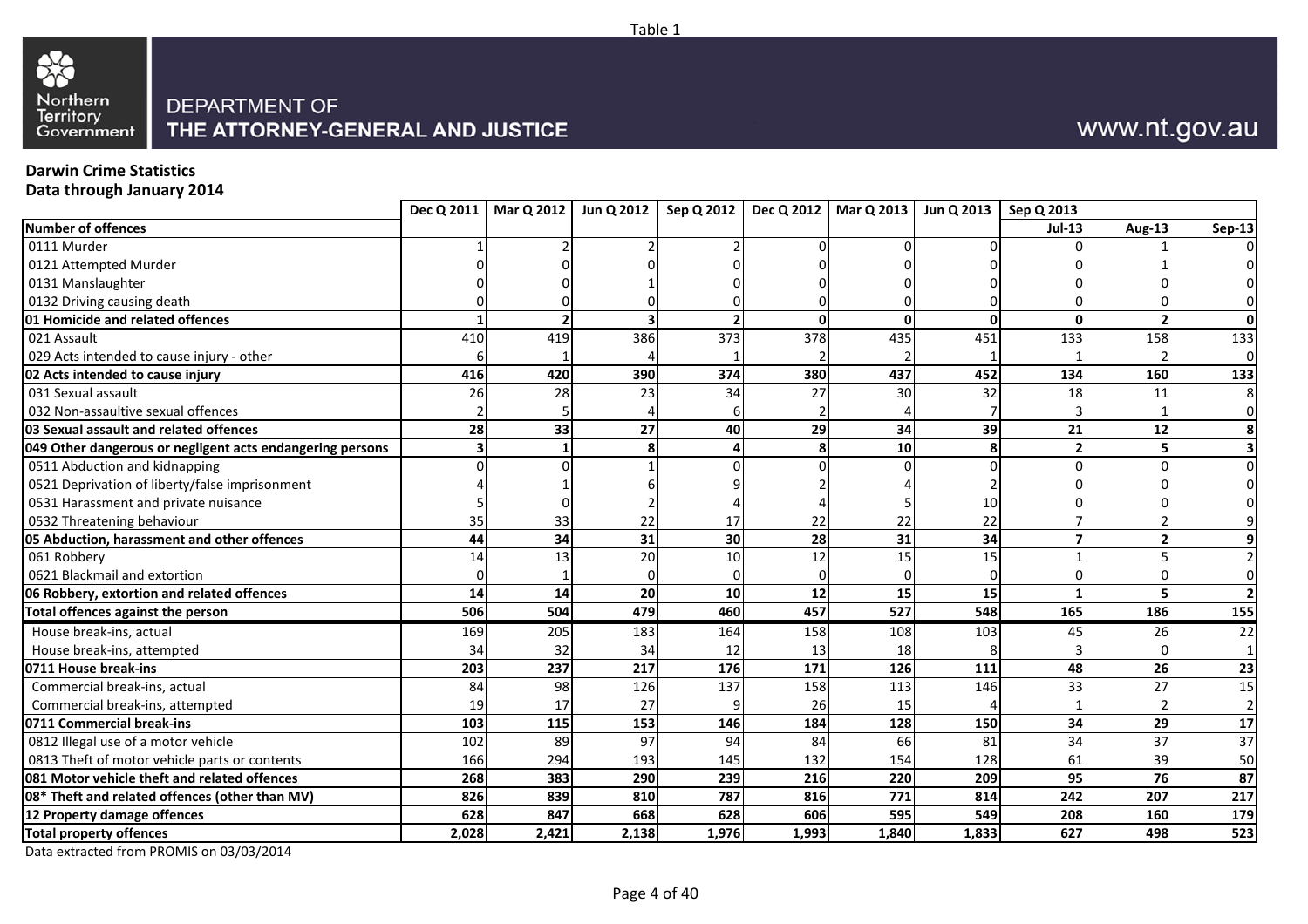



## **Darwin Crime Statistics**

**Data through January 2014**

|                                                           | Dec Q 2013     |                         |                | Mar Q 2014      |
|-----------------------------------------------------------|----------------|-------------------------|----------------|-----------------|
| <b>Number of offences</b>                                 | Oct-13         | <b>Nov-13</b>           | <b>Dec-13</b>  | $Jan-14$        |
| 0111 Murder                                               | 3              | 1                       |                |                 |
| 0121 Attempted Murder                                     | 0              | 0                       |                |                 |
| 0131 Manslaughter                                         | 0              | 0                       |                |                 |
| 0132 Driving causing death                                | 0              | 0                       | O              |                 |
| 01 Homicide and related offences                          | 3              | $\mathbf{1}$            | $\mathbf{0}$   | $\Omega$        |
| 021 Assault                                               | 142            | 124                     | 166            | 134             |
| 029 Acts intended to cause injury - other                 | 0              | $\Omega$                |                |                 |
| 02 Acts intended to cause injury                          | 142            | 124                     | 168            | 134             |
| 031 Sexual assault                                        | 11             | 13                      | 5              |                 |
| 032 Non-assaultive sexual offences                        | $\mathbf{1}$   | 1                       | 0              |                 |
| 03 Sexual assault and related offences                    | 12             | 14                      | 5              |                 |
| 049 Other dangerous or negligent acts endangering persons | $\mathbf{1}$   | 3                       | $\overline{2}$ | $\mathbf{2}$    |
| 0511 Abduction and kidnapping                             | 0              | 0                       | 0              | 0               |
| 0521 Deprivation of liberty/false imprisonment            | 0              | 0                       |                | 0               |
| 0531 Harassment and private nuisance                      | 0              | $\mathbf{1}$            |                |                 |
| 0532 Threatening behaviour                                | 5              | 6                       |                | 10              |
| 05 Abduction, harassment and other offences               | 5              | $\overline{7}$          | 11             | 11              |
| 061 Robbery                                               | $\overline{2}$ | 3                       | 5              | $\overline{4}$  |
| 0621 Blackmail and extortion                              | 0              | 0                       | 0              | 0               |
| 06 Robbery, extortion and related offences                | $\overline{2}$ | $\overline{\mathbf{3}}$ | 5              | 4               |
| <b>Total offences against the person</b>                  | 165            | 152                     | 191            | 156             |
| House break-ins, actual                                   | 30             | 43                      | 50             | 34              |
| House break-ins, attempted                                | 3              | 0                       | $\Omega$       |                 |
| 0711 House break-ins                                      | 33             | 43                      | 50             | 35              |
| Commercial break-ins, actual                              | 27             | 45                      | 33             | 34              |
| Commercial break-ins, attempted                           | 1              | 3                       |                | 3               |
| 0711 Commercial break-ins                                 | 28             | 48                      | 34             | $\overline{37}$ |
| 0812 Illegal use of a motor vehicle                       | 37             | 33                      | 27             | 26              |
| 0813 Theft of motor vehicle parts or contents             | 32             | 32                      | 27             | 40              |
| 081 Motor vehicle theft and related offences              | 69             | 65                      | 54             | 66              |
| 08* Theft and related offences (other than MV)            | 189            | 212                     | 227            | 218             |
| 12 Property damage offences                               | 122            | 163                     | 131            | 178             |
| <b>Total property offences</b>                            | 441            | 531                     | 496            | 534             |

Data extracted from PROMIS on 03/03/2014

Shaded months should be treated as provisional.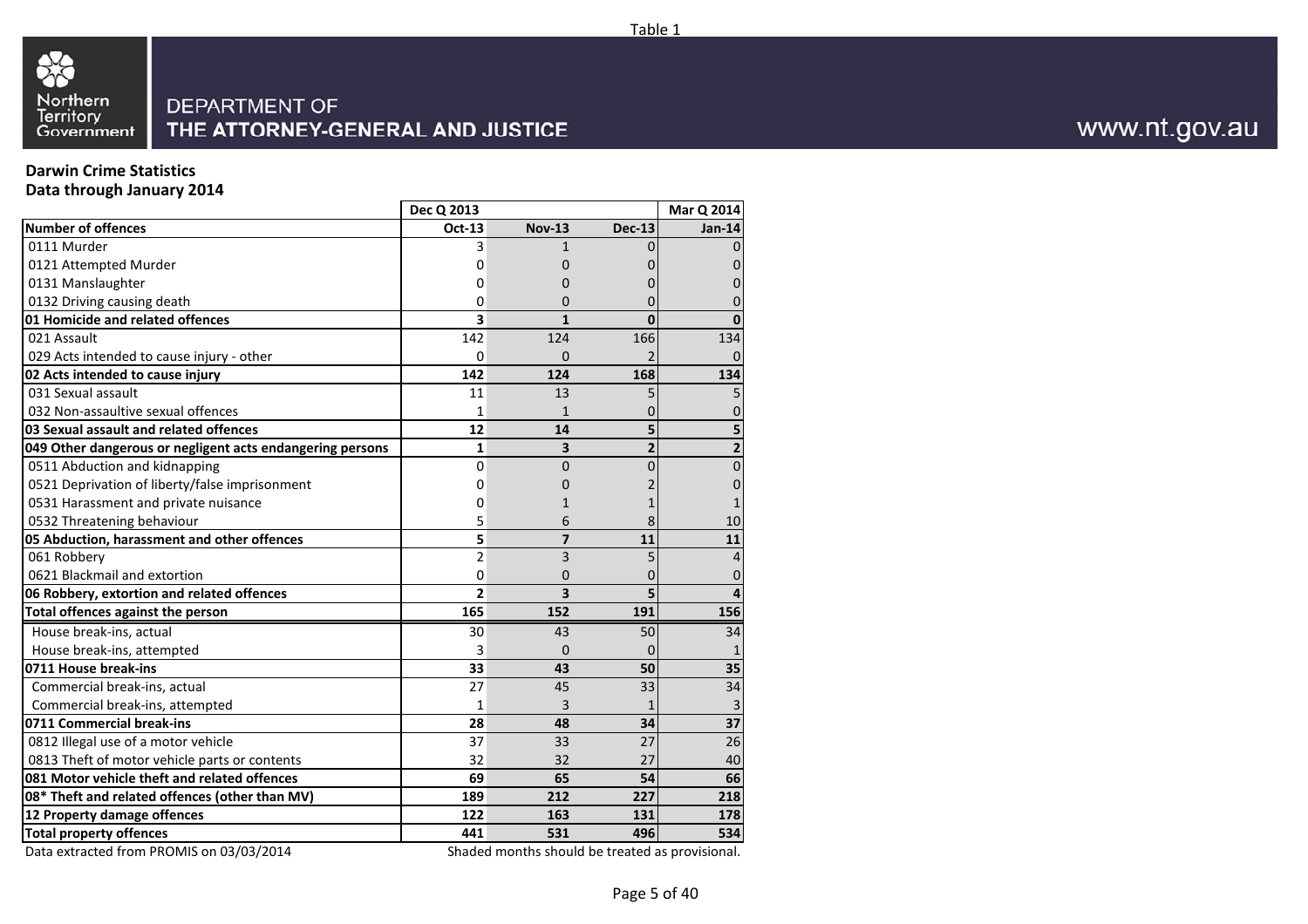



## **Palmerston Crime Statistics**

**Data through January 2014**

| Number of offences<br>$Jul-13$<br><b>Aug-13</b><br>0111 Murder<br>U<br>0121 Attempted Murder<br>0131 Manslaughter<br>0132 Driving causing death<br>n<br>01 Homicide and related offences<br>$\mathbf{0}$<br>0<br>$\Omega$<br>$\mathbf{0}$<br>U<br>128<br>133<br>021 Assault<br>110<br>121<br>113<br>117<br>117<br>46<br>37<br>029 Acts intended to cause injury - other<br>$\Omega$<br>0<br>$\Omega$<br>128<br>133<br>46<br>37<br>02 Acts intended to cause injury<br>111<br>123<br>113<br>118<br>118<br>031 Sexual assault<br>12<br>$\overline{2}$<br>032 Non-assaultive sexual offences<br>13<br>03 Sexual assault and related offences<br>5<br>3<br>6 <sup>1</sup><br>8<br>049 Other dangerous or negligent acts endangering persons<br>$\mathbf{2}$<br>$\overline{2}$<br>$\mathbf{1}$<br>0511 Abduction and kidnapping<br>U<br>n<br>0521 Deprivation of liberty/false imprisonment<br>0531 Harassment and private nuisance<br>0532 Threatening behaviour<br>10<br>10 <sup>1</sup><br>05 Abduction, harassment and other offences<br>13<br>11<br>3<br>10<br>8<br>4<br>061 Robbery<br>$\Omega$<br>0<br>0621 Blackmail and extortion<br>$\Omega$<br>2 <sup>1</sup><br>$\mathbf{0}$<br>$\mathbf 0$<br>06 Robbery, extortion and related offences<br>143<br>139<br>158<br>56<br>135<br>140<br>148<br>134<br>45<br>Total offences against the person<br>House break-ins, actual<br>47<br>54<br>81<br>86<br>32<br>53<br>41<br>10<br>10<br>21<br>House break-ins, attempted<br>20<br>11<br>13<br>107<br>41<br>64<br>56<br>0711 House break-ins<br>59<br>101<br>44<br>11<br>20<br>24<br>34<br>31<br>19<br>15<br>30<br>9<br>Commercial break-ins, actual<br>$\mathbf{a}$<br>Commercial break-ins, attempted<br>10<br>10 <sup>1</sup> |  |  |  | Dec Q 2011   Mar Q 2012   Jun Q 2012   Sep Q 2012   Dec Q 2012   Mar Q 2013   Jun Q 2013   Sep Q 2013 |  |                |
|--------------------------------------------------------------------------------------------------------------------------------------------------------------------------------------------------------------------------------------------------------------------------------------------------------------------------------------------------------------------------------------------------------------------------------------------------------------------------------------------------------------------------------------------------------------------------------------------------------------------------------------------------------------------------------------------------------------------------------------------------------------------------------------------------------------------------------------------------------------------------------------------------------------------------------------------------------------------------------------------------------------------------------------------------------------------------------------------------------------------------------------------------------------------------------------------------------------------------------------------------------------------------------------------------------------------------------------------------------------------------------------------------------------------------------------------------------------------------------------------------------------------------------------------------------------------------------------------------------------------------------------------------------------------------------------------------------------------------------|--|--|--|-------------------------------------------------------------------------------------------------------|--|----------------|
|                                                                                                                                                                                                                                                                                                                                                                                                                                                                                                                                                                                                                                                                                                                                                                                                                                                                                                                                                                                                                                                                                                                                                                                                                                                                                                                                                                                                                                                                                                                                                                                                                                                                                                                                |  |  |  |                                                                                                       |  | <b>Sep-13</b>  |
|                                                                                                                                                                                                                                                                                                                                                                                                                                                                                                                                                                                                                                                                                                                                                                                                                                                                                                                                                                                                                                                                                                                                                                                                                                                                                                                                                                                                                                                                                                                                                                                                                                                                                                                                |  |  |  |                                                                                                       |  | 0              |
|                                                                                                                                                                                                                                                                                                                                                                                                                                                                                                                                                                                                                                                                                                                                                                                                                                                                                                                                                                                                                                                                                                                                                                                                                                                                                                                                                                                                                                                                                                                                                                                                                                                                                                                                |  |  |  |                                                                                                       |  |                |
|                                                                                                                                                                                                                                                                                                                                                                                                                                                                                                                                                                                                                                                                                                                                                                                                                                                                                                                                                                                                                                                                                                                                                                                                                                                                                                                                                                                                                                                                                                                                                                                                                                                                                                                                |  |  |  |                                                                                                       |  |                |
|                                                                                                                                                                                                                                                                                                                                                                                                                                                                                                                                                                                                                                                                                                                                                                                                                                                                                                                                                                                                                                                                                                                                                                                                                                                                                                                                                                                                                                                                                                                                                                                                                                                                                                                                |  |  |  |                                                                                                       |  |                |
|                                                                                                                                                                                                                                                                                                                                                                                                                                                                                                                                                                                                                                                                                                                                                                                                                                                                                                                                                                                                                                                                                                                                                                                                                                                                                                                                                                                                                                                                                                                                                                                                                                                                                                                                |  |  |  |                                                                                                       |  | 0              |
|                                                                                                                                                                                                                                                                                                                                                                                                                                                                                                                                                                                                                                                                                                                                                                                                                                                                                                                                                                                                                                                                                                                                                                                                                                                                                                                                                                                                                                                                                                                                                                                                                                                                                                                                |  |  |  |                                                                                                       |  | 34             |
|                                                                                                                                                                                                                                                                                                                                                                                                                                                                                                                                                                                                                                                                                                                                                                                                                                                                                                                                                                                                                                                                                                                                                                                                                                                                                                                                                                                                                                                                                                                                                                                                                                                                                                                                |  |  |  |                                                                                                       |  | $\overline{2}$ |
|                                                                                                                                                                                                                                                                                                                                                                                                                                                                                                                                                                                                                                                                                                                                                                                                                                                                                                                                                                                                                                                                                                                                                                                                                                                                                                                                                                                                                                                                                                                                                                                                                                                                                                                                |  |  |  |                                                                                                       |  | 36             |
|                                                                                                                                                                                                                                                                                                                                                                                                                                                                                                                                                                                                                                                                                                                                                                                                                                                                                                                                                                                                                                                                                                                                                                                                                                                                                                                                                                                                                                                                                                                                                                                                                                                                                                                                |  |  |  |                                                                                                       |  | $\overline{3}$ |
|                                                                                                                                                                                                                                                                                                                                                                                                                                                                                                                                                                                                                                                                                                                                                                                                                                                                                                                                                                                                                                                                                                                                                                                                                                                                                                                                                                                                                                                                                                                                                                                                                                                                                                                                |  |  |  |                                                                                                       |  |                |
|                                                                                                                                                                                                                                                                                                                                                                                                                                                                                                                                                                                                                                                                                                                                                                                                                                                                                                                                                                                                                                                                                                                                                                                                                                                                                                                                                                                                                                                                                                                                                                                                                                                                                                                                |  |  |  |                                                                                                       |  |                |
|                                                                                                                                                                                                                                                                                                                                                                                                                                                                                                                                                                                                                                                                                                                                                                                                                                                                                                                                                                                                                                                                                                                                                                                                                                                                                                                                                                                                                                                                                                                                                                                                                                                                                                                                |  |  |  |                                                                                                       |  | 0              |
|                                                                                                                                                                                                                                                                                                                                                                                                                                                                                                                                                                                                                                                                                                                                                                                                                                                                                                                                                                                                                                                                                                                                                                                                                                                                                                                                                                                                                                                                                                                                                                                                                                                                                                                                |  |  |  |                                                                                                       |  | $\overline{0}$ |
|                                                                                                                                                                                                                                                                                                                                                                                                                                                                                                                                                                                                                                                                                                                                                                                                                                                                                                                                                                                                                                                                                                                                                                                                                                                                                                                                                                                                                                                                                                                                                                                                                                                                                                                                |  |  |  |                                                                                                       |  |                |
|                                                                                                                                                                                                                                                                                                                                                                                                                                                                                                                                                                                                                                                                                                                                                                                                                                                                                                                                                                                                                                                                                                                                                                                                                                                                                                                                                                                                                                                                                                                                                                                                                                                                                                                                |  |  |  |                                                                                                       |  |                |
|                                                                                                                                                                                                                                                                                                                                                                                                                                                                                                                                                                                                                                                                                                                                                                                                                                                                                                                                                                                                                                                                                                                                                                                                                                                                                                                                                                                                                                                                                                                                                                                                                                                                                                                                |  |  |  |                                                                                                       |  |                |
|                                                                                                                                                                                                                                                                                                                                                                                                                                                                                                                                                                                                                                                                                                                                                                                                                                                                                                                                                                                                                                                                                                                                                                                                                                                                                                                                                                                                                                                                                                                                                                                                                                                                                                                                |  |  |  |                                                                                                       |  | $\overline{2}$ |
|                                                                                                                                                                                                                                                                                                                                                                                                                                                                                                                                                                                                                                                                                                                                                                                                                                                                                                                                                                                                                                                                                                                                                                                                                                                                                                                                                                                                                                                                                                                                                                                                                                                                                                                                |  |  |  |                                                                                                       |  | $\overline{0}$ |
|                                                                                                                                                                                                                                                                                                                                                                                                                                                                                                                                                                                                                                                                                                                                                                                                                                                                                                                                                                                                                                                                                                                                                                                                                                                                                                                                                                                                                                                                                                                                                                                                                                                                                                                                |  |  |  |                                                                                                       |  | $\overline{0}$ |
|                                                                                                                                                                                                                                                                                                                                                                                                                                                                                                                                                                                                                                                                                                                                                                                                                                                                                                                                                                                                                                                                                                                                                                                                                                                                                                                                                                                                                                                                                                                                                                                                                                                                                                                                |  |  |  |                                                                                                       |  | $\mathbf{0}$   |
|                                                                                                                                                                                                                                                                                                                                                                                                                                                                                                                                                                                                                                                                                                                                                                                                                                                                                                                                                                                                                                                                                                                                                                                                                                                                                                                                                                                                                                                                                                                                                                                                                                                                                                                                |  |  |  |                                                                                                       |  | 42             |
|                                                                                                                                                                                                                                                                                                                                                                                                                                                                                                                                                                                                                                                                                                                                                                                                                                                                                                                                                                                                                                                                                                                                                                                                                                                                                                                                                                                                                                                                                                                                                                                                                                                                                                                                |  |  |  |                                                                                                       |  | <b>16</b>      |
|                                                                                                                                                                                                                                                                                                                                                                                                                                                                                                                                                                                                                                                                                                                                                                                                                                                                                                                                                                                                                                                                                                                                                                                                                                                                                                                                                                                                                                                                                                                                                                                                                                                                                                                                |  |  |  |                                                                                                       |  | $\mathbf{1}$   |
|                                                                                                                                                                                                                                                                                                                                                                                                                                                                                                                                                                                                                                                                                                                                                                                                                                                                                                                                                                                                                                                                                                                                                                                                                                                                                                                                                                                                                                                                                                                                                                                                                                                                                                                                |  |  |  |                                                                                                       |  | 17             |
|                                                                                                                                                                                                                                                                                                                                                                                                                                                                                                                                                                                                                                                                                                                                                                                                                                                                                                                                                                                                                                                                                                                                                                                                                                                                                                                                                                                                                                                                                                                                                                                                                                                                                                                                |  |  |  |                                                                                                       |  | $\overline{4}$ |
|                                                                                                                                                                                                                                                                                                                                                                                                                                                                                                                                                                                                                                                                                                                                                                                                                                                                                                                                                                                                                                                                                                                                                                                                                                                                                                                                                                                                                                                                                                                                                                                                                                                                                                                                |  |  |  |                                                                                                       |  | $\mathbf{1}$   |
| 29<br>0711 Commercial break-ins<br>39<br>29<br>28<br>20<br>33<br>44<br>10<br>5                                                                                                                                                                                                                                                                                                                                                                                                                                                                                                                                                                                                                                                                                                                                                                                                                                                                                                                                                                                                                                                                                                                                                                                                                                                                                                                                                                                                                                                                                                                                                                                                                                                 |  |  |  |                                                                                                       |  |                |
| 28<br>0812 Illegal use of a motor vehicle<br>33<br>61<br>25<br>48<br>25<br>20<br>31<br>11                                                                                                                                                                                                                                                                                                                                                                                                                                                                                                                                                                                                                                                                                                                                                                                                                                                                                                                                                                                                                                                                                                                                                                                                                                                                                                                                                                                                                                                                                                                                                                                                                                      |  |  |  |                                                                                                       |  | 15             |
| 21<br>0813 Theft of motor vehicle parts or contents<br>58<br>60<br>51<br>31<br>60<br>11<br>17<br>66                                                                                                                                                                                                                                                                                                                                                                                                                                                                                                                                                                                                                                                                                                                                                                                                                                                                                                                                                                                                                                                                                                                                                                                                                                                                                                                                                                                                                                                                                                                                                                                                                            |  |  |  |                                                                                                       |  | 19             |
| 081 Motor vehicle theft and related offences<br>99<br>112<br>46<br>79<br>88<br>37<br>91<br>83<br>22                                                                                                                                                                                                                                                                                                                                                                                                                                                                                                                                                                                                                                                                                                                                                                                                                                                                                                                                                                                                                                                                                                                                                                                                                                                                                                                                                                                                                                                                                                                                                                                                                            |  |  |  |                                                                                                       |  | 34             |
| 65<br>262<br>193<br>204<br>180<br>44<br>08* Theft and related offences (other than MV)<br>244<br>231<br>234                                                                                                                                                                                                                                                                                                                                                                                                                                                                                                                                                                                                                                                                                                                                                                                                                                                                                                                                                                                                                                                                                                                                                                                                                                                                                                                                                                                                                                                                                                                                                                                                                    |  |  |  |                                                                                                       |  | 58             |
| 12 Property damage offences<br>214<br>135<br>143<br>168<br>194<br>57<br>53<br>210<br>217                                                                                                                                                                                                                                                                                                                                                                                                                                                                                                                                                                                                                                                                                                                                                                                                                                                                                                                                                                                                                                                                                                                                                                                                                                                                                                                                                                                                                                                                                                                                                                                                                                       |  |  |  |                                                                                                       |  | 48             |
| 512<br>666<br>693<br>443<br>519<br>165<br>152<br><b>Total property offences</b><br>700<br>588                                                                                                                                                                                                                                                                                                                                                                                                                                                                                                                                                                                                                                                                                                                                                                                                                                                                                                                                                                                                                                                                                                                                                                                                                                                                                                                                                                                                                                                                                                                                                                                                                                  |  |  |  |                                                                                                       |  | 162            |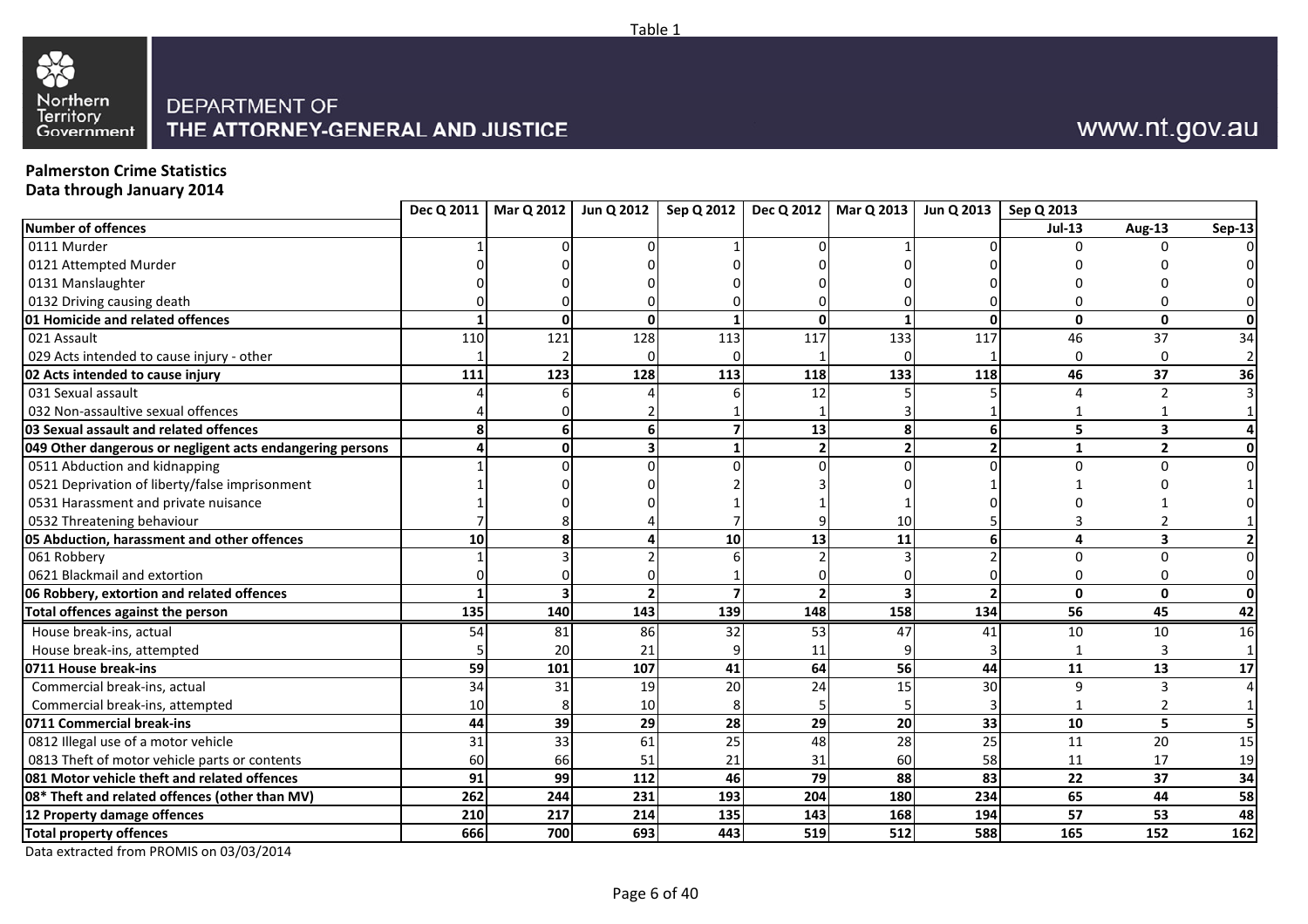



## **Palmerston Crime Statistics**

**Data through January 2014**

| Oct-13<br><b>Nov-13</b><br><b>Dec-13</b><br>0111 Murder<br>0<br>$\Omega$<br>0121 Attempted Murder<br>0<br>O<br>0131 Manslaughter<br>0<br>0132 Driving causing death<br>0<br>0<br>O<br>01 Homicide and related offences<br>0<br>0<br>$\Omega$<br>021 Assault<br>41<br>51<br>30<br>029 Acts intended to cause injury - other<br>3<br>$\mathbf 0$<br>$\Omega$<br>41<br>54<br>30<br>031 Sexual assault<br>$\mathbf{1}$<br>13<br>0<br>032 Non-assaultive sexual offences<br>0<br>$\overline{2}$<br>0<br>$\mathbf{1}$<br>15<br>$\mathbf{0}$<br>049 Other dangerous or negligent acts endangering persons<br>0<br>0<br>$\mathbf{1}$<br>0511 Abduction and kidnapping<br>0<br>0<br>n<br>0521 Deprivation of liberty/false imprisonment<br>2<br>0<br>0531 Harassment and private nuisance<br>0<br>0<br>0532 Threatening behaviour<br>0<br>4<br>$\overline{\mathbf{c}}$<br>4<br>0<br>061 Robbery<br>2<br>0<br>0621 Blackmail and extortion<br>0<br>0<br>O<br>06 Robbery, extortion and related offences<br>$\overline{2}$<br>$\mathbf{0}$<br>$\overline{2}$<br>46<br>73<br>33<br>Total offences against the person<br>House break-ins, actual<br>9<br>11<br>9<br>$\overline{2}$<br>House break-ins, attempted<br>$\mathbf{1}$<br>13<br>10<br>11<br>$\overline{2}$<br>Commercial break-ins, actual<br>$\mathbf{1}$<br>3<br>Commercial break-ins, attempted<br>0<br>$\mathbf{1}$<br>0<br>$\overline{\mathbf{3}}$<br>0711 Commercial break-ins<br>$\mathbf{1}$<br>3<br>0812 Illegal use of a motor vehicle<br>10<br>14<br>19<br>0813 Theft of motor vehicle parts or contents<br>22<br>7<br>8<br>32<br>21<br>27<br>53<br>78<br>84<br>50<br>46<br>48<br>158<br>173<br>149 |                                                | Dec Q 2013 |  | Mar Q 2014              |
|-------------------------------------------------------------------------------------------------------------------------------------------------------------------------------------------------------------------------------------------------------------------------------------------------------------------------------------------------------------------------------------------------------------------------------------------------------------------------------------------------------------------------------------------------------------------------------------------------------------------------------------------------------------------------------------------------------------------------------------------------------------------------------------------------------------------------------------------------------------------------------------------------------------------------------------------------------------------------------------------------------------------------------------------------------------------------------------------------------------------------------------------------------------------------------------------------------------------------------------------------------------------------------------------------------------------------------------------------------------------------------------------------------------------------------------------------------------------------------------------------------------------------------------------------------------------------------------------------------------------------------------------------------------|------------------------------------------------|------------|--|-------------------------|
|                                                                                                                                                                                                                                                                                                                                                                                                                                                                                                                                                                                                                                                                                                                                                                                                                                                                                                                                                                                                                                                                                                                                                                                                                                                                                                                                                                                                                                                                                                                                                                                                                                                             | <b>Number of offences</b>                      |            |  | Jan-14                  |
|                                                                                                                                                                                                                                                                                                                                                                                                                                                                                                                                                                                                                                                                                                                                                                                                                                                                                                                                                                                                                                                                                                                                                                                                                                                                                                                                                                                                                                                                                                                                                                                                                                                             |                                                |            |  |                         |
|                                                                                                                                                                                                                                                                                                                                                                                                                                                                                                                                                                                                                                                                                                                                                                                                                                                                                                                                                                                                                                                                                                                                                                                                                                                                                                                                                                                                                                                                                                                                                                                                                                                             |                                                |            |  |                         |
|                                                                                                                                                                                                                                                                                                                                                                                                                                                                                                                                                                                                                                                                                                                                                                                                                                                                                                                                                                                                                                                                                                                                                                                                                                                                                                                                                                                                                                                                                                                                                                                                                                                             |                                                |            |  |                         |
|                                                                                                                                                                                                                                                                                                                                                                                                                                                                                                                                                                                                                                                                                                                                                                                                                                                                                                                                                                                                                                                                                                                                                                                                                                                                                                                                                                                                                                                                                                                                                                                                                                                             |                                                |            |  |                         |
|                                                                                                                                                                                                                                                                                                                                                                                                                                                                                                                                                                                                                                                                                                                                                                                                                                                                                                                                                                                                                                                                                                                                                                                                                                                                                                                                                                                                                                                                                                                                                                                                                                                             |                                                |            |  |                         |
|                                                                                                                                                                                                                                                                                                                                                                                                                                                                                                                                                                                                                                                                                                                                                                                                                                                                                                                                                                                                                                                                                                                                                                                                                                                                                                                                                                                                                                                                                                                                                                                                                                                             |                                                |            |  | 33                      |
|                                                                                                                                                                                                                                                                                                                                                                                                                                                                                                                                                                                                                                                                                                                                                                                                                                                                                                                                                                                                                                                                                                                                                                                                                                                                                                                                                                                                                                                                                                                                                                                                                                                             |                                                |            |  |                         |
|                                                                                                                                                                                                                                                                                                                                                                                                                                                                                                                                                                                                                                                                                                                                                                                                                                                                                                                                                                                                                                                                                                                                                                                                                                                                                                                                                                                                                                                                                                                                                                                                                                                             | 02 Acts intended to cause injury               |            |  | 33                      |
|                                                                                                                                                                                                                                                                                                                                                                                                                                                                                                                                                                                                                                                                                                                                                                                                                                                                                                                                                                                                                                                                                                                                                                                                                                                                                                                                                                                                                                                                                                                                                                                                                                                             |                                                |            |  |                         |
|                                                                                                                                                                                                                                                                                                                                                                                                                                                                                                                                                                                                                                                                                                                                                                                                                                                                                                                                                                                                                                                                                                                                                                                                                                                                                                                                                                                                                                                                                                                                                                                                                                                             |                                                |            |  |                         |
|                                                                                                                                                                                                                                                                                                                                                                                                                                                                                                                                                                                                                                                                                                                                                                                                                                                                                                                                                                                                                                                                                                                                                                                                                                                                                                                                                                                                                                                                                                                                                                                                                                                             | 03 Sexual assault and related offences         |            |  |                         |
|                                                                                                                                                                                                                                                                                                                                                                                                                                                                                                                                                                                                                                                                                                                                                                                                                                                                                                                                                                                                                                                                                                                                                                                                                                                                                                                                                                                                                                                                                                                                                                                                                                                             |                                                |            |  |                         |
|                                                                                                                                                                                                                                                                                                                                                                                                                                                                                                                                                                                                                                                                                                                                                                                                                                                                                                                                                                                                                                                                                                                                                                                                                                                                                                                                                                                                                                                                                                                                                                                                                                                             |                                                |            |  |                         |
|                                                                                                                                                                                                                                                                                                                                                                                                                                                                                                                                                                                                                                                                                                                                                                                                                                                                                                                                                                                                                                                                                                                                                                                                                                                                                                                                                                                                                                                                                                                                                                                                                                                             |                                                |            |  |                         |
|                                                                                                                                                                                                                                                                                                                                                                                                                                                                                                                                                                                                                                                                                                                                                                                                                                                                                                                                                                                                                                                                                                                                                                                                                                                                                                                                                                                                                                                                                                                                                                                                                                                             |                                                |            |  |                         |
|                                                                                                                                                                                                                                                                                                                                                                                                                                                                                                                                                                                                                                                                                                                                                                                                                                                                                                                                                                                                                                                                                                                                                                                                                                                                                                                                                                                                                                                                                                                                                                                                                                                             |                                                |            |  |                         |
|                                                                                                                                                                                                                                                                                                                                                                                                                                                                                                                                                                                                                                                                                                                                                                                                                                                                                                                                                                                                                                                                                                                                                                                                                                                                                                                                                                                                                                                                                                                                                                                                                                                             | 05 Abduction, harassment and other offences    |            |  |                         |
|                                                                                                                                                                                                                                                                                                                                                                                                                                                                                                                                                                                                                                                                                                                                                                                                                                                                                                                                                                                                                                                                                                                                                                                                                                                                                                                                                                                                                                                                                                                                                                                                                                                             |                                                |            |  | 0                       |
|                                                                                                                                                                                                                                                                                                                                                                                                                                                                                                                                                                                                                                                                                                                                                                                                                                                                                                                                                                                                                                                                                                                                                                                                                                                                                                                                                                                                                                                                                                                                                                                                                                                             |                                                |            |  |                         |
|                                                                                                                                                                                                                                                                                                                                                                                                                                                                                                                                                                                                                                                                                                                                                                                                                                                                                                                                                                                                                                                                                                                                                                                                                                                                                                                                                                                                                                                                                                                                                                                                                                                             |                                                |            |  | $\bf{0}$                |
|                                                                                                                                                                                                                                                                                                                                                                                                                                                                                                                                                                                                                                                                                                                                                                                                                                                                                                                                                                                                                                                                                                                                                                                                                                                                                                                                                                                                                                                                                                                                                                                                                                                             |                                                |            |  | $\overline{38}$         |
|                                                                                                                                                                                                                                                                                                                                                                                                                                                                                                                                                                                                                                                                                                                                                                                                                                                                                                                                                                                                                                                                                                                                                                                                                                                                                                                                                                                                                                                                                                                                                                                                                                                             |                                                |            |  | 10                      |
|                                                                                                                                                                                                                                                                                                                                                                                                                                                                                                                                                                                                                                                                                                                                                                                                                                                                                                                                                                                                                                                                                                                                                                                                                                                                                                                                                                                                                                                                                                                                                                                                                                                             |                                                |            |  |                         |
|                                                                                                                                                                                                                                                                                                                                                                                                                                                                                                                                                                                                                                                                                                                                                                                                                                                                                                                                                                                                                                                                                                                                                                                                                                                                                                                                                                                                                                                                                                                                                                                                                                                             | 0711 House break-ins                           |            |  | 11                      |
|                                                                                                                                                                                                                                                                                                                                                                                                                                                                                                                                                                                                                                                                                                                                                                                                                                                                                                                                                                                                                                                                                                                                                                                                                                                                                                                                                                                                                                                                                                                                                                                                                                                             |                                                |            |  |                         |
|                                                                                                                                                                                                                                                                                                                                                                                                                                                                                                                                                                                                                                                                                                                                                                                                                                                                                                                                                                                                                                                                                                                                                                                                                                                                                                                                                                                                                                                                                                                                                                                                                                                             |                                                |            |  |                         |
|                                                                                                                                                                                                                                                                                                                                                                                                                                                                                                                                                                                                                                                                                                                                                                                                                                                                                                                                                                                                                                                                                                                                                                                                                                                                                                                                                                                                                                                                                                                                                                                                                                                             |                                                |            |  | $\overline{\mathbf{z}}$ |
|                                                                                                                                                                                                                                                                                                                                                                                                                                                                                                                                                                                                                                                                                                                                                                                                                                                                                                                                                                                                                                                                                                                                                                                                                                                                                                                                                                                                                                                                                                                                                                                                                                                             |                                                |            |  | 12                      |
|                                                                                                                                                                                                                                                                                                                                                                                                                                                                                                                                                                                                                                                                                                                                                                                                                                                                                                                                                                                                                                                                                                                                                                                                                                                                                                                                                                                                                                                                                                                                                                                                                                                             |                                                |            |  | 16                      |
|                                                                                                                                                                                                                                                                                                                                                                                                                                                                                                                                                                                                                                                                                                                                                                                                                                                                                                                                                                                                                                                                                                                                                                                                                                                                                                                                                                                                                                                                                                                                                                                                                                                             | 081 Motor vehicle theft and related offences   |            |  | 28                      |
|                                                                                                                                                                                                                                                                                                                                                                                                                                                                                                                                                                                                                                                                                                                                                                                                                                                                                                                                                                                                                                                                                                                                                                                                                                                                                                                                                                                                                                                                                                                                                                                                                                                             | 08* Theft and related offences (other than MV) |            |  | 74                      |
|                                                                                                                                                                                                                                                                                                                                                                                                                                                                                                                                                                                                                                                                                                                                                                                                                                                                                                                                                                                                                                                                                                                                                                                                                                                                                                                                                                                                                                                                                                                                                                                                                                                             | 12 Property damage offences                    |            |  | 42                      |
|                                                                                                                                                                                                                                                                                                                                                                                                                                                                                                                                                                                                                                                                                                                                                                                                                                                                                                                                                                                                                                                                                                                                                                                                                                                                                                                                                                                                                                                                                                                                                                                                                                                             | <b>Total property offences</b>                 |            |  | 162                     |

Data extracted from PROMIS on 03/03/2014

Shaded months should be treated as provisional.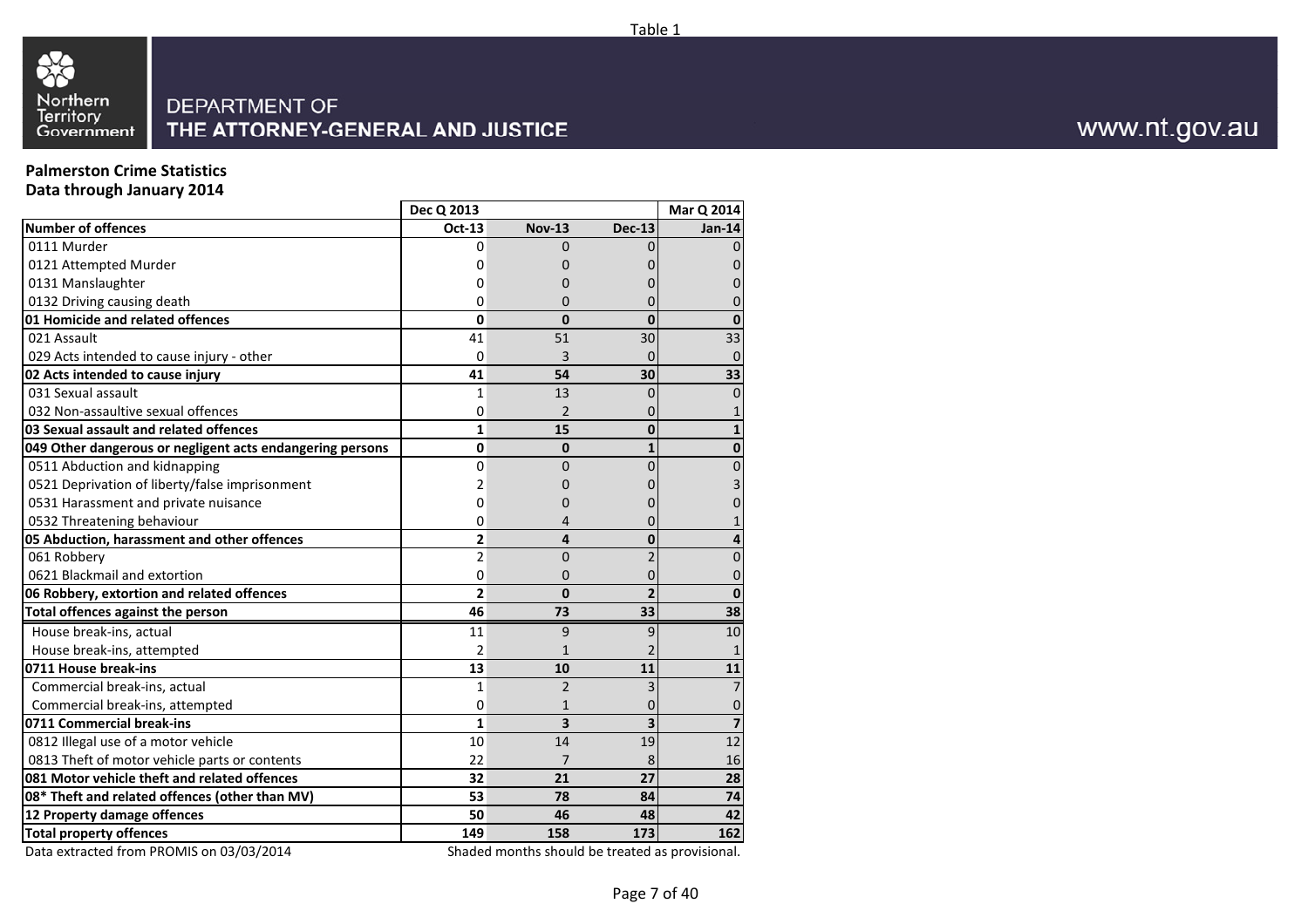



## **Alice Springs Crime Statistics**

**Data through January 2014**

| <b>Jul-13</b><br>Aug-13<br>0111 Murder<br>0121 Attempted Murder<br>0131 Manslaughter<br>0132 Driving causing death<br>$\mathbf{0}$<br>2<br>1<br>515<br>452<br>477<br>413<br>436<br>436<br>412<br>193<br>021 Assault<br>180<br>029 Acts intended to cause injury - other<br>517<br>479<br>415<br>436<br>437<br>194<br>453<br>413<br>181<br>15<br>20<br>031 Sexual assault<br>18<br>28<br>23<br>19<br>13<br>3<br>7<br>032 Non-assaultive sexual offences<br>0<br>16<br>26<br>23<br>24<br>8<br>18 <sup>l</sup><br>32<br>13<br>$\overline{\mathbf{3}}$<br>17<br>13<br>10<br>14<br>4<br>$\mathbf{1}$<br>$\mathbf{1}$<br>0511 Abduction and kidnapping<br>U<br>n<br>0521 Deprivation of liberty/false imprisonment<br>0531 Harassment and private nuisance<br>0532 Threatening behaviour<br>20<br>19<br>14<br>18<br>14<br>11<br>14<br>17<br>23<br>24<br>25<br>18<br>8<br>10<br><b>20</b><br>14<br>10<br>061 Robbery<br>$\Omega$<br>0621 Blackmail and extortion<br>$\Omega$<br>0<br>$\Omega$<br>10 <sup>1</sup><br>$\overline{2}$<br>$\mathbf{0}$<br>506<br>464<br>492<br>583<br>557<br>500<br>458<br>213<br>Total offences against the person<br>196<br>185<br>159<br>House break-ins, actual<br>146<br>141<br>115<br>34<br>22<br>114<br>120<br>21<br>17<br>21<br>20<br>House break-ins, attempted<br>13<br>12<br>10<br>6<br>206<br>176<br>161<br>40<br>24<br>127<br>132<br>167<br>125<br>17<br>96<br>135<br>108<br>62<br>82<br>85<br>57<br>33<br>Commercial break-ins, actual<br>Commercial break-ins, attempted<br>19<br>14<br>12<br>17<br>$\Omega$<br>76<br>108<br>127<br>89<br>94<br>65<br>33<br>17<br>152<br>69<br>48<br>0812 Illegal use of a motor vehicle<br>74<br>72<br>57<br>48<br>18<br>9<br>43<br>57<br>65<br>0813 Theft of motor vehicle parts or contents<br>88<br>54<br>48<br>31<br>17<br>36<br>14<br>137<br>126<br>79<br>111<br>96<br>79<br>35<br>23<br>162<br>392<br>413<br>300<br>395<br>293<br>73<br>346<br>397<br>121<br>545<br>466<br>74<br>550<br>443<br>144<br>458<br>679<br>384<br>1,522<br>1,428<br>1,144<br>1,312<br>1,186<br>946<br>373<br>211<br>1,118 |                                                           |  |  | Dec Q 2011   Mar Q 2012   Jun Q 2012   Sep Q 2012   Dec Q 2012   Mar Q 2013 | Jun Q 2013   Sep Q 2013 |  |                  |
|-------------------------------------------------------------------------------------------------------------------------------------------------------------------------------------------------------------------------------------------------------------------------------------------------------------------------------------------------------------------------------------------------------------------------------------------------------------------------------------------------------------------------------------------------------------------------------------------------------------------------------------------------------------------------------------------------------------------------------------------------------------------------------------------------------------------------------------------------------------------------------------------------------------------------------------------------------------------------------------------------------------------------------------------------------------------------------------------------------------------------------------------------------------------------------------------------------------------------------------------------------------------------------------------------------------------------------------------------------------------------------------------------------------------------------------------------------------------------------------------------------------------------------------------------------------------------------------------------------------------------------------------------------------------------------------------------------------------------------------------------------------------------------------------------------------------------------------------------------------------------------------------------------------------------------------------------------------------------------------------------------------------------------------------------------------------------------|-----------------------------------------------------------|--|--|-----------------------------------------------------------------------------|-------------------------|--|------------------|
|                                                                                                                                                                                                                                                                                                                                                                                                                                                                                                                                                                                                                                                                                                                                                                                                                                                                                                                                                                                                                                                                                                                                                                                                                                                                                                                                                                                                                                                                                                                                                                                                                                                                                                                                                                                                                                                                                                                                                                                                                                                                               | <b>Number of offences</b>                                 |  |  |                                                                             |                         |  | <b>Sep-13</b>    |
|                                                                                                                                                                                                                                                                                                                                                                                                                                                                                                                                                                                                                                                                                                                                                                                                                                                                                                                                                                                                                                                                                                                                                                                                                                                                                                                                                                                                                                                                                                                                                                                                                                                                                                                                                                                                                                                                                                                                                                                                                                                                               |                                                           |  |  |                                                                             |                         |  |                  |
|                                                                                                                                                                                                                                                                                                                                                                                                                                                                                                                                                                                                                                                                                                                                                                                                                                                                                                                                                                                                                                                                                                                                                                                                                                                                                                                                                                                                                                                                                                                                                                                                                                                                                                                                                                                                                                                                                                                                                                                                                                                                               |                                                           |  |  |                                                                             |                         |  |                  |
|                                                                                                                                                                                                                                                                                                                                                                                                                                                                                                                                                                                                                                                                                                                                                                                                                                                                                                                                                                                                                                                                                                                                                                                                                                                                                                                                                                                                                                                                                                                                                                                                                                                                                                                                                                                                                                                                                                                                                                                                                                                                               |                                                           |  |  |                                                                             |                         |  |                  |
|                                                                                                                                                                                                                                                                                                                                                                                                                                                                                                                                                                                                                                                                                                                                                                                                                                                                                                                                                                                                                                                                                                                                                                                                                                                                                                                                                                                                                                                                                                                                                                                                                                                                                                                                                                                                                                                                                                                                                                                                                                                                               |                                                           |  |  |                                                                             |                         |  |                  |
|                                                                                                                                                                                                                                                                                                                                                                                                                                                                                                                                                                                                                                                                                                                                                                                                                                                                                                                                                                                                                                                                                                                                                                                                                                                                                                                                                                                                                                                                                                                                                                                                                                                                                                                                                                                                                                                                                                                                                                                                                                                                               | 01 Homicide and related offences                          |  |  |                                                                             |                         |  | $\mathbf{0}$     |
|                                                                                                                                                                                                                                                                                                                                                                                                                                                                                                                                                                                                                                                                                                                                                                                                                                                                                                                                                                                                                                                                                                                                                                                                                                                                                                                                                                                                                                                                                                                                                                                                                                                                                                                                                                                                                                                                                                                                                                                                                                                                               |                                                           |  |  |                                                                             |                         |  | 172              |
|                                                                                                                                                                                                                                                                                                                                                                                                                                                                                                                                                                                                                                                                                                                                                                                                                                                                                                                                                                                                                                                                                                                                                                                                                                                                                                                                                                                                                                                                                                                                                                                                                                                                                                                                                                                                                                                                                                                                                                                                                                                                               |                                                           |  |  |                                                                             |                         |  | $\overline{2}$   |
|                                                                                                                                                                                                                                                                                                                                                                                                                                                                                                                                                                                                                                                                                                                                                                                                                                                                                                                                                                                                                                                                                                                                                                                                                                                                                                                                                                                                                                                                                                                                                                                                                                                                                                                                                                                                                                                                                                                                                                                                                                                                               | 02 Acts intended to cause injury                          |  |  |                                                                             |                         |  | 174              |
|                                                                                                                                                                                                                                                                                                                                                                                                                                                                                                                                                                                                                                                                                                                                                                                                                                                                                                                                                                                                                                                                                                                                                                                                                                                                                                                                                                                                                                                                                                                                                                                                                                                                                                                                                                                                                                                                                                                                                                                                                                                                               |                                                           |  |  |                                                                             |                         |  | 11               |
|                                                                                                                                                                                                                                                                                                                                                                                                                                                                                                                                                                                                                                                                                                                                                                                                                                                                                                                                                                                                                                                                                                                                                                                                                                                                                                                                                                                                                                                                                                                                                                                                                                                                                                                                                                                                                                                                                                                                                                                                                                                                               |                                                           |  |  |                                                                             |                         |  | $\overline{0}$   |
|                                                                                                                                                                                                                                                                                                                                                                                                                                                                                                                                                                                                                                                                                                                                                                                                                                                                                                                                                                                                                                                                                                                                                                                                                                                                                                                                                                                                                                                                                                                                                                                                                                                                                                                                                                                                                                                                                                                                                                                                                                                                               | 03 Sexual assault and related offences                    |  |  |                                                                             |                         |  | 11               |
|                                                                                                                                                                                                                                                                                                                                                                                                                                                                                                                                                                                                                                                                                                                                                                                                                                                                                                                                                                                                                                                                                                                                                                                                                                                                                                                                                                                                                                                                                                                                                                                                                                                                                                                                                                                                                                                                                                                                                                                                                                                                               | 049 Other dangerous or negligent acts endangering persons |  |  |                                                                             |                         |  | $\overline{2}$   |
|                                                                                                                                                                                                                                                                                                                                                                                                                                                                                                                                                                                                                                                                                                                                                                                                                                                                                                                                                                                                                                                                                                                                                                                                                                                                                                                                                                                                                                                                                                                                                                                                                                                                                                                                                                                                                                                                                                                                                                                                                                                                               |                                                           |  |  |                                                                             |                         |  | $\overline{0}$   |
|                                                                                                                                                                                                                                                                                                                                                                                                                                                                                                                                                                                                                                                                                                                                                                                                                                                                                                                                                                                                                                                                                                                                                                                                                                                                                                                                                                                                                                                                                                                                                                                                                                                                                                                                                                                                                                                                                                                                                                                                                                                                               |                                                           |  |  |                                                                             |                         |  |                  |
|                                                                                                                                                                                                                                                                                                                                                                                                                                                                                                                                                                                                                                                                                                                                                                                                                                                                                                                                                                                                                                                                                                                                                                                                                                                                                                                                                                                                                                                                                                                                                                                                                                                                                                                                                                                                                                                                                                                                                                                                                                                                               |                                                           |  |  |                                                                             |                         |  |                  |
|                                                                                                                                                                                                                                                                                                                                                                                                                                                                                                                                                                                                                                                                                                                                                                                                                                                                                                                                                                                                                                                                                                                                                                                                                                                                                                                                                                                                                                                                                                                                                                                                                                                                                                                                                                                                                                                                                                                                                                                                                                                                               |                                                           |  |  |                                                                             |                         |  |                  |
|                                                                                                                                                                                                                                                                                                                                                                                                                                                                                                                                                                                                                                                                                                                                                                                                                                                                                                                                                                                                                                                                                                                                                                                                                                                                                                                                                                                                                                                                                                                                                                                                                                                                                                                                                                                                                                                                                                                                                                                                                                                                               | 05 Abduction, harassment and other offences               |  |  |                                                                             |                         |  | 9                |
|                                                                                                                                                                                                                                                                                                                                                                                                                                                                                                                                                                                                                                                                                                                                                                                                                                                                                                                                                                                                                                                                                                                                                                                                                                                                                                                                                                                                                                                                                                                                                                                                                                                                                                                                                                                                                                                                                                                                                                                                                                                                               |                                                           |  |  |                                                                             |                         |  | $\Omega$         |
|                                                                                                                                                                                                                                                                                                                                                                                                                                                                                                                                                                                                                                                                                                                                                                                                                                                                                                                                                                                                                                                                                                                                                                                                                                                                                                                                                                                                                                                                                                                                                                                                                                                                                                                                                                                                                                                                                                                                                                                                                                                                               |                                                           |  |  |                                                                             |                         |  | $\overline{0}$   |
|                                                                                                                                                                                                                                                                                                                                                                                                                                                                                                                                                                                                                                                                                                                                                                                                                                                                                                                                                                                                                                                                                                                                                                                                                                                                                                                                                                                                                                                                                                                                                                                                                                                                                                                                                                                                                                                                                                                                                                                                                                                                               | 06 Robbery, extortion and related offences                |  |  |                                                                             |                         |  | 0                |
|                                                                                                                                                                                                                                                                                                                                                                                                                                                                                                                                                                                                                                                                                                                                                                                                                                                                                                                                                                                                                                                                                                                                                                                                                                                                                                                                                                                                                                                                                                                                                                                                                                                                                                                                                                                                                                                                                                                                                                                                                                                                               |                                                           |  |  |                                                                             |                         |  | 196              |
|                                                                                                                                                                                                                                                                                                                                                                                                                                                                                                                                                                                                                                                                                                                                                                                                                                                                                                                                                                                                                                                                                                                                                                                                                                                                                                                                                                                                                                                                                                                                                                                                                                                                                                                                                                                                                                                                                                                                                                                                                                                                               |                                                           |  |  |                                                                             |                         |  | 13               |
|                                                                                                                                                                                                                                                                                                                                                                                                                                                                                                                                                                                                                                                                                                                                                                                                                                                                                                                                                                                                                                                                                                                                                                                                                                                                                                                                                                                                                                                                                                                                                                                                                                                                                                                                                                                                                                                                                                                                                                                                                                                                               |                                                           |  |  |                                                                             |                         |  | $\overline{4}$   |
|                                                                                                                                                                                                                                                                                                                                                                                                                                                                                                                                                                                                                                                                                                                                                                                                                                                                                                                                                                                                                                                                                                                                                                                                                                                                                                                                                                                                                                                                                                                                                                                                                                                                                                                                                                                                                                                                                                                                                                                                                                                                               | 0711 House break-ins                                      |  |  |                                                                             |                         |  | 17               |
|                                                                                                                                                                                                                                                                                                                                                                                                                                                                                                                                                                                                                                                                                                                                                                                                                                                                                                                                                                                                                                                                                                                                                                                                                                                                                                                                                                                                                                                                                                                                                                                                                                                                                                                                                                                                                                                                                                                                                                                                                                                                               |                                                           |  |  |                                                                             |                         |  | 10               |
|                                                                                                                                                                                                                                                                                                                                                                                                                                                                                                                                                                                                                                                                                                                                                                                                                                                                                                                                                                                                                                                                                                                                                                                                                                                                                                                                                                                                                                                                                                                                                                                                                                                                                                                                                                                                                                                                                                                                                                                                                                                                               |                                                           |  |  |                                                                             |                         |  | $\overline{0}$   |
|                                                                                                                                                                                                                                                                                                                                                                                                                                                                                                                                                                                                                                                                                                                                                                                                                                                                                                                                                                                                                                                                                                                                                                                                                                                                                                                                                                                                                                                                                                                                                                                                                                                                                                                                                                                                                                                                                                                                                                                                                                                                               | 0711 Commercial break-ins                                 |  |  |                                                                             |                         |  | 10               |
|                                                                                                                                                                                                                                                                                                                                                                                                                                                                                                                                                                                                                                                                                                                                                                                                                                                                                                                                                                                                                                                                                                                                                                                                                                                                                                                                                                                                                                                                                                                                                                                                                                                                                                                                                                                                                                                                                                                                                                                                                                                                               |                                                           |  |  |                                                                             |                         |  | $6 \overline{6}$ |
|                                                                                                                                                                                                                                                                                                                                                                                                                                                                                                                                                                                                                                                                                                                                                                                                                                                                                                                                                                                                                                                                                                                                                                                                                                                                                                                                                                                                                                                                                                                                                                                                                                                                                                                                                                                                                                                                                                                                                                                                                                                                               |                                                           |  |  |                                                                             |                         |  | $\overline{2}$   |
|                                                                                                                                                                                                                                                                                                                                                                                                                                                                                                                                                                                                                                                                                                                                                                                                                                                                                                                                                                                                                                                                                                                                                                                                                                                                                                                                                                                                                                                                                                                                                                                                                                                                                                                                                                                                                                                                                                                                                                                                                                                                               | 081 Motor vehicle theft and related offences              |  |  |                                                                             |                         |  | 8                |
|                                                                                                                                                                                                                                                                                                                                                                                                                                                                                                                                                                                                                                                                                                                                                                                                                                                                                                                                                                                                                                                                                                                                                                                                                                                                                                                                                                                                                                                                                                                                                                                                                                                                                                                                                                                                                                                                                                                                                                                                                                                                               | 08* Theft and related offences (other than MV)            |  |  |                                                                             |                         |  | 61               |
|                                                                                                                                                                                                                                                                                                                                                                                                                                                                                                                                                                                                                                                                                                                                                                                                                                                                                                                                                                                                                                                                                                                                                                                                                                                                                                                                                                                                                                                                                                                                                                                                                                                                                                                                                                                                                                                                                                                                                                                                                                                                               | 12 Property damage offences                               |  |  |                                                                             |                         |  | 63               |
|                                                                                                                                                                                                                                                                                                                                                                                                                                                                                                                                                                                                                                                                                                                                                                                                                                                                                                                                                                                                                                                                                                                                                                                                                                                                                                                                                                                                                                                                                                                                                                                                                                                                                                                                                                                                                                                                                                                                                                                                                                                                               | <b>Total property offences</b>                            |  |  |                                                                             |                         |  | 159              |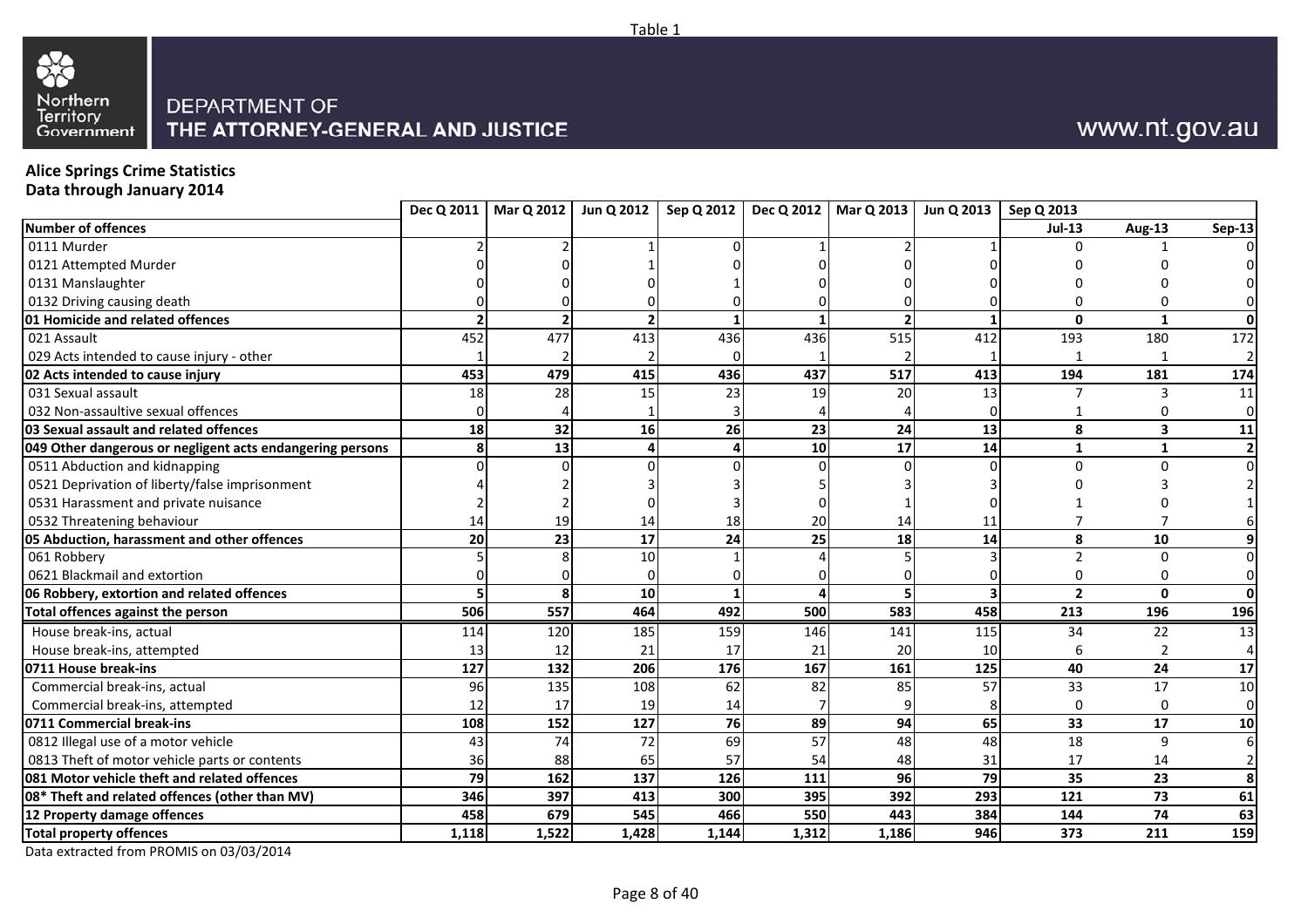



## **Alice Springs Crime Statistics**

**Data through January 2014**

|                                                                              | Dec Q 2013     |                |               | Mar Q 2014      |
|------------------------------------------------------------------------------|----------------|----------------|---------------|-----------------|
| <b>Number of offences</b>                                                    | Oct-13         | <b>Nov-13</b>  | <b>Dec-13</b> | Jan-14          |
| 0111 Murder                                                                  | 0              | $\Omega$       |               |                 |
| 0121 Attempted Murder                                                        | 0              | 0              |               |                 |
| 0131 Manslaughter                                                            | 0              | O              |               |                 |
| 0132 Driving causing death                                                   | 0              | 0              |               |                 |
| 01 Homicide and related offences                                             | 0              | $\bf{0}$       |               |                 |
| 021 Assault                                                                  | 149            | 144            | 169           | 144             |
| 029 Acts intended to cause injury - other                                    | $\mathbf{1}$   | $\mathbf{1}$   | $\Omega$      |                 |
| 02 Acts intended to cause injury                                             | 150            | 145            | 169           | 144             |
| 031 Sexual assault                                                           | 3              | $\overline{7}$ |               |                 |
| 032 Non-assaultive sexual offences                                           | 0              | 3              |               |                 |
| 03 Sexual assault and related offences                                       | 3              | 10             | 3             |                 |
| 049 Other dangerous or negligent acts endangering persons                    | 6              | $\mathbf{1}$   | $\mathbf{1}$  |                 |
| 0511 Abduction and kidnapping                                                | 0              | 0              | 0             | 0               |
| 0521 Deprivation of liberty/false imprisonment                               | 0              | 1              |               |                 |
| 0531 Harassment and private nuisance                                         | 0              | 0              |               |                 |
| 0532 Threatening behaviour                                                   | 13             | 5              |               | 9               |
| 05 Abduction, harassment and other offences                                  | 13             | 6              | $\Omega$      | 11              |
| 061 Robbery                                                                  | 2              | 0              |               | 0               |
| 0621 Blackmail and extortion                                                 | 0              | 0              | 0             |                 |
| 06 Robbery, extortion and related offences                                   | $\overline{2}$ | $\bf{0}$       |               | $\bf{0}$        |
| Total offences against the person                                            | 174            | 162            | 175           | 161             |
| House break-ins, actual                                                      | 23             | 31             | 23            | 38              |
| House break-ins, attempted                                                   | 3              | 5              | 8             |                 |
| 0711 House break-ins                                                         | 26             | 36             | 31            | 43              |
| Commercial break-ins, actual                                                 | 16             | 24             | 16            | 16              |
| Commercial break-ins, attempted                                              | 1              | 3              |               |                 |
| 0711 Commercial break-ins                                                    | 17             | 27             | 17            | 19              |
| 0812 Illegal use of a motor vehicle                                          | 10             | 13             | 13            | $\overline{15}$ |
| 0813 Theft of motor vehicle parts or contents                                | 10             | 19             | 15            | 8               |
| 081 Motor vehicle theft and related offences                                 | 20             | 32             | 28            | 23              |
| 08* Theft and related offences (other than MV)                               | 67             | 98             | 83            | 103             |
| 12 Property damage offences                                                  | 99             | 142            | 138           | 146             |
| <b>Total property offences</b>                                               | 229            | 335            | 297           | 334             |
| $\mathbf{A}$ . $\mathbf{A}$ $\mathbf{C}$ . The probability of<br>0.210212044 | $\sim$ L       |                |               |                 |

Data extracted from PROMIS on 03/03/2014

Shaded months should be treated as provisional.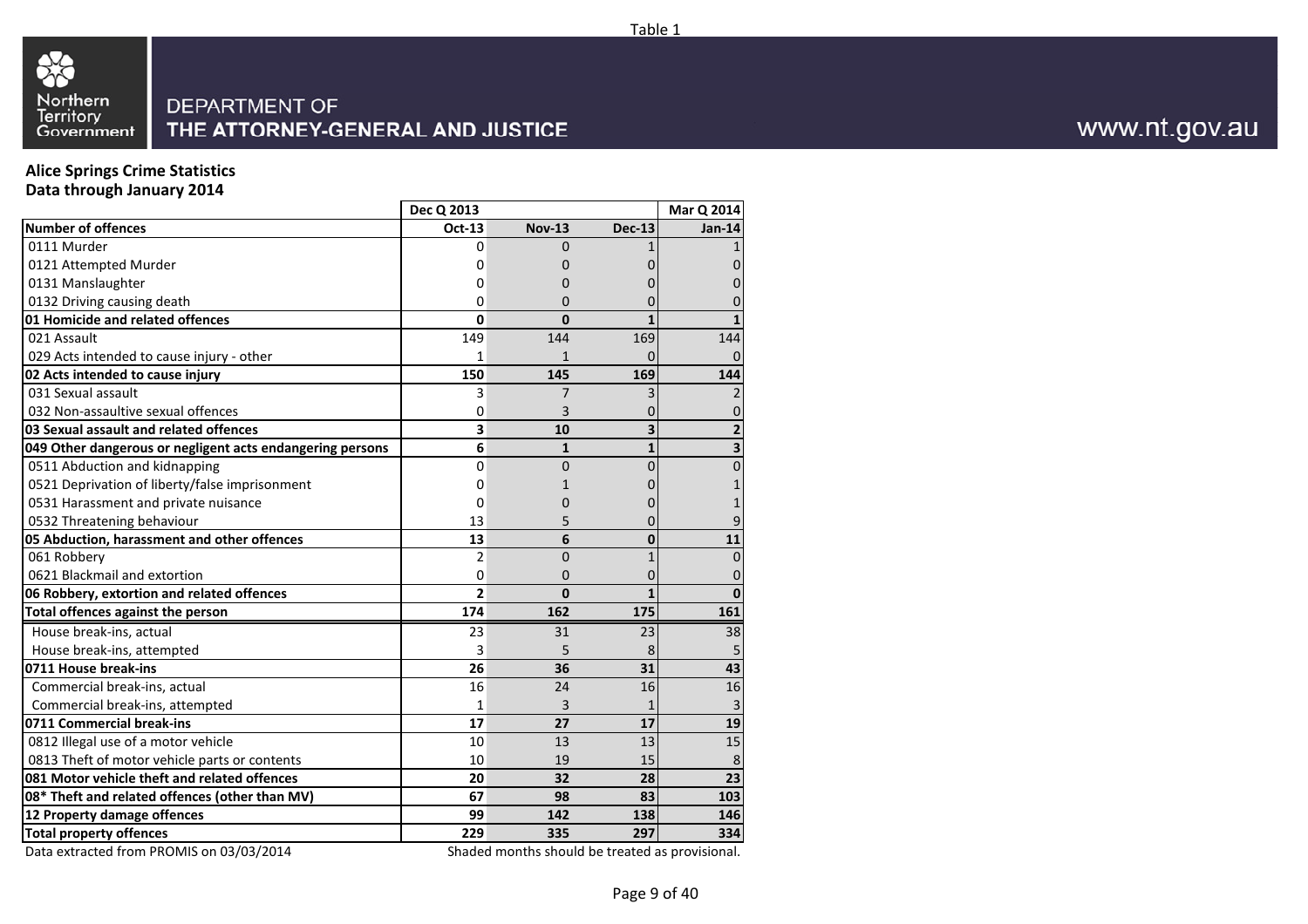



## **Katherine Crime Statistics**

**Data through January 2014**

|                                                           |                 |            |          |     |                         | Dec Q 2011   Mar Q 2012   Jun Q 2012   Sep Q 2012   Dec Q 2012   Mar Q 2013   Jun Q 2013   Sep Q 2013 |     |                         |                 |                |
|-----------------------------------------------------------|-----------------|------------|----------|-----|-------------------------|-------------------------------------------------------------------------------------------------------|-----|-------------------------|-----------------|----------------|
| <b>Number of offences</b>                                 |                 |            |          |     |                         |                                                                                                       |     | $Jul-13$                | <b>Aug-13</b>   | <b>Sep-13</b>  |
| 0111 Murder                                               |                 |            |          |     |                         |                                                                                                       |     |                         | ∩               |                |
| 0121 Attempted Murder                                     |                 |            |          |     |                         |                                                                                                       |     |                         |                 |                |
| 0131 Manslaughter                                         |                 |            |          |     |                         |                                                                                                       |     |                         |                 |                |
| 0132 Driving causing death                                |                 |            |          |     |                         |                                                                                                       |     |                         |                 |                |
| 01 Homicide and related offences                          |                 |            | $\Omega$ |     | $\Omega$                |                                                                                                       |     | $\mathbf{0}$            | $\mathbf{0}$    | Οl             |
| 021 Assault                                               | 166             | 186        | 166      | 183 | 204                     | 164                                                                                                   | 148 | 60                      | 75              | 69             |
| 029 Acts intended to cause injury - other                 |                 |            |          |     |                         |                                                                                                       |     | 0                       | $\Omega$        | $\overline{0}$ |
| 02 Acts intended to cause injury                          | 166             | 186        | 167      | 183 | 204                     | 166                                                                                                   | 149 | 60                      | 75              | 69             |
| 031 Sexual assault                                        |                 |            |          |     |                         |                                                                                                       |     |                         |                 |                |
| 032 Non-assaultive sexual offences                        |                 |            |          |     |                         |                                                                                                       |     |                         |                 |                |
| 03 Sexual assault and related offences                    |                 |            |          |     | 5                       |                                                                                                       |     | 3                       | $\overline{2}$  |                |
| 049 Other dangerous or negligent acts endangering persons |                 |            |          |     |                         |                                                                                                       |     | $\mathbf{1}$            | 1               |                |
| 0511 Abduction and kidnapping                             |                 |            |          |     |                         |                                                                                                       |     | n                       |                 | $\Omega$       |
| 0521 Deprivation of liberty/false imprisonment            |                 |            |          |     |                         |                                                                                                       |     |                         |                 |                |
| 0531 Harassment and private nuisance                      |                 |            |          |     |                         |                                                                                                       |     |                         |                 |                |
| 0532 Threatening behaviour                                |                 |            |          |     |                         |                                                                                                       |     |                         |                 |                |
| 05 Abduction, harassment and other offences               |                 | a          | 5        |     | $\overline{\mathbf{z}}$ | 6                                                                                                     |     | $\overline{\mathbf{3}}$ | $\mathbf{1}$    |                |
| 061 Robbery                                               |                 |            |          |     |                         |                                                                                                       |     | $\Omega$                | $\Omega$        | $\Omega$       |
| 0621 Blackmail and extortion                              |                 |            |          |     |                         |                                                                                                       |     |                         | 0               | $\overline{0}$ |
| 06 Robbery, extortion and related offences                |                 |            | O        |     | $\Omega$                | $\Omega$                                                                                              |     | $\mathbf{0}$            | $\mathbf{0}$    | Οl             |
| Total offences against the person                         | 180             | 202        | 181      | 198 | 216                     | 189                                                                                                   | 163 | 67                      | $\overline{79}$ | 74             |
| House break-ins, actual                                   | 18              | 27         | 15       | 13  | 15                      | 19                                                                                                    | 20  |                         |                 |                |
| House break-ins, attempted                                |                 |            |          |     |                         |                                                                                                       |     |                         |                 |                |
| 0711 House break-ins                                      | 20              | 29         | 20       | 16  | 16                      | 22                                                                                                    | 25  | 8                       | $\overline{2}$  |                |
| Commercial break-ins, actual                              | 26              | 30         | 11       | 15  | 25                      | 26                                                                                                    | 12  | 8                       | $\mathfrak{p}$  |                |
| Commercial break-ins, attempted                           |                 |            |          |     |                         |                                                                                                       |     | $\overline{2}$          | O               |                |
| 0711 Commercial break-ins                                 | 30 <sup>1</sup> | 34         | 16       | 18  | 29                      | 31                                                                                                    | 18  | 10                      | $\overline{2}$  | 10             |
| 0812 Illegal use of a motor vehicle                       | 10              | 13         |          | 10  |                         |                                                                                                       | 13  | 3                       | 5               |                |
| 0813 Theft of motor vehicle parts or contents             |                 | 16         |          | 10  |                         |                                                                                                       |     | 2                       |                 |                |
| 081 Motor vehicle theft and related offences              | 19              | 29         | 14       | 20  | 15                      | 16                                                                                                    | 19  | 5                       | 9               | 6 <sup>1</sup> |
| 08* Theft and related offences (other than MV)            | 100             | <b>126</b> | 72       | 82  | 101                     | 91                                                                                                    | 91  | 24                      | 21              | 29             |
| 12 Property damage offences                               | 96              | 95         | 68       | 76  | 97                      | 86                                                                                                    | 65  | 31                      | 28              | 27             |
| <b>Total property offences</b>                            | 265             | 313        | 190      | 212 | 258                     | 246                                                                                                   | 218 | 78                      | 62              | 78             |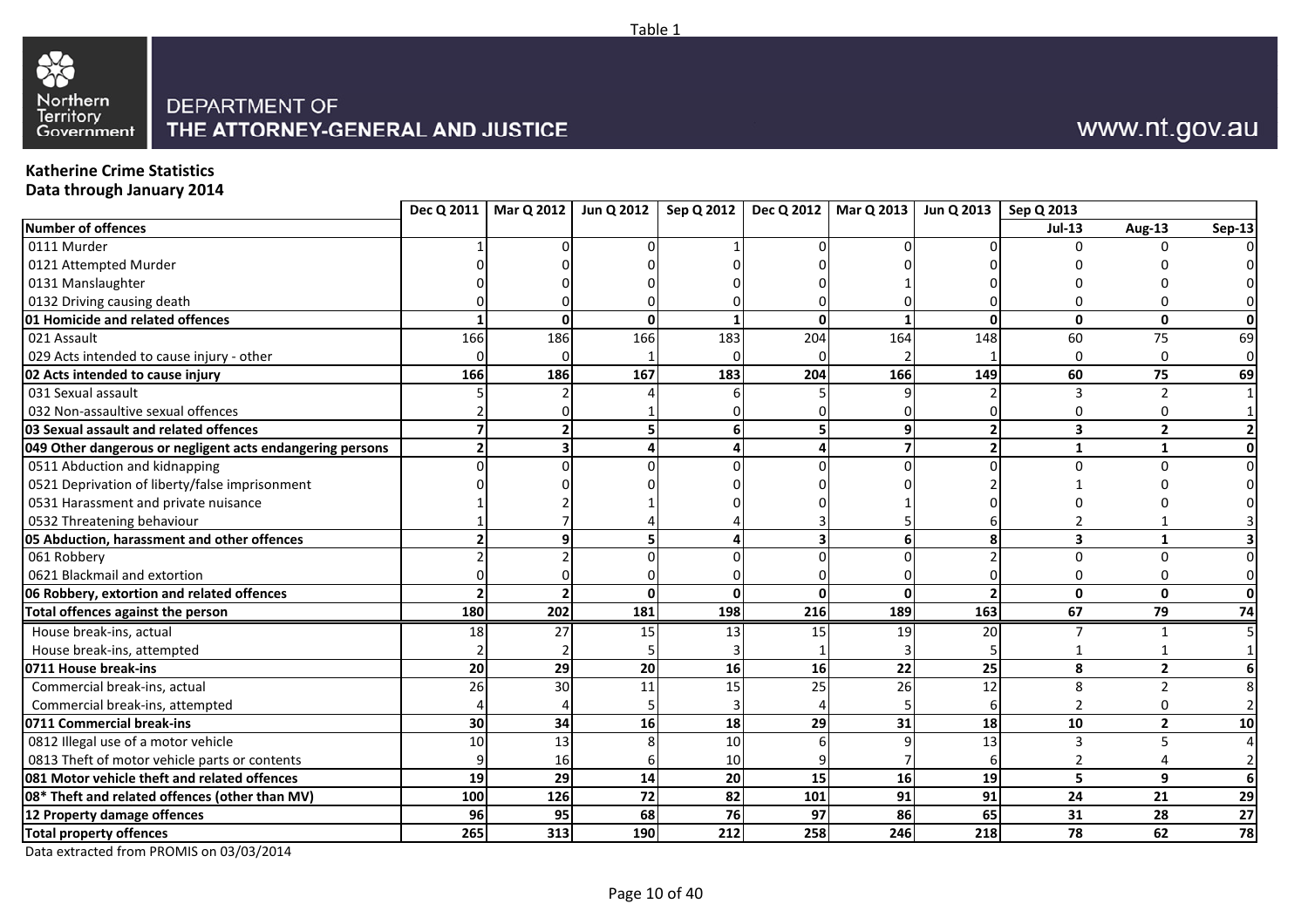



## **Katherine Crime Statistics**

**Data through January 2014**

|                                                           | Dec Q 2013   |                |                | Mar Q 2014      |
|-----------------------------------------------------------|--------------|----------------|----------------|-----------------|
| <b>Number of offences</b>                                 | Oct-13       | <b>Nov-13</b>  | <b>Dec-13</b>  | <b>Jan-14</b>   |
| 0111 Murder                                               | 0            | $\Omega$       |                |                 |
| 0121 Attempted Murder                                     | 0            | 0              |                |                 |
| 0131 Manslaughter                                         | 0            | 0              |                |                 |
| 0132 Driving causing death                                | 0            | 0              |                |                 |
| 01 Homicide and related offences                          | $\mathbf{0}$ | 0              | $\overline{2}$ | $\mathbf{0}$    |
| 021 Assault                                               | 57           | 30             | 58             | 51              |
| 029 Acts intended to cause injury - other                 | $\mathbf 0$  | $\Omega$       |                |                 |
| 02 Acts intended to cause injury                          | 57           | 30             | 58             | 51              |
| 031 Sexual assault                                        | 4            | $\overline{2}$ |                |                 |
| 032 Non-assaultive sexual offences                        | 0            | 0              |                |                 |
| 03 Sexual assault and related offences                    | 4            | $\overline{2}$ |                |                 |
| 049 Other dangerous or negligent acts endangering persons | 0            | $\mathbf{0}$   | 1              |                 |
| 0511 Abduction and kidnapping                             | 0            | 0              | N              | 0               |
| 0521 Deprivation of liberty/false imprisonment            | 0            | 0              |                |                 |
| 0531 Harassment and private nuisance                      |              | 0              |                |                 |
| 0532 Threatening behaviour                                | 2            | 4              |                |                 |
| 05 Abduction, harassment and other offences               | 3            | 4              | 0              |                 |
| 061 Robbery                                               | 0            | 3              |                |                 |
| 0621 Blackmail and extortion                              | 0            | 0              |                | 0               |
| 06 Robbery, extortion and related offences                | 0            | 3              |                |                 |
| <b>Total offences against the person</b>                  | 64           | 39             | 65             | 60              |
| House break-ins, actual                                   | 1            | 7              |                | 4               |
| House break-ins, attempted                                | 0            | 0              |                |                 |
| 0711 House break-ins                                      | $\mathbf{1}$ | $\overline{z}$ | 6              |                 |
| Commercial break-ins, actual                              | 12           | $\overline{7}$ | ٩              | 15              |
| Commercial break-ins, attempted                           | $\Omega$     | $\mathbf{1}$   |                |                 |
| 0711 Commercial break-ins                                 | 12           | 8              | 10             | 18              |
| 0812 Illegal use of a motor vehicle                       | 6            | $\overline{2}$ |                | $\overline{2}$  |
| 0813 Theft of motor vehicle parts or contents             | 5            | 14             |                | 0               |
| 081 Motor vehicle theft and related offences              | 11           | 16             | 6              | $\overline{2}$  |
| 08* Theft and related offences (other than MV)            | 28           | 29             | 23             | 26              |
| 12 Property damage offences                               | 39           | 30             | 41             | 29              |
| <b>Total property offences</b>                            | 91           | 90             | 86             | $\overline{79}$ |

Data extracted from PROMIS on 03/03/2014

Shaded months should be treated as provisional.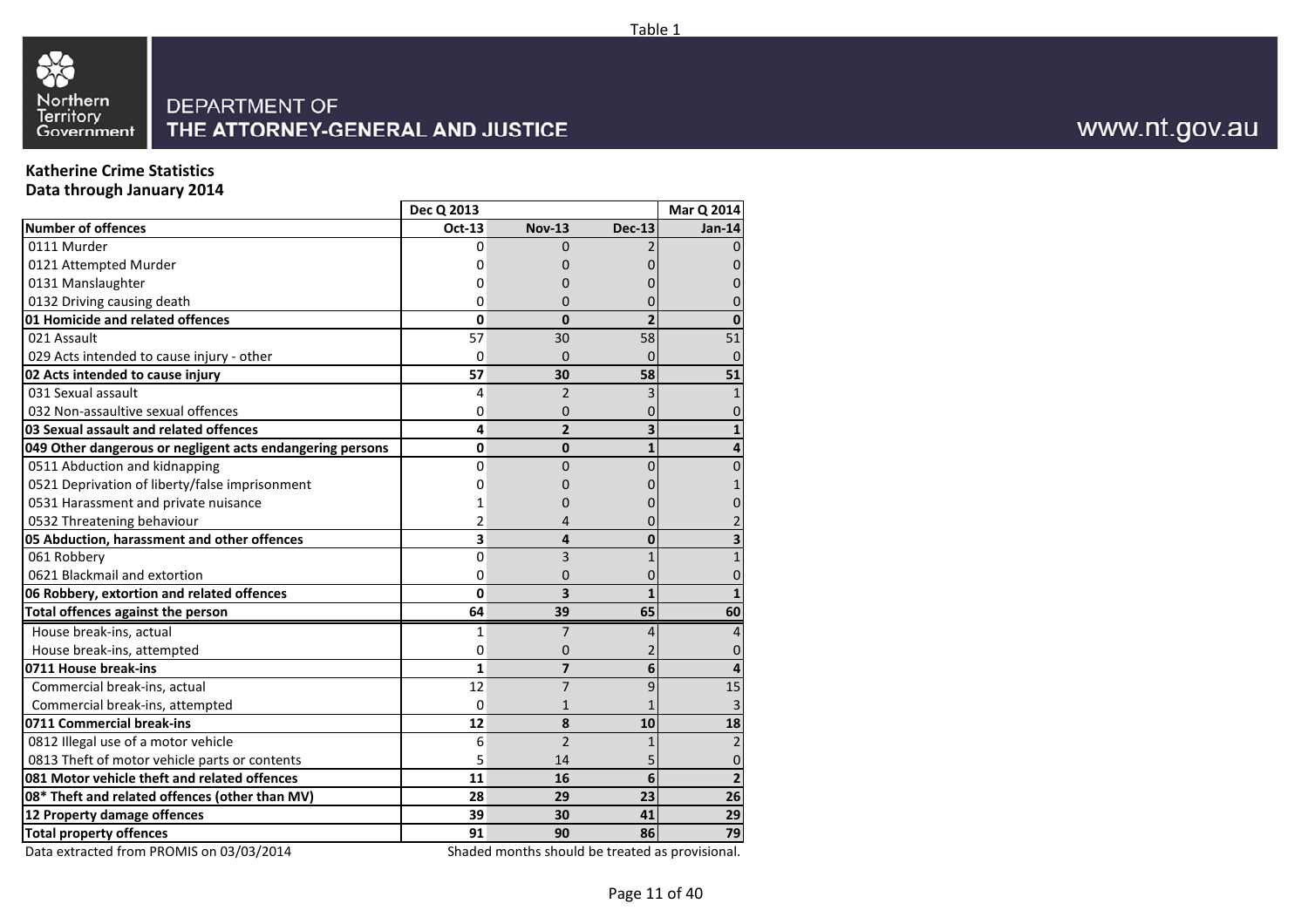



**Tennant Creek Crime Statistics**

**Data through January 2014**

|                                                           |            | Dec Q 2011   Mar Q 2012   Jun Q 2012 |          |          |                 | Sep Q 2012   Dec Q 2012   Mar Q 2013 | Jun Q 2013   Sep Q 2013 |                |                |                |
|-----------------------------------------------------------|------------|--------------------------------------|----------|----------|-----------------|--------------------------------------|-------------------------|----------------|----------------|----------------|
| <b>Number of offences</b>                                 |            |                                      |          |          |                 |                                      |                         | $Jul-13$       | <b>Aug-13</b>  | <b>Sep-13</b>  |
| 0111 Murder                                               |            |                                      |          |          |                 |                                      |                         |                | $\Omega$       |                |
| 0121 Attempted Murder                                     |            |                                      |          |          |                 |                                      |                         |                |                |                |
| 0131 Manslaughter                                         |            |                                      |          |          |                 |                                      |                         |                |                |                |
| 0132 Driving causing death                                |            |                                      |          |          |                 |                                      |                         |                |                |                |
| 01 Homicide and related offences                          | n          | U                                    | $\Omega$ | $\Omega$ | U               | $\Omega$                             | ŋ                       | $\mathbf{0}$   | $\mathbf{0}$   | Οl             |
| 021 Assault                                               | 144        | 122                                  | 108      | 85       | 125             | 199                                  | 181                     | 58             | 58             | 38             |
| 029 Acts intended to cause injury - other                 |            |                                      |          |          |                 |                                      |                         | 0              | $\Omega$       | $\mathbf 0$    |
| 02 Acts intended to cause injury                          | 144        | 122                                  | 108      | 85       | 125             | 199                                  | 181                     | 58             | 58             | 38             |
| 031 Sexual assault                                        |            |                                      |          |          |                 |                                      |                         | 0              |                |                |
| 032 Non-assaultive sexual offences                        |            |                                      |          |          |                 |                                      |                         |                |                |                |
| 03 Sexual assault and related offences                    |            |                                      |          |          | 61              |                                      |                         | $\mathbf{0}$   | $\mathbf{1}$   |                |
| 049 Other dangerous or negligent acts endangering persons |            |                                      |          |          |                 |                                      |                         | 1              | 1              | Οl             |
| 0511 Abduction and kidnapping                             |            |                                      |          |          |                 |                                      |                         | 0              |                | $\overline{0}$ |
| 0521 Deprivation of liberty/false imprisonment            |            |                                      |          |          |                 |                                      |                         |                |                |                |
| 0531 Harassment and private nuisance                      |            |                                      |          |          |                 |                                      |                         |                |                |                |
| 0532 Threatening behaviour                                |            |                                      |          |          |                 |                                      |                         |                |                |                |
| 05 Abduction, harassment and other offences               |            |                                      |          |          |                 |                                      |                         | 0              | $\mathbf{1}$   | Οl             |
| 061 Robbery                                               |            |                                      |          |          |                 |                                      |                         | 0              | $\Omega$       | $\Omega$       |
| 0621 Blackmail and extortion                              |            |                                      |          |          |                 |                                      |                         | 0              | n              | $\overline{0}$ |
| 06 Robbery, extortion and related offences                |            |                                      | O        |          | $\Omega$        |                                      |                         | $\mathbf{0}$   | $\mathbf 0$    | Οl             |
| Total offences against the person                         | 148        | 132                                  | 113      | 94       | 136             | 210                                  | 189                     | 59             | 61             | 43             |
| House break-ins, actual                                   |            | 21                                   |          |          |                 |                                      | 18                      |                |                | $\Omega$       |
| House break-ins, attempted                                |            |                                      |          |          |                 |                                      |                         |                |                | ΩI             |
| 0711 House break-ins                                      |            | 23                                   | 9        | 9        | 10              |                                      | 19                      | 5              | $\overline{2}$ | Οl             |
| Commercial break-ins, actual                              | 25         | 24                                   | 14       | 14       | 20              | 15                                   | 29                      | 8              |                |                |
| Commercial break-ins, attempted                           |            |                                      |          |          |                 |                                      |                         |                |                |                |
| 0711 Commercial break-ins                                 | 28         | 25                                   | 14       | 16       | 20              | 15                                   | 32                      | 8              | 1              |                |
| 0812 Illegal use of a motor vehicle                       |            |                                      |          |          |                 |                                      |                         |                | $\Omega$       |                |
| 0813 Theft of motor vehicle parts or contents             | 16         |                                      |          |          |                 |                                      |                         |                | $\Omega$       |                |
| 081 Motor vehicle theft and related offences              | 21         | 11                                   | 3        |          | 10 <sup>1</sup> | 9                                    |                         | $\overline{2}$ | $\mathbf{0}$   |                |
| 08* Theft and related offences (other than MV)            | 31         | 47                                   | 21       | 27       | 29              | 38                                   | 61                      | 19             | 9              | $\mathbf{9}$   |
| 12 Property damage offences                               | 73         | 59                                   | 39       | 53       | 62              | 41                                   | 85                      | 27             | 23             | 12             |
| <b>Total property offences</b>                            | <b>156</b> | 165                                  | 86       | 110      | 131             | 110                                  | 205                     | 61             | 35             | 27             |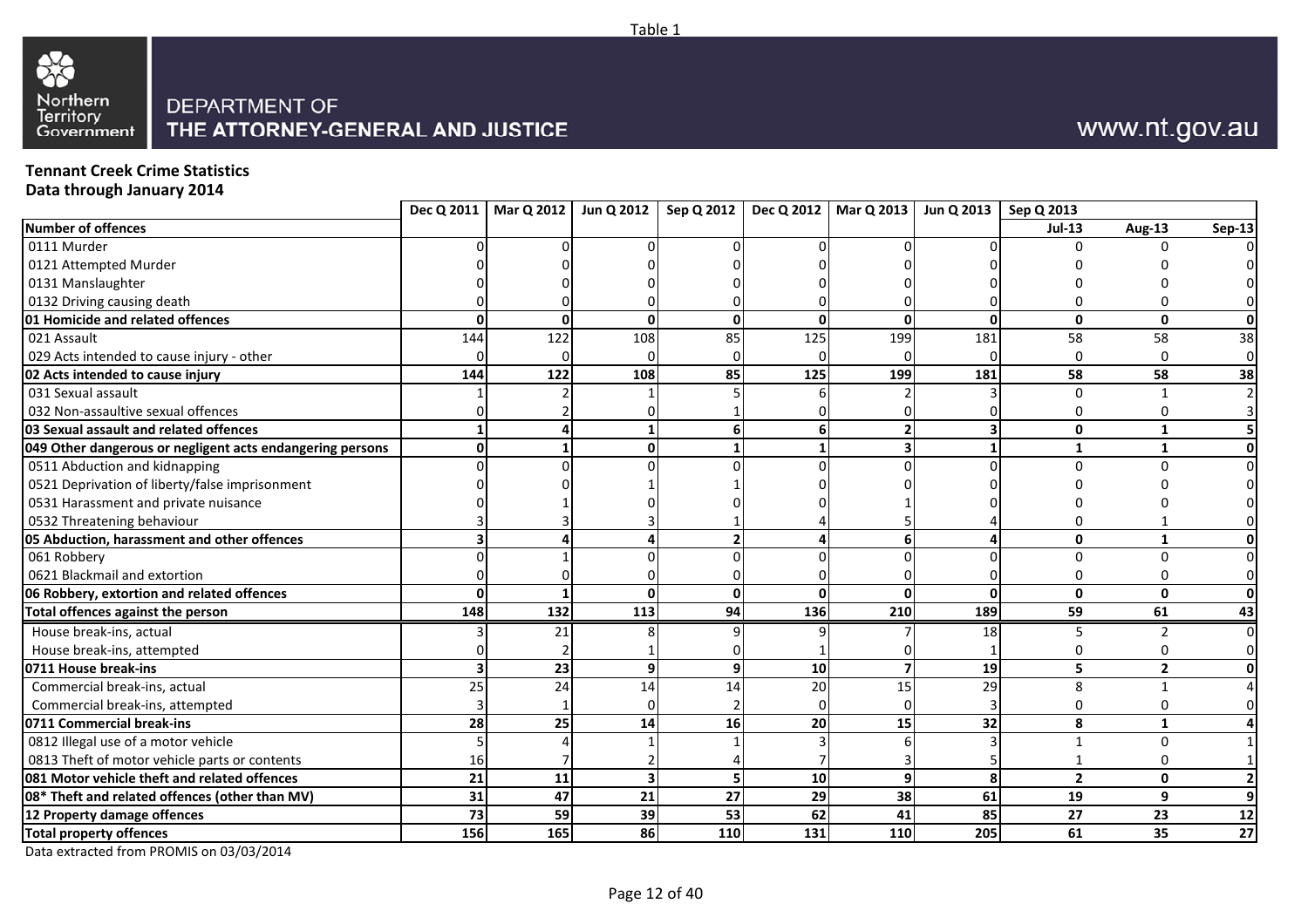



**Tennant Creek Crime StatisticsData through January 2014**

**Number of offences** 0111 Murder 0121 Attempted Murder 0131 Manslaughter 0132 Driving causing death **01 Homicide and related offences**  021 Assault 029 Acts intended to cause injury - other**02 Acts intended to cause injury**  031 Sexual assault 032 Non-assaultive sexual offences **03 Sexual assault and related offences 049 Other dangerous or negligent acts endangering persons**  0511 Abduction and kidnapping 0521 Deprivation of liberty/false imprisonment 0531 Harassment and private nuisance 0532 Threatening behaviour **05 Abduction, harassment and other offences**  061 Robbery 0621 Blackmail and extortion **06 Robbery, extortion and related offences Total offences against the person**  House break-ins, actual House break-ins, attempted**0711 House break-ins**  Commercial break-ins, actual Commercial break-ins, attempted**0711 Commercial break-ins**  0812 Illegal use of a motor vehicle 0813 Theft of motor vehicle parts or contents **081 Motor vehicle theft and related offences 08\* Theft and related offences (other than MV)12 Property damage offencesTotal property offences**  Data extracted from PROMIS on 03/03/2014**Dec Q 2013Mar Q 2014**<br>**Dec-13** Jan-14 **Oct-13Nov-13 Dec-13** 00 1 0 0  $\Omega$ 0 0 0 0  $\Omega$ 0 0 0 0  $\Omega$ 0 0 0 0 **0 <sup>1</sup> <sup>0</sup> <sup>0</sup>** 64 <sup>46</sup> <sup>57</sup> <sup>52</sup>  $\Omega$ 0 0 0 0 **64 <sup>46</sup> <sup>57</sup> <sup>52</sup>** 0 <sup>0</sup> <sup>0</sup> <sup>0</sup> 00 0 0 0 **0 <sup>0</sup> <sup>0</sup> <sup>0</sup> 0 <sup>0</sup> <sup>0</sup> <sup>0</sup>**  $\Omega$ 0 0 0 0 00 0 0 0 00 0 0 0  $\Omega$ 0 1 0 0 **0 <sup>1</sup> <sup>0</sup> <sup>0</sup>** 00 0 0 0  $\Omega$ 0 0 0 0 **0 <sup>0</sup> <sup>0</sup> <sup>0</sup> 64 <sup>48</sup> <sup>57</sup> <sup>52</sup>** 2 0 1  $1$ 00 0 1 **2 <sup>0</sup> <sup>1</sup> <sup>2</sup>** 2 <sup>3</sup> <sup>2</sup> <sup>9</sup> 00 0 1 **2 <sup>3</sup> <sup>2</sup> <sup>10</sup>** 11 0 0 11 0 0 0 0 **2 <sup>1</sup> <sup>0</sup> <sup>0</sup> 10 <sup>10</sup> <sup>9</sup> <sup>18</sup> 10 <sup>7</sup> <sup>6</sup> <sup>17</sup> 26 <sup>21</sup> <sup>18</sup> <sup>47</sup>** Shaded months should be treated as provisional.

www.nt.gov.au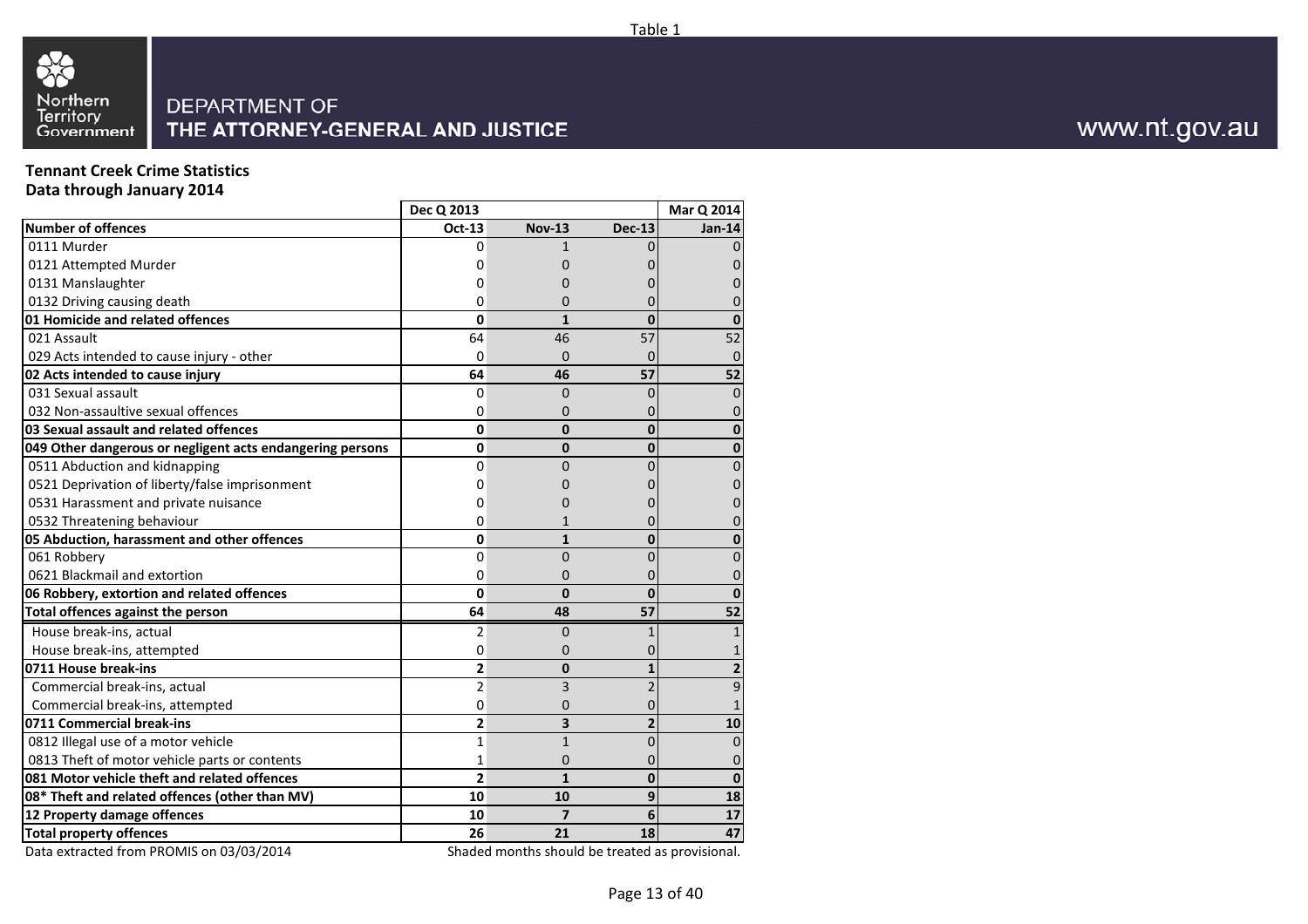



# **Nhulunbuy Crime Statistics**

**Data through January 2014**

|                                                           |                 | Dec Q 2011   Mar Q 2012   Jun Q 2012 |                          |    |                | Sep Q 2012   Dec Q 2012   Mar Q 2013 | Jun Q 2013   Sep Q 2013 |                |                         |                |
|-----------------------------------------------------------|-----------------|--------------------------------------|--------------------------|----|----------------|--------------------------------------|-------------------------|----------------|-------------------------|----------------|
| <b>Number of offences</b>                                 |                 |                                      |                          |    |                |                                      |                         | $Jul-13$       | Aug-13                  | <b>Sep-13</b>  |
| 0111 Murder                                               |                 |                                      |                          |    |                |                                      |                         |                | $\Omega$                |                |
| 0121 Attempted Murder                                     |                 |                                      |                          |    |                |                                      |                         |                |                         |                |
| 0131 Manslaughter                                         |                 |                                      |                          |    |                |                                      |                         |                |                         |                |
| 0132 Driving causing death                                |                 |                                      |                          |    |                |                                      |                         |                |                         |                |
| 01 Homicide and related offences                          | n               | U                                    | $\Omega$                 | 0  | $\Omega$       | $\Omega$                             | $\Omega$                | 0              | $\mathbf{0}$            | Οl             |
| 021 Assault                                               | 32              | 18                                   | 28                       | 14 | 21             | 25                                   | 25                      | 8              | $\mathsf{\overline{R}}$ | 10             |
| 029 Acts intended to cause injury - other                 |                 |                                      |                          |    |                |                                      |                         | $\Omega$       | n                       | $\overline{0}$ |
| 02 Acts intended to cause injury                          | 32              | 18                                   | 29                       | 14 | 21             | 25                                   | 25                      | 8              | 8                       | 10             |
| 031 Sexual assault                                        |                 |                                      |                          |    |                |                                      |                         | 0              | $\Omega$                | $\overline{0}$ |
| 032 Non-assaultive sexual offences                        |                 |                                      |                          |    |                |                                      |                         | 0              | n                       | $\overline{0}$ |
| 03 Sexual assault and related offences                    |                 |                                      | $\mathbf 0$              |    | $\overline{2}$ |                                      |                         | 0              | $\mathbf{0}$            | Οl             |
| 049 Other dangerous or negligent acts endangering persons |                 |                                      | O                        |    | U              | ŋ                                    |                         | $\overline{2}$ | $\mathbf{0}$            | οl             |
| 0511 Abduction and kidnapping                             |                 |                                      |                          |    |                |                                      |                         | 0              |                         | $\Omega$       |
| 0521 Deprivation of liberty/false imprisonment            |                 |                                      |                          |    |                |                                      |                         |                |                         |                |
| 0531 Harassment and private nuisance                      |                 |                                      |                          |    |                |                                      |                         |                |                         |                |
| 0532 Threatening behaviour                                |                 |                                      |                          |    |                |                                      |                         |                |                         |                |
| 05 Abduction, harassment and other offences               |                 |                                      | $\Omega$                 |    |                |                                      |                         | $\mathbf{1}$   | $\mathbf{0}$            |                |
| 061 Robbery                                               |                 |                                      |                          |    |                |                                      |                         | $\Omega$       | $\Omega$                |                |
| 0621 Blackmail and extortion                              |                 |                                      |                          |    |                |                                      |                         | 0              | O                       | $\Omega$       |
| 06 Robbery, extortion and related offences                |                 |                                      | $\Omega$                 | 0  | $\Omega$       | $\mathbf{0}$                         |                         | $\mathbf{0}$   | $\mathbf{0}$            | ΩI             |
| Total offences against the person                         | 33 <sup>1</sup> | 20                                   | 29                       | 16 | 24             | 29                                   | 26                      | 11             | 8                       | 11             |
| House break-ins, actual                                   |                 |                                      |                          |    |                |                                      |                         |                |                         | $\Omega$       |
| House break-ins, attempted                                |                 |                                      |                          |    |                |                                      |                         |                |                         |                |
| 0711 House break-ins                                      |                 |                                      |                          |    |                |                                      |                         | 5              | $\mathbf{1}$            |                |
| Commercial break-ins, actual                              |                 |                                      |                          |    |                |                                      |                         | 5              |                         |                |
| Commercial break-ins, attempted                           |                 |                                      |                          |    |                |                                      |                         |                |                         |                |
| 0711 Commercial break-ins                                 |                 | 11                                   |                          |    |                | 10                                   |                         | 5              | 8                       |                |
| 0812 Illegal use of a motor vehicle                       |                 |                                      |                          |    |                |                                      |                         | 4              |                         |                |
| 0813 Theft of motor vehicle parts or contents             |                 |                                      |                          |    |                |                                      |                         | 0              |                         |                |
| 081 Motor vehicle theft and related offences              |                 |                                      | $\overline{\phantom{a}}$ | 6  | $\overline{2}$ | $\overline{\mathbf{3}}$              |                         | 4              | $\overline{2}$          |                |
| 08* Theft and related offences (other than MV)            | 25              | 22                                   | 28                       | 14 | 23             | 21                                   | 22                      | 15             | $\overline{\mathbf{3}}$ | 6              |
| 12 Property damage offences                               | 21              | 19                                   | 16                       | 13 | 20             | 19                                   | 12                      | 15             | 8                       | 0              |
| <b>Total property offences</b>                            | 57              | 56                                   | 55                       | 46 | 59             | 56                                   | 52                      | 44             | 22                      |                |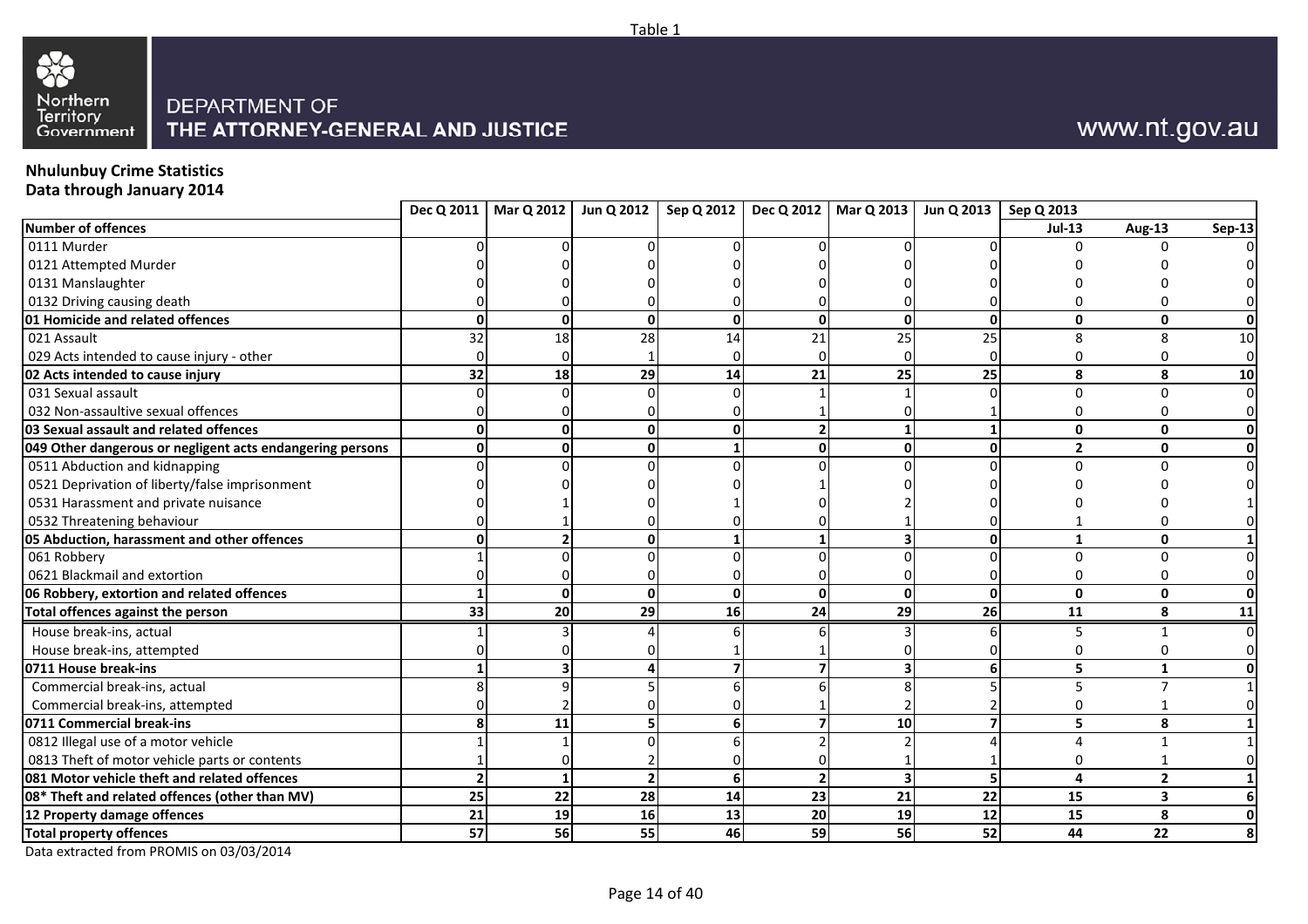



## **Nhulunbuy Crime Statistics**

33

**Data through January 2014**

| Oct-13<br><b>Nov-13</b><br><b>Dec-13</b><br>0111 Murder<br>0<br>$\Omega$<br>0121 Attempted Murder<br>0<br>0131 Manslaughter<br>0<br>0132 Driving causing death<br>0<br>0<br>01 Homicide and related offences<br>0<br>$\mathbf{0}$<br>$\mathbf{0}$<br>021 Assault<br>9<br>10<br>10<br>029 Acts intended to cause injury - other<br>0<br>$\mathbf{1}$<br>02 Acts intended to cause injury<br>9<br>11<br>10<br>031 Sexual assault<br>$\overline{0}$<br>$\mathbf{1}$<br>032 Non-assaultive sexual offences<br>0<br>2<br>03 Sexual assault and related offences<br>0<br>3<br>0<br>0<br>049 Other dangerous or negligent acts endangering persons<br>$\mathbf{0}$<br>0511 Abduction and kidnapping<br>0<br>0<br>0521 Deprivation of liberty/false imprisonment<br>Ω<br>0531 Harassment and private nuisance<br>0<br>0532 Threatening behaviour<br>0<br>0<br>05 Abduction, harassment and other offences<br>0<br>0<br>061 Robbery<br>0<br>0<br>0621 Blackmail and extortion<br>0<br>0<br>06 Robbery, extortion and related offences<br>$\bf{0}$<br>0<br>$\Omega$<br>Total offences against the person<br>9<br>14<br>12<br>House break-ins, actual<br>0<br>3<br>House break-ins, attempted<br>0<br>1<br>0711 House break-ins<br>0<br>4<br>Commercial break-ins, actual<br>0<br>$\mathbf{1}$<br>Commercial break-ins, attempted<br>0<br>0<br>0711 Commercial break-ins<br>0<br>$\mathbf{1}$<br>0812 Illegal use of a motor vehicle<br>$\mathbf{1}$<br>0<br>0<br>0813 Theft of motor vehicle parts or contents<br>0<br>0<br>081 Motor vehicle theft and related offences<br>0<br>$\mathbf{1}$<br>$\Omega$<br>08* Theft and related offences (other than MV)<br>6<br>6<br>9<br>12 Property damage offences<br>3<br>4<br><b>Total property offences</b><br>9<br>16<br>13 |                           | Dec Q 2013 |  | Mar Q 2014    |
|--------------------------------------------------------------------------------------------------------------------------------------------------------------------------------------------------------------------------------------------------------------------------------------------------------------------------------------------------------------------------------------------------------------------------------------------------------------------------------------------------------------------------------------------------------------------------------------------------------------------------------------------------------------------------------------------------------------------------------------------------------------------------------------------------------------------------------------------------------------------------------------------------------------------------------------------------------------------------------------------------------------------------------------------------------------------------------------------------------------------------------------------------------------------------------------------------------------------------------------------------------------------------------------------------------------------------------------------------------------------------------------------------------------------------------------------------------------------------------------------------------------------------------------------------------------------------------------------------------------------------------------------------------------------------------------------------------------------------------------------------------------|---------------------------|------------|--|---------------|
|                                                                                                                                                                                                                                                                                                                                                                                                                                                                                                                                                                                                                                                                                                                                                                                                                                                                                                                                                                                                                                                                                                                                                                                                                                                                                                                                                                                                                                                                                                                                                                                                                                                                                                                                                              | <b>Number of offences</b> |            |  | <b>Jan-14</b> |
|                                                                                                                                                                                                                                                                                                                                                                                                                                                                                                                                                                                                                                                                                                                                                                                                                                                                                                                                                                                                                                                                                                                                                                                                                                                                                                                                                                                                                                                                                                                                                                                                                                                                                                                                                              |                           |            |  |               |
|                                                                                                                                                                                                                                                                                                                                                                                                                                                                                                                                                                                                                                                                                                                                                                                                                                                                                                                                                                                                                                                                                                                                                                                                                                                                                                                                                                                                                                                                                                                                                                                                                                                                                                                                                              |                           |            |  |               |
|                                                                                                                                                                                                                                                                                                                                                                                                                                                                                                                                                                                                                                                                                                                                                                                                                                                                                                                                                                                                                                                                                                                                                                                                                                                                                                                                                                                                                                                                                                                                                                                                                                                                                                                                                              |                           |            |  |               |
|                                                                                                                                                                                                                                                                                                                                                                                                                                                                                                                                                                                                                                                                                                                                                                                                                                                                                                                                                                                                                                                                                                                                                                                                                                                                                                                                                                                                                                                                                                                                                                                                                                                                                                                                                              |                           |            |  |               |
|                                                                                                                                                                                                                                                                                                                                                                                                                                                                                                                                                                                                                                                                                                                                                                                                                                                                                                                                                                                                                                                                                                                                                                                                                                                                                                                                                                                                                                                                                                                                                                                                                                                                                                                                                              |                           |            |  |               |
|                                                                                                                                                                                                                                                                                                                                                                                                                                                                                                                                                                                                                                                                                                                                                                                                                                                                                                                                                                                                                                                                                                                                                                                                                                                                                                                                                                                                                                                                                                                                                                                                                                                                                                                                                              |                           |            |  | 10            |
|                                                                                                                                                                                                                                                                                                                                                                                                                                                                                                                                                                                                                                                                                                                                                                                                                                                                                                                                                                                                                                                                                                                                                                                                                                                                                                                                                                                                                                                                                                                                                                                                                                                                                                                                                              |                           |            |  |               |
|                                                                                                                                                                                                                                                                                                                                                                                                                                                                                                                                                                                                                                                                                                                                                                                                                                                                                                                                                                                                                                                                                                                                                                                                                                                                                                                                                                                                                                                                                                                                                                                                                                                                                                                                                              |                           |            |  | 10            |
|                                                                                                                                                                                                                                                                                                                                                                                                                                                                                                                                                                                                                                                                                                                                                                                                                                                                                                                                                                                                                                                                                                                                                                                                                                                                                                                                                                                                                                                                                                                                                                                                                                                                                                                                                              |                           |            |  |               |
|                                                                                                                                                                                                                                                                                                                                                                                                                                                                                                                                                                                                                                                                                                                                                                                                                                                                                                                                                                                                                                                                                                                                                                                                                                                                                                                                                                                                                                                                                                                                                                                                                                                                                                                                                              |                           |            |  |               |
|                                                                                                                                                                                                                                                                                                                                                                                                                                                                                                                                                                                                                                                                                                                                                                                                                                                                                                                                                                                                                                                                                                                                                                                                                                                                                                                                                                                                                                                                                                                                                                                                                                                                                                                                                              |                           |            |  |               |
|                                                                                                                                                                                                                                                                                                                                                                                                                                                                                                                                                                                                                                                                                                                                                                                                                                                                                                                                                                                                                                                                                                                                                                                                                                                                                                                                                                                                                                                                                                                                                                                                                                                                                                                                                              |                           |            |  |               |
|                                                                                                                                                                                                                                                                                                                                                                                                                                                                                                                                                                                                                                                                                                                                                                                                                                                                                                                                                                                                                                                                                                                                                                                                                                                                                                                                                                                                                                                                                                                                                                                                                                                                                                                                                              |                           |            |  |               |
|                                                                                                                                                                                                                                                                                                                                                                                                                                                                                                                                                                                                                                                                                                                                                                                                                                                                                                                                                                                                                                                                                                                                                                                                                                                                                                                                                                                                                                                                                                                                                                                                                                                                                                                                                              |                           |            |  |               |
|                                                                                                                                                                                                                                                                                                                                                                                                                                                                                                                                                                                                                                                                                                                                                                                                                                                                                                                                                                                                                                                                                                                                                                                                                                                                                                                                                                                                                                                                                                                                                                                                                                                                                                                                                              |                           |            |  |               |
|                                                                                                                                                                                                                                                                                                                                                                                                                                                                                                                                                                                                                                                                                                                                                                                                                                                                                                                                                                                                                                                                                                                                                                                                                                                                                                                                                                                                                                                                                                                                                                                                                                                                                                                                                              |                           |            |  |               |
|                                                                                                                                                                                                                                                                                                                                                                                                                                                                                                                                                                                                                                                                                                                                                                                                                                                                                                                                                                                                                                                                                                                                                                                                                                                                                                                                                                                                                                                                                                                                                                                                                                                                                                                                                              |                           |            |  |               |
|                                                                                                                                                                                                                                                                                                                                                                                                                                                                                                                                                                                                                                                                                                                                                                                                                                                                                                                                                                                                                                                                                                                                                                                                                                                                                                                                                                                                                                                                                                                                                                                                                                                                                                                                                              |                           |            |  |               |
|                                                                                                                                                                                                                                                                                                                                                                                                                                                                                                                                                                                                                                                                                                                                                                                                                                                                                                                                                                                                                                                                                                                                                                                                                                                                                                                                                                                                                                                                                                                                                                                                                                                                                                                                                              |                           |            |  |               |
|                                                                                                                                                                                                                                                                                                                                                                                                                                                                                                                                                                                                                                                                                                                                                                                                                                                                                                                                                                                                                                                                                                                                                                                                                                                                                                                                                                                                                                                                                                                                                                                                                                                                                                                                                              |                           |            |  | $\Omega$      |
|                                                                                                                                                                                                                                                                                                                                                                                                                                                                                                                                                                                                                                                                                                                                                                                                                                                                                                                                                                                                                                                                                                                                                                                                                                                                                                                                                                                                                                                                                                                                                                                                                                                                                                                                                              |                           |            |  | 11            |
|                                                                                                                                                                                                                                                                                                                                                                                                                                                                                                                                                                                                                                                                                                                                                                                                                                                                                                                                                                                                                                                                                                                                                                                                                                                                                                                                                                                                                                                                                                                                                                                                                                                                                                                                                              |                           |            |  |               |
|                                                                                                                                                                                                                                                                                                                                                                                                                                                                                                                                                                                                                                                                                                                                                                                                                                                                                                                                                                                                                                                                                                                                                                                                                                                                                                                                                                                                                                                                                                                                                                                                                                                                                                                                                              |                           |            |  |               |
|                                                                                                                                                                                                                                                                                                                                                                                                                                                                                                                                                                                                                                                                                                                                                                                                                                                                                                                                                                                                                                                                                                                                                                                                                                                                                                                                                                                                                                                                                                                                                                                                                                                                                                                                                              |                           |            |  |               |
|                                                                                                                                                                                                                                                                                                                                                                                                                                                                                                                                                                                                                                                                                                                                                                                                                                                                                                                                                                                                                                                                                                                                                                                                                                                                                                                                                                                                                                                                                                                                                                                                                                                                                                                                                              |                           |            |  |               |
|                                                                                                                                                                                                                                                                                                                                                                                                                                                                                                                                                                                                                                                                                                                                                                                                                                                                                                                                                                                                                                                                                                                                                                                                                                                                                                                                                                                                                                                                                                                                                                                                                                                                                                                                                              |                           |            |  |               |
|                                                                                                                                                                                                                                                                                                                                                                                                                                                                                                                                                                                                                                                                                                                                                                                                                                                                                                                                                                                                                                                                                                                                                                                                                                                                                                                                                                                                                                                                                                                                                                                                                                                                                                                                                              |                           |            |  |               |
|                                                                                                                                                                                                                                                                                                                                                                                                                                                                                                                                                                                                                                                                                                                                                                                                                                                                                                                                                                                                                                                                                                                                                                                                                                                                                                                                                                                                                                                                                                                                                                                                                                                                                                                                                              |                           |            |  |               |
|                                                                                                                                                                                                                                                                                                                                                                                                                                                                                                                                                                                                                                                                                                                                                                                                                                                                                                                                                                                                                                                                                                                                                                                                                                                                                                                                                                                                                                                                                                                                                                                                                                                                                                                                                              |                           |            |  |               |
|                                                                                                                                                                                                                                                                                                                                                                                                                                                                                                                                                                                                                                                                                                                                                                                                                                                                                                                                                                                                                                                                                                                                                                                                                                                                                                                                                                                                                                                                                                                                                                                                                                                                                                                                                              |                           |            |  |               |
|                                                                                                                                                                                                                                                                                                                                                                                                                                                                                                                                                                                                                                                                                                                                                                                                                                                                                                                                                                                                                                                                                                                                                                                                                                                                                                                                                                                                                                                                                                                                                                                                                                                                                                                                                              |                           |            |  | 8             |
|                                                                                                                                                                                                                                                                                                                                                                                                                                                                                                                                                                                                                                                                                                                                                                                                                                                                                                                                                                                                                                                                                                                                                                                                                                                                                                                                                                                                                                                                                                                                                                                                                                                                                                                                                              |                           |            |  |               |
|                                                                                                                                                                                                                                                                                                                                                                                                                                                                                                                                                                                                                                                                                                                                                                                                                                                                                                                                                                                                                                                                                                                                                                                                                                                                                                                                                                                                                                                                                                                                                                                                                                                                                                                                                              |                           |            |  | 21            |

Data extracted from PROMIS on 03/03/2014

Shaded months should be treated as provisional.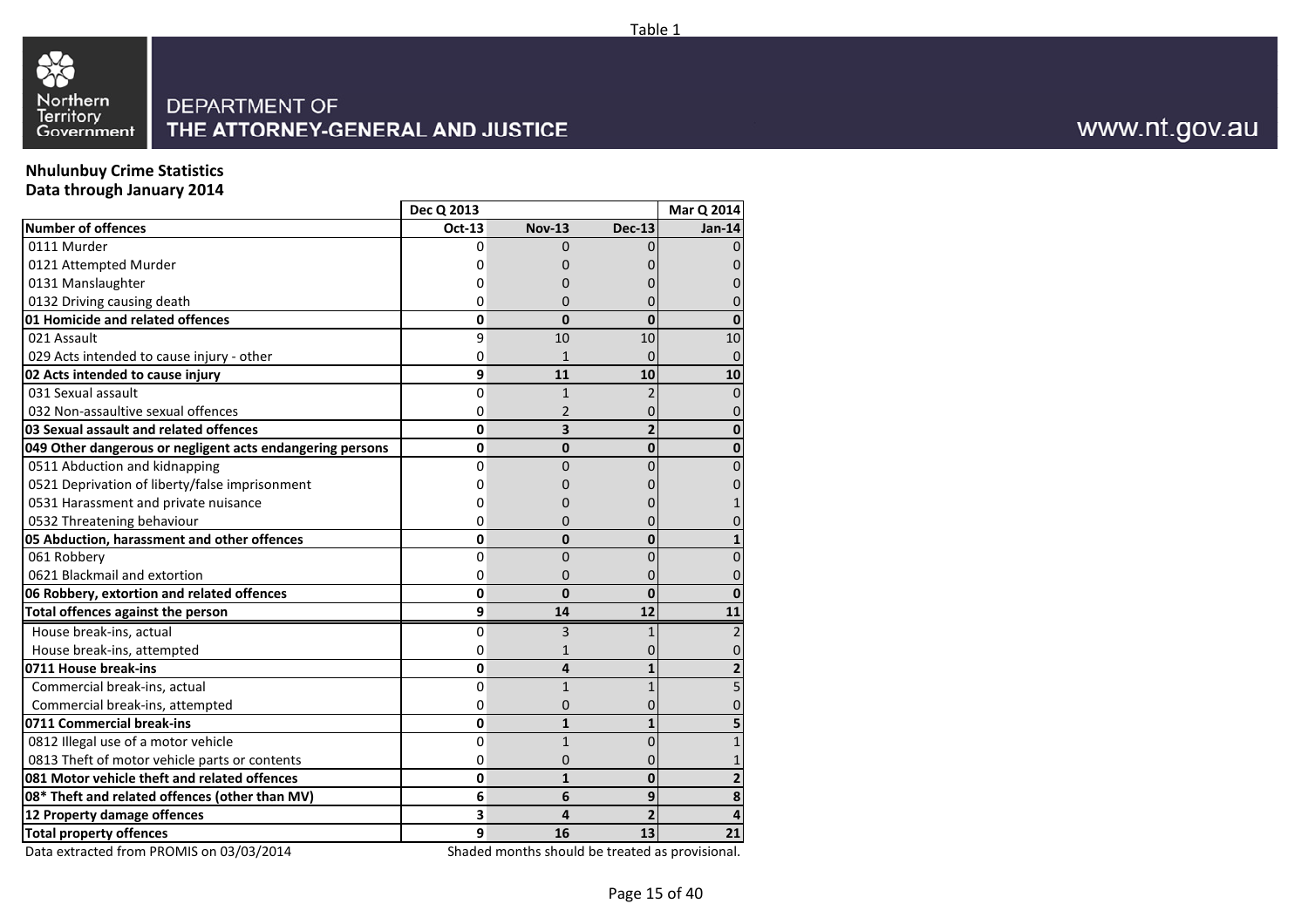



## **NT Balance Crime Statistics**

**Data through January 2014**

|                                                           |     | Dec Q 2011   Mar Q 2012   Jun Q 2012 |     |                 |                         | Sep Q 2012   Dec Q 2012   Mar Q 2013 | Jun Q 2013   Sep Q 2013 |                 |                |               |
|-----------------------------------------------------------|-----|--------------------------------------|-----|-----------------|-------------------------|--------------------------------------|-------------------------|-----------------|----------------|---------------|
| <b>Number of offences</b>                                 |     |                                      |     |                 |                         |                                      |                         | <b>Jul-13</b>   | <b>Aug-13</b>  | <b>Sep-13</b> |
| 0111 Murder                                               |     |                                      |     |                 |                         |                                      |                         |                 | U              |               |
| 0121 Attempted Murder                                     |     |                                      |     |                 |                         |                                      |                         |                 |                |               |
| 0131 Manslaughter                                         |     |                                      |     |                 |                         |                                      |                         |                 |                |               |
| 0132 Driving causing death                                |     |                                      |     |                 |                         |                                      |                         |                 |                |               |
| 01 Homicide and related offences                          |     | ŋ                                    |     |                 | $\overline{\mathbf{3}}$ | $\mathbf{0}$                         |                         | $\overline{2}$  | $\mathbf{1}$   | $\mathbf{0}$  |
| 021 Assault                                               | 558 | 484                                  | 442 | 424             | 541                     | 541                                  | 549                     | 154             | 180            | 182           |
| 029 Acts intended to cause injury - other                 |     |                                      |     |                 |                         |                                      |                         | $\Omega$        | 0              | $\mathbf 0$   |
| 02 Acts intended to cause injury                          | 559 | 485                                  | 442 | 430             | 543                     | 541                                  | 551                     | 154             | 180            | 182           |
| 031 Sexual assault                                        | 18  | 26                                   | 16  | 16              | 24                      | 20                                   | 21                      | 15              |                |               |
| 032 Non-assaultive sexual offences                        |     |                                      |     |                 |                         |                                      |                         | $\overline{2}$  |                | 0             |
| 03 Sexual assault and related offences                    | 19  | 32                                   | 19  | 20              | 27                      | 23                                   | 25                      | 17              | 8              |               |
| 049 Other dangerous or negligent acts endangering persons | 12  |                                      | 8   |                 | 9                       | 13                                   |                         | 3               | 3              |               |
| 0511 Abduction and kidnapping                             |     |                                      |     |                 | O                       |                                      |                         | $\Omega$        | U              | $\Omega$      |
| 0521 Deprivation of liberty/false imprisonment            |     |                                      |     |                 |                         |                                      |                         |                 |                |               |
| 0531 Harassment and private nuisance                      |     |                                      |     |                 |                         |                                      |                         |                 |                |               |
| 0532 Threatening behaviour                                | 21  | 28                                   | 18  | 15              | 25                      | 27                                   | 31                      | 12              |                | 20            |
| 05 Abduction, harassment and other offences               | 32  | 38                                   | 34  | 23              | 36                      | 35                                   | 45                      | 13              | 8              | 25            |
| 061 Robbery                                               |     |                                      |     |                 |                         |                                      |                         |                 | $\Omega$       | $\Omega$      |
| 0621 Blackmail and extortion                              |     |                                      |     |                 |                         |                                      |                         | $\Omega$        | 0              | 0             |
| 06 Robbery, extortion and related offences                |     |                                      |     |                 | $\overline{2}$          |                                      |                         | 1               | $\mathbf{0}$   | $\mathbf{0}$  |
| Total offences against the person                         | 623 | 563                                  | 510 | 484             | 620                     | 613                                  | 635                     | 190             | 200            | 213           |
| House break-ins, actual                                   | 75  | 98                                   | 68  | 47              | 90                      | 98                                   | 45                      | 13              | 21             | 17            |
| House break-ins, attempted                                | 10  |                                      | 15  |                 | 11                      | 19                                   |                         | 5               | 5              | $\mathbf 0$   |
| 0711 House break-ins                                      | 85  | 106                                  | 83  | 53              | 101                     | 117                                  | 53                      | 18              | 26             | 17            |
| Commercial break-ins, actual                              | 141 | 166                                  | 147 | $\overline{80}$ | 157                     | $\overline{202}$                     | 131                     | $\overline{34}$ | 31             | 30            |
| Commercial break-ins, attempted                           | 16  | 24                                   | 16  | 11              | 26                      | 25                                   | 11                      | $\overline{2}$  | 3              | $\mathbf{1}$  |
| 0711 Commercial break-ins                                 | 157 | 190                                  | 163 | 91              | 183                     | 227                                  | 142                     | 36              | 34             | 31            |
| 0812 Illegal use of a motor vehicle                       | 41  | 44                                   | 47  | 31              | 60                      | 48                                   | 40                      | 24              | 15             | 11            |
| 0813 Theft of motor vehicle parts or contents             | 26  | 18                                   | 54  | 34              | 25                      | 23                                   | 36                      | 8               | $\overline{7}$ | 9             |
| 081 Motor vehicle theft and related offences              | 67  | 62                                   | 101 | 65              | 85                      | 71                                   | 76                      | 32              | 22             | 20            |
| 08* Theft and related offences (other than MV)            | 277 | 269                                  | 278 | 214             | 298                     | 300                                  | 271                     | 74              | 74             | 48            |
| 12 Property damage offences                               | 311 | 329                                  | 349 | 275             | 381                     | 374                                  | 288                     | 99              | 101            | 99            |
| <b>Total property offences</b>                            | 897 | 956                                  | 974 | 698             | 1,048                   | 1,089                                | 830                     | 259             | 257            | 215           |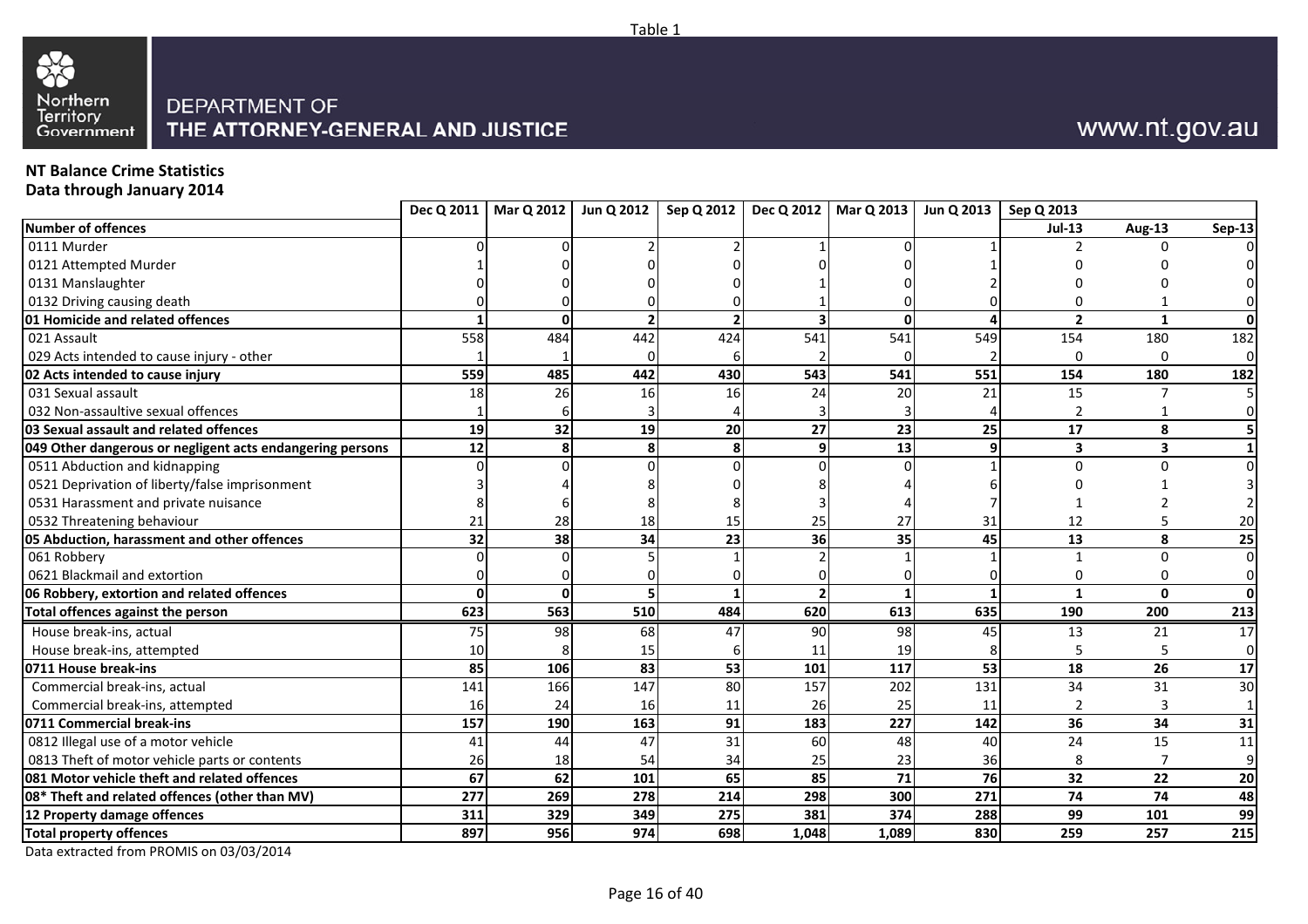



## **NT Balance Crime Statistics**

**Data through January 2014**

|                                                                              | Dec Q 2013   |                |                | Mar Q 2014 |
|------------------------------------------------------------------------------|--------------|----------------|----------------|------------|
| <b>Number of offences</b>                                                    | Oct-13       | <b>Nov-13</b>  | <b>Dec-13</b>  | Jan-14     |
| 0111 Murder                                                                  | 0            | $\Omega$       |                |            |
| 0121 Attempted Murder                                                        | 0            | 0              |                |            |
| 0131 Manslaughter                                                            | 0            | O              |                |            |
| 0132 Driving causing death                                                   | 0            | 0              |                |            |
| 01 Homicide and related offences                                             | 0            | $\bf{0}$       | 0              |            |
| 021 Assault                                                                  | 190          | 207            | 180            | 147        |
| 029 Acts intended to cause injury - other                                    | 0            | 0              |                |            |
| 02 Acts intended to cause injury                                             | 190          | 207            | 180            | 148        |
| 031 Sexual assault                                                           | 11           | $\overline{2}$ |                | 8          |
| 032 Non-assaultive sexual offences                                           | $\Omega$     | $\mathbf{1}$   |                |            |
| 03 Sexual assault and related offences                                       | 11           | 3              | 5              | 11         |
| 049 Other dangerous or negligent acts endangering persons                    | 3            | 6              | $\overline{2}$ |            |
| 0511 Abduction and kidnapping                                                | 0            | 0              | 0              | 0          |
| 0521 Deprivation of liberty/false imprisonment                               | 1            | 0              |                |            |
| 0531 Harassment and private nuisance                                         | 3            | 2              |                |            |
| 0532 Threatening behaviour                                                   | 7            | 10             | 11             | 12         |
| 05 Abduction, harassment and other offences                                  | 11           | 12             | 17             | 16         |
| 061 Robbery                                                                  | 1            | $\mathbf{1}$   | 0              | 0          |
| 0621 Blackmail and extortion                                                 | 0            | 0              | 0              | 0          |
| 06 Robbery, extortion and related offences                                   | $\mathbf{1}$ | $\mathbf{1}$   | $\Omega$       | $\Omega$   |
| Total offences against the person                                            | 216          | 229            | 204            | 180        |
| House break-ins, actual                                                      | 30           | 25             | 26             | 49         |
| House break-ins, attempted                                                   | 3            | $\overline{2}$ |                | 6          |
| 0711 House break-ins                                                         | 33           | 27             | 29             | 55         |
| Commercial break-ins, actual                                                 | 43           | 43             | 45             | 75         |
| Commercial break-ins, attempted                                              | 3            | 2              | 6              | 4          |
| 0711 Commercial break-ins                                                    | 46           | 45             | 51             | 79         |
| 0812 Illegal use of a motor vehicle                                          | 18           | 8              | 14             | 10         |
| 0813 Theft of motor vehicle parts or contents                                | 9            | 9              | 9              | 8          |
| 081 Motor vehicle theft and related offences                                 | 27           | 17             | 23             | 18         |
| 08* Theft and related offences (other than MV)                               | 72           | 84             | 91             | 100        |
| 12 Property damage offences                                                  | 107          | 127            | 103            | 157        |
| <b>Total property offences</b>                                               | 285          | 300            | 297            | 409        |
| $\mathbf{A}$ . $\mathbf{A}$ $\mathbf{C}$ . The probability of<br>0.210212044 | $\sim$ L     |                |                |            |

Data extracted from PROMIS on 03/03/2014

Shaded months should be treated as provisional.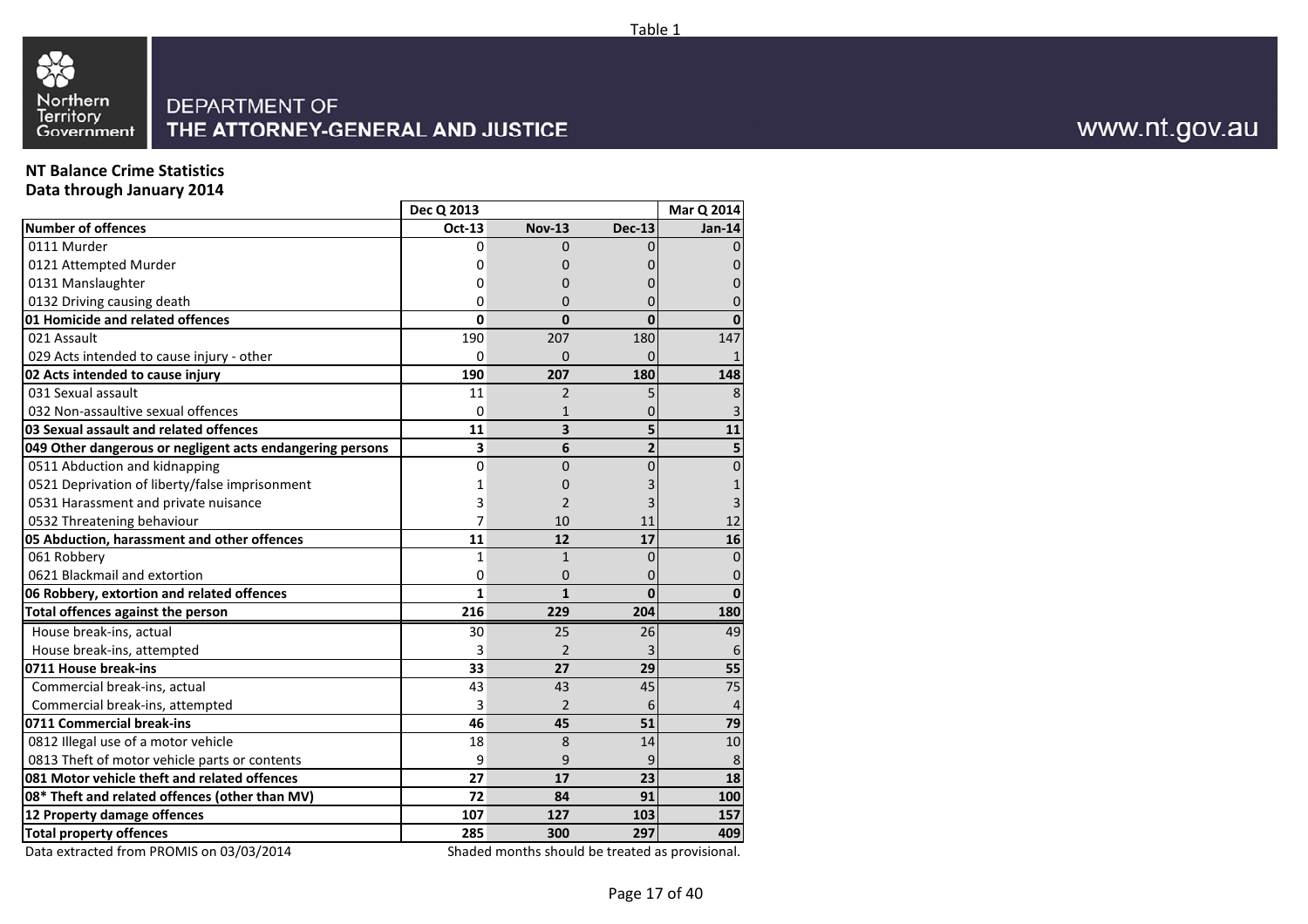



### **Northern Territory Assault StatisticsData through January 2014**

33

|                                           |                                                  | Dec Q 2011 | Mar Q 2012 | Jun Q 2012 | Sep Q 2012 | Dec Q 2012 | Mar Q 2013 | Jun Q 2013 | Sep Q 2013 |        |               |
|-------------------------------------------|--------------------------------------------------|------------|------------|------------|------------|------------|------------|------------|------------|--------|---------------|
| Domestic violence                         | <b>Alcohol involvement</b>                       |            |            |            |            |            |            |            | Jul-13     | Aug-13 | <b>Sep-13</b> |
| DV involved                               | Alcohol involved                                 | 711        | 662        | 628        | 605        | 645        | 770        | 742        | 281        | 321    | 273           |
|                                           | No alcohol involved                              | 277        | 254        | 248        | 215        | 260        | 319        | 284        | 84         | 83     | 104           |
|                                           | Not known                                        | 119        | 90         | 105        | 106        | 114        | 140        | 115        | 35         | 39     | 31            |
| <b>DV</b> involved Total                  |                                                  | 1,107      | 1,006      | 981        | 926        | 1,019      | 1,229      | 1,141      | 400        | 443    | 408           |
| DV not involved                           | Alcohol involved                                 | 397        | 399        | 373        | 382        | 427        | 418        | 395        | 129        | 122    | 128           |
|                                           | No alcohol involved                              | 176        | 174        | 144        | 155        | 185        | 183        | 169        | 55         | 65     | 54            |
|                                           | Not known                                        | 192        | 248        | 1731       | 165        | 191        | 182        | 178        | 68         | 66     | 48            |
| <b>DV</b> not involved Total              |                                                  | 765        | 821        | 690        | 702        | 803        | 783        | 742        | 252        | 253    | 230           |
| <b>Total assaults</b>                     |                                                  | 1,872      | 1,827      | 1,671      | 1,628      | 1,822      | 2,012      | 1,883      | 652        | 696    | 638           |
| Assaults with alcohol involved            |                                                  | 1,108      | 1,061      | 1,001      | 987        | 1,072      | 1,188      | 1,137      | 410        | 443    | 401           |
| Assaults with no alcohol involved         |                                                  | 453        | 428        | 392        | 370        | 445        | 502        | 453        | 139        | 148    | 158           |
| Assaults with alcohol involvement unknown | 338<br>278<br>311<br>271<br>322<br>293<br>305    |            | 103        | 105        | 79         |            |            |            |            |        |               |
|                                           | 1% of assaults associated with domestic violence | 59.1%      | 55.1%      | 58.7%      | 56.9%      | 55.9%      | 61.1%      | 60.6%      | 61.3%      | 63.6%  | 63.9%         |
| 1% of assaults associated with alcohol    |                                                  | 59.2%      | 58.1%      | 59.9%      | 60.6%      | 58.8%      | 59.0%      | 60.4%      | 62.9%      | 63.6%  | 62.9%         |

Data extracted from PROMIS on 03/03/2014

## **Darwin Assault Statistics**

**Data through January 2014**

|                                        |                                                  | Dec Q 2011                                          | Mar Q 2012 | Jun Q 2012       | Sep Q 2012 | Dec Q 2012      | Mar Q 2013 | Jun Q 2013      | Sep Q 2013    |               |               |
|----------------------------------------|--------------------------------------------------|-----------------------------------------------------|------------|------------------|------------|-----------------|------------|-----------------|---------------|---------------|---------------|
| Domestic violence                      | Alcohol involvement                              |                                                     |            |                  |            |                 |            |                 | <b>Jul-13</b> | <b>Aug-13</b> | <b>Sep-13</b> |
| DV involved                            | Alcohol involved                                 | 84                                                  | 101        | 106              | 68         | 83              | 118        | 117             | 35            | 52            | 38            |
|                                        | No alcohol involved                              | 261                                                 | 32         | 23               |            | 30 <sup>1</sup> |            | 28              |               | 11            | 13            |
|                                        | Not known                                        | 20                                                  | 15         | 16               |            | 19              | 24         | 18              |               |               |               |
| <b>DV</b> involved Total               |                                                  | 130                                                 | 148        | 145              | 113        | 132             | 175        | 163             | 46            | 70            | 55            |
| DV not involved                        | Alcohol involved                                 | 150                                                 | 119        | 135 <sub>1</sub> | 140        | 131             | 144        | 155             | 52            | 49            | 46            |
|                                        | No alcohol involved                              | 49                                                  | 53         | 32               | 48         | 54              |            | 57              | 18            | 17            | 13            |
|                                        | Not known                                        | 81                                                  | 99         | 74               |            | 61              | 61         | 76 <sup>l</sup> |               | 22            | 19            |
| <b>DV</b> not involved Total           |                                                  | 271<br>260<br>280<br>241<br>246<br>260<br>288<br>87 |            | 88               | 78         |                 |            |                 |               |               |               |
| Total assaults                         |                                                  | 410                                                 | 419        | 386              | 373        | 378             | 435        | 451             | 133           | 158           | 133           |
| Assaults with alcohol involved         |                                                  | 234                                                 | 220        | 241              | 208        | 214             | 262        | 272             | 87            | 101           | 84            |
| Assaults with no alcohol involved      |                                                  | 75.                                                 | 85         | 55               | 81         | 84              | 88         | 85              | 23            | 28            | 26            |
|                                        | Assaults with alcohol involvement unknown        | 101                                                 | 114        | 90I              | 84         | 80              | 85         | 94              | 23            | 29            | 23            |
|                                        | l% of assaults associated with domestic violence | 31.7%                                               | 35.3%      | 37.6%            | 30.3%      | 34.9%           | 40.2%      | 36.1%           | 34.6%         | 44.3%         | 41.4%         |
| l% of assaults associated with alcohol |                                                  | 57.1%                                               | 52.5%      | 62.4%            | 55.8%      | 56.6%           | 60.2%      | 60.3%           | 65.4%         | 63.9%         | 63.2%         |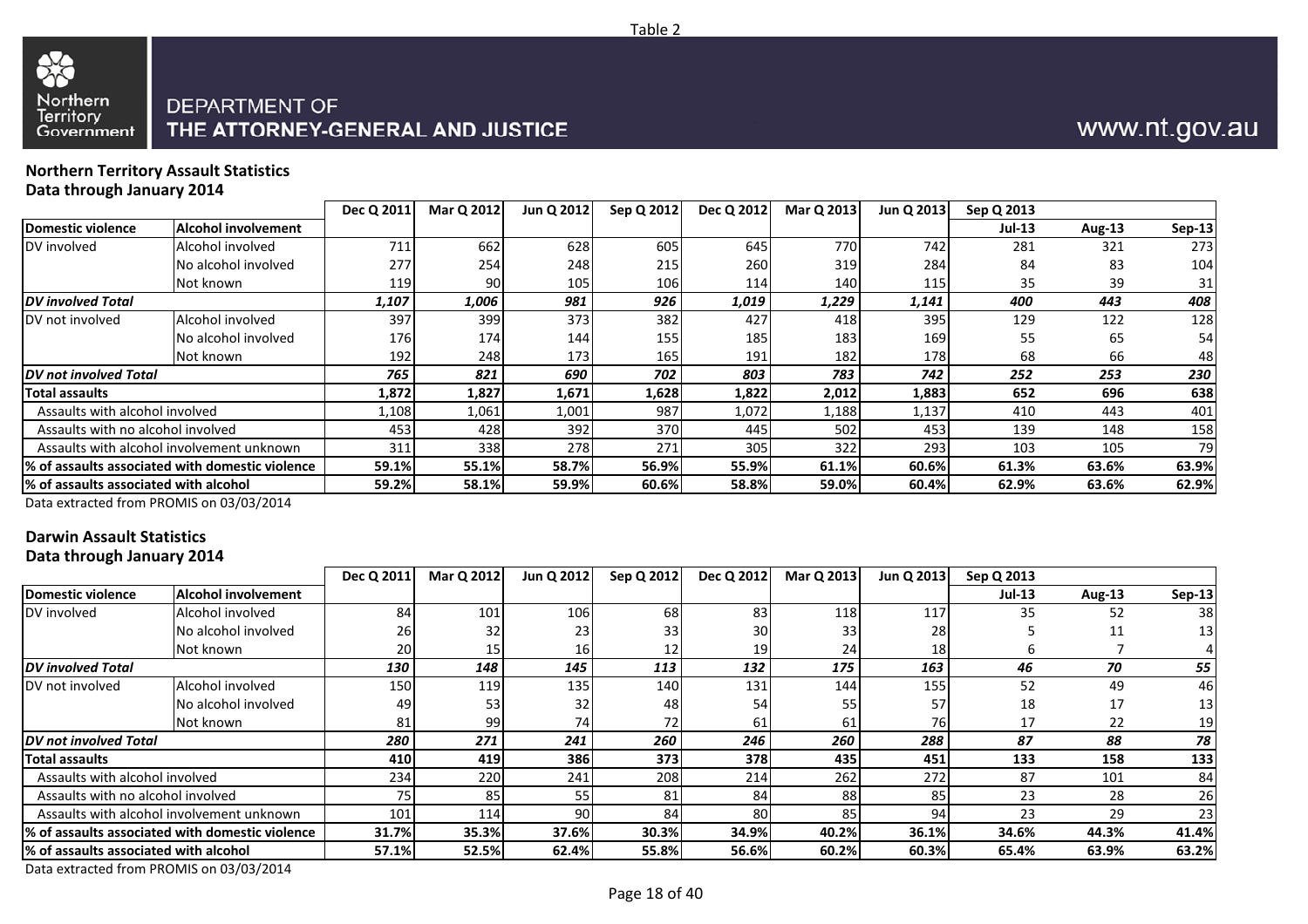

### **Northern Territory Assault StatisticsData through January 2014**

|                                           |                                                 | Dec Q 2013     |                                                |               | Mar Q 2014 |
|-------------------------------------------|-------------------------------------------------|----------------|------------------------------------------------|---------------|------------|
| <b>Domestic violence</b>                  | <b>Alcohol involvement</b>                      | <b>Oct-13</b>  | <b>Nov-13</b>                                  | <b>Dec-13</b> | $Jan-14$   |
| DV involved                               | Alcohol involved                                | 256            | 228                                            | 280           | 224        |
|                                           | No alcohol involved                             | 110            | 117                                            | 93            | 81         |
|                                           | Not known                                       | 47             | 33                                             | 37            | 35         |
| <b>DV</b> involved Total                  |                                                 | 413            | 378                                            | 410           | 340        |
| DV not involved                           | Alcohol involved                                | 128            | 116                                            | 151           | 126        |
|                                           | No alcohol involved                             | 46             | 64                                             | 54            | 52         |
|                                           | Not known                                       | 65             | 54                                             | 55            | 53         |
| <b>DV</b> not involved Total              |                                                 | 239            | 234                                            | 260           | 231        |
| <b>Total assaults</b>                     |                                                 | 652            | 612                                            | 670           | 571        |
| Assaults with alcohol involved            |                                                 | 384            | 344                                            | 431           | 350        |
| Assaults with no alcohol involved         |                                                 | 156            | 181                                            | 147           | 133        |
| Assaults with alcohol involvement unknown |                                                 | 112            | 87                                             | 92            | 88         |
|                                           | % of assaults associated with domestic violence | 63.3%<br>61.8% |                                                | 61.2%         | 59.5%      |
| l% of assaults associated with alcohol    | 58.9%                                           | 56.2%          | 64.3%                                          | 61.3%         |            |
|                                           | $Det$ actual from DDOMIC an 03/03/3014          |                | Chadad mantha shauld ha tusatad as nusuisianal |               |            |

Data extracted from PROMIS on 03/03/2014

Shaded months should be treated as provisional.

# **Darwin Assault Statistics**

### **Data through January 2014**

|                                       |                                                             | Dec Q 2013    |                                                 |          | Mar Q 2014    |
|---------------------------------------|-------------------------------------------------------------|---------------|-------------------------------------------------|----------|---------------|
| <b>Domestic violence</b>              | <b>Alcohol involvement</b>                                  | <b>Oct-13</b> | <b>Nov-13</b>                                   | $Dec-13$ | <b>Jan-14</b> |
| DV involved                           | Alcohol involved                                            | 41            | 28                                              | 47       | 38            |
|                                       | No alcohol involved                                         | 10            | 21                                              | 11       | 13            |
|                                       | Not known                                                   | 14            | 3                                               | 13       | 6             |
| <b>DV</b> involved Total              |                                                             | 65            | 52                                              | 71       | 57            |
| DV not involved                       | Alcohol involved                                            | 44            | 42                                              | 57       | 39            |
|                                       | No alcohol involved                                         | 13            | 11                                              | 15       | 19            |
|                                       | Not known                                                   | 20            | 19                                              | 23       | 19            |
| <b>DV</b> not involved Total          |                                                             | 77            | 72                                              | 95       | 77            |
| <b>Total assaults</b>                 |                                                             | 142           | 124                                             | 166      | 134           |
| Assaults with alcohol involved        |                                                             | 85            | 70                                              | 104      | 77            |
| Assaults with no alcohol involved     |                                                             | 23            | 32                                              | 26       | 32            |
|                                       | Assaults with alcohol involvement unknown<br>34<br>22<br>36 |               |                                                 | 25       |               |
|                                       | % of assaults associated with domestic violence             | 45.8%         | 41.9%                                           | 42.8%    | 42.5%         |
| % of assaults associated with alcohol | 59.9%                                                       | 56.5%         | 62.7%                                           | 57.5%    |               |
|                                       | Data extracted from PROMIS on 03/03/2014                    |               | Shaded months should be treated as provisional. |          |               |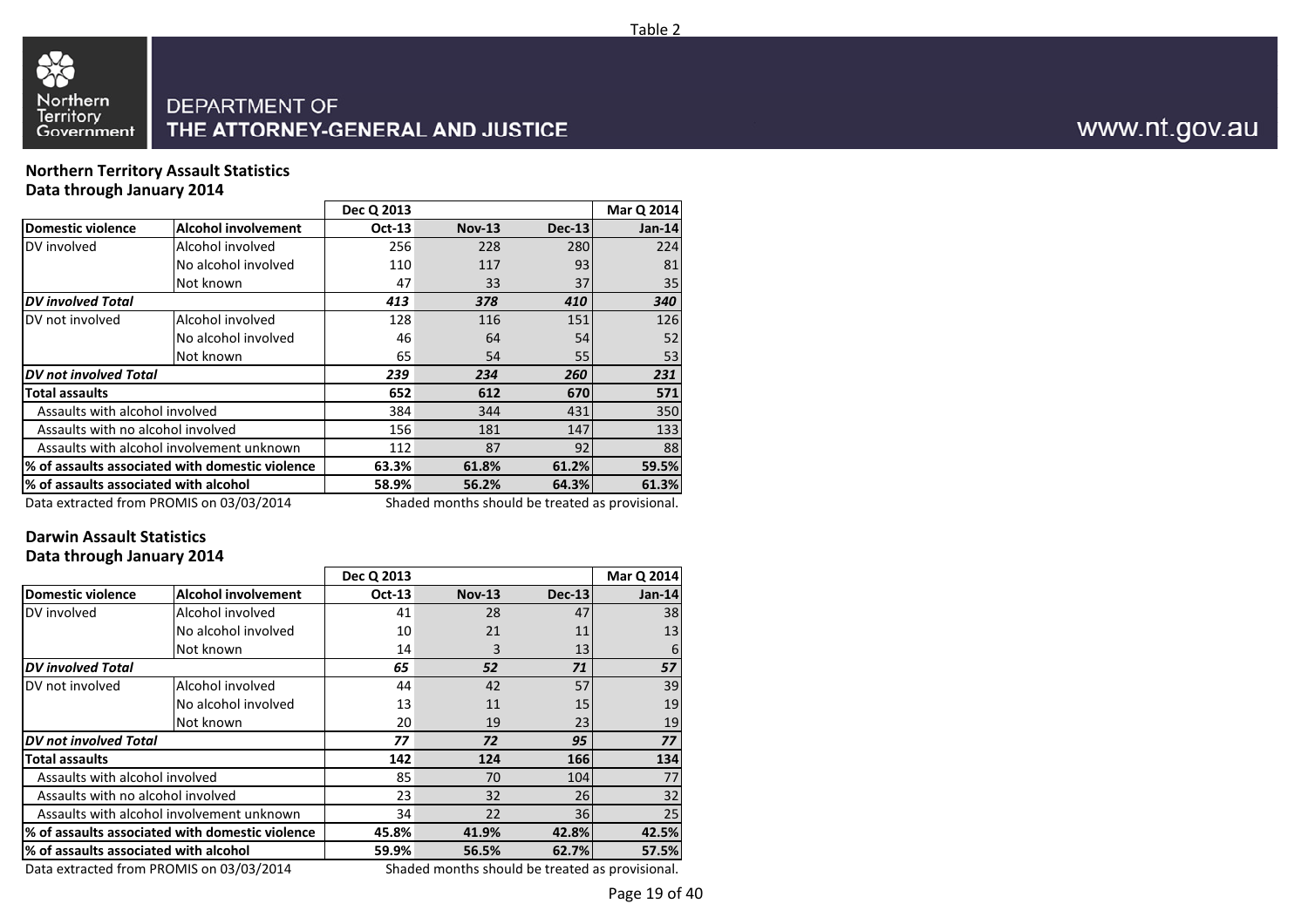

### **Palmerston Assault StatisticsData through January 2014**

|                                        |                                                  | Dec Q 2011   | Mar Q 2012      | Jun Q 2012 | Sep Q 2012 | Dec Q 2012      | Mar Q 2013      | Jun Q 2013 | Sep Q 2013 |        |        |
|----------------------------------------|--------------------------------------------------|--------------|-----------------|------------|------------|-----------------|-----------------|------------|------------|--------|--------|
| Domestic violence                      | <b>Alcohol involvement</b>                       |              |                 |            |            |                 |                 |            | $Jul-13$   | Aug-13 | Sep-13 |
| DV involved                            | Alcohol involved                                 | 36           | 34              | 42         | 37         | 35 <sub>1</sub> | 40              | 39         | 11         |        |        |
|                                        | No alcohol involved                              | 13           | 161             | 21         |            | 18              | 27              | 12         | 10         |        | 13     |
|                                        | Not known                                        |              |                 |            |            |                 |                 | 10         |            |        |        |
| <b>IDV</b> involved Total              |                                                  | 58           | 56              | 66         | 57         | 62              | 72              | 61         | 28         | 25     | 21     |
| DV not involved                        | Alcohol involved                                 | 24           | 25 <sub>1</sub> | 24         |            | 25              | 20 <sup>1</sup> | 23         |            |        |        |
|                                        | No alcohol involved                              | 12           |                 | <b>20</b>  |            |                 | 19              | 19         |            |        |        |
|                                        | Not known                                        | <b>16</b>    | 24              | 18         | 18         | 21              | 22              | 14         |            |        |        |
| <b>DV</b> not involved Total           |                                                  | 52           | 65              | 62         | 56         | 55              | 61              | 56         | 18         | 12     | 13     |
| <b>Total assaults</b>                  |                                                  | <b>110</b>   | 121             | 128        | 113        | 117             | 133             | 117        | 46         | 37     | 34     |
| Assaults with alcohol involved         |                                                  | 60           | 59              | 66 I       | 58         | 60              | 60 l            | 62         | 14         | 19     | 14     |
| Assaults with no alcohol involved      |                                                  | 25           | 32              | 41         | 30         | 27              | 461             | 31         | 17         |        | 14     |
|                                        | Assaults with alcohol involvement unknown        | 25           | 30              |            |            | 30              | 27              | 24         | 15         |        |        |
|                                        | 1% of assaults associated with domestic violence | <b>52.7%</b> | 46.3%           | 51.6%      | 50.4%      | 53.0%           | 54.1%           | 52.1%      | 60.9%      | 67.6%  | 61.8%  |
| 1% of assaults associated with alcohol |                                                  | 54.5%        | 48.8%           | 51.6%      | 51.3%      | 51.3%           | 45.1%           | 53.0%      | 30.4%      | 51.4%  | 41.2%  |
|                                        |                                                  |              |                 |            |            |                 |                 |            |            |        |        |

Data extracted from PROMIS on 03/03/2014

### **Alice Springs Assault StatisticsData through January 2014**

|                                        |                                                 | Dec Q 2011      | Mar Q 2012 | Jun Q 2012 | Sep Q 2012 | Dec Q 2012 | Mar Q 2013 | Jun Q 2013 | Sep Q 2013 |        |                 |
|----------------------------------------|-------------------------------------------------|-----------------|------------|------------|------------|------------|------------|------------|------------|--------|-----------------|
| Domestic violence                      | Alcohol involvement                             |                 |            |            |            |            |            |            | $Jul-13$   | Aug-13 | Sep-13          |
| DV involved                            | Alcohol involved                                | 204             | 201        | 187        | 208        | 201        | 242        | 213        | 97         | 104    | -80 l           |
|                                        | No alcohol involved                             | 27              |            | 21         | 28         | 23         |            |            |            |        | 10 <sup>1</sup> |
|                                        | Not known                                       | 37 <sub>1</sub> | 27         | <b>36</b>  | 37         | 30         | 42         |            |            |        | 13.             |
| <b>DV</b> involved Total               |                                                 | 268             | 250        | 244        | 273        | 254        | 318        | 255        | 112        | 118    | 103             |
| DV not involved                        | Alcohol involved                                | 107             | 114        | 97         | 100        | 111        | 121        | 90         | 33         | 26     | 42              |
|                                        | No alcohol involved                             | 29              | 29         | 24         | 29         | 24         |            |            |            | 16     | 12              |
|                                        | Not known                                       | 48              | 84         | 48         | 34         | 47         | 49         | 46         | 31         | 20     | 15 <sub>1</sub> |
| <b>IDV</b> not involved Total          |                                                 | 184             | 227        | 169        | 163        | 182        | 197        | 157        | 81         | 62     | 69              |
| <b>Total assaults</b>                  |                                                 | 452             | 477        | 413        | 436        | 436        | 515        | 412        | 193        | 180    | 172             |
| Assaults with alcohol involved         |                                                 | 311             | 315        | 284        | 308        | 312        | 363        | 303        | 130        | 130    | 122             |
| Assaults with no alcohol involved      |                                                 | 56              | 51         | 45         | 57         | 47         | 61         | 36         | 26         | 23     | 22              |
|                                        | Assaults with alcohol involvement unknown       | 85              | 111        | 84         |            | 77         | 91         | 73         | 37         | 27     | 28              |
|                                        | % of assaults associated with domestic violence | 59.3%           | 52.4%      | 59.1%      | 62.6%      | 58.3%      | 61.7%      | 61.9%      | 58.0%      | 65.6%  | 59.9%           |
| 1% of assaults associated with alcohol |                                                 | 68.8%           | 66.0%      | 68.8%      | 70.6%      | 71.6%      | 70.5%      | 73.5%      | 67.4%      | 72.2%  | 70.9%           |

Data extracted from PROMIS on 03/03/2014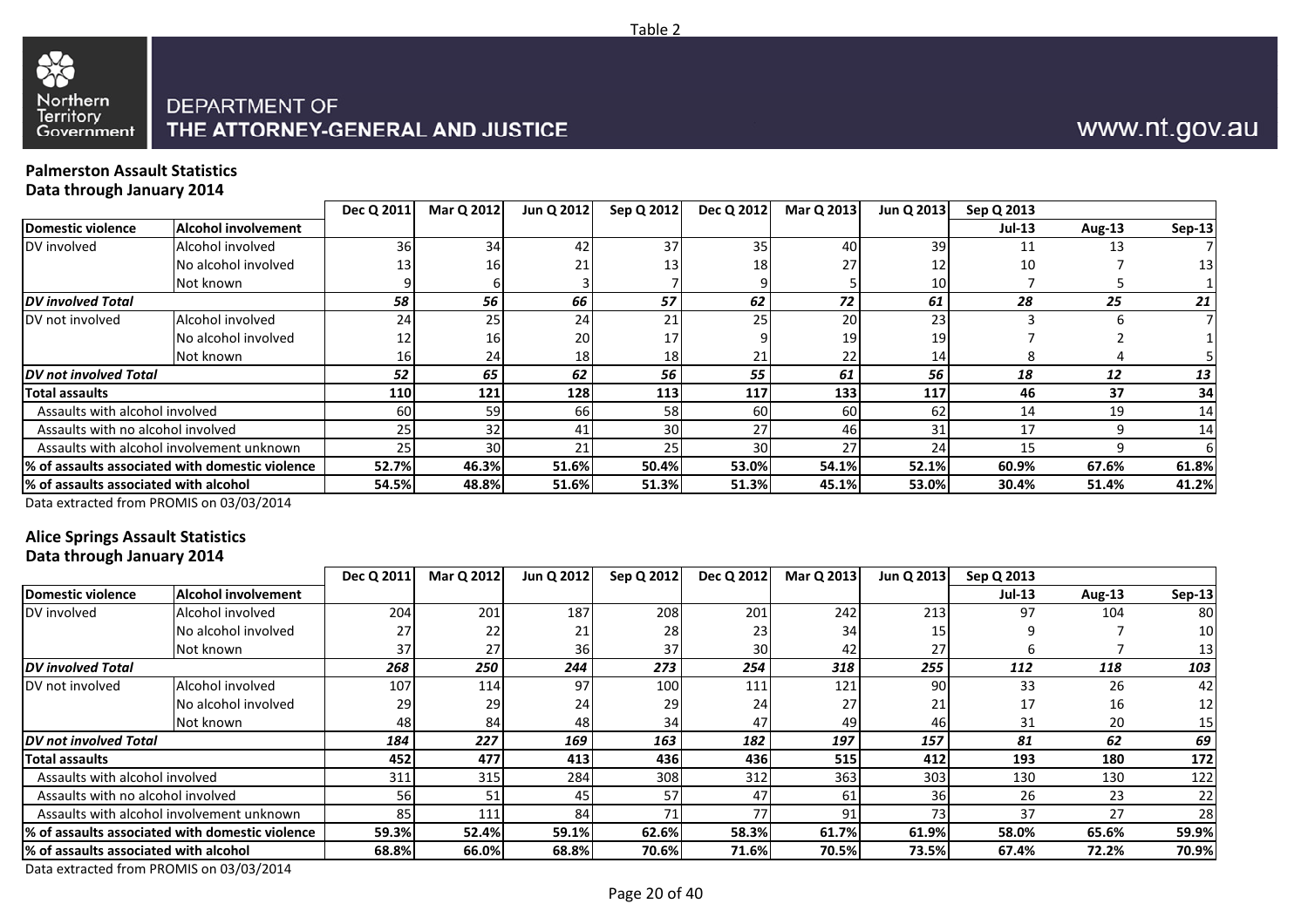

### **Palmerston Assault StatisticsData through January 2014**

|                                           |                                                                   | Dec Q 2013 |                                                |               | Mar Q 2014 |
|-------------------------------------------|-------------------------------------------------------------------|------------|------------------------------------------------|---------------|------------|
| Domestic violence                         | <b>Alcohol involvement</b>                                        | Oct-13     | <b>Nov-13</b>                                  | <b>Dec-13</b> | $Jan-14$   |
| DV involved                               | Alcohol involved                                                  | 10         | 15                                             |               | 15         |
|                                           | No alcohol involved                                               | q          |                                                |               |            |
|                                           | Not known                                                         |            |                                                |               |            |
| <b>DV</b> involved Total                  |                                                                   | 20         | 27                                             | 17            | 22         |
| DV not involved                           | Alcohol involved                                                  | 8          | 11                                             |               |            |
|                                           | No alcohol involved                                               | 4          |                                                |               |            |
|                                           | Not known                                                         | 9          | 8                                              |               |            |
| <b>DV</b> not involved Total              |                                                                   | 21         | 24                                             | 13            | 11         |
| <b>Total assaults</b>                     |                                                                   | 41         | 51                                             | 30            | 33         |
| Assaults with alcohol involved            |                                                                   | 18         | 26                                             | 18            | 20         |
| Assaults with no alcohol involved         |                                                                   | 13         | 14                                             | 10            |            |
| Assaults with alcohol involvement unknown |                                                                   | 10         | 11                                             |               |            |
|                                           | % of assaults associated with domestic violence<br>48.8%<br>52.9% |            | 56.7%                                          | 66.7%         |            |
| % of assaults associated with alcohol     |                                                                   | 43.9%      | 51.0%                                          | 60.0%         | 60.6%      |
|                                           | $Det$ actual from BBOMUC an 03/03/3014                            |            | Chadad mantha shauld ha tusatad as nusuisianal |               |            |

Data extracted from PROMIS on 03/03/2014

Shaded months should be treated as provisional.

### **Alice Springs Assault StatisticsData through January 2014**

|                                       |                                                 | Dec Q 2013 |                                                 |                | Mar Q 2014 |  |
|---------------------------------------|-------------------------------------------------|------------|-------------------------------------------------|----------------|------------|--|
| <b>Domestic violence</b>              | <b>Alcohol involvement</b>                      | Oct-13     | <b>Nov-13</b>                                   | <b>Dec-13</b>  | $Jan-14$   |  |
| DV involved                           | Alcohol involved                                | 71         | 71                                              | 88             | 66         |  |
|                                       | No alcohol involved                             | 13         | 6                                               |                |            |  |
|                                       | Not known                                       | 8          |                                                 |                |            |  |
| <b>DV</b> involved Total              |                                                 | 92         | 79                                              | 100            | 82         |  |
| DV not involved                       | Alcohol involved                                | 34         | 37                                              | 33             | 34         |  |
|                                       | No alcohol involved                             | 6          | 17                                              | 17             | 13         |  |
|                                       | Not known                                       | 17         | 11                                              | 19             | 15         |  |
| <b>DV</b> not involved Total          |                                                 | 57         | 65                                              | 69             | 62         |  |
| <b>Total assaults</b>                 |                                                 | 149        | 144                                             | 169            | 144        |  |
| Assaults with alcohol involved        |                                                 | 105        | 108                                             | 121            | 100        |  |
| Assaults with no alcohol involved     |                                                 | 19         | 23                                              | 22             | 20         |  |
|                                       | Assaults with alcohol involvement unknown       | 25         | 13                                              | 26             | 24         |  |
|                                       | % of assaults associated with domestic violence | 61.7%      | 54.9%                                           | 56.9%<br>59.2% |            |  |
| % of assaults associated with alcohol |                                                 | 70.5%      | 75.0%                                           | 71.6%          | 69.4%      |  |
|                                       | Data extracted from PROMIS on 03/03/2014        |            | Shaded months should be treated as provisional. |                |            |  |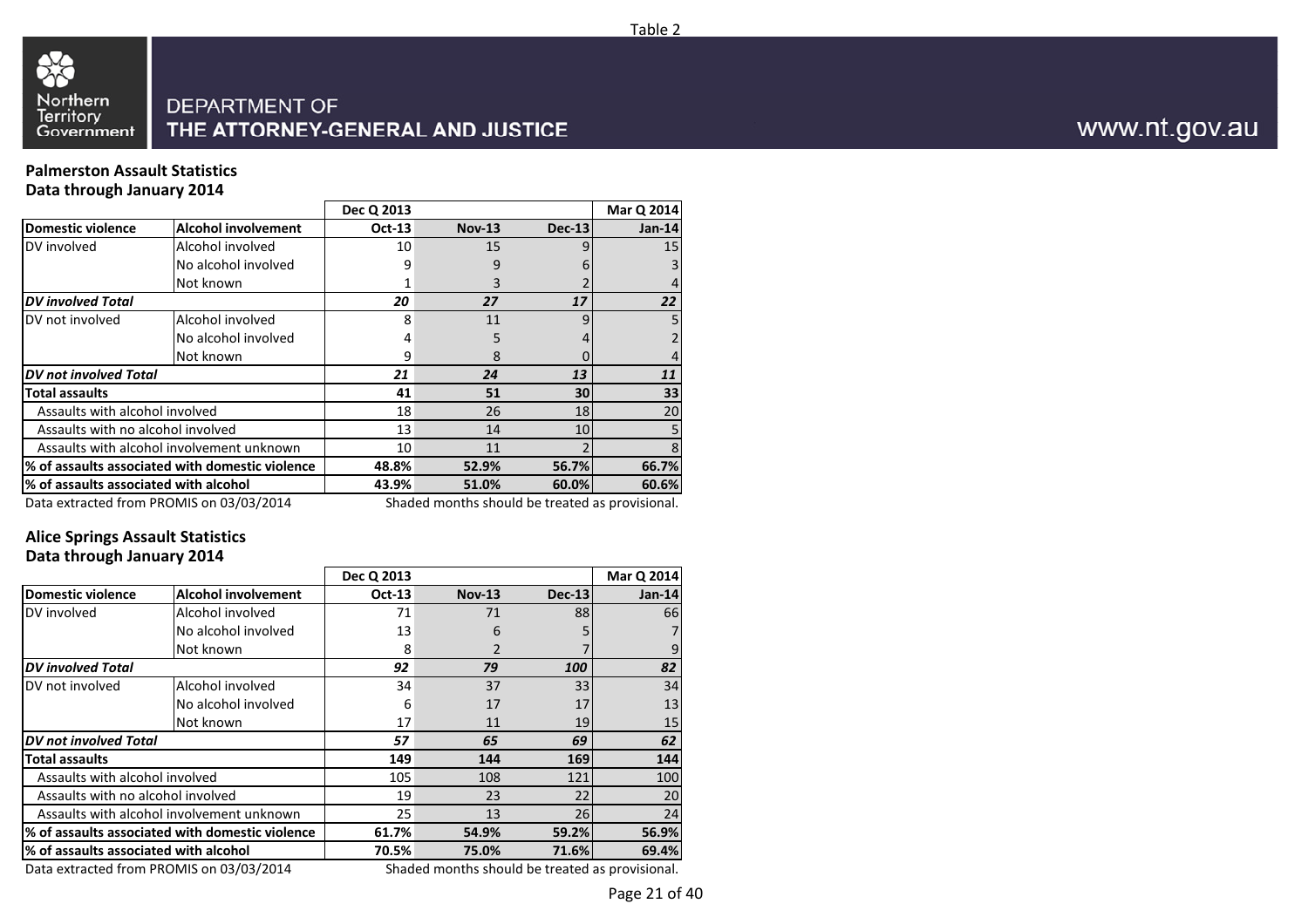

### **Katherine Assault StatisticsData through January 2014**

|                                       |                                                  | Dec Q 2011 | Mar Q 2012 | Jun Q 2012      | Sep Q 2012 | Dec Q 2012 | Mar Q 2013 | Jun Q 2013 | Sep Q 2013    |               |               |
|---------------------------------------|--------------------------------------------------|------------|------------|-----------------|------------|------------|------------|------------|---------------|---------------|---------------|
| Domestic violence                     | <b>Alcohol involvement</b>                       |            |            |                 |            |            |            |            | <b>Jul-13</b> | <b>Aug-13</b> | <b>Sep-13</b> |
| DV involved                           | Alcohol involved                                 | 93         | 103        | 89              | 84         | 105        | 84         | 82         | 38            | 46            | 51            |
|                                       | No alcohol involved                              |            | 13         |                 |            | 18         |            |            |               |               |               |
|                                       | Not known                                        |            |            | 10 I            |            |            | 13         |            |               |               |               |
| <b>DV</b> involved Total              |                                                  | 110        | 121        | 100             | 106        | 134        | 104        | 93         | 47            | 53            | 56            |
| DV not involved                       | Alcohol involved                                 | 37         | 49         | 44              | 50         | 51         | 43         | 46         |               | 15            |               |
|                                       | No alcohol involved                              |            |            | 12              |            |            |            |            |               |               |               |
|                                       | Not known                                        | 101        |            | 10 <sup>1</sup> | 16         |            |            |            |               |               |               |
| <b>DV</b> not involved Total          |                                                  | 56         | 65         | 66              | 77         | 70         | 60         | 55         | 13            | 22            | 13            |
| Total assaults                        |                                                  | 166        | 186        | 166             | 183        | 204        | 164        | 148        | 60            | 75            | 69            |
| Assaults with alcohol involved        |                                                  | 130        | 152        | 1331            | 134        | 156        | 127        | 128        | 47            | 61            | 57            |
| Assaults with no alcohol involved     |                                                  | 17         | 17         | 13 <sub>1</sub> | 25         | 26 I       |            |            |               |               | 61            |
|                                       | Assaults with alcohol involvement unknown        | 19         | 17         | 20              | 24         | 22         | 24         |            | 10            |               |               |
|                                       | 1% of assaults associated with domestic violence | 66.3%      | 65.1%      | 60.2%           | 57.9%      | 65.7%      | 63.4%      | 62.8%      | 78.3%         | 70.7%         | 81.2%         |
| % of assaults associated with alcohol |                                                  | 78.3%      | 81.7%      | 80.1%           | 73.2%      | 76.5%      | 77.4%      | 86.5%      | 78.3%         | 81.3%         | 82.6%         |

Data extracted from PROMIS on 03/03/2014

### **Tennant Creek Assault StatisticsData through January 2014**

|                                                  |                                           | Dec Q 2011 | <b>Mar Q 2012</b> | Jun Q 2012 | Sep Q 2012 | Dec Q 2012 | Mar Q 2013 | Jun Q 2013 | Sep Q 2013 |               |               |
|--------------------------------------------------|-------------------------------------------|------------|-------------------|------------|------------|------------|------------|------------|------------|---------------|---------------|
|                                                  |                                           |            |                   |            |            |            |            |            |            |               |               |
| Domestic violence                                | <b>Alcohol involvement</b>                |            |                   |            |            |            |            |            | $Jul-13$   | <b>Aug-13</b> | <b>Sep-13</b> |
| DV involved                                      | Alcohol involved                          | 96         | 65                | 63         | 58         | 69         | 124        | <b>115</b> | 40         | 43            | 29            |
|                                                  | No alcohol involved                       |            | 161               |            |            |            | 20         | 16         |            |               |               |
|                                                  | Not known                                 |            |                   |            |            |            |            | 10         |            |               |               |
| <b>DV</b> involved Total                         |                                           | 113        | 84                | 76         | 64         | 81         | 148        | 141        | 45         | 47            | 34            |
| DV not involved                                  | Alcohol involved                          | 19         | 30 <sup>1</sup>   | 25         | 15         | 30         | 37         | 28         |            |               |               |
|                                                  | No alcohol involved                       |            |                   |            |            |            |            |            |            |               |               |
|                                                  | Not known                                 |            |                   |            |            |            |            |            |            |               |               |
| <b>IDV</b> not involved Total                    |                                           | 31         | 38                | 32         | 21         | 44         | 51         | 40         | 13         | 11            |               |
| Total assaults                                   |                                           | 144        | 122               | 108        | 85         | 125        | 199        | 181        | 58         | 58            | 38            |
| Assaults with alcohol involved                   |                                           | 115        | 95                | 88         | 73         | 99         | 161        | 143        | 47         | 49            | 33            |
| Assaults with no alcohol involved                |                                           | 19         | 19                | 15         |            | 14         | 27         | 24         |            |               |               |
|                                                  | Assaults with alcohol involvement unknown | 10         |                   |            |            | 12         |            | 14         |            |               |               |
| 1% of assaults associated with domestic violence |                                           | 78.5%      | 68.9%             | 70.4%l     | 75.3%      | 64.8%      | 74.4%      | 77.9%      | 77.6%      | 81.0%         | 89.5%         |
| l% of assaults associated with alcohol           |                                           | 79.9%      | 77.9%             | 81.5%      | 85.9%      | 79.2%      | 80.9%      | 79.0%      | 81.0%      | 84.5%         | 86.8%         |
|                                                  |                                           |            |                   |            |            |            |            |            |            |               |               |

Data extracted from PROMIS on 03/03/2014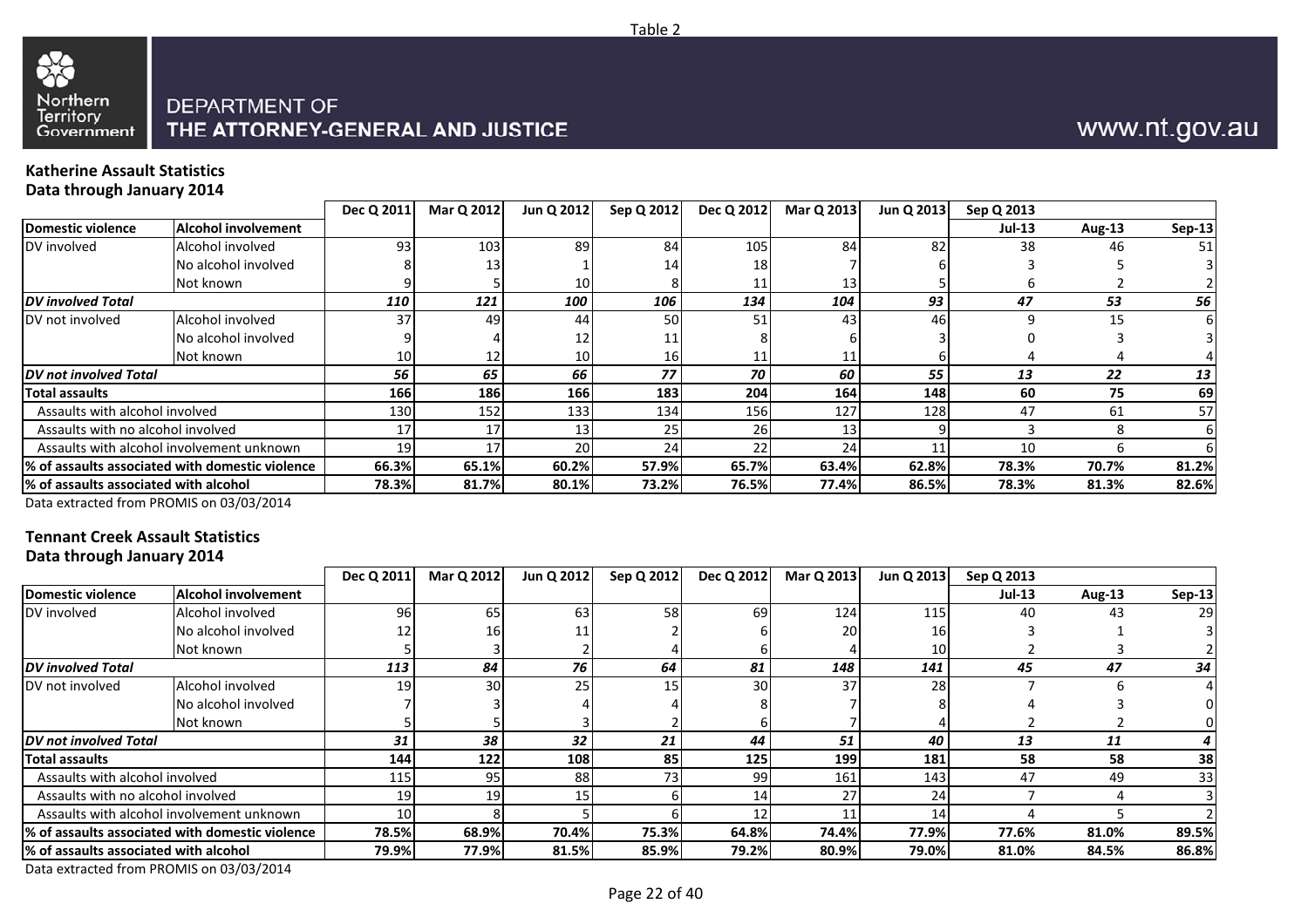

### **Katherine Assault StatisticsData through January 2014**

|                                       |                                                       | Dec Q 2013    |                                                                                 |               | Mar Q 2014 |
|---------------------------------------|-------------------------------------------------------|---------------|---------------------------------------------------------------------------------|---------------|------------|
| Domestic violence                     | <b>Alcohol involvement</b>                            | <b>Oct-13</b> | <b>Nov-13</b>                                                                   | <b>Dec-13</b> | $Jan-14$   |
| DV involved                           | Alcohol involved                                      | 32            | 18                                                                              | 33            | 25         |
|                                       | No alcohol involved                                   |               |                                                                                 |               |            |
|                                       | Not known                                             | 8             |                                                                                 |               |            |
| <b>DV</b> involved Total              |                                                       | 43            | 23                                                                              | 37            | 31         |
| DV not involved                       | Alcohol involved                                      | q             |                                                                                 | 15            | 16         |
|                                       | No alcohol involved                                   |               |                                                                                 |               |            |
|                                       | Not known                                             |               |                                                                                 |               |            |
| <b>DV</b> not involved Total          |                                                       | 14            |                                                                                 | 21            | 20         |
| <b>Total assaults</b>                 |                                                       | 57            | 30                                                                              | 58            | 51         |
| Assaults with alcohol involved        |                                                       | 41            | 21                                                                              | 48            | 41         |
| Assaults with no alcohol involved     |                                                       | 4             | 5                                                                               |               |            |
|                                       | Assaults with alcohol involvement unknown             | 12            |                                                                                 |               |            |
|                                       | % of assaults associated with domestic violence       | 75.4%         | 76.7%                                                                           | 63.8%         | 60.8%      |
| % of assaults associated with alcohol |                                                       | 71.9%         | 70.0%                                                                           | 82.8%         | 80.4%      |
|                                       | $D_{\text{obs}}$ situation from DDOMIC and O2/02/2014 |               | والمستحامات ومستسم والمستسقية والمساري والمستناء والتستمس والمساوية والمستحيلات |               |            |

Data extracted from PROMIS on 03/03/2014

Shaded months should be treated as provisional.

### **Tennant Creek Assault StatisticsData through January 2014**

|                                       |                                                 | Dec Q 2013    |                                                 |               | Mar Q 2014 |
|---------------------------------------|-------------------------------------------------|---------------|-------------------------------------------------|---------------|------------|
| <b>Domestic violence</b>              | <b>Alcohol involvement</b>                      | <b>Oct-13</b> | <b>Nov-13</b>                                   | <b>Dec-13</b> | $Jan-14$   |
| DV involved                           | Alcohol involved                                | 37            | 29                                              | 29            | 31         |
|                                       | No alcohol involved                             |               | 5                                               |               |            |
|                                       | Not known                                       |               |                                                 |               |            |
| <b>DV</b> involved Total              |                                                 | 47            | 38                                              | 35            | 36         |
| DV not involved                       | Alcohol involved                                | 10            | 6                                               | 20            | 16         |
|                                       | No alcohol involved                             | 4             |                                                 |               |            |
|                                       | Not known                                       | 3             |                                                 |               |            |
| <b>DV</b> not involved Total          |                                                 | 17            | 8                                               | 22            | 16         |
| Total assaults                        |                                                 | 64            | 46                                              | 57            | 52         |
| Assaults with alcohol involved        |                                                 | 47            | 35                                              | 49            | 47         |
| Assaults with no alcohol involved     |                                                 | 11            | 6                                               |               |            |
|                                       | Assaults with alcohol involvement unknown       | 6             | 5                                               |               |            |
|                                       | % of assaults associated with domestic violence | 73.4%         | 82.6%                                           | 61.4%         | 69.2%      |
| % of assaults associated with alcohol |                                                 | 73.4%         | 76.1%                                           | 86.0%         | 90.4%      |
|                                       | Data extracted from PROMIS on 03/03/2014        |               | Shaded months should be treated as provisional. |               |            |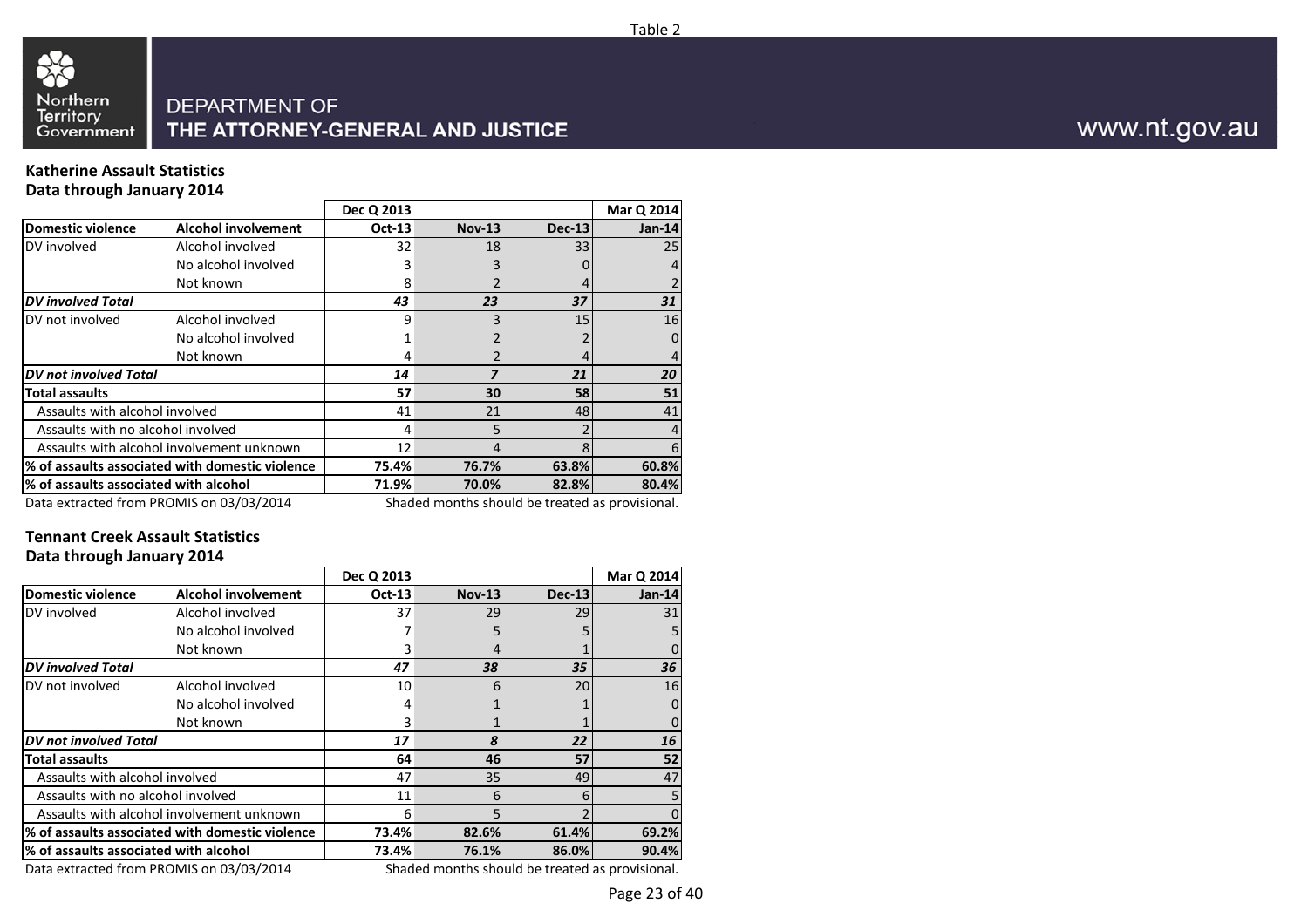

Table 2



### **Nhulunbuy Assault StatisticsData through January 2014**

33

|                                       |                                                 | Dec Q 2011      | Mar Q 2012     | Jun Q 2012      | Sep Q 2012 | Dec Q 2012 | Mar Q 2013 | Jun Q 2013 | Sep Q 2013    |        |               |
|---------------------------------------|-------------------------------------------------|-----------------|----------------|-----------------|------------|------------|------------|------------|---------------|--------|---------------|
| Domestic violence                     | Alcohol involvement                             |                 |                |                 |            |            |            |            | <b>Jul-13</b> | Aug-13 | <b>Sep-13</b> |
| DV involved                           | Alcohol involved                                | 18              |                | 10 <sup>1</sup> |            |            |            |            |               |        |               |
|                                       | No alcohol involved                             |                 |                |                 |            |            |            |            |               |        |               |
|                                       | Not known                                       |                 |                |                 |            |            |            |            |               |        |               |
| <b>DV</b> involved Total              |                                                 | 20              |                | 15              |            |            | 14         | 17         |               |        |               |
| DV not involved                       | Alcohol involved                                |                 |                |                 |            |            | 10         |            |               |        |               |
|                                       | No alcohol involved                             |                 |                |                 |            |            |            |            |               |        |               |
|                                       | Not known                                       |                 |                |                 |            |            |            |            |               |        |               |
| <b>DV</b> not involved Total          |                                                 | 12              | 14             | 13              |            | 12         | 11         |            |               |        |               |
| <b>Total assaults</b>                 |                                                 | 32 <sub>1</sub> | 18             | 28              | 14         | 21         | 25         | 25         |               |        | 10            |
| Assaults with alcohol involved        |                                                 | 24              |                | 18              |            | 13         | 16         | 19         |               |        |               |
| Assaults with no alcohol involved     |                                                 |                 |                |                 |            |            |            |            |               |        |               |
|                                       | Assaults with alcohol involvement unknown       |                 |                |                 |            |            |            |            |               |        |               |
|                                       | % of assaults associated with domestic violence |                 | 62.5%<br>22.2% | 53.6%           | 57.1%      | 42.9%      | 56.0%      | 68.0%      | 75.0%         | 75.0%  | 90.0%         |
| % of assaults associated with alcohol |                                                 | 75.0%           | 83.3%          | 64.3%           | 78.6%      | 61.9%      | 64.0%      | 76.0%      | 87.5%         | 50.0%  | 60.0%         |
|                                       |                                                 |                 |                |                 |            |            |            |            |               |        |               |

Data extracted from PROMIS on 03/03/2014

## **NT Balance Assault Statistics**

**Data through January 2014**

|                                                  | Dec Q 2011 | Mar Q 2012     |       | Sep Q 2012 | Dec Q 2012 | Mar Q 2013 | Jun Q 2013 | Sep Q 2013    |        |               |
|--------------------------------------------------|------------|----------------|-------|------------|------------|------------|------------|---------------|--------|---------------|
| <b>Alcohol involvement</b>                       |            |                |       |            |            |            |            | <b>Jul-13</b> | Aug-13 | <b>Sep-13</b> |
| Alcohol involved                                 | 180        | 154            | 131   | 144        | 147        | 156        | 165        | 55            | -60    | 62            |
| No alcohol involved                              | 190        | 155            | 167   | 123        | 161        | 191        | 201        | 53            | 50     | 59            |
| Not known                                        | 38         | 34             | 37    | 38         | 39         |            | 45         |               | 14     |               |
|                                                  | 408        | 343            | 335   | 305        | 347        | 398        | 411        | 116           | 124    | 130           |
| Alcohol involved                                 | 54         | 51             | 40    | 51         | 71         | 43         | 45         | 23            | 19     | 23            |
| No alcohol involved                              | 67         | 69             | 51    | 46         | 80         | 68         | 61         |               | 24     | <b>251</b>    |
| Not known                                        | 29         | 21             | 161   | 22         | 43         | 32         | 32         |               | 13     |               |
| <b>IDV not involved Total</b>                    | 150        | 141            | 107   | 119        | 194        | 143        | 138        | 38            | 56     | 52            |
|                                                  | 558        | 484            | 442   | 424        | 541        | 541        | 549        | 154           | 180    | 182           |
| Assaults with alcohol involved                   | 234        | 205            | 171   | 195        | 218        | 199        | 210        | 78            | 79     | 85            |
| Assaults with no alcohol involved                | 257        | 224            | 218   | 169        | 241        | 259        | 262        | 62            | 74     | 84            |
| Assaults with alcohol involvement unknown        | 67         | 55             | 53    | 60         | 82         | 83         | 77         | 14            | 27     | 13            |
| 1% of assaults associated with domestic violence |            | 70.9%          | 75.8% | 71.9%      | 64.1%      | 73.6%      | 74.9%      | 75.3%         | 68.9%  | 71.4%         |
| % of assaults associated with alcohol            |            | 42.4%          | 38.7% | 46.0%      | 40.3%      | 36.8%      | 38.3%      | 50.6%         | 43.9%  | 46.7%         |
|                                                  |            | 73.1%<br>41.9% |       | Jun Q 2012 |            |            |            |               |        |               |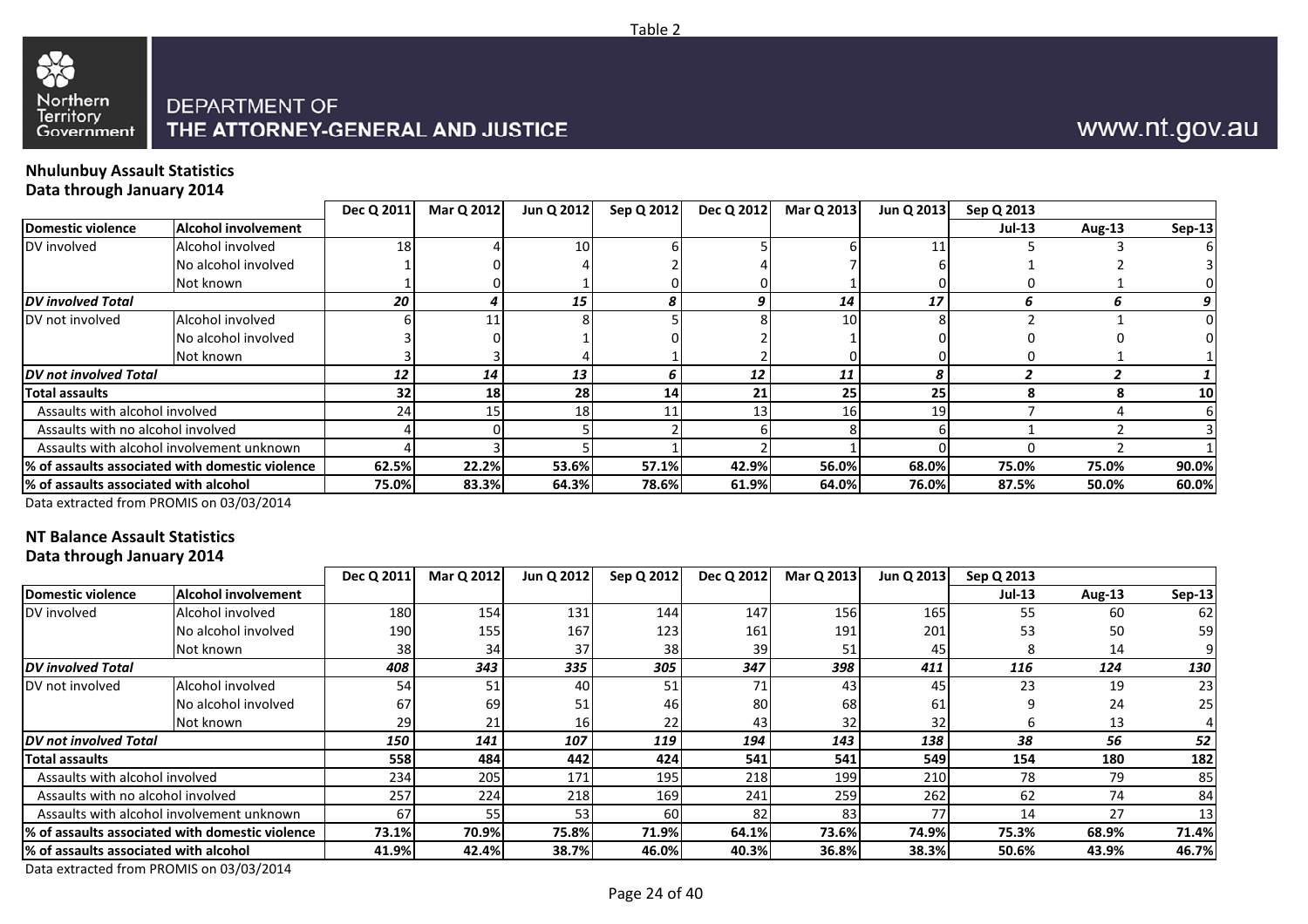

### **Nhulunbuy Assault StatisticsData through January 2014**

|                                       |                                                 | Dec Q 2013 |                                                |          | Mar Q 2014 |
|---------------------------------------|-------------------------------------------------|------------|------------------------------------------------|----------|------------|
| <b>Domestic violence</b>              | <b>Alcohol involvement</b>                      | Oct-13     | <b>Nov-13</b>                                  | $Dec-13$ | $Jan-14$   |
| DV involved                           | Alcohol involved                                |            |                                                |          |            |
|                                       | No alcohol involved                             |            |                                                |          |            |
|                                       | Not known                                       |            |                                                |          |            |
| <b>DV</b> involved Total              |                                                 |            |                                                | h        |            |
| DV not involved                       | Alcohol involved                                |            |                                                |          |            |
|                                       | No alcohol involved                             |            |                                                |          |            |
|                                       | Not known                                       |            |                                                |          |            |
| DV not involved Total                 |                                                 |            |                                                |          |            |
| <b>Total assaults</b>                 |                                                 | 9          | 10                                             | 10       | 10         |
| Assaults with alcohol involved        |                                                 |            | 5                                              | 8        |            |
| Assaults with no alcohol involved     |                                                 |            |                                                |          |            |
|                                       | Assaults with alcohol involvement unknown       |            |                                                |          |            |
|                                       | % of assaults associated with domestic violence | 77.8%      | 60.0%                                          | 60.0%    | 70.0%      |
| % of assaults associated with alcohol |                                                 | 55.6%      | 50.0%                                          | 80.0%    | 90.0%      |
|                                       | Data outracted from DROMIS on 03/03/3014        |            | Chadod months should be treated as provisional |          |            |

Data extracted from PROMIS on 03/03/2014

Shaded months should be treated as provisional.

### **NT Balance Assault StatisticsData through January 2014**

|                                       |                                                 | Dec Q 2013    |                                                 |               | Mar Q 2014    |
|---------------------------------------|-------------------------------------------------|---------------|-------------------------------------------------|---------------|---------------|
| <b>Domestic violence</b>              | <b>Alcohol involvement</b>                      | <b>Oct-13</b> | <b>Nov-13</b>                                   | <b>Dec-13</b> | <b>Jan-14</b> |
| DV involved                           | Alcohol involved                                | 62            | 66                                              | 69            | 43            |
|                                       | No alcohol involved                             | 64            | 69                                              | 65            | 48            |
|                                       | Not known                                       | 13            | 18                                              | 10            | 14            |
| <b>DV</b> involved Total              |                                                 | 139           | 153                                             | 144           | 105           |
| DV not involved                       | Alcohol involved                                | 21            | 13                                              | 14            | 13            |
|                                       | No alcohol involved                             | 18            | 28                                              | 14            | 18            |
|                                       | Not known                                       | 12            | 13                                              | 8             | 11            |
| <b>DV</b> not involved Total          |                                                 | 51            | 54                                              | 36            | 42            |
| <b>Total assaults</b>                 |                                                 | 190           | 207                                             | 180           | 147           |
| Assaults with alcohol involved        |                                                 | 83            | 79                                              | 83            | 56            |
| Assaults with no alcohol involved     |                                                 | 82            | 97                                              | 79            | 66            |
|                                       | Assaults with alcohol involvement unknown       | 25            | 31                                              | 18            | 25            |
|                                       | % of assaults associated with domestic violence | 73.2%         | 73.9%                                           | 80.0%         | 71.4%         |
| % of assaults associated with alcohol |                                                 | 43.7%         | 38.2%                                           | 46.1%         | 38.1%         |
|                                       | Data extracted from PROMIS on 03/03/2014        |               | Shaded months should be treated as provisional. |               |               |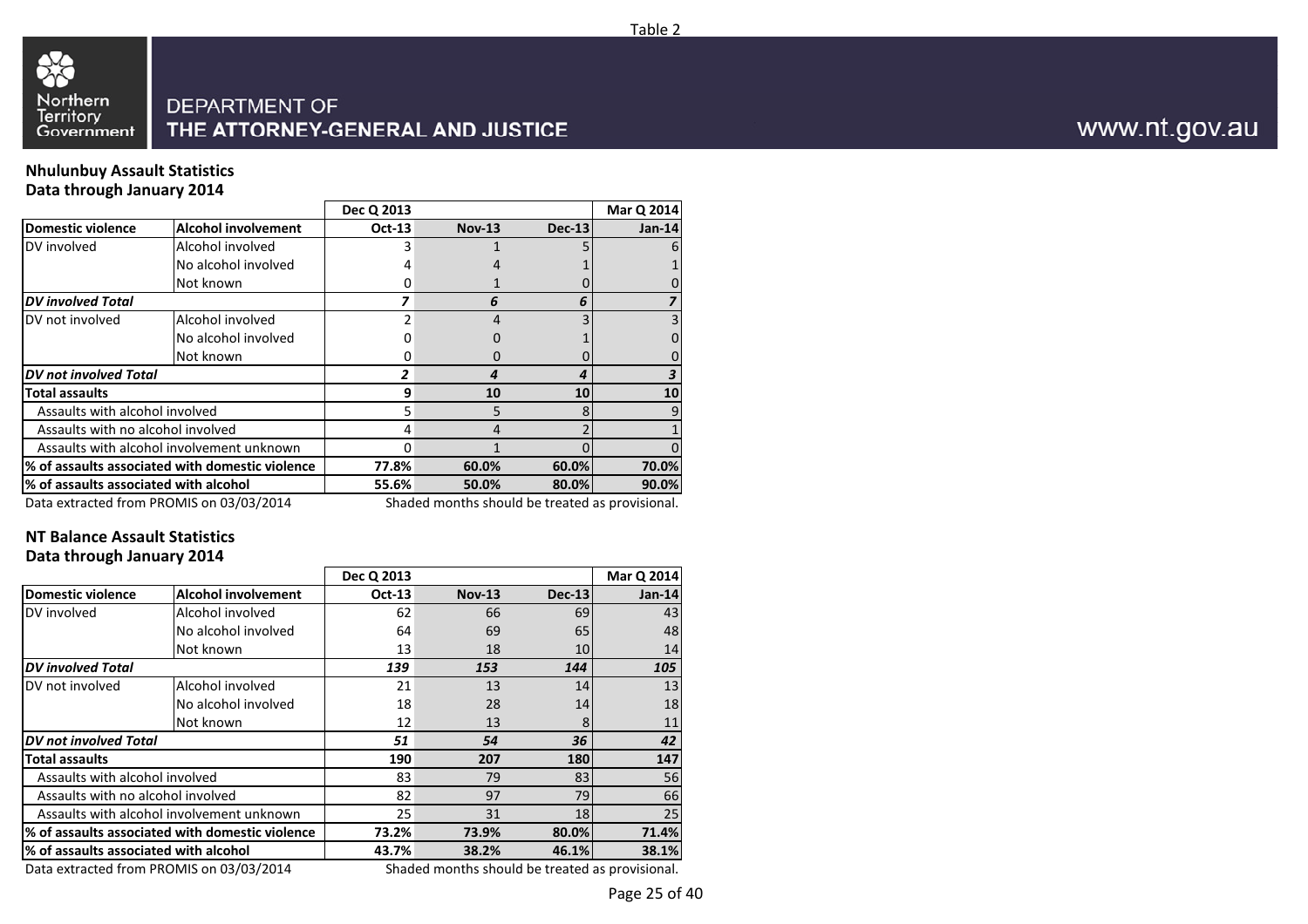

# **Northern Territory Yearly Crime Statistics**

| Data for the 12 months ending in January, 2009 to 2014    |          |                |                |                |                | Offence Rates (per 100,000 population) |          |         |         |         |         |         |  |
|-----------------------------------------------------------|----------|----------------|----------------|----------------|----------------|----------------------------------------|----------|---------|---------|---------|---------|---------|--|
| <b>Number of offences</b>                                 | 2009     | 2010           | 2011           | 2012           | 2013           | 2014                                   | 2009     | 2010    | 2011    | 2012    | 2013    | 2014    |  |
| 0111 Murder                                               | 14       | 8              | 14             | 9              | 17             | 17                                     | 6.4      | 3.5     | 6.1     | 3.9     | 7.2     | 7.1     |  |
| 0121 Attempted Murder                                     | 6        |                | 7              | $\overline{2}$ | 1              | $\overline{2}$                         | 2.7      | 2.2     | 3.0     | 0.9     | 0.4     | 0.8     |  |
| 0131 Manslaughter                                         |          |                | 3              | 0              | 3              | 3                                      | 1.8      | 2.2     | 1.3     | 0.0     | 1.3     | 1.3     |  |
| 0132 Driving causing death                                | $\Omega$ | $\overline{2}$ | 0              | $\mathbf{1}$   | 1              | $\mathbf{1}$                           | 0.0      | 0.9     | 0.0     | 0.4     | 0.4     | 0.4     |  |
| 01 Homicide and related offences                          | 24       | 20             | 24             | 12             | 22             | 23                                     | 10.9     | 8.8     | 10.4    | 5.2     | 9.4     | 9.6     |  |
| 021 Assault                                               | 5,419    | 6,251          | 6,582          | 6,668          | 6,993          | 7,703                                  | 2,464.6  | 2,765.6 | 2,864.5 | 2,882.9 | 2,973.1 | 3,216.2 |  |
| 029 Acts intended to cause injury - other                 | 24       | 17             | 24             | 27             | 28             | 28                                     | 10.9     | 7.5     | 10.4    | 11.7    | 11.9    | 11.7    |  |
| 02 Acts intended to cause injury                          | 5,443    | 6,268          | 6,606          | 6,695          | 7,021          | 7,731                                  | 2,475.5  | 2,773.1 | 2,874.9 | 2,894.6 | 2,985.0 | 3,227.9 |  |
| 031 Sexual assault                                        | 396      | 411            | 339            | 323            | 342            | 342                                    | 180.1    | 181.8   | 147.5   | 139.7   | 145.4   | 142.8   |  |
| 032 Non-assaultive sexual offences                        | 15       | 34             | 20             | 45             | 54             | 52                                     | 6.8      | 15.0    | 8.7     | 19.5    | 23.0    | 21.7    |  |
| 03 Sexual assault and related offences                    | 411      | 445            | 359            | 368            | 396            | 394                                    | 186.9    | 196.9   | 156.2   | 159.1   | 168.4   | 164.5   |  |
| 049 Other dangerous or negligent acts endangering persons | 79       | 84             | 87             | 98             | 123            | 143                                    | 35.9     | 37.2    | 37.9    | 42.4    | 52.3    | 59.7    |  |
| 0511 Abduction and kidnapping                             | 3        | $\overline{2}$ | $\overline{2}$ | $\overline{2}$ | $\mathbf{1}$   | $\mathbf{1}$                           | 1.4      | 0.9     | 0.9     | 0.9     | 0.4     | 0.4     |  |
| 0521 Deprivation of liberty/false imprisonment            | 44       | 57             | 32             | 50             | 58             | 50                                     | 20.0     | 25.2    | 13.9    | 21.6    | 24.7    | 20.9    |  |
| 0531 Harassment and private nuisance                      | 57       | 77             | 89             | 50             | 46             | 55                                     | 25.9     | 34.1    | 38.7    | 21.6    | 19.6    | 23.0    |  |
| 0532 Threatening behaviour                                | 267      | 328            | 322            | 317            | 299            | 335                                    | 121.4    | 145.1   | 140.1   | 137.1   | 127.1   | 139.9   |  |
| 05 Abduction, harassment and other offences               | 371      | 464            | 445            | 419            | 404            | 441                                    | 168.7    | 205.3   | 193.7   | 181.2   | 171.8   | 184.1   |  |
| 061 Robbery                                               | 106      | 118            | 82             | 95             | 100            | 82                                     | 48.2     | 52.2    | 35.7    | 41.1    | 42.5    | 34.2    |  |
| 0621 Blackmail and extortion                              | 1        | 3              | $\mathbf{1}$   | $\mathbf 0$    | $\overline{2}$ | $\mathbf 0$                            | 0.5      | 1.3     | 0.4     | 0.0     | 0.9     | 0.0     |  |
| 06 Robbery, extortion and related offences                | 107      | 121            | 83             | 95             | 102            | 82                                     | 48.7     | 53.5    | 36.1    | 41.1    | 43.4    | 34.2    |  |
| Total offences against the person                         | 6,435    | 7,402          | 7,604          | 7,687          | 8,068          | 8,814                                  | 2,926.7  | 3,274.8 | 3,309.3 | 3,323.5 | 3,430.2 | 3,680.1 |  |
| House break-ins, actual                                   | 1,587    | 1,360          | 1,757          | 1,601          | 1,955          | 1,353                                  | 721.8    | 601.7   | 764.7   | 692.2   | 831.2   | 564.9   |  |
| House break-ins, attempted                                | 201      | 262            | 326            | 246            | 279            | 164                                    | 91.4     | 115.9   | 141.9   | 106.4   | 118.6   | 68.5    |  |
| 0711 House break-ins                                      | 1,788    | 1,622          | 2,083          | 1,847          | 2,234          | 1,517                                  | 813.2    | 717.6   | 906.5   | 798.6   | 949.8   | 633.4   |  |
| Commercial break-ins, actual                              | 2,040    | 1,742          | 1,718          | 1,583          | 1,697          | 1,504                                  | 927.8    | 770.7   | 747.7   | 684.4   | 721.5   | 628.0   |  |
| Commercial break-ins, attempted                           | 315      | 302            | 336            | 217            | 264            | 141                                    | 143.3    | 133.6   | 146.2   | 93.8    | 112.2   | 58.9    |  |
| 0711 Commercial break-ins                                 | 2,355    | 2,044          | 2,054          | 1,800          | 1,961          | 1,645                                  | 1,071.1  | 904.3   | 893.9   | 778.2   | 833.7   | 686.8   |  |
| 0812 Illegal use of a motor vehicle                       | 942      | 860            | 1,060          | 829            | 1,016          | 909                                    | 428.4    | 380.5   | 461.3   | 358.4   | 432.0   | 379.5   |  |
| 0813 Theft of motor vehicle parts or contents             | 1,326    | 1,571          | 1,518          | 1,364          | 1,328          | 1,019                                  | 603.1    | 695.0   | 660.6   | 589.7   | 564.6   | 425.5   |  |
| 081 Motor vehicle theft and related offences              | 2,268    | 2,431          | 2,578          | 2,193          | 2,344          | 1,928                                  | 1,031.5  | 1,075.5 | 1,122.0 | 948.2   | 996.6   | 805.0   |  |
| 08* Theft and related offences (other than MV)            | 7,641    | 7,267          | 7,518          | 7,012          | 7,201          | 6,400                                  | 3,475.2  | 3,215.1 | 3,271.9 | 3,031.7 | 3,061.6 | 2,672.2 |  |
| 12 Property damage offences                               | 8,447    | 8,231          | 8,196          | 7,132          | 7,473          | 6,156                                  | 3,841.7  | 3,641.6 | 3,566.9 | 3,083.5 | 3,177.2 | 2,570.3 |  |
| <b>Total property offences</b>                            | 22,499   | 21,595         | 22,429         | 19,984         | 21,213         | 17,646                                 | 10,232.7 | 9,554.2 | 9,761.2 | 8,640.2 | 9,018.9 | 7,367.6 |  |

Data extracted from PROMIS on 03/03/2014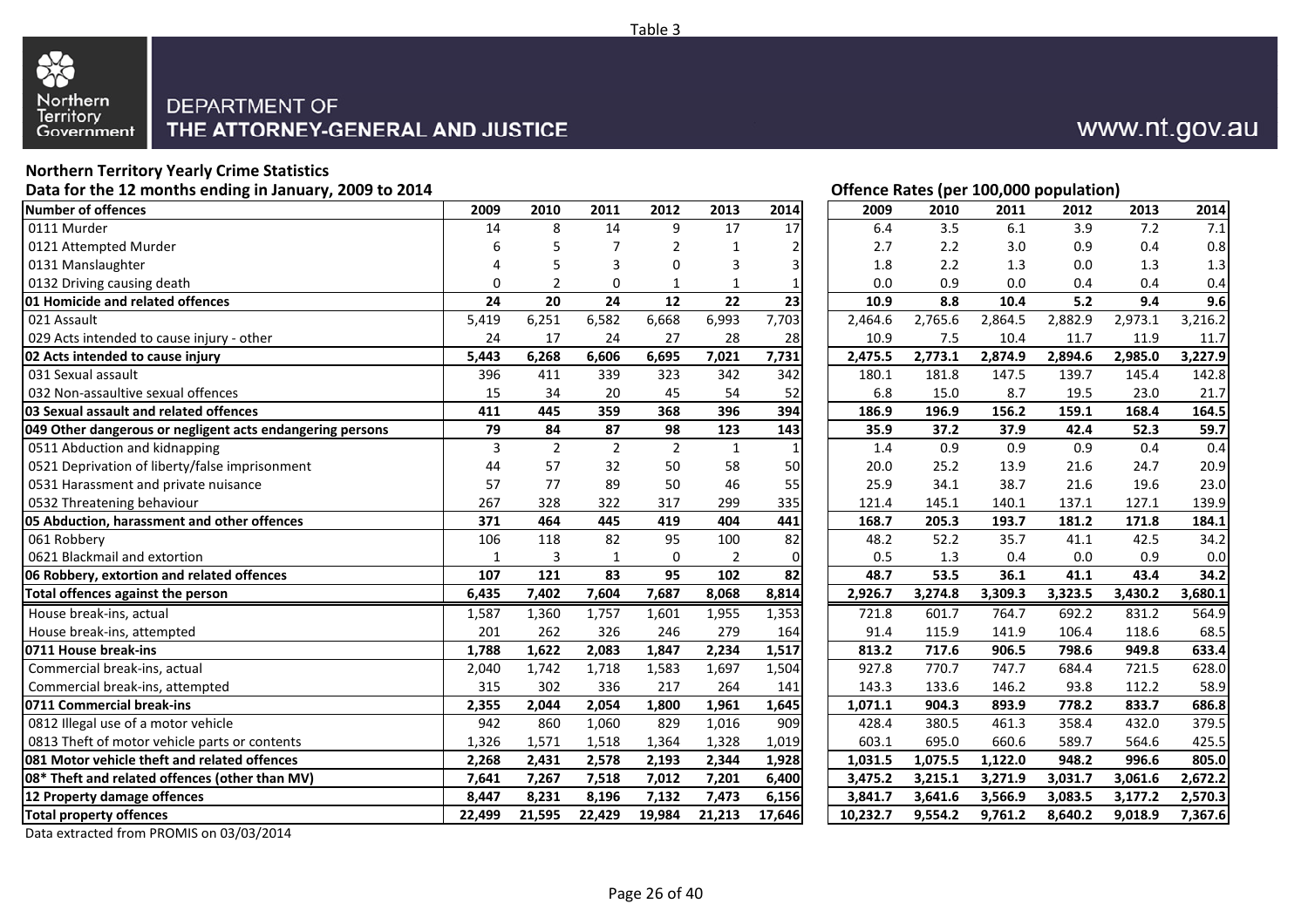

## **Darwin Yearly Crime Statistics**

**Data for the 12 months ending in January, 2009 to 2014**

| Number of offences                                        | 2009           | 2010         | 2011           | 2012           | 2013         | 2014           | 2009     | 2010     | 2011     | 2012     | 2013     | 2014    |
|-----------------------------------------------------------|----------------|--------------|----------------|----------------|--------------|----------------|----------|----------|----------|----------|----------|---------|
| 0111 Murder                                               | 6              | $\mathbf{1}$ | $\overline{2}$ | $\overline{2}$ | 5            | 5              | 7.9      | 1.3      | 2.5      | 2.5      | 6.2      | 6.0     |
| 0121 Attempted Murder                                     | $\overline{2}$ | 2            | $\overline{2}$ | $\Omega$       | 0            |                | 2.6      | 2.6      | 2.5      | 0.0      | 0.0      | 1.2     |
| 0131 Manslaughter                                         | $\overline{2}$ |              | $\mathfrak{p}$ | $\Omega$       | 1            | $\Omega$       | 2.6      | 1.3      | 2.5      | 0.0      | 1.2      | 0.0     |
| 0132 Driving causing death                                | 0              | 1            | 0              | 0              | 0            | $\Omega$       | 0.0      | 1.3      | 0.0      | 0.0      | 0.0      | 0.0     |
| 01 Homicide and related offences                          | 10             | 5            | 6              | $\overline{2}$ | 6            | 6              | 13.2     | 6.4      | 7.6      | 2.5      | 7.4      | 7.3     |
| 021 Assault                                               | 1,548          | 1,424        | 1,632          | 1,513          | 1,588        | 1,708          | 2,044.1  | 1,826.0  | 2,057.5  | 1,890.9  | 1,956.4  | 2,066.4 |
| 029 Acts intended to cause injury - other                 | 11             | 7            | 4              | 11             | 9            | 7              | 14.5     | 9.0      | 5.0      | 13.7     | 11.1     | 8.5     |
| 02 Acts intended to cause injury                          | 1,559          | 1,431        | 1,636          | 1,524          | 1,597        | 1,715          | 2,058.6  | 1,835.0  | 2,062.6  | 1,904.7  | 1,967.5  | 2,074.9 |
| 031 Sexual assault                                        | 94             | 113          | 107            | 101            | 117          | 123            | 124.1    | 144.9    | 134.9    | 126.2    | 144.1    | 148.8   |
| 032 Non-assaultive sexual offences                        | $\overline{4}$ | 16           | $\overline{7}$ | 13             | 16           | 16             | 5.3      | 20.5     | 8.8      | 16.2     | 19.7     | 19.4    |
| 03 Sexual assault and related offences                    | 98             | 129          | 114            | 114            | 133          | 139            | 129.4    | 165.4    | 143.7    | 142.5    | 163.9    | 168.2   |
| 049 Other dangerous or negligent acts endangering persons | 23             | 21           | 24             | 13             | 23           | 34             | 30.4     | 26.9     | 30.3     | 16.2     | 28.3     | 41.1    |
| 0511 Abduction and kidnapping                             | $\Omega$       | $\Omega$     | $\Omega$       | $\Omega$       | $\mathbf{1}$ | $\overline{0}$ | 0.0      | 0.0      | 0.0      | 0.0      | 1.2      | 0.0     |
| 0521 Deprivation of liberty/false imprisonment            | $\Delta$       | 12           | 6              | 12             | 18           | 8              | 5.3      | 15.4     | 7.6      | 15.0     | 22.2     | 9.7     |
| 0531 Harassment and private nuisance                      | 8              | 18           | 19             | 14             | 11           | 17             | 10.6     | 23.1     | 24.0     | 17.5     | 13.6     | 20.6    |
| 0532 Threatening behaviour                                | 101            | 105          | 126            | 114            | 90           | 84             | 133.4    | 134.6    | 158.9    | 142.5    | 110.9    | 101.6   |
| 05 Abduction, harassment and other offences               | 113            | 135          | 151            | 140            | 120          | 109            | 149.2    | 173.1    | 190.4    | 175.0    | 147.8    | 131.9   |
| 061 Robberv                                               | 57             | 77           | 33             | 47             | 55           | 50             | 75.3     | 98.7     | 41.6     | 58.7     | 67.8     | 60.5    |
| 0621 Blackmail and extortion                              | $\mathbf{1}$   | $\mathbf 0$  | 1              | $\mathbf 0$    | $\mathbf{1}$ | $\mathbf 0$    | 1.3      | 0.0      | 1.3      | 0.0      | 1.2      | 0.0     |
| 06 Robbery, extortion and related offences                | 58             | 77           | 34             | 47             | 56           | 50             | 76.6     | 98.7     | 42.9     | 58.7     | 69.0     | 60.5    |
| Total offences against the person                         | 1,861          | 1,798        | 1,965          | 1,840          | 1,935        | 2,053          | 2,457.3  | 2,305.6  | 2,477.4  | 2,299.6  | 2,383.9  | 2,483.8 |
| House break-ins, actual                                   | 690            | 654          | 646            | 619            | 674          | 431            | 911.1    | 838.6    | 814.4    | 773.6    | 830.4    | 521.4   |
| House break-ins, attempted                                | 141            | 132          | 115            | 110            | 87           | 29             | 186.2    | 169.3    | 145.0    | 137.5    | 107.2    | 35.1    |
| 0711 House break-ins                                      | 831            | 786          | 761            | 729            | 761          | 460            | 1,097.3  | 1,007.9  | 959.4    | 911.1    | 937.5    | 556.5   |
| Commercial break-ins, actual                              | 667            | 611          | 418            | 394            | 518          | 438            | 880.7    | 783.5    | 527.0    | 492.4    | 638.2    | 529.9   |
| Commercial break-ins, attempted                           | 159            | 98           | 86             | 60             | 80           | 29             | 210.0    | 125.7    | 108.4    | 75.0     | 98.6     | 35.1    |
| 0711 Commercial break-ins                                 | 826            | 709          | 504            | 454            | 598          | 467            | 1,090.7  | 909.2    | 635.4    | 567.4    | 736.7    | 565.0   |
| 0812 Illegal use of a motor vehicle                       | 450            | 373          | 400            | 322            | 353          | 356            | 594.2    | 478.3    | 504.3    | 402.4    | 434.9    | 430.7   |
| 0813 Theft of motor vehicle parts or contents             | 823            | 869          | 817            | 797            | 704          | 515            | 1,086.7  | 1,114.3  | 1,030.0  | 996.1    | 867.3    | 623.1   |
| 081 Motor vehicle theft and related offences              | 1,273          | 1,242        | 1,217          | 1,119          | 1,057        | 871            | 1,680.9  | 1,592.6  | 1,534.3  | 1,398.5  | 1,302.2  | 1,053.8 |
| 08* Theft and related offences (other than MV)            | 3,669          | 3,487        | 3,472          | 3,186          | 3,191        | 2,846          | 4,844.7  | 4,471.4  | 4,377.3  | 3,981.8  | 3,931.3  | 3,443.2 |
| 12 Property damage offences                               | 3,869          | 3,535        | 3,281          | 2,774          | 2,638        | 2,098          | 5,108.8  | 4,533.0  | 4,136.5  | 3,466.9  | 3,250.0  | 2,538.3 |
| <b>Total property offences</b>                            | 10.468         | 9,759        | 9,235          | 8,262          | 8.245        | 6,742          | 13.822.4 | 12,514.1 | 11,643.0 | 10.325.7 | 10,157.7 | 8.156.8 |

Data extracted from PROMIS on 03/03/2014

**Offence Rates (per 100,000 population)**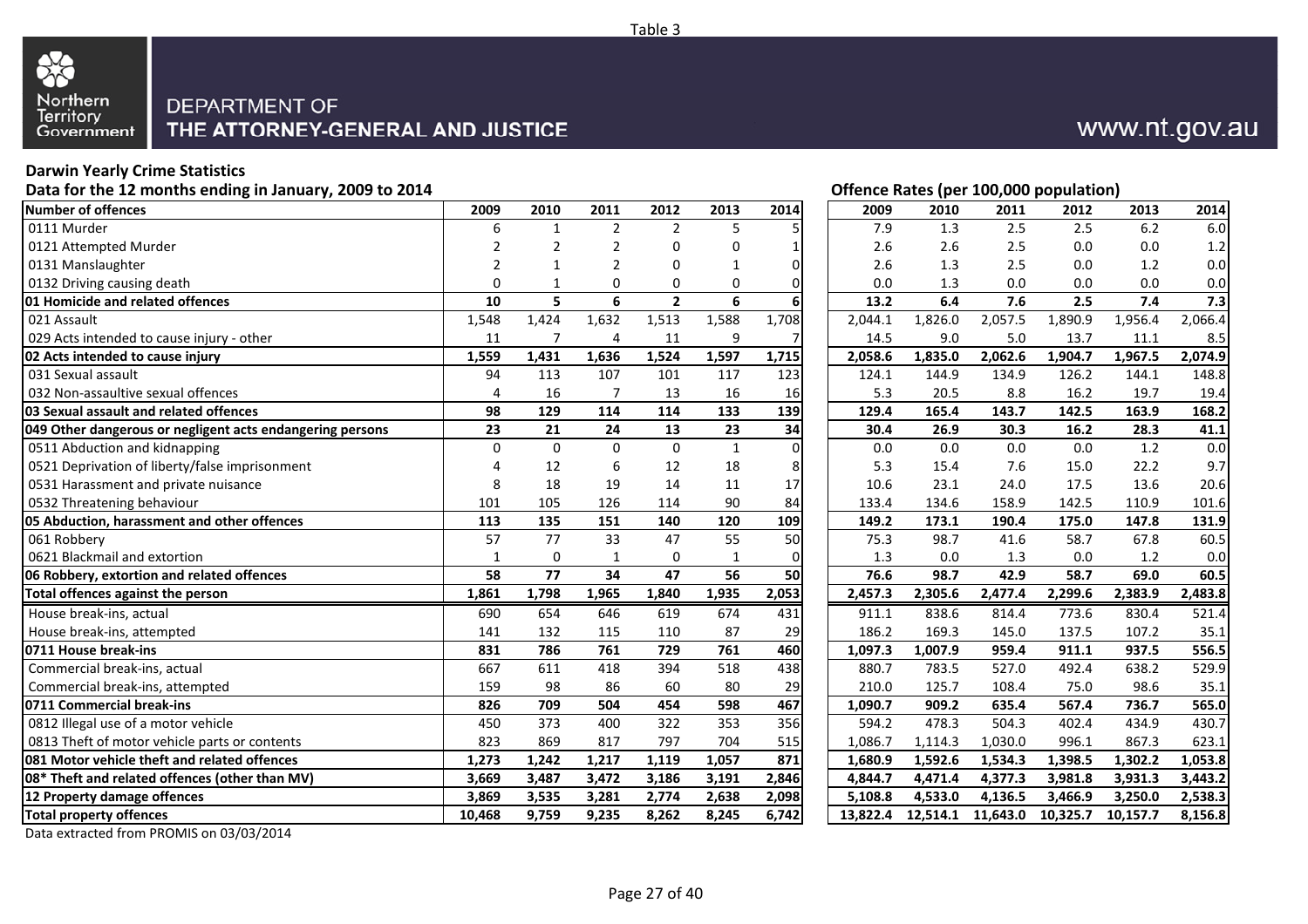

## **Palmerston Yearly Crime Statistics**

**Data for the 12 months ending in January, 2009 to 2014**

| Number of offences                                        | 2009           | 2010         | 2011         | 2012         | 2013                    | 2014            | 2009     | 2010    | 2011     | 2012    | 2013    | 2014    |
|-----------------------------------------------------------|----------------|--------------|--------------|--------------|-------------------------|-----------------|----------|---------|----------|---------|---------|---------|
| 0111 Murder                                               | $\Omega$       | $\mathbf{1}$ | $\Omega$     | $\mathbf{1}$ | $\overline{2}$          | $\Omega$        | 0.0      | 3.5     | 0.0      | 3.4     | 6.5     | 0.0     |
| 0121 Attempted Murder                                     |                |              |              | 0            | 0                       | $\Omega$        | 3.6      | 0.0     | 3.4      | 0.0     | 0.0     | 0.0     |
| 0131 Manslaughter                                         |                |              | ∩            | $\Omega$     | 0                       | $\Omega$        | 3.6      | 0.0     | 0.0      | 0.0     | 0.0     | 0.0     |
| 0132 Driving causing death                                | $\Omega$       | $\Omega$     | $\Omega$     | 0            | 0                       | $\mathbf 0$     | 0.0      | 0.0     | 0.0      | 0.0     | 0.0     | 0.0     |
| 01 Homicide and related offences                          | $\overline{2}$ | $\mathbf{1}$ | $\mathbf{1}$ | $\mathbf{1}$ | $\overline{2}$          | $\mathbf 0$     | 7.3      | 3.5     | 3.4      | 3.4     | 6.5     | 0.0     |
| 021 Assault                                               | 360            | 404          | 460          | 437          | 486                     | 480             | 1,309.3  | 1,416.4 | 1,583.2  | 1,492.0 | 1,590.4 | 1,542.6 |
| 029 Acts intended to cause injury - other                 | $\mathbf 0$    | 0            | 3            | 3            | $\overline{2}$          | 6               | 0.0      | 0.0     | 10.3     | 10.2    | 6.5     | 19.3    |
| 02 Acts intended to cause injury                          | 360            | 404          | 463          | 440          | 488                     | 486             | 1,309.3  | 1,416.4 | 1,593.5  | ,502.2  | 1,597.0 | 1,561.8 |
| 031 Sexual assault                                        | 42             | 24           | 24           | 24           | 28                      | 33              | 152.8    | 84.1    | 82.6     | 81.9    | 91.6    | 106.1   |
| 032 Non-assaultive sexual offences                        | 3              | 5            | $\Omega$     | 10           | 5                       | 9               | 10.9     | 17.5    | 0.0      | 34.1    | 16.4    | 28.9    |
| 03 Sexual assault and related offences                    | 45             | 29           | 24           | 34           | 33                      | $\overline{42}$ | 163.7    | 101.7   | 82.6     | 116.1   | 108.0   | 135.0   |
| 049 Other dangerous or negligent acts endangering persons | 5              | 10           | 6            | 9            | $\overline{\mathbf{z}}$ | $\overline{7}$  | 18.2     | 35.1    | 20.7     | 30.7    | 22.9    | 22.5    |
| 0511 Abduction and kidnapping                             | $\Omega$       | $\mathbf{1}$ | $\Omega$     | $\mathbf{1}$ | $\mathbf 0$             | $\mathbf 0$     | 0.0      | 3.5     | 0.0      | 3.4     | 0.0     | 0.0     |
| 0521 Deprivation of liberty/false imprisonment            | $\overline{2}$ |              | 4            | 3            | 5                       | 8               | 7.3      | 3.5     | 13.8     | 10.2    | 16.4    | 25.7    |
| 0531 Harassment and private nuisance                      | Δ              | 3            | 6            | 4            | $\overline{2}$          | $\overline{2}$  | 14.5     | 10.5    | 20.7     | 13.7    | 6.5     | 6.4     |
| 0532 Threatening behaviour                                | 27             | 29           | 21           | 34           | 28                      | 23              | 98.2     | 101.7   | 72.3     | 116.1   | 91.6    | 73.9    |
| 05 Abduction, harassment and other offences               | 33             | 34           | 31           | 42           | 35                      | 33              | 120.0    | 119.2   | 106.7    | 143.4   | 114.5   | 106.1   |
| 061 Robbery                                               | 15             | 13           | 6            | 14           | 12                      | 9               | 54.6     | 45.6    | 20.7     | 47.8    | 39.3    | 28.9    |
| 0621 Blackmail and extortion                              | $\mathbf 0$    | $\Omega$     | 0            | $\mathbf 0$  | $\mathbf{1}$            | $\mathbf 0$     | 0.0      | 0.0     | 0.0      | 0.0     | 3.3     | 0.0     |
| 06 Robbery, extortion and related offences                | 15             | 13           | 6            | 14           | 13                      | $\overline{9}$  | 54.6     | 45.6    | 20.7     | 47.8    | 42.5    | 28.9    |
| Total offences against the person                         | 460            | 491          | 531          | 540          | 578                     | 577             | 1,673.0  | 1,721.4 | 1,827.6  | 1,843.6 | 1,891.5 | 1,854.3 |
| House break-ins, actual                                   | 267            | 148          | 191          | 162          | 242                     | 147             | 971.1    | 518.9   | 657.4    | 553.1   | 791.9   | 472.4   |
| House break-ins, attempted                                | 25             | 40           | 66           | 28           | 61                      | 19              | 90.9     | 140.2   | 227.2    | 95.6    | 199.6   | 61.1    |
| 0711 House break-ins                                      | 292            | 188          | 257          | 190          | 303                     | 166             | 1,062.0  | 659.1   | 884.5    | 648.7   | 991.6   | 533.5   |
| Commercial break-ins, actual                              | 214            | 107          | 159          | 109          | 88                      | 68              | 778.3    | 375.1   | 547.2    | 372.1   | 288.0   | 218.5   |
| Commercial break-ins, attempted                           | 42             | 24           | 44           | 25           | 31                      | 12              | 152.8    | 84.1    | 151.4    | 85.4    | 101.4   | 38.6    |
| 0711 Commercial break-ins                                 | 256            | 131          | 203          | 134          | 119                     | 80              | 931.1    | 459.3   | 698.7    | 457.5   | 389.4   | 257.1   |
| 0812 Illegal use of a motor vehicle                       | 174            | 120          | 176          | 119          | 158                     | 149             | 632.8    | 420.7   | 605.7    | 406.3   | 517.0   | 478.8   |
| 0813 Theft of motor vehicle parts or contents             | 178            | 252          | 259          | 198          | 171                     | 190             | 647.4    | 883.5   | 891.4    | 676.0   | 559.6   | 610.6   |
| 081 Motor vehicle theft and related offences              | 352            | 372          | 435          | 317          | 329                     | 339             | 1,280.2  | 1,304.2 | 1,497.2  | 1,082.3 | 1,076.6 | 1,089.4 |
| 08* Theft and related offences (other than MV)            | 1,017          | 982          | 984          | 891          | 861                     | 810             | 3,698.9  | 3,442.8 | 3,386.7  | 3,042.0 | 2,817.6 | 2,603.1 |
| 12 Property damage offences                               | 1,092          | 1,033        | 1,046        | 716          | 691                     | 649             | 3,971.6  | 3,621.6 | 3,600.1  | 2,444.5 | 2,261.3 | 2,085.7 |
| <b>Total property offences</b>                            | 3,009          | 2,706        | 2,925        | 2,248        | 2,303                   | 2,044           | 10,943.8 | 9,487.1 | 10,067.1 | 7,675.0 | 7,536.5 | 6,568.8 |
|                                                           |                |              |              |              |                         |                 |          |         |          |         |         |         |

Data extracted from PROMIS on 03/03/2014

**Offence Rates (per 100,000 population)**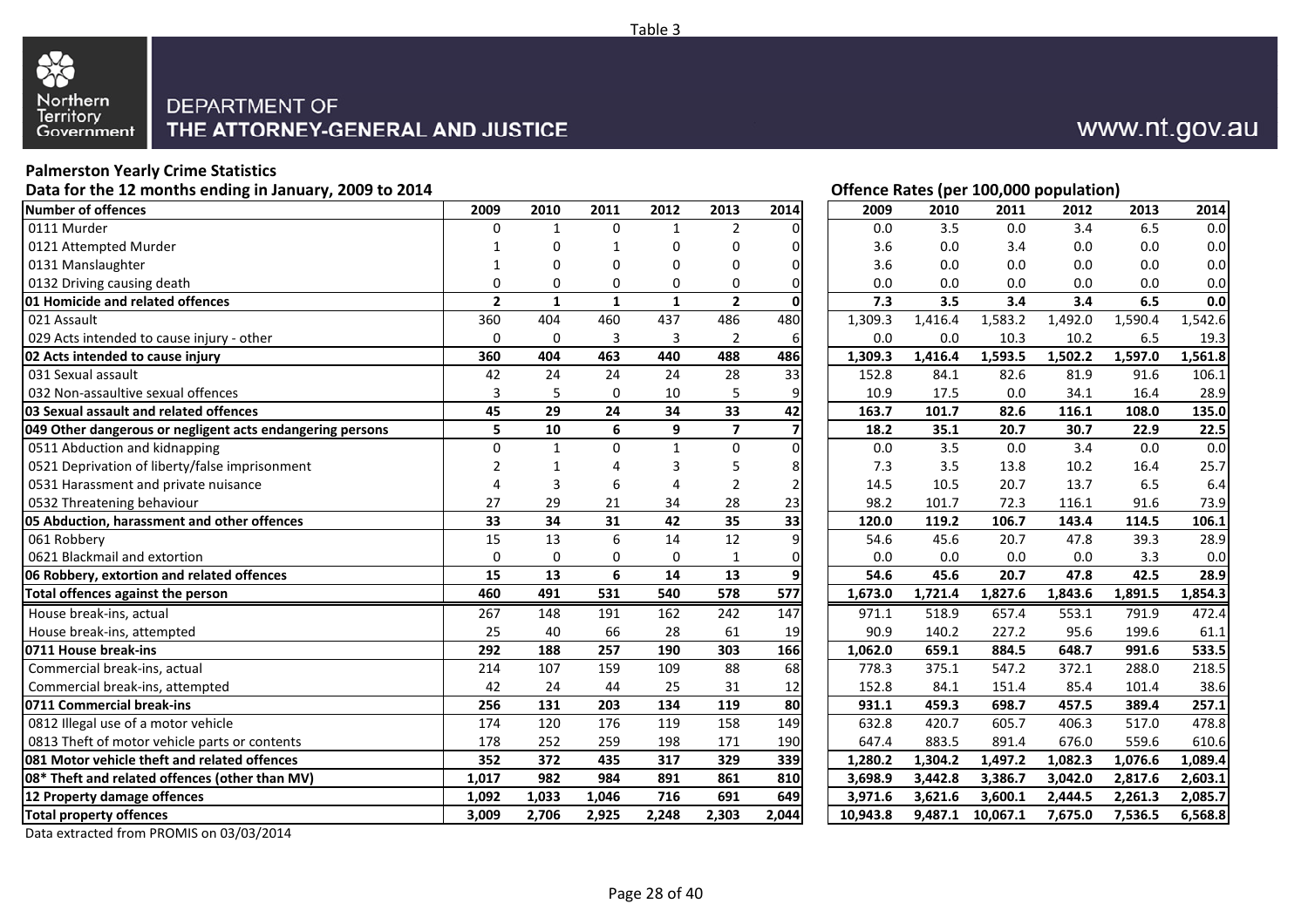

# **Alice Springs Yearly Crime Statistics**

**Data for the 12 months ending in January, 2009 to 2014**

| Number of offences                                        | 2009           | 2010           | 2011           | 2012           | 2013        | 2014           | 2009     | 2010    | 2011              | 2012     | 2013     | 2014     |
|-----------------------------------------------------------|----------------|----------------|----------------|----------------|-------------|----------------|----------|---------|-------------------|----------|----------|----------|
| 0111 Murder                                               | 3              | 2              | 5              | 4              | 4           | 6              | 10.9     | 7.1     | 17.6              | 14.0     | 14.0     | 20.6     |
| 0121 Attempted Murder                                     | $\Omega$       | 2              | $\mathcal{P}$  | $\Omega$       | 1           | O              | 0.0      | 7.1     | 7.0               | 0.0      | 3.5      | 0.0      |
| 0131 Manslaughter                                         |                |                | $\Omega$       | 0              |             | $\Omega$       | 3.6      | 3.6     | 0.0               | 0.0      | 3.5      | 0.0      |
| 0132 Driving causing death                                | $\Omega$       | $\Omega$       | $\Omega$       | $\Omega$       | 0           | $\Omega$       | 0.0      | 0.0     | 0.0               | 0.0      | 0.0      | 0.0      |
| <b>01 Homicide and related offences</b>                   | 4              | 5              | $\overline{7}$ | 4              | 6           | 6              | 14.6     | 17.8    | 24.7              | 14.0     | 21.0     | 20.6     |
| 021 Assault                                               | 1,163          | 1,536          | 1,684          | 1,696          | 1,755       | 1,921          | 4,234.3  | 5,472.4 | 5,930.2           | 5,953.2  | 6,134.6  | 6,594.3  |
| 029 Acts intended to cause injury - other                 | $\overline{4}$ | 4              | 6              | 5              | 5           | 9              | 14.6     | 14.3    | 21.1              | 17.6     | 17.5     | 30.9     |
| 02 Acts intended to cause injury                          | 1,167          | 1,540          | 1,690          | 1,701          | 1,760       | 1,930          | 4,248.9  | 5,486.7 | 5,951.3           | 5,970.7  | 6,152.1  | 6,625.2  |
| 031 Sexual assault                                        | 57             | 98             | 61             | 80             | 82          | 64             | 207.5    | 349.2   | 214.8             | 280.8    | 286.6    | 219.7    |
| 032 Non-assaultive sexual offences                        | $\overline{2}$ | $\overline{7}$ | 4              | 5              | 13          | 7              | 7.3      | 24.9    | 14.1              | 17.6     | 45.4     | 24.0     |
| 03 Sexual assault and related offences                    | 59             | 105            | 65             | 85             | 95          | 71             | 214.8    | 374.1   | 228.9             | 298.4    | 332.1    | 243.7    |
| 049 Other dangerous or negligent acts endangering persons | 18             | 19             | 20             | 29             | 35          | 41             | 65.5     | 67.7    | 70.4              | 101.8    | 122.3    | 140.7    |
| 0511 Abduction and kidnapping                             | $\Omega$       | $\mathbf{1}$   | $\Omega$       | $\Omega$       | $\mathbf 0$ | $\mathbf 0$    | 0.0      | 3.6     | 0.0               | 0.0      | 0.0      | 0.0      |
| 0521 Deprivation of liberty/false imprisonment            | 11             | 8              | 13             | 11             | 13          | 13             | 40.0     | 28.5    | 45.8              | 38.6     | 45.4     | 44.6     |
| 0531 Harassment and private nuisance                      | 11             | 15             | 6              | $\overline{4}$ | 4           | $\overline{4}$ | 40.0     | 53.4    | 21.1              | 14.0     | 14.0     | 13.7     |
| 0532 Threatening behaviour                                | 59             | 72             | 65             | 68             | 65          | 70             | 214.8    | 256.5   | 228.9             | 238.7    | 227.2    | 240.3    |
| 05 Abduction, harassment and other offences               | 81             | 96             | 84             | 83             | 82          | 87             | 294.9    | 342.0   | 295.8             | 291.3    | 286.6    | 298.7    |
| 061 Robbery                                               | 21             | 20             | 34             | 20             | 23          | 12             | 76.5     | 71.3    | 119.7             | 70.2     | 80.4     | 41.2     |
| 0621 Blackmail and extortion                              | $\mathbf 0$    | 2              | 0              | $\mathbf 0$    | $\mathbf 0$ | $\mathbf 0$    | 0.0      | 7.1     | 0.0               | 0.0      | 0.0      | 0.0      |
| 06 Robbery, extortion and related offences                | 21             | 22             | 34             | 20             | 23          | 12             | 76.5     | 78.4    | 119.7             | 70.2     | 80.4     | 41.2     |
| Total offences against the person                         | 1,350          | 1,787          | 1,900          | 1,922          | 2,001       | 2,147          | 4,915.2  | 6,366.7 | 6,690.8           | 6,746.5  | 6.994.5  | 7,370.2  |
| House break-ins, actual                                   | 237            | 209            | 518            | 425            | 621         | 385            | 862.9    | 744.6   | 1,824.1           | 1,491.8  | 2,170.7  | 1,321.6  |
| House break-ins, attempted                                | 14             | 41             | 73             | 61             | 70          | 57             | 51.0     | 146.1   | 257.1             | 214.1    | 244.7    | 195.7    |
| 0711 House break-ins                                      | 251            | 250            | 591            | 486            | 691         | 442            | 913.9    | 890.7   | 2,081.2           | 1,705.9  | 2,415.4  | 1,517.3  |
| Commercial break-ins, actual                              | 523            | 371            | 449            | 332            | 372         | 248            | 1,904.2  | 1,321.8 | 1,581.2           | 1,165.4  | 1,300.3  | 851.3    |
| Commercial break-ins, attempted                           | 35             | 61             | 77             | 48             | 57          | 19             | 127.4    | 217.3   | 271.2             | 168.5    | 199.2    | 65.2     |
| 0711 Commercial break-ins                                 | 558            | 432            | 526            | 380            | 429         | 267            | 2,031.6  | 1,539.1 | 1,852.3           | 1,333.8  | 1,499.6  | 916.5    |
| 0812 Illegal use of a motor vehicle                       | 141            | 173            | 276            | 171            | 273         | 163            | 513.4    | 616.4   | 971.9             | 600.2    | 954.3    | 559.5    |
| 0813 Theft of motor vehicle parts or contents             | 145            | 231            | 266            | 196            | 258         | 149            | 527.9    | 823.0   | 936.7             | 688.0    | 901.8    | 511.5    |
| 081 Motor vehicle theft and related offences              | 286            | 404            | 542            | 367            | 531         | 312            | 1,041.3  | 1,439.4 | 1,908.7           | 1,288.2  | 1,856.1  | 1,071.0  |
| 08* Theft and related offences (other than MV)            | 1,235          | 1,162          | 1,358          | 1,263          | 1,513       | 1,151          | 4,496.5  | 4,139.9 | 4,782.2           | 4,433.3  | 5,288.7  | 3,951.1  |
| 12 Property damage offences                               | 1,786          | 1,834          | 2,070          | 1,797          | 2,173       | 1,489          | 6,502.6  | 6,534.1 | 7,289.5           | 6,307.7  | 7,595.8  | 5,111.4  |
| <b>Total property offences</b>                            | 4,116          | 4,082          | 5,087          | 4,293          | 5,337       | 3,661          | 14,985.8 |         | 14,543.3 17,913.9 | 15,069.0 | 18,655.6 | 12,567.4 |
|                                                           |                |                |                |                |             |                |          |         |                   |          |          |          |

# **Offence Rates (per 100,000 population)**

www.nt.gov.au

| 9                       | 2010           | 2011           | 2012        | 2013      | 2014           | 2009     | 2010     | 2011     | 2012     | 2013     | 2014     |
|-------------------------|----------------|----------------|-------------|-----------|----------------|----------|----------|----------|----------|----------|----------|
| 3                       | $\overline{2}$ | 5              | 4           | 4         | 6              | 10.9     | 7.1      | 17.6     | 14.0     | 14.0     | 20.6     |
| 0                       | $\overline{2}$ | 2              | 0           | 1         | 0              | 0.0      | 7.1      | 7.0      | 0.0      | 3.5      | 0.0      |
| 1                       | 1              | 0              | 0           | 1         | 0              | 3.6      | 3.6      | 0.0      | 0.0      | 3.5      | 0.0      |
| 0                       | 0              | 0              | 0           | 0         | $\mathbf 0$    | 0.0      | 0.0      | 0.0      | 0.0      | 0.0      | 0.0      |
| 4                       | 5              | $\overline{7}$ | 4           | 6         | 6              | 14.6     | 17.8     | 24.7     | 14.0     | 21.0     | 20.6     |
| 3                       | 1,536          | 1,684          | 1,696       | 1,755     | 1,921          | 4,234.3  | 5,472.4  | 5,930.2  | 5,953.2  | 6,134.6  | 6,594.3  |
| 4                       | 4              | 6              | 5           | 5         | 9              | 14.6     | 14.3     | 21.1     | 17.6     | 17.5     | 30.9     |
| 7                       | 1,540          | 1,690          | 1,701       | 1,760     | 1,930          | 4,248.9  | 5,486.7  | 5,951.3  | 5,970.7  | 6,152.1  | 6,625.2  |
| 7                       | 98             | 61             | 80          | 82        | 64             | 207.5    | 349.2    | 214.8    | 280.8    | 286.6    | 219.7    |
| 2                       | $\overline{7}$ | 4              | 5           | 13        | 7              | 7.3      | 24.9     | 14.1     | 17.6     | 45.4     | 24.0     |
| 9                       | 105            | 65             | 85          | 95        | 71             | 214.8    | 374.1    | 228.9    | 298.4    | 332.1    | 243.7    |
| 8                       | 19             | 20             | 29          | 35        | 41             | 65.5     | 67.7     | 70.4     | 101.8    | 122.3    | 140.7    |
| $\overline{0}$          | $\mathbf{1}$   | $\mathbf 0$    | $\mathbf 0$ | $\pmb{0}$ | $\mathbf 0$    | 0.0      | 3.6      | 0.0      | 0.0      | 0.0      | 0.0      |
| 1                       | 8              | 13             | 11          | 13        | 13             | 40.0     | 28.5     | 45.8     | 38.6     | 45.4     | 44.6     |
| 1                       | 15             | 6              | 4           | 4         | $\overline{4}$ | 40.0     | 53.4     | 21.1     | 14.0     | 14.0     | 13.7     |
| 9                       | 72             | 65             | 68          | 65        | 70             | 214.8    | 256.5    | 228.9    | 238.7    | 227.2    | 240.3    |
| 1                       | 96             | 84             | 83          | 82        | 87             | 294.9    | 342.0    | 295.8    | 291.3    | 286.6    | 298.7    |
| 1                       | 20             | 34             | 20          | 23        | 12             | 76.5     | 71.3     | 119.7    | 70.2     | 80.4     | 41.2     |
| 0                       | $\overline{2}$ | $\mathbf 0$    | 0           | 0         | $\mathbf 0$    | 0.0      | 7.1      | 0.0      | 0.0      | 0.0      | 0.0      |
| 1                       | 22             | 34             | 20          | 23        | 12             | 76.5     | 78.4     | 119.7    | 70.2     | 80.4     | 41.2     |
| 0                       | 1,787          | 1,900          | 1,922       | 2,001     | 2,147          | 4,915.2  | 6,366.7  | 6,690.8  | 6,746.5  | 6,994.5  | 7,370.2  |
| 7                       | 209            | 518            | 425         | 621       | 385            | 862.9    | 744.6    | 1,824.1  | 1,491.8  | 2,170.7  | 1,321.6  |
| 4                       | 41             | 73             | 61          | 70        | 57             | 51.0     | 146.1    | 257.1    | 214.1    | 244.7    | 195.7    |
| 1                       | 250            | 591            | 486         | 691       | 442            | 913.9    | 890.7    | 2,081.2  | 1,705.9  | 2,415.4  | 1,517.3  |
| $\overline{\mathbf{3}}$ | 371            | 449            | 332         | 372       | 248            | 1,904.2  | 1,321.8  | 1,581.2  | 1,165.4  | 1,300.3  | 851.3    |
| 5                       | 61             | 77             | 48          | 57        | 19             | 127.4    | 217.3    | 271.2    | 168.5    | 199.2    | 65.2     |
| 8                       | 432            | 526            | 380         | 429       | 267            | 2,031.6  | 1,539.1  | 1,852.3  | 1,333.8  | 1,499.6  | 916.5    |
| $\overline{1}$          | 173            | 276            | 171         | 273       | 163            | 513.4    | 616.4    | 971.9    | 600.2    | 954.3    | 559.5    |
| 5                       | 231            | 266            | 196         | 258       | 149            | 527.9    | 823.0    | 936.7    | 688.0    | 901.8    | 511.5    |
| 6                       | 404            | 542            | 367         | 531       | 312            | 1,041.3  | 1,439.4  | 1,908.7  | 1,288.2  | 1,856.1  | 1,071.0  |
| 5                       | 1,162          | 1,358          | 1,263       | 1,513     | 1,151          | 4,496.5  | 4,139.9  | 4,782.2  | 4,433.3  | 5,288.7  | 3,951.1  |
| 6                       | 1,834          | 2,070          | 1,797       | 2,173     | 1,489          | 6,502.6  | 6,534.1  | 7,289.5  | 6,307.7  | 7,595.8  | 5,111.4  |
| 6                       | 4,082          | 5,087          | 4,293       | 5,337     | 3,661          | 14,985.8 | 14,543.3 | 17,913.9 | 15,069.0 | 18,655.6 | 12,567.4 |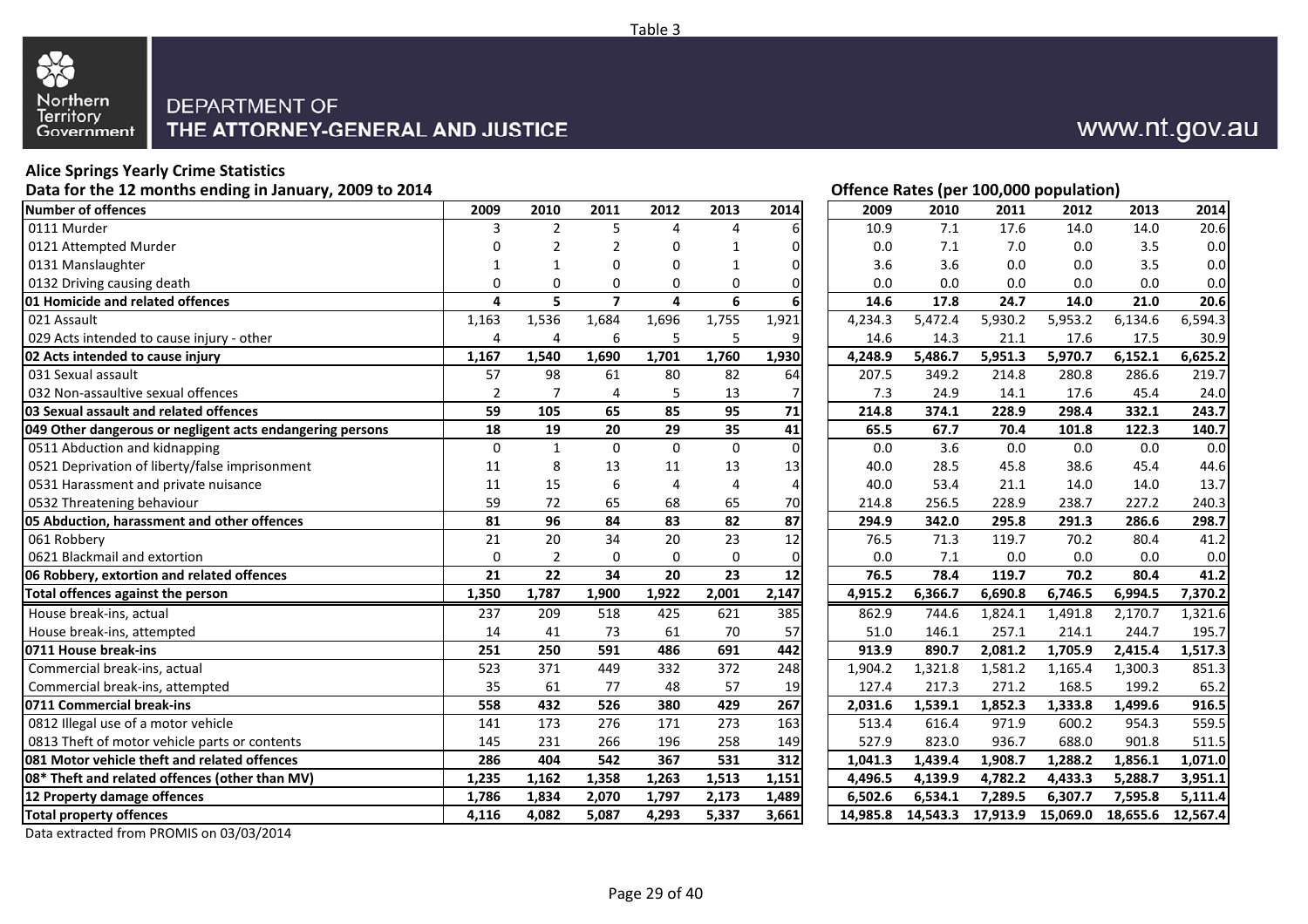

## **Katherine Yearly Crime Statistics**

**Data for the 12 months ending in January, 2009 to 2014**

| Number of offences                                        | 2009                    | 2010           | 2011                    | 2012           | 2013           | 2014                    | 2009     | 2010    | 2011              | 2012     | 2013    | 2014    |
|-----------------------------------------------------------|-------------------------|----------------|-------------------------|----------------|----------------|-------------------------|----------|---------|-------------------|----------|---------|---------|
| 0111 Murder                                               | $\mathbf{1}$            | $\overline{2}$ | $\overline{2}$          | $\mathbf{1}$   | $\mathbf{1}$   | $\overline{2}$          | 9.8      | 19.1    | 18.9              | 9.5      | 9.3     | 18.2    |
| 0121 Attempted Murder                                     | 2                       | O              | $\Omega$                | $\Omega$       | 0              | $\Omega$                | 19.7     | 0.0     | 0.0               | 0.0      | 0.0     | 0.0     |
| 0131 Manslaughter                                         | $\Omega$                |                | $\Omega$                | $\Omega$       | $\Omega$       | $\mathbf{1}$            | 0.0      | 28.7    | 0.0               | 0.0      | 0.0     | 9.1     |
| 0132 Driving causing death                                | $\Omega$                | 0              | 0                       | 0              | 0              | $\Omega$                | 0.0      | 0.0     | 0.0               | 0.0      | 0.0     | 0.0     |
| <b>01 Homicide and related offences</b>                   | $\overline{\mathbf{3}}$ | 5              | $\overline{2}$          | $\mathbf{1}$   | $\mathbf{1}$   | $\overline{\mathbf{3}}$ | 29.5     | 47.8    | 18.9              | 9.5      | 9.3     | 27.3    |
| 021 Assault                                               | 518                     | 711            | 659                     | 624            | 725            | 657                     | 5,096.4  | 6,802.5 | 6,238.8           | 5,933.8  | 6,715.5 | 5,976.0 |
| 029 Acts intended to cause injury - other                 | $\overline{4}$          | 1              | 1                       | 3              | $\overline{2}$ | $\overline{2}$          | 39.4     | 9.6     | 9.5               | 28.5     | 18.5    | 18.2    |
| 02 Acts intended to cause injury                          | 522                     | 712            | 660                     | 627            | 727            | 659                     | 5,135.8  | 6,812.1 | 6,248.2           | 5,962.3  | 6,734.0 | 5,994.2 |
| 031 Sexual assault                                        | 27                      | 26             | 21                      | 25             | 20             | 23                      | 265.6    | 248.8   | 198.8             | 237.7    | 185.3   | 209.2   |
| 032 Non-assaultive sexual offences                        | $\mathbf 0$             | 1              | $\mathbf{1}$            | 5              | $\mathbf{1}$   | 1                       | 0.0      | 9.6     | 9.5               | 47.5     | 9.3     | 9.1     |
| 03 Sexual assault and related offences                    | 27                      | 27             | 22                      | 30             | 21             | 24                      | 265.6    | 258.3   | 208.3             | 285.3    | 194.5   | 218.3   |
| 049 Other dangerous or negligent acts endangering persons | 5                       | 6              | $\overline{\mathbf{z}}$ | 6              | 16             | 14                      | 49.2     | 57.4    | 66.3              | 57.1     | 148.2   | 127.3   |
| 0511 Abduction and kidnapping                             | $\mathbf 0$             | $\Omega$       | $\Omega$                | $\overline{0}$ | $\mathbf 0$    | $\overline{0}$          | 0.0      | 0.0     | 0.0               | 0.0      | 0.0     | 0.0     |
| 0521 Deprivation of liberty/false imprisonment            | з                       |                |                         | Δ              | 0              | 4                       | 29.5     | 86.1    | 9.5               | 38.0     | 0.0     | 36.4    |
| 0531 Harassment and private nuisance                      | 3                       |                | 1                       | Δ              | $\overline{2}$ | $\overline{2}$          | 29.5     | 38.3    | 9.5               | 38.0     | 18.5    | 18.2    |
| 0532 Threatening behaviour                                | 8                       | 23             | 18                      | 15             | 15             | 23                      | 78.7     | 220.1   | 170.4             | 142.6    | 138.9   | 209.2   |
| 05 Abduction, harassment and other offences               | 14                      | 36             | 20                      | 23             | 17             | 29                      | 137.7    | 344.4   | 189.3             | 218.7    | 157.5   | 263.8   |
| 061 Robbery                                               | $\overline{7}$          | $\Delta$       | 6                       | 8              | $\mathbf 0$    | $\overline{7}$          | 68.9     | 38.3    | 56.8              | 76.1     | 0.0     | 63.7    |
| 0621 Blackmail and extortion                              | $\mathbf 0$             | $\Omega$       | $\Omega$                | 0              | $\mathbf 0$    | 0                       | 0.0      | 0.0     | 0.0               | 0.0      | 0.0     | 0.0     |
| 06 Robbery, extortion and related offences                | $\overline{7}$          | 4              | 6                       | 8              | $\mathbf{0}$   | $\overline{7}$          | 68.9     | 38.3    | 56.8              | 76.1     | 0.0     | 63.7    |
| Total offences against the person                         | 578                     | 790            | 717                     | 695            | 782            | 736                     | 5,686.7  | 7,558.4 | 6,787.8           | 6,609.0  | 7,243.4 | 6,694.6 |
| House break-ins, actual                                   | 60                      | 76             | 125                     | 85             | 63             | 63                      | 590.3    | 727.1   | 1,183.4           | 808.3    | 583.5   | 573.0   |
| House break-ins, attempted                                | 3                       | 20             | 18                      | 9              | 12             | 12                      | 29.5     | 191.4   | 170.4             | 85.6     | 111.2   | 109.2   |
| 0711 House break-ins                                      | 63                      | 96             | 143                     | 94             | 75             | $\overline{75}$         | 619.8    | 918.5   | 1,353.8           | 893.9    | 694.7   | 682.2   |
| Commercial break-ins, actual                              | 128                     | 110            | 127                     | 115            | 73             | 96                      | 1,259.3  | 1,052.4 | 1,202.3           | 1,093.6  | 676.2   | 873.2   |
| Commercial break-ins, attempted                           | 14                      | 21             | 21                      | 14             | 15             | 20                      | 137.7    | 200.9   | 198.8             | 133.1    | 138.9   | 181.9   |
| 0711 Commercial break-ins                                 | 142                     | 131            | 148                     | 129            | 88             | 116                     | 1,397.1  | 1,253.3 | 1,401.1           | 1,226.7  | 815.1   | 1,055.1 |
| 0812 Illegal use of a motor vehicle                       | 34                      | 28             | 37                      | 31             | 29             | 44                      | 334.5    | 267.9   | 350.3             | 294.8    | 268.6   | 400.2   |
| 0813 Theft of motor vehicle parts or contents             | 36                      | 52             | 40                      | 39             | 38             | 43                      | 354.2    | 497.5   | 378.7             | 370.9    | 352.0   | 391.1   |
| <b>081 Motor vehicle theft and related offences</b>       | 70                      | 80             | 77                      | 70             | 67             | 87                      | 688.7    | 765.4   | 729.0             | 665.7    | 620.6   | 791.3   |
| 08* Theft and related offences (other than MV)            | 457                     | 352            | 458                     | 411            | 360            | 341                     | 4,496.3  | 3,367.8 | 4,335.9           | 3,908.3  | 3,334.6 | 3,101.7 |
| 12 Property damage offences                               | 397                     | 459            | 382                     | 372            | 329            | 353                     | 3,905.9  | 4.391.5 | 3,616.4           | 3,537.5  | 3.047.4 | 3,210.8 |
| <b>Total property offences</b>                            | 1.129                   | 1,118          | 1,208                   | 1,076          | 919            | 972                     | 11.107.8 |         | 10,696.5 11,436.1 | 10,232.0 | 8,512.4 | 8,841.2 |

Data extracted from PROMIS on 03/03/2014

| 2                       | 0           | 0              | 0            | 0              | 01       | 19.7     | 0.0      | 0.0      | 0.0      | 0.0     | 0.0     |
|-------------------------|-------------|----------------|--------------|----------------|----------|----------|----------|----------|----------|---------|---------|
| 0                       | 3           | 0              | 0            | 0              |          | 0.0      | 28.7     | 0.0      | 0.0      | 0.0     | 9.1     |
| 0                       | $\Omega$    | 0              | 0            | 0              | 0        | 0.0      | 0.0      | 0.0      | 0.0      | 0.0     | 0.0     |
| 3                       | 5           | $\overline{2}$ | $\mathbf{1}$ | $\mathbf{1}$   | 3        | 29.5     | 47.8     | 18.9     | 9.5      | 9.3     | 27.3    |
| 8                       | 711         | 659            | 624          | 725            | 657      | 5,096.4  | 6,802.5  | 6,238.8  | 5,933.8  | 6,715.5 | 5,976.0 |
| 4                       | $\mathbf 1$ | $\mathbf{1}$   | 3            | $\overline{2}$ | 2        | 39.4     | 9.6      | 9.5      | 28.5     | 18.5    | 18.2    |
| 2                       | 712         | 660            | 627          | 727            | 659      | 5,135.8  | 6,812.1  | 6,248.2  | 5,962.3  | 6,734.0 | 5,994.2 |
| 7                       | 26          | 21             | 25           | 20             | 23       | 265.6    | 248.8    | 198.8    | 237.7    | 185.3   | 209.2   |
| 0                       | $\mathbf 1$ | $\mathbf 1$    | 5            | 1              |          | 0.0      | 9.6      | 9.5      | 47.5     | 9.3     | 9.1     |
| 7                       | 27          | 22             | 30           | 21             | 24       | 265.6    | 258.3    | 208.3    | 285.3    | 194.5   | 218.3   |
| 5                       | 6           | $\overline{7}$ | 6            | 16             | 14       | 49.2     | 57.4     | 66.3     | 57.1     | 148.2   | 127.3   |
| $\overline{0}$          | $\mathbf 0$ | $\mathbf 0$    | $\mathbf 0$  | $\mathbf 0$    | $\Omega$ | 0.0      | 0.0      | 0.0      | 0.0      | 0.0     | $0.0\,$ |
| 3                       | 9           | 1              | 4            | 0              | 4        | 29.5     | 86.1     | 9.5      | 38.0     | 0.0     | 36.4    |
| 3                       | 4           | $\mathbf{1}$   | 4            | 2              | 2        | 29.5     | 38.3     | 9.5      | 38.0     | 18.5    | 18.2    |
| 8                       | 23          | 18             | 15           | 15             | 23       | 78.7     | 220.1    | 170.4    | 142.6    | 138.9   | 209.2   |
| 4                       | 36          | 20             | 23           | 17             | 29       | 137.7    | 344.4    | 189.3    | 218.7    | 157.5   | 263.8   |
| $\overline{7}$          | 4           | 6              | 8            | $\mathbf 0$    |          | 68.9     | 38.3     | 56.8     | 76.1     | 0.0     | 63.7    |
| 0                       | 0           | 0              | 0            | 0              | 0        | 0.0      | 0.0      | 0.0      | 0.0      | 0.0     | 0.0     |
| 7                       | 4           | 6              | 8            | $\mathbf{0}$   | 7        | 68.9     | 38.3     | 56.8     | 76.1     | 0.0     | 63.7    |
| 8                       | 790         | 717            | 695          | 782            | 736      | 5,686.7  | 7,558.4  | 6,787.8  | 6,609.0  | 7,243.4 | 6,694.6 |
| 0                       | 76          | 125            | 85           | 63             | 63       | 590.3    | 727.1    | 1,183.4  | 808.3    | 583.5   | 573.0   |
| 3                       | 20          | 18             | 9            | 12             | 12       | 29.5     | 191.4    | 170.4    | 85.6     | 111.2   | 109.2   |
| $\frac{3}{8}$           | 96          | 143            | 94           | 75             | 75       | 619.8    | 918.5    | 1,353.8  | 893.9    | 694.7   | 682.2   |
|                         | 110         | 127            | 115          | 73             | 96       | 1,259.3  | 1,052.4  | 1,202.3  | 1,093.6  | 676.2   | 873.2   |
| 4                       | 21          | 21             | 14           | 15             | 20       | 137.7    | 200.9    | 198.8    | 133.1    | 138.9   | 181.9   |
| $\overline{2}$          | 131         | 148            | 129          | 88             | 116      | 1,397.1  | 1,253.3  | 1,401.1  | 1,226.7  | 815.1   | 1,055.1 |
| 4                       | 28          | 37             | 31           | 29             | 44       | 334.5    | 267.9    | 350.3    | 294.8    | 268.6   | 400.2   |
| 6                       | 52          | 40             | 39           | 38             | 43       | 354.2    | 497.5    | 378.7    | 370.9    | 352.0   | 391.1   |
| $\overline{\mathbf{0}}$ | 80          | 77             | 70           | 67             | 87       | 688.7    | 765.4    | 729.0    | 665.7    | 620.6   | 791.3   |
| 7                       | 352         | 458            | 411          | 360            | 341      | 4,496.3  | 3,367.8  | 4,335.9  | 3,908.3  | 3,334.6 | 3,101.7 |
| 7                       | 459         | 382            | 372          | 329            | 353      | 3,905.9  | 4,391.5  | 3,616.4  | 3,537.5  | 3,047.4 | 3,210.8 |
| 9                       | 1,118       | 1,208          | 1,076        | 919            | 972      | 11,107.8 | 10,696.5 | 11,436.1 | 10,232.0 | 8,512.4 | 8,841.2 |
|                         |             |                |              |                |          |          |          |          |          |         |         |

**Offence Rates (per 100,000 population)**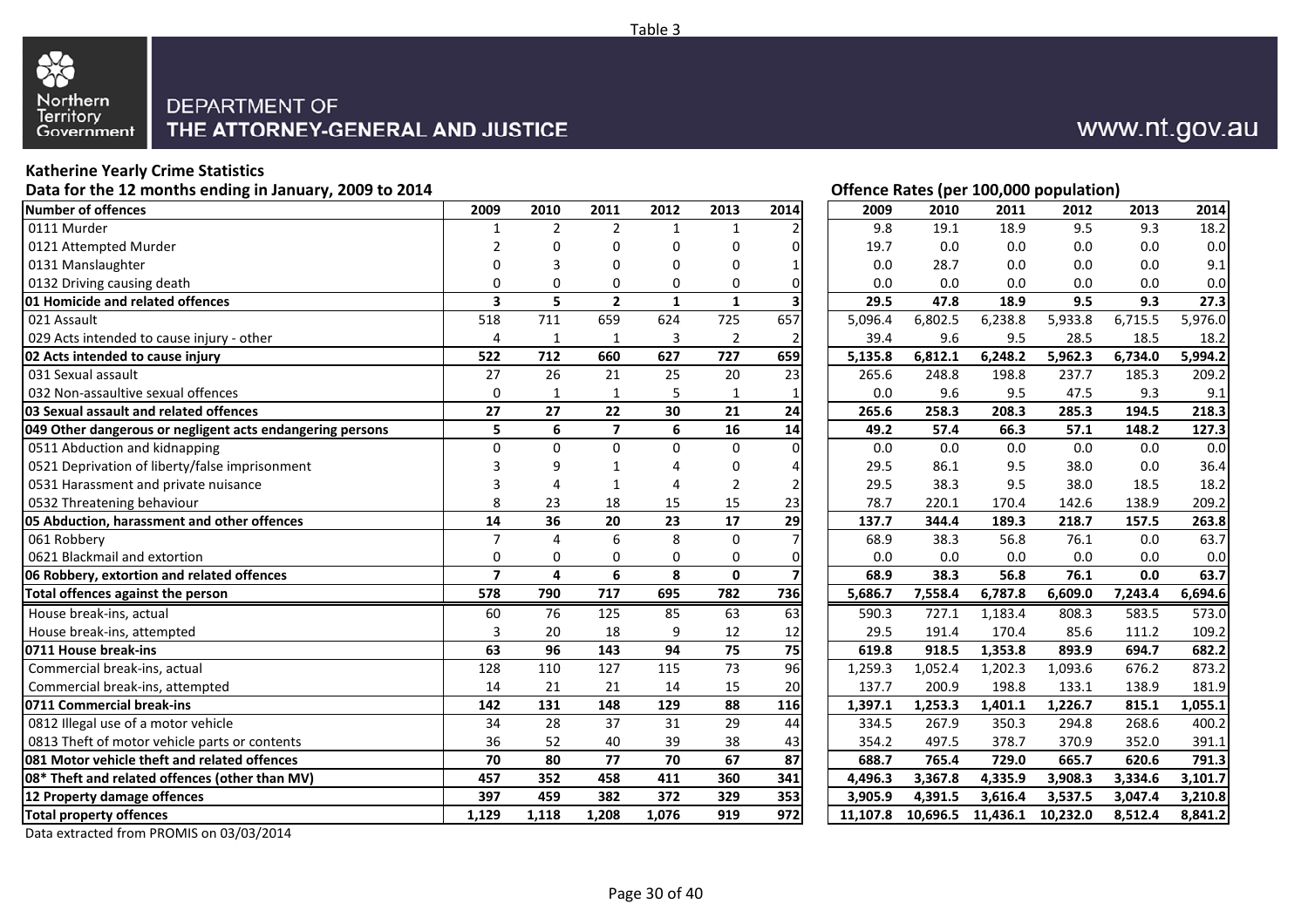

# **Tennant Creek Yearly Crime Statistics**

**Data for the 12 months ending in January, 2009 to 2014**

| <b>Number of offences</b>                                 | 2009           | 2010     | 2011                     | 2012                     | 2013                    | 2014            | 2009     | 2010     | 2011     | 2012              | 2013     | 2014     |
|-----------------------------------------------------------|----------------|----------|--------------------------|--------------------------|-------------------------|-----------------|----------|----------|----------|-------------------|----------|----------|
| 0111 Murder                                               | 0              | $\Omega$ | $\Omega$                 | $\Omega$                 | $\mathbf 0$             |                 | 0.0      | 0.0      | 0.0      | 0.0               | 0.0      | 27.5     |
| 0121 Attempted Murder                                     | n              |          | ∩                        | 0                        | 0                       | O               | 0.0      | 0.0      | 0.0      | 0.0               | 0.0      | 0.0      |
| 0131 Manslaughter                                         | 0              |          | $\Omega$                 | 0                        | $\Omega$                | $\Omega$        | 0.0      | 0.0      | 0.0      | 0.0               | 0.0      | 0.0      |
| 0132 Driving causing death                                | $\Omega$       | $\Omega$ | 0                        | 0                        | $\Omega$                | 0               | 0.0      | 0.0      | 0.0      | 0.0               | 0.0      | 0.0      |
| 01 Homicide and related offences                          | $\mathbf 0$    | 0        | 0                        | 0                        | $\mathbf{0}$            |                 | 0.0      | 0.0      | 0.0      | 0.0               | 0.0      | 27.5     |
| 021 Assault                                               | 416            | 462      | 486                      | 519                      | 442                     | 691             | 11,947.2 | 13,106.4 | 13,740.5 | 14,773.7          | 12,381.0 | 19,004.4 |
| 029 Acts intended to cause injury - other                 | 1              | 3        | 3                        | 0                        | $\mathbf 0$             | 0               | 28.7     | 85.1     | 84.8     | 0.0               | 0.0      | 0.0      |
| 02 Acts intended to cause injury                          | 417            | 465      | 489                      | 519                      | 442                     | 691             | 11,975.9 | 13,191.5 | 13,825.3 | 14,773.7          | 12,381.0 | 19,004.4 |
| 031 Sexual assault                                        | 22             | 20       | 13                       | 11                       | 15                      | 7               | 631.8    | 567.4    | 367.5    | 313.1             | 420.2    | 192.5    |
| 032 Non-assaultive sexual offences                        | $\overline{2}$ | $\Omega$ | $\mathbf{1}$             | $\overline{2}$           | 3                       | 3               | 57.4     | 0.0      | 28.3     | 56.9              | 84.0     | 82.5     |
| 03 Sexual assault and related offences                    | 24             | 20       | 14                       | 13                       | 18                      | 10              | 689.3    | 567.4    | 395.8    | 370.1             | 504.2    | 275.0    |
| 049 Other dangerous or negligent acts endangering persons | 8              | 5        | $\overline{\mathbf{3}}$  | $\overline{\phantom{a}}$ | $\overline{\mathbf{4}}$ | 5               | 229.8    | 141.8    | 84.8     | 199.3             | 112.0    | 137.5    |
| 0511 Abduction and kidnapping                             | $\overline{2}$ | $\Omega$ | $\overline{2}$           | $\Omega$                 | $\Omega$                | $\Omega$        | 57.4     | 0.0      | 56.5     | 0.0               | 0.0      | 0.0      |
| 0521 Deprivation of liberty/false imprisonment            | 8              | 8        |                          |                          | 2                       | $\Omega$        | 229.8    | 227.0    | 28.3     | 85.4              | 56.0     | 0.0      |
| 0531 Harassment and private nuisance                      | 5              | 3        | $\overline{\phantom{a}}$ | 1                        | $\mathbf{1}$            | 1               | 143.6    | 85.1     | 56.5     | 28.5              | 28.0     | 27.5     |
| 0532 Threatening behaviour                                | 10             | 18       | 9                        | 9                        | 13                      | 9               | 287.2    | 510.6    | 254.5    | 256.2             | 364.1    | 247.5    |
| 05 Abduction, harassment and other offences               | 25             | 29       | 14                       | 13                       | 16                      | 10              | 718.0    | 822.7    | 395.8    | 370.1             | 448.2    | 275.0    |
| 061 Robbery                                               | $\mathbf{1}$   | 3        | $\mathbf{1}$             | $\Omega$                 | $\mathbf{1}$            | $\mathbf 0$     | 28.7     | 85.1     | 28.3     | 0.0               | 28.0     | 0.0      |
| 0621 Blackmail and extortion                              | $\mathbf 0$    | 1        | 0                        | 0                        | 0                       | 0               | 0.0      | 28.4     | 0.0      | 0.0               | 0.0      | 0.0      |
| 06 Robbery, extortion and related offences                | $\mathbf{1}$   | 4        | $\mathbf{1}$             | $\mathbf{0}$             | $\mathbf{1}$            | $\mathbf 0$     | 28.7     | 113.5    | 28.3     | 0.0               | 28.0     | 0.0      |
| Total offences against the person                         | 475            | 523      | 521                      | 552                      | 481                     | 717             | 13,641.6 | 14,836.9 | 14,730.0 | 15,713.1          | 13,473.4 | 19,719.5 |
| House break-ins, actual                                   | 53             | 57       | 47                       | 38                       | 39                      | 34              | 1,522.1  | 1,617.0  | 1,328.8  | 1,081.7           | 1,092.4  | 935.1    |
| House break-ins, attempted                                | 3              | 4        | 6                        | 4                        | 3                       | $\overline{2}$  | 86.2     | 113.5    | 169.6    | 113.9             | 84.0     | 55.0     |
| 0711 House break-ins                                      | 56             | 61       | 53                       | 42                       | 42                      | 36              | 1,608.3  | 1,730.5  | 1,498.4  | 1,195.6           | 1,176.5  | 990.1    |
| Commercial break-ins, actual                              | 69             | 77       | 83                       | 95                       | 62                      | 68              | 1,981.6  | 2,184.4  | 2,346.6  | 2,704.2           | 1,736.7  | 1,870.2  |
| Commercial break-ins, attempted                           | 11             | 22       | 21                       | 10                       | 3                       | 4               | 315.9    | 624.1    | 593.7    | 284.7             | 84.0     | 110.0    |
| 0711 Commercial break-ins                                 | 80             | 99       | 104                      | 105                      | 65                      | 72              | 2,297.5  | 2,808.5  | 2,940.3  | 2,988.9           | 1,820.7  | 1,980.2  |
| 0812 Illegal use of a motor vehicle                       | 6              | 19       | 11                       | 17                       | 9                       | 12              | 172.3    | 539.0    | 311.0    | 483.9             | 252.1    | 330.0    |
| 0813 Theft of motor vehicle parts or contents             | 7              | 21       | 18                       | 28                       | 21                      | 10              | 201.0    | 595.7    | 508.9    | 797.0             | 588.2    | 275.0    |
| 081 Motor vehicle theft and related offences              | 13             | 40       | 29                       | 45                       | 30                      | $\overline{22}$ | 373.3    | 1,134.8  | 819.9    | 1,281.0           | 840.3    | 605.1    |
| 08* Theft and related offences (other than MV)            | 170            | 180      | 136                      | 147                      | 116                     | 170             | 4,882.3  | 5,106.4  | 3,845.1  | 4,184.5           | 3,249.3  | 4,675.5  |
| 12 Property damage offences                               | 264            | 272      | 281                      | 244                      | 213                     | 208             | 7.581.8  | 7.716.3  | 7.944.6  | 6,945.6           | 5.966.4  | 5,720.6  |
| <b>Total property offences</b>                            | 583            | 652      | 603                      | 583                      | 466                     | 508             | 16.743.3 | 18,496.5 |          | 17,048.3 16,595.5 | 13,053.2 | 13,971.4 |

Data extracted from PROMIS on 03/03/2014

Table 3

# www.nt.gov.au

|                         |              |                |                |              |             | Offence Rates (per 100,000 population) |          |          |          |          |          |
|-------------------------|--------------|----------------|----------------|--------------|-------------|----------------------------------------|----------|----------|----------|----------|----------|
| 9                       | 2010         | 2011           | 2012           | 2013         | 2014        | 2009                                   | 2010     | 2011     | 2012     | 2013     | 2014     |
| 0                       | $\mathbf{0}$ | $\Omega$       | 0              | 0            | 1           | 0.0                                    | 0.0      | 0.0      | 0.0      | 0.0      | 27.5     |
| 0                       | 0            | 0              | 0              | 0            | 0           | 0.0                                    | 0.0      | 0.0      | 0.0      | 0.0      | 0.0      |
| 0                       | 0            | 0              | 0              | 0            | 0           | 0.0                                    | 0.0      | 0.0      | 0.0      | 0.0      | 0.0      |
| 0                       | 0            | $\mathbf 0$    | 0              | 0            | 0           | 0.0                                    | 0.0      | 0.0      | 0.0      | 0.0      | 0.0      |
| 0                       | 0            | 0              | $\mathbf 0$    | $\bf{0}$     |             | 0.0                                    | 0.0      | 0.0      | 0.0      | 0.0      | 27.5     |
| $\overline{6}$          | 462          | 486            | 519            | 442          | 691         | 11,947.2                               | 13,106.4 | 13,740.5 | 14,773.7 | 12,381.0 | 19,004.4 |
| 1                       | 3            | 3              | 0              | 0            | 0           | 28.7                                   | 85.1     | 84.8     | 0.0      | 0.0      | 0.0      |
| 7                       | 465          | 489            | 519            | 442          | 691         | 11,975.9                               | 13,191.5 | 13,825.3 | 14,773.7 | 12,381.0 | 19,004.4 |
| $\overline{\mathbf{c}}$ | 20           | 13             | 11             | 15           | 7           | 631.8                                  | 567.4    | 367.5    | 313.1    | 420.2    | 192.5    |
| 2                       | $\mathbf 0$  | $\mathbf 1$    | $\overline{2}$ | 3            | 3           | 57.4                                   | 0.0      | 28.3     | 56.9     | 84.0     | 82.5     |
| 4                       | 20           | 14             | 13             | 18           | 10          | 689.3                                  | 567.4    | 395.8    | 370.1    | 504.2    | 275.0    |
| 8                       | 5            | 3              | 7              | 4            | 5           | 229.8                                  | 141.8    | 84.8     | 199.3    | 112.0    | 137.5    |
| $\overline{2}$          | 0            | $\overline{2}$ | 0              | 0            | 0           | 57.4                                   | 0.0      | 56.5     | 0.0      | 0.0      | 0.0      |
| 8                       | 8            | $\mathbf{1}$   | 3              | 2            | 0           | 229.8                                  | 227.0    | 28.3     | 85.4     | 56.0     | 0.0      |
| 5                       | 3            | $\overline{2}$ | 1              | 1            | 1           | 143.6                                  | 85.1     | 56.5     | 28.5     | 28.0     | 27.5     |
| $\mathbf{0}$            | 18           | 9              | 9              | 13           | 9           | 287.2                                  | 510.6    | 254.5    | 256.2    | 364.1    | 247.5    |
| 5                       | 29           | 14             | 13             | 16           | 10          | 718.0                                  | 822.7    | 395.8    | 370.1    | 448.2    | 275.0    |
| $\overline{1}$          | 3            | $\mathbf{1}$   | 0              | $\mathbf 1$  | $\mathbf 0$ | 28.7                                   | 85.1     | 28.3     | 0.0      | 28.0     | 0.0      |
| 0                       | $\mathbf{1}$ | 0              | 0              | 0            | 0           | 0.0                                    | 28.4     | 0.0      | 0.0      | 0.0      | 0.0      |
| 1                       | 4            | $\mathbf{1}$   | $\mathbf 0$    | $\mathbf{1}$ | $\Omega$    | 28.7                                   | 113.5    | 28.3     | 0.0      | 28.0     | 0.0      |
| $\frac{5}{1}$           | 523          | 521            | 552            | 481          | 717         | 13,641.6                               | 14,836.9 | 14,730.0 | 15,713.1 | 13,473.4 | 19,719.5 |
| 3                       | 57           | 47             | 38             | 39           | 34          | 1,522.1                                | 1,617.0  | 1,328.8  | 1,081.7  | 1,092.4  | 935.1    |
| $\overline{\mathbf{3}}$ | 4            | 6              | 4              | 3            | 2           | 86.2                                   | 113.5    | 169.6    | 113.9    | 84.0     | 55.0     |
| 6                       | 61           | 53             | 42             | 42           | 36          | 1,608.3                                | 1,730.5  | 1,498.4  | 1,195.6  | 1,176.5  | 990.1    |
| $\overline{9}$          | 77           | 83             | 95             | 62           | 68          | 1,981.6                                | 2,184.4  | 2,346.6  | 2,704.2  | 1,736.7  | 1,870.2  |
| 1                       | 22           | 21             | 10             | 3            | 4           | 315.9                                  | 624.1    | 593.7    | 284.7    | 84.0     | 110.0    |
| 0                       | 99           | 104            | 105            | 65           | 72          | 2,297.5                                | 2,808.5  | 2,940.3  | 2,988.9  | 1,820.7  | 1,980.2  |
| 6                       | 19           | 11             | 17             | 9            | 12          | 172.3                                  | 539.0    | 311.0    | 483.9    | 252.1    | 330.0    |
| 7                       | 21           | 18             | 28             | 21           | 10          | 201.0                                  | 595.7    | 508.9    | 797.0    | 588.2    | 275.0    |
| $\overline{\mathbf{3}}$ | 40           | 29             | 45             | 30           | 22          | 373.3                                  | 1,134.8  | 819.9    | 1,281.0  | 840.3    | 605.1    |
| 0                       | 180          | 136            | 147            | 116          | 170         | 4,882.3                                | 5,106.4  | 3,845.1  | 4,184.5  | 3,249.3  | 4,675.5  |
| 4                       | 272          | 281            | 244            | 213          | 208         | 7,581.8                                | 7,716.3  | 7,944.6  | 6,945.6  | 5,966.4  | 5,720.6  |
| 3                       | 652          | 603            | 583            | 466          | 508         | 16,743.3                               | 18,496.5 | 17,048.3 | 16,595.5 | 13,053.2 | 13,971.4 |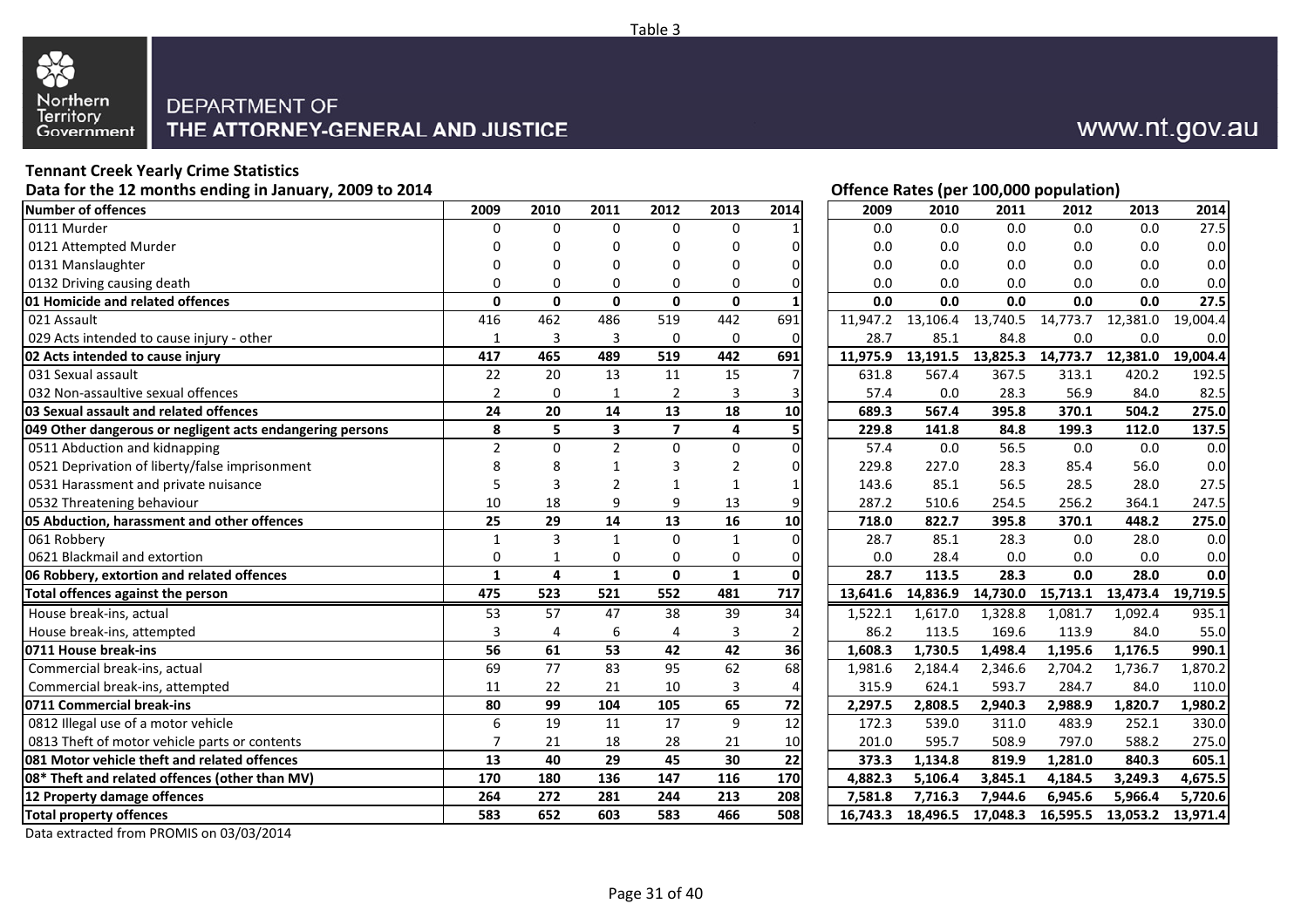

## **Nhulunbuy Yearly Crime Statistics**

**Data for the 12 months ending in January, 2009 to 2014**

| Number of offences                                        | 2009           | 2010           | 2011           | 2012         | 2013                    | 2014                    | 2009    | 2010    | 2011    | 2012    | 2013    | 2014    |
|-----------------------------------------------------------|----------------|----------------|----------------|--------------|-------------------------|-------------------------|---------|---------|---------|---------|---------|---------|
| 0111 Murder                                               | $\mathbf 0$    | $\Omega$       | $\mathbf{1}$   | $\mathbf{1}$ | $\mathbf 0$             | $\Omega$                | 0.0     | 0.0     | 21.5    | 22.2    | 0.0     | 0.0     |
| 0121 Attempted Murder                                     | $\Omega$       |                | $\Omega$       | $\Omega$     | 0                       | $\Omega$                | 0.0     | 0.0     | 0.0     | 0.0     | 0.0     | 0.0     |
| 0131 Manslaughter                                         | $\Omega$       |                | $\Omega$       | 0            | 0                       | $\Omega$                | 0.0     | 0.0     | 0.0     | 0.0     | 0.0     | 0.0     |
| 0132 Driving causing death                                | $\Omega$       | 0              | 0              | 0            | 0                       | 0                       | 0.0     | 0.0     | 0.0     | 0.0     | 0.0     | 0.0     |
| 01 Homicide and related offences                          | $\Omega$       | $\mathbf{0}$   | 1              | $\mathbf{1}$ | $\mathbf{0}$            | $\Omega$                | 0.0     | 0.0     | 21.5    | 22.2    | 0.0     | 0.0     |
| 021 Assault                                               | 148            | 96             | 83             | 109          | 84                      | 105                     | 3,189.0 | 2,052.2 | 1,783.8 | 2,417.4 | 1,885.5 | 2,314.3 |
| 029 Acts intended to cause injury - other                 | $\Omega$       | $\Omega$       | 3              | $\Omega$     | $\mathbf{1}$            |                         | 0.0     | 0.0     | 64.5    | 0.0     | 22.4    | 22.0    |
| 02 Acts intended to cause injury                          | 148            | 96             | 86             | 109          | 85                      | 106                     | 3,189.0 | 2,052.2 | 1.848.3 | 2,417.4 | 1.908.0 | 2,336.3 |
| 031 Sexual assault                                        | 10             | 8              | 6              | 3            | $\mathbf{1}$            | 4                       | 215.5   | 171.0   | 128.9   | 66.5    | 22.4    | 88.2    |
| 032 Non-assaultive sexual offences                        | $\mathbf{1}$   | 1              | $\mathbf{1}$   | 1            | $\mathbf{1}$            | 3                       | 21.5    | 21.4    | 21.5    | 22.2    | 22.4    | 66.1    |
| 03 Sexual assault and related offences                    | 11             | 9              | $\overline{7}$ | 4            | $\mathbf{2}$            | $\overline{\mathbf{z}}$ | 237.0   | 192.4   | 150.4   | 88.7    | 44.9    | 154.3   |
| 049 Other dangerous or negligent acts endangering persons | $\overline{2}$ | $\mathbf{1}$   | $\overline{2}$ | $\mathbf{0}$ | $\mathbf 1$             | $\overline{2}$          | 43.1    | 21.4    | 43.0    | 0.0     | 22.4    | 44.1    |
| 0511 Abduction and kidnapping                             | $\mathbf 0$    | $\Omega$       | $\Omega$       | $\Omega$     | $\mathbf 0$             | $\Omega$                | 0.0     | 0.0     | 0.0     | 0.0     | 0.0     | 0.0     |
| 0521 Deprivation of liberty/false imprisonment            |                |                | $\Omega$       | $\Omega$     | 1                       | 0                       | 21.5    | 0.0     | 0.0     | 0.0     | 22.4    | 0.0     |
| 0531 Harassment and private nuisance                      | $\mathcal{P}$  |                | $\mathfrak{p}$ | 1            | 1                       | 4                       | 43.1    | 42.8    | 43.0    | 22.2    | 22.4    | 88.2    |
| 0532 Threatening behaviour                                | 6              | 8              | 4              | 0            |                         | $\overline{2}$          | 129.3   | 171.0   | 86.0    | 0.0     | 22.4    | 44.1    |
| 05 Abduction, harassment and other offences               | 9              | 10             | 6              | $\mathbf{1}$ | $\overline{\mathbf{3}}$ | 6                       | 193.9   | 213.8   | 128.9   | 22.2    | 67.3    | 132.2   |
| 061 Robbery                                               | $\mathbf{1}$   | $\Omega$       | $\Omega$       | $\mathbf{1}$ | $\Omega$                | $\Omega$                | 21.5    | 0.0     | 0.0     | 22.2    | 0.0     | 0.0     |
| 0621 Blackmail and extortion                              | $\mathbf 0$    | 0              | 0              | $\mathbf 0$  | 0                       | 0                       | 0.0     | 0.0     | 0.0     | 0.0     | 0.0     | 0.0     |
| 06 Robbery, extortion and related offences                | $\mathbf{1}$   | $\mathbf{0}$   | $\Omega$       | $\mathbf{1}$ | $\mathbf{0}$            | $\mathbf 0$             | 21.5    | 0.0     | 0.0     | 22.2    | 0.0     | 0.0     |
| Total offences against the person                         | 171            | 116            | 102            | 116          | 91                      | 121                     | 3,684.6 | 2,479.7 | 2,192.1 | 2,572.6 | 2,042.6 | 2,667.0 |
| House break-ins, actual                                   | 25             | 24             | 11             | 24           | 17                      | 20                      | 538.7   | 513.0   | 236.4   | 532.3   | 381.6   | 440.8   |
| House break-ins, attempted                                | $\overline{4}$ | $\overline{2}$ | 6              | $\mathbf{1}$ | 2                       |                         | 86.2    | 42.8    | 128.9   | 22.2    | 44.9    | 22.0    |
| 0711 House break-ins                                      | 29             | 26             | 17             | 25           | 19                      | 21                      | 624.9   | 555.8   | 365.4   | 554.4   | 426.5   | 462.9   |
| Commercial break-ins, actual                              | 39             | 41             | 28             | 35           | 21                      | 31                      | 840.3   | 876.4   | 601.8   | 776.2   | 471.4   | 683.3   |
| Commercial break-ins, attempted                           | 3              | 8              | 10             | 5            | $\overline{2}$          | 5                       | 64.6    | 171.0   | 214.9   | 110.9   | 44.9    | 110.2   |
| 0711 Commercial break-ins                                 | 42             | 49             | 38             | 40           | 23                      | 36                      | 905.0   | 1,047.5 | 816.7   | 887.1   | 516.3   | 793.5   |
| 0812 Illegal use of a motor vehicle                       | 25             | 13             | 12             | 9            | 10                      | 13                      | 538.7   | 277.9   | 257.9   | 199.6   | 224.5   | 286.5   |
| 0813 Theft of motor vehicle parts or contents             | 9              | 12             | 6              | 4            | 3                       | 3                       | 193.9   | 256.5   | 128.9   | 88.7    | 67.3    | 66.1    |
| <b>081 Motor vehicle theft and related offences</b>       | 34             | 25             | 18             | 13           | 13                      | 16                      | 732.6   | 534.4   | 386.8   | 288.3   | 291.8   | 352.7   |
| 08* Theft and related offences (other than MV)            | 155            | 139            | 145            | 119          | $\overline{79}$         | $\overline{90}$         | 3,339.8 | 2,971.4 | 3,116.3 | 2,639.2 | 1,773.3 | 1,983.7 |
| 12 Property damage offences                               | 94             | 78             | 83             | 83           | 65                      | 61                      | 2.025.4 | 1.667.4 | 1.783.8 | 1.840.8 | 1.459.0 | 1.344.5 |
| <b>Total property offences</b>                            | 354            | 317            | 301            | 280          | 199                     | 224                     | 7,627.7 | 6,776.4 | 6,468.9 | 6,209.8 | 4,466.9 | 4,937.2 |

Data extracted from PROMIS on 03/03/2014

# www.nt.gov.au

|                         |                |                  |                  |                |                | Offence nates (per 100,000 population) |         |         |         |         |         |
|-------------------------|----------------|------------------|------------------|----------------|----------------|----------------------------------------|---------|---------|---------|---------|---------|
| 9                       | 2010           | 2011             | 2012             | 2013           | 2014           | 2009                                   | 2010    | 2011    | 2012    | 2013    | 2014    |
| 0                       | $\mathbf 0$    | 1                | 1                | 0              | $\Omega$       | $0.0\,$                                | 0.0     | 21.5    | 22.2    | 0.0     | 0.0     |
| 0                       | 0              | 0                | 0                | 0              | 0              | 0.0                                    | 0.0     | 0.0     | 0.0     | 0.0     | 0.0     |
| 0                       | 0              | 0                | 0                | 0              | 0              | 0.0                                    | 0.0     | 0.0     | 0.0     | 0.0     | 0.0     |
| 0                       | 0              | $\Omega$         | 0                | 0              | 0              | 0.0                                    | 0.0     | 0.0     | 0.0     | 0.0     | 0.0     |
| 0                       | 0              | $\mathbf{1}$     | $\mathbf{1}$     | 0              |                | 0.0                                    | 0.0     | 21.5    | 22.2    | 0.0     | 0.0     |
| 8                       | 96             | 83               | 109              | 84             | 105            | 3,189.0                                | 2,052.2 | 1,783.8 | 2,417.4 | 1,885.5 | 2,314.3 |
| 0                       | 0              | 3                | 0                | $\mathbf 1$    | 1              | 0.0                                    | 0.0     | 64.5    | 0.0     | 22.4    | 22.0    |
| 8                       | 96             | 86               | 109              | 85             | 106            | 3,189.0                                | 2,052.2 | 1,848.3 | 2,417.4 | 1,908.0 | 2,336.3 |
| 0                       | 8              | 6                | 3                | 1              | 4              | 215.5                                  | 171.0   | 128.9   | 66.5    | 22.4    | 88.2    |
| 1                       | 1              | $\mathbf{1}$     | 1                | 1              | 3              | 21.5                                   | 21.4    | 21.5    | 22.2    | 22.4    | 66.1    |
| 1                       | 9              | $\overline{7}$   | 4                | $\overline{2}$ | $\overline{7}$ | 237.0                                  | 192.4   | 150.4   | 88.7    | 44.9    | 154.3   |
| 2                       | $\mathbf{1}$   | $\mathbf 2$      | $\mathbf 0$      | 1              | 2              | 43.1                                   | 21.4    | 43.0    | 0.0     | 22.4    | 44.1    |
| $\overline{0}$          | $\pmb{0}$      | $\mathbf 0$      | $\boldsymbol{0}$ | 0              | $\overline{0}$ | $0.0\,$                                | 0.0     | 0.0     | $0.0\,$ | 0.0     | 0.0     |
| 1                       | 0              | 0                | 0                | 1              | 0              | 21.5                                   | 0.0     | 0.0     | 0.0     | 22.4    | 0.0     |
| 2                       | 2              | 2                | 1                | 1              | 4              | 43.1                                   | 42.8    | 43.0    | 22.2    | 22.4    | 88.2    |
| 6                       | 8              | 4                | 0                | 1              | 2              | 129.3                                  | 171.0   | 86.0    | 0.0     | 22.4    | 44.1    |
| 9                       | 10             | 6                | 1                | 3              | 6              | 193.9                                  | 213.8   | 128.9   | 22.2    | 67.3    | 132.2   |
| 1                       | $\pmb{0}$      | $\pmb{0}$        | $\mathbf{1}$     | 0              | 0              | 21.5                                   | 0.0     | 0.0     | 22.2    | 0.0     | 0.0     |
| 0                       | 0              | $\mathbf 0$      | 0                | 0              | $\overline{0}$ | 0.0                                    | 0.0     | 0.0     | 0.0     | 0.0     | 0.0     |
| 1                       | 0              | $\mathbf{0}$     | $\mathbf{1}$     | 0              | 0              | 21.5                                   | 0.0     | 0.0     | 22.2    | 0.0     | 0.0     |
| 1                       | 116            | 102              | 116              | 91             | 121            | 3,684.6                                | 2,479.7 | 2,192.1 | 2,572.6 | 2,042.6 | 2,667.0 |
| 5                       | 24             | 11               | $\overline{24}$  | 17             | 20             | 538.7                                  | 513.0   | 236.4   | 532.3   | 381.6   | 440.8   |
| 4                       | $\overline{2}$ | $\boldsymbol{6}$ | $\mathbf 1$      | 2              | 1              | 86.2                                   | 42.8    | 128.9   | 22.2    | 44.9    | 22.0    |
| $\frac{9}{9}$           | 26             | 17               | 25               | 19             | 21             | 624.9                                  | 555.8   | 365.4   | 554.4   | 426.5   | 462.9   |
|                         | 41             | 28               | 35               | 21             | 31             | 840.3                                  | 876.4   | 601.8   | 776.2   | 471.4   | 683.3   |
| $\overline{\mathbf{3}}$ | 8              | 10               | 5                | $\overline{2}$ | 5              | 64.6                                   | 171.0   | 214.9   | 110.9   | 44.9    | 110.2   |
| 2                       | 49             | 38               | 40               | 23             | 36             | 905.0                                  | 1,047.5 | 816.7   | 887.1   | 516.3   | 793.5   |
| 5                       | 13             | 12               | 9                | 10             | 13             | 538.7                                  | 277.9   | 257.9   | 199.6   | 224.5   | 286.5   |
| 9                       | 12             | 6                | 4                | 3              | $\overline{3}$ | 193.9                                  | 256.5   | 128.9   | 88.7    | 67.3    | 66.1    |
| 4                       | 25             | 18               | 13               | 13             | 16             | 732.6                                  | 534.4   | 386.8   | 288.3   | 291.8   | 352.7   |
| $\frac{5}{4}$           | 139            | 145              | 119              | 79             | 90             | 3,339.8                                | 2,971.4 | 3,116.3 | 2,639.2 | 1,773.3 | 1,983.7 |
|                         | 78             | 83               | 83               | 65             | 61             | 2,025.4                                | 1,667.4 | 1,783.8 | 1,840.8 | 1,459.0 | 1,344.5 |
| 4                       | 317            | 301              | 280              | 199            | 224            | 7,627.7                                | 6,776.4 | 6,468.9 | 6,209.8 | 4,466.9 | 4,937.2 |
|                         |                |                  |                  |                |                |                                        |         |         |         |         |         |

### **Offence Rates (per 100,000 population)**

Page 32 of 40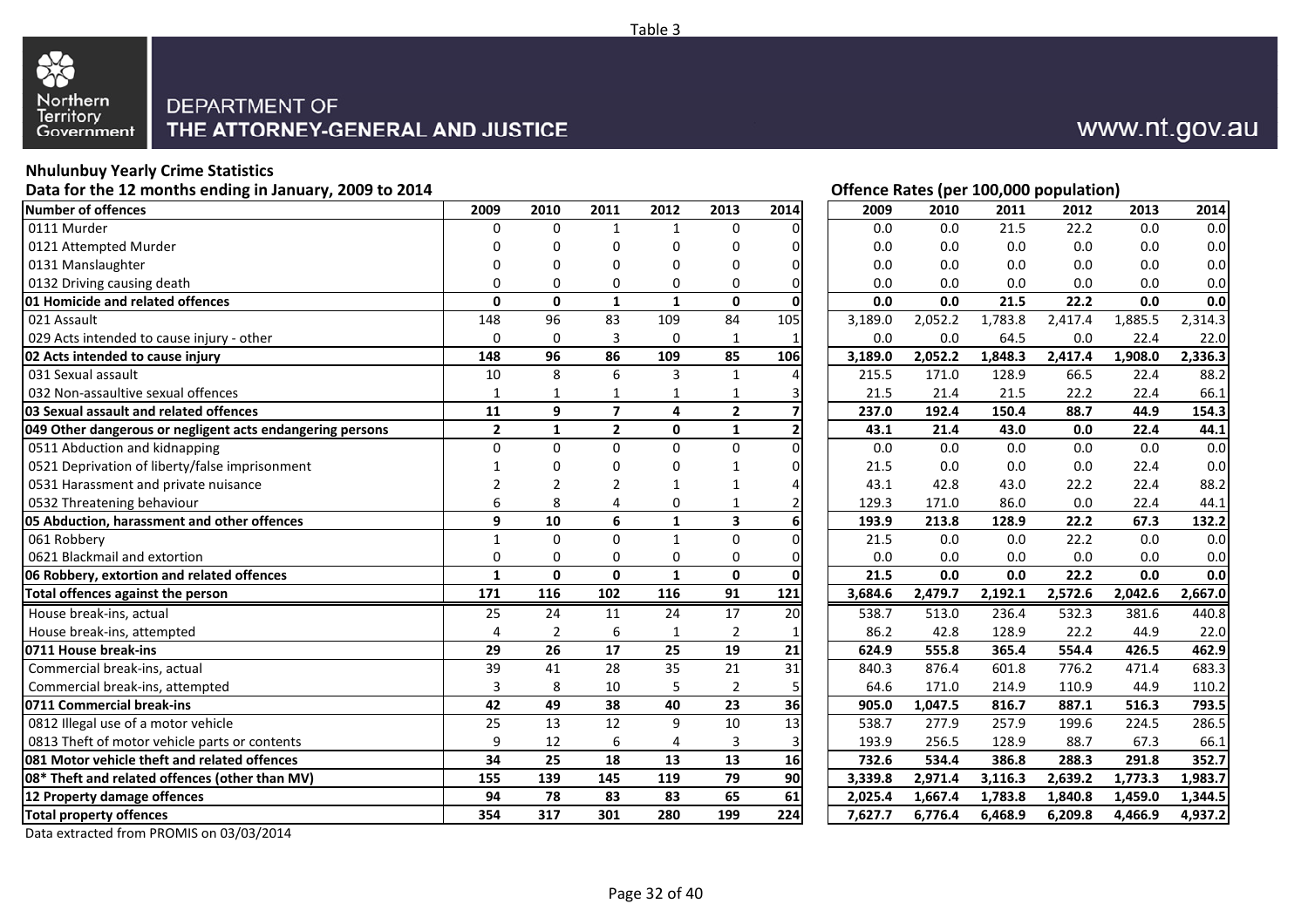

## **NT Balance Yearly Crime Statistics**

**Data for the 12 months ending in January, 2009 to 2014**

| 0111 Murder<br>6.6<br>$\overline{2}$<br>$\Omega$<br>5<br>5.6<br>2.7<br>5.4<br>0.0<br>4<br>Δ<br>0121 Attempted Murder<br>$\overline{2}$<br>$\Omega$<br>1.4<br>1.4<br>2.7<br>2.7<br>0.0<br>$\overline{2}$<br>0131 Manslaughter<br>0.0<br>0.0<br>1.3<br>0.0<br>$\Omega$<br>1.3<br>0<br>n<br>$\mathbf{1}$<br>1<br>2<br>0132 Driving causing death<br>$\mathbf 0$<br>0.0<br>0.0<br>1.3<br>1.3<br>$\Omega$<br>$\mathbf{1}$<br>1<br>1.4<br>$\overline{7}$<br>$\overline{7}$<br>01 Homicide and related offences<br>5<br>4<br>$\overline{\mathbf{3}}$<br>7.1<br>5.5<br>9.4<br>4.0<br>9.2<br>1,266<br>1,770<br>1,913<br>2,141<br>2,125.1<br>021 Assault<br>1,618<br>1,578<br>1,785.8<br>2,222.6<br>2,361.2<br>2,515.5<br>029 Acts intended to cause injury - other<br>$\overline{2}$<br>9<br>5.6<br>2.7<br>5.4<br>6.7<br>11.8<br>4<br>$\overline{4}$<br>5<br>1,775<br>1,922<br>2,527.4<br>02 Acts intended to cause injury<br>1,270<br>1,620<br>1,582<br>2,144<br>1,791.4<br>2,225.4<br>2,130.5<br>2,367.9<br>79<br>122<br>107<br>79<br>203.1<br>167.6<br>144.1<br>105.4<br>103.9<br>031 Sexual assault<br>144<br>88<br>3<br>13<br>032 Non-assaultive sexual offences<br>6<br>9<br>15<br>4.2<br>5.5<br>8.1<br>12.0<br>19.7<br>$\overline{4}$<br>88<br>94<br>03 Sexual assault and related offences<br>147<br>101<br>173.1<br>152.2<br>123.6<br>126<br>113<br>207.4<br>117.4<br>37<br>40<br>34<br>30.2<br>33.7<br>18<br>22<br>25<br>25.4<br>45.4<br>48.7<br>049 Other dangerous or negligent acts endangering persons<br>$\mathbf{1}$<br>$\Omega$<br>$\mathbf 0$<br>0511 Abduction and kidnapping<br>$\mathbf{1}$<br>$\Omega$<br>$\mathbf{1}$<br>1.3<br>0.0<br>1.4<br>0.0<br>0.0<br>0521 Deprivation of liberty/false imprisonment<br>17<br>15<br>19<br>$\overline{7}$<br>17<br>19<br>21.2<br>26.1<br>9.4<br>22.7<br>25.0<br>32<br>25<br>33.9<br>29.3<br>0531 Harassment and private nuisance<br>24<br>53<br>22<br>25<br>44.0<br>71.4<br>32.9<br>56<br>87<br>0532 Threatening behaviour<br>73<br>79<br>77<br>124<br>79.0<br>100.3<br>106.4<br>102.7<br>114.4<br>96<br>139<br>117<br>131<br>167<br>124<br>135.4<br>170.3<br>187.2<br>156.1<br>172.3<br>05 Abduction, harassment and other offences<br>$\overline{2}$<br>5<br>9<br>061 Robbery<br>4<br>5.6<br>1.4<br>2.7<br>6.7<br>11.8<br>1<br>Δ<br>0621 Blackmail and extortion<br>$\mathbf 0$<br>$\mathbf 0$<br>$\mathbf 0$<br>$\mathbf 0$<br>$\mathbf 0$<br>0.0<br>0.0<br>0.0<br>0.0<br>0.0<br>0<br>$\overline{2}$<br>5<br>9<br>2.7<br>5.6<br>1.4<br>6.7<br>11.8<br>06 Robbery, extortion and related offences<br>4<br>$\mathbf{1}$<br>Δ<br>2,605.9<br>2,515.7<br>2,892.9<br>Total offences against the person<br>1,540<br>1,897<br>2,022<br>2,200<br>2,463<br>2,172.3<br>2,697.4<br>1,868<br>House break-ins, actual<br>248<br>299<br>273<br>359.7<br>263.7<br>255<br>192<br>219<br>294.9<br>330.8<br>393.2<br>House break-ins, attempted<br>42<br>33<br>44<br>15.5<br>56.6<br>57.9<br>11<br>23<br>44<br>31.6<br>44.0<br>0711 House break-ins<br>266<br>281<br>317<br>375.2<br>295.3<br>351.5<br>374.9<br>215<br>261<br>343<br>451.0<br>563<br>583.8<br>Commercial break-ins, actual<br>400<br>425<br>454<br>503<br>555<br>564.2<br>611.4<br>671.0<br>740.3<br>77<br>55<br>76<br>52<br>Commercial break-ins, attempted<br>51<br>68<br>71.9<br>93.4<br>103.7<br>73.4<br>99.9<br>607<br>0711 Commercial break-ins<br>451<br>493<br>531<br>558<br>639<br>636.2<br>744.4<br>677.2<br>715.1<br>840.3<br>0812 Illegal use of a motor vehicle<br>112<br>134<br>148<br>160<br>184<br>172<br>184.1<br>199.3<br>158.0<br>213.4<br>242.0<br>0813 Theft of motor vehicle parts or contents<br>128<br>102<br>133<br>180.6<br>174.9<br>134<br>112<br>109<br>184.1<br>150.8<br>136.1<br>081 Motor vehicle theft and related offences<br>262<br>317<br>240<br>268<br>260<br>281<br>338.5<br>368.1<br>350.1<br>349.5<br>416.8<br>938<br>965<br>965<br>992<br>1,299.6<br>1,327.4<br>1,421.5<br>08* Theft and related offences (other than MV)<br>995<br>1,081<br>1,323.1<br>1,325.6<br>1,146<br>1,298<br>12 Property damage offences<br>945<br>1,020<br>1,053<br>1,364<br>1,333.0<br>1,401.2<br>1,418.1<br>1,528.8<br>1,793.6<br><b>Total property offences</b><br>2,961<br>3,070<br>3,242<br>3,744<br>3,495<br>4,006.0<br>4,067.5<br>4,324.9<br>4,923.2<br>2,840<br>4,134.4 | Number of offences | 2009 | 2010 | 2011 | 2012 | 2013 | 2014 | 2009 | 2010 | 2011 | 2012 | 2013 | 2014    |
|-----------------------------------------------------------------------------------------------------------------------------------------------------------------------------------------------------------------------------------------------------------------------------------------------------------------------------------------------------------------------------------------------------------------------------------------------------------------------------------------------------------------------------------------------------------------------------------------------------------------------------------------------------------------------------------------------------------------------------------------------------------------------------------------------------------------------------------------------------------------------------------------------------------------------------------------------------------------------------------------------------------------------------------------------------------------------------------------------------------------------------------------------------------------------------------------------------------------------------------------------------------------------------------------------------------------------------------------------------------------------------------------------------------------------------------------------------------------------------------------------------------------------------------------------------------------------------------------------------------------------------------------------------------------------------------------------------------------------------------------------------------------------------------------------------------------------------------------------------------------------------------------------------------------------------------------------------------------------------------------------------------------------------------------------------------------------------------------------------------------------------------------------------------------------------------------------------------------------------------------------------------------------------------------------------------------------------------------------------------------------------------------------------------------------------------------------------------------------------------------------------------------------------------------------------------------------------------------------------------------------------------------------------------------------------------------------------------------------------------------------------------------------------------------------------------------------------------------------------------------------------------------------------------------------------------------------------------------------------------------------------------------------------------------------------------------------------------------------------------------------------------------------------------------------------------------------------------------------------------------------------------------------------------------------------------------------------------------------------------------------------------------------------------------------------------------------------------------------------------------------------------------------------------------------------------------------------------------------------------------------------------------------------------------------------------------------------------------------------------------------------------------------------------------------------------------------------------------------------------------------------------------------------------------------------------------------------------------------------------------------------------------------------------------------------------------------------------------------------------------------------------------------------------------------------------------------------------------------------------------------------------------------------------------------------|--------------------|------|------|------|------|------|------|------|------|------|------|------|---------|
|                                                                                                                                                                                                                                                                                                                                                                                                                                                                                                                                                                                                                                                                                                                                                                                                                                                                                                                                                                                                                                                                                                                                                                                                                                                                                                                                                                                                                                                                                                                                                                                                                                                                                                                                                                                                                                                                                                                                                                                                                                                                                                                                                                                                                                                                                                                                                                                                                                                                                                                                                                                                                                                                                                                                                                                                                                                                                                                                                                                                                                                                                                                                                                                                                                                                                                                                                                                                                                                                                                                                                                                                                                                                                                                                                                                                                                                                                                                                                                                                                                                                                                                                                                                                                                                                                                     |                    |      |      |      |      |      |      |      |      |      |      |      | 3.9     |
|                                                                                                                                                                                                                                                                                                                                                                                                                                                                                                                                                                                                                                                                                                                                                                                                                                                                                                                                                                                                                                                                                                                                                                                                                                                                                                                                                                                                                                                                                                                                                                                                                                                                                                                                                                                                                                                                                                                                                                                                                                                                                                                                                                                                                                                                                                                                                                                                                                                                                                                                                                                                                                                                                                                                                                                                                                                                                                                                                                                                                                                                                                                                                                                                                                                                                                                                                                                                                                                                                                                                                                                                                                                                                                                                                                                                                                                                                                                                                                                                                                                                                                                                                                                                                                                                                                     |                    |      |      |      |      |      |      |      |      |      |      |      | 1.3     |
|                                                                                                                                                                                                                                                                                                                                                                                                                                                                                                                                                                                                                                                                                                                                                                                                                                                                                                                                                                                                                                                                                                                                                                                                                                                                                                                                                                                                                                                                                                                                                                                                                                                                                                                                                                                                                                                                                                                                                                                                                                                                                                                                                                                                                                                                                                                                                                                                                                                                                                                                                                                                                                                                                                                                                                                                                                                                                                                                                                                                                                                                                                                                                                                                                                                                                                                                                                                                                                                                                                                                                                                                                                                                                                                                                                                                                                                                                                                                                                                                                                                                                                                                                                                                                                                                                                     |                    |      |      |      |      |      |      |      |      |      |      |      | 2.6     |
|                                                                                                                                                                                                                                                                                                                                                                                                                                                                                                                                                                                                                                                                                                                                                                                                                                                                                                                                                                                                                                                                                                                                                                                                                                                                                                                                                                                                                                                                                                                                                                                                                                                                                                                                                                                                                                                                                                                                                                                                                                                                                                                                                                                                                                                                                                                                                                                                                                                                                                                                                                                                                                                                                                                                                                                                                                                                                                                                                                                                                                                                                                                                                                                                                                                                                                                                                                                                                                                                                                                                                                                                                                                                                                                                                                                                                                                                                                                                                                                                                                                                                                                                                                                                                                                                                                     |                    |      |      |      |      |      |      |      |      |      |      |      | 1.3     |
|                                                                                                                                                                                                                                                                                                                                                                                                                                                                                                                                                                                                                                                                                                                                                                                                                                                                                                                                                                                                                                                                                                                                                                                                                                                                                                                                                                                                                                                                                                                                                                                                                                                                                                                                                                                                                                                                                                                                                                                                                                                                                                                                                                                                                                                                                                                                                                                                                                                                                                                                                                                                                                                                                                                                                                                                                                                                                                                                                                                                                                                                                                                                                                                                                                                                                                                                                                                                                                                                                                                                                                                                                                                                                                                                                                                                                                                                                                                                                                                                                                                                                                                                                                                                                                                                                                     |                    |      |      |      |      |      |      |      |      |      |      |      | 9.0     |
|                                                                                                                                                                                                                                                                                                                                                                                                                                                                                                                                                                                                                                                                                                                                                                                                                                                                                                                                                                                                                                                                                                                                                                                                                                                                                                                                                                                                                                                                                                                                                                                                                                                                                                                                                                                                                                                                                                                                                                                                                                                                                                                                                                                                                                                                                                                                                                                                                                                                                                                                                                                                                                                                                                                                                                                                                                                                                                                                                                                                                                                                                                                                                                                                                                                                                                                                                                                                                                                                                                                                                                                                                                                                                                                                                                                                                                                                                                                                                                                                                                                                                                                                                                                                                                                                                                     |                    |      |      |      |      |      |      |      |      |      |      |      | 2,764.8 |
|                                                                                                                                                                                                                                                                                                                                                                                                                                                                                                                                                                                                                                                                                                                                                                                                                                                                                                                                                                                                                                                                                                                                                                                                                                                                                                                                                                                                                                                                                                                                                                                                                                                                                                                                                                                                                                                                                                                                                                                                                                                                                                                                                                                                                                                                                                                                                                                                                                                                                                                                                                                                                                                                                                                                                                                                                                                                                                                                                                                                                                                                                                                                                                                                                                                                                                                                                                                                                                                                                                                                                                                                                                                                                                                                                                                                                                                                                                                                                                                                                                                                                                                                                                                                                                                                                                     |                    |      |      |      |      |      |      |      |      |      |      |      | 3.9     |
|                                                                                                                                                                                                                                                                                                                                                                                                                                                                                                                                                                                                                                                                                                                                                                                                                                                                                                                                                                                                                                                                                                                                                                                                                                                                                                                                                                                                                                                                                                                                                                                                                                                                                                                                                                                                                                                                                                                                                                                                                                                                                                                                                                                                                                                                                                                                                                                                                                                                                                                                                                                                                                                                                                                                                                                                                                                                                                                                                                                                                                                                                                                                                                                                                                                                                                                                                                                                                                                                                                                                                                                                                                                                                                                                                                                                                                                                                                                                                                                                                                                                                                                                                                                                                                                                                                     |                    |      |      |      |      |      |      |      |      |      |      |      | 2,768.7 |
|                                                                                                                                                                                                                                                                                                                                                                                                                                                                                                                                                                                                                                                                                                                                                                                                                                                                                                                                                                                                                                                                                                                                                                                                                                                                                                                                                                                                                                                                                                                                                                                                                                                                                                                                                                                                                                                                                                                                                                                                                                                                                                                                                                                                                                                                                                                                                                                                                                                                                                                                                                                                                                                                                                                                                                                                                                                                                                                                                                                                                                                                                                                                                                                                                                                                                                                                                                                                                                                                                                                                                                                                                                                                                                                                                                                                                                                                                                                                                                                                                                                                                                                                                                                                                                                                                                     |                    |      |      |      |      |      |      |      |      |      |      |      | 113.6   |
|                                                                                                                                                                                                                                                                                                                                                                                                                                                                                                                                                                                                                                                                                                                                                                                                                                                                                                                                                                                                                                                                                                                                                                                                                                                                                                                                                                                                                                                                                                                                                                                                                                                                                                                                                                                                                                                                                                                                                                                                                                                                                                                                                                                                                                                                                                                                                                                                                                                                                                                                                                                                                                                                                                                                                                                                                                                                                                                                                                                                                                                                                                                                                                                                                                                                                                                                                                                                                                                                                                                                                                                                                                                                                                                                                                                                                                                                                                                                                                                                                                                                                                                                                                                                                                                                                                     |                    |      |      |      |      |      |      |      |      |      |      |      | 16.8    |
|                                                                                                                                                                                                                                                                                                                                                                                                                                                                                                                                                                                                                                                                                                                                                                                                                                                                                                                                                                                                                                                                                                                                                                                                                                                                                                                                                                                                                                                                                                                                                                                                                                                                                                                                                                                                                                                                                                                                                                                                                                                                                                                                                                                                                                                                                                                                                                                                                                                                                                                                                                                                                                                                                                                                                                                                                                                                                                                                                                                                                                                                                                                                                                                                                                                                                                                                                                                                                                                                                                                                                                                                                                                                                                                                                                                                                                                                                                                                                                                                                                                                                                                                                                                                                                                                                                     |                    |      |      |      |      |      |      |      |      |      |      |      | 130.4   |
|                                                                                                                                                                                                                                                                                                                                                                                                                                                                                                                                                                                                                                                                                                                                                                                                                                                                                                                                                                                                                                                                                                                                                                                                                                                                                                                                                                                                                                                                                                                                                                                                                                                                                                                                                                                                                                                                                                                                                                                                                                                                                                                                                                                                                                                                                                                                                                                                                                                                                                                                                                                                                                                                                                                                                                                                                                                                                                                                                                                                                                                                                                                                                                                                                                                                                                                                                                                                                                                                                                                                                                                                                                                                                                                                                                                                                                                                                                                                                                                                                                                                                                                                                                                                                                                                                                     |                    |      |      |      |      |      |      |      |      |      |      |      | 51.7    |
|                                                                                                                                                                                                                                                                                                                                                                                                                                                                                                                                                                                                                                                                                                                                                                                                                                                                                                                                                                                                                                                                                                                                                                                                                                                                                                                                                                                                                                                                                                                                                                                                                                                                                                                                                                                                                                                                                                                                                                                                                                                                                                                                                                                                                                                                                                                                                                                                                                                                                                                                                                                                                                                                                                                                                                                                                                                                                                                                                                                                                                                                                                                                                                                                                                                                                                                                                                                                                                                                                                                                                                                                                                                                                                                                                                                                                                                                                                                                                                                                                                                                                                                                                                                                                                                                                                     |                    |      |      |      |      |      |      |      |      |      |      |      | 1.3     |
|                                                                                                                                                                                                                                                                                                                                                                                                                                                                                                                                                                                                                                                                                                                                                                                                                                                                                                                                                                                                                                                                                                                                                                                                                                                                                                                                                                                                                                                                                                                                                                                                                                                                                                                                                                                                                                                                                                                                                                                                                                                                                                                                                                                                                                                                                                                                                                                                                                                                                                                                                                                                                                                                                                                                                                                                                                                                                                                                                                                                                                                                                                                                                                                                                                                                                                                                                                                                                                                                                                                                                                                                                                                                                                                                                                                                                                                                                                                                                                                                                                                                                                                                                                                                                                                                                                     |                    |      |      |      |      |      |      |      |      |      |      |      | 22.0    |
|                                                                                                                                                                                                                                                                                                                                                                                                                                                                                                                                                                                                                                                                                                                                                                                                                                                                                                                                                                                                                                                                                                                                                                                                                                                                                                                                                                                                                                                                                                                                                                                                                                                                                                                                                                                                                                                                                                                                                                                                                                                                                                                                                                                                                                                                                                                                                                                                                                                                                                                                                                                                                                                                                                                                                                                                                                                                                                                                                                                                                                                                                                                                                                                                                                                                                                                                                                                                                                                                                                                                                                                                                                                                                                                                                                                                                                                                                                                                                                                                                                                                                                                                                                                                                                                                                                     |                    |      |      |      |      |      |      |      |      |      |      |      | 32.3    |
|                                                                                                                                                                                                                                                                                                                                                                                                                                                                                                                                                                                                                                                                                                                                                                                                                                                                                                                                                                                                                                                                                                                                                                                                                                                                                                                                                                                                                                                                                                                                                                                                                                                                                                                                                                                                                                                                                                                                                                                                                                                                                                                                                                                                                                                                                                                                                                                                                                                                                                                                                                                                                                                                                                                                                                                                                                                                                                                                                                                                                                                                                                                                                                                                                                                                                                                                                                                                                                                                                                                                                                                                                                                                                                                                                                                                                                                                                                                                                                                                                                                                                                                                                                                                                                                                                                     |                    |      |      |      |      |      |      |      |      |      |      |      | 160.1   |
|                                                                                                                                                                                                                                                                                                                                                                                                                                                                                                                                                                                                                                                                                                                                                                                                                                                                                                                                                                                                                                                                                                                                                                                                                                                                                                                                                                                                                                                                                                                                                                                                                                                                                                                                                                                                                                                                                                                                                                                                                                                                                                                                                                                                                                                                                                                                                                                                                                                                                                                                                                                                                                                                                                                                                                                                                                                                                                                                                                                                                                                                                                                                                                                                                                                                                                                                                                                                                                                                                                                                                                                                                                                                                                                                                                                                                                                                                                                                                                                                                                                                                                                                                                                                                                                                                                     |                    |      |      |      |      |      |      |      |      |      |      |      | 215.7   |
|                                                                                                                                                                                                                                                                                                                                                                                                                                                                                                                                                                                                                                                                                                                                                                                                                                                                                                                                                                                                                                                                                                                                                                                                                                                                                                                                                                                                                                                                                                                                                                                                                                                                                                                                                                                                                                                                                                                                                                                                                                                                                                                                                                                                                                                                                                                                                                                                                                                                                                                                                                                                                                                                                                                                                                                                                                                                                                                                                                                                                                                                                                                                                                                                                                                                                                                                                                                                                                                                                                                                                                                                                                                                                                                                                                                                                                                                                                                                                                                                                                                                                                                                                                                                                                                                                                     |                    |      |      |      |      |      |      |      |      |      |      |      | 5.2     |
|                                                                                                                                                                                                                                                                                                                                                                                                                                                                                                                                                                                                                                                                                                                                                                                                                                                                                                                                                                                                                                                                                                                                                                                                                                                                                                                                                                                                                                                                                                                                                                                                                                                                                                                                                                                                                                                                                                                                                                                                                                                                                                                                                                                                                                                                                                                                                                                                                                                                                                                                                                                                                                                                                                                                                                                                                                                                                                                                                                                                                                                                                                                                                                                                                                                                                                                                                                                                                                                                                                                                                                                                                                                                                                                                                                                                                                                                                                                                                                                                                                                                                                                                                                                                                                                                                                     |                    |      |      |      |      |      |      |      |      |      |      |      | 0.0     |
|                                                                                                                                                                                                                                                                                                                                                                                                                                                                                                                                                                                                                                                                                                                                                                                                                                                                                                                                                                                                                                                                                                                                                                                                                                                                                                                                                                                                                                                                                                                                                                                                                                                                                                                                                                                                                                                                                                                                                                                                                                                                                                                                                                                                                                                                                                                                                                                                                                                                                                                                                                                                                                                                                                                                                                                                                                                                                                                                                                                                                                                                                                                                                                                                                                                                                                                                                                                                                                                                                                                                                                                                                                                                                                                                                                                                                                                                                                                                                                                                                                                                                                                                                                                                                                                                                                     |                    |      |      |      |      |      |      |      |      |      |      |      | 5.2     |
|                                                                                                                                                                                                                                                                                                                                                                                                                                                                                                                                                                                                                                                                                                                                                                                                                                                                                                                                                                                                                                                                                                                                                                                                                                                                                                                                                                                                                                                                                                                                                                                                                                                                                                                                                                                                                                                                                                                                                                                                                                                                                                                                                                                                                                                                                                                                                                                                                                                                                                                                                                                                                                                                                                                                                                                                                                                                                                                                                                                                                                                                                                                                                                                                                                                                                                                                                                                                                                                                                                                                                                                                                                                                                                                                                                                                                                                                                                                                                                                                                                                                                                                                                                                                                                                                                                     |                    |      |      |      |      |      |      |      |      |      |      |      | 3,180.6 |
|                                                                                                                                                                                                                                                                                                                                                                                                                                                                                                                                                                                                                                                                                                                                                                                                                                                                                                                                                                                                                                                                                                                                                                                                                                                                                                                                                                                                                                                                                                                                                                                                                                                                                                                                                                                                                                                                                                                                                                                                                                                                                                                                                                                                                                                                                                                                                                                                                                                                                                                                                                                                                                                                                                                                                                                                                                                                                                                                                                                                                                                                                                                                                                                                                                                                                                                                                                                                                                                                                                                                                                                                                                                                                                                                                                                                                                                                                                                                                                                                                                                                                                                                                                                                                                                                                                     |                    |      |      |      |      |      |      |      |      |      |      |      | 352.5   |
|                                                                                                                                                                                                                                                                                                                                                                                                                                                                                                                                                                                                                                                                                                                                                                                                                                                                                                                                                                                                                                                                                                                                                                                                                                                                                                                                                                                                                                                                                                                                                                                                                                                                                                                                                                                                                                                                                                                                                                                                                                                                                                                                                                                                                                                                                                                                                                                                                                                                                                                                                                                                                                                                                                                                                                                                                                                                                                                                                                                                                                                                                                                                                                                                                                                                                                                                                                                                                                                                                                                                                                                                                                                                                                                                                                                                                                                                                                                                                                                                                                                                                                                                                                                                                                                                                                     |                    |      |      |      |      |      |      |      |      |      |      |      | 56.8    |
|                                                                                                                                                                                                                                                                                                                                                                                                                                                                                                                                                                                                                                                                                                                                                                                                                                                                                                                                                                                                                                                                                                                                                                                                                                                                                                                                                                                                                                                                                                                                                                                                                                                                                                                                                                                                                                                                                                                                                                                                                                                                                                                                                                                                                                                                                                                                                                                                                                                                                                                                                                                                                                                                                                                                                                                                                                                                                                                                                                                                                                                                                                                                                                                                                                                                                                                                                                                                                                                                                                                                                                                                                                                                                                                                                                                                                                                                                                                                                                                                                                                                                                                                                                                                                                                                                                     |                    |      |      |      |      |      |      |      |      |      |      |      | 409.4   |
|                                                                                                                                                                                                                                                                                                                                                                                                                                                                                                                                                                                                                                                                                                                                                                                                                                                                                                                                                                                                                                                                                                                                                                                                                                                                                                                                                                                                                                                                                                                                                                                                                                                                                                                                                                                                                                                                                                                                                                                                                                                                                                                                                                                                                                                                                                                                                                                                                                                                                                                                                                                                                                                                                                                                                                                                                                                                                                                                                                                                                                                                                                                                                                                                                                                                                                                                                                                                                                                                                                                                                                                                                                                                                                                                                                                                                                                                                                                                                                                                                                                                                                                                                                                                                                                                                                     |                    |      |      |      |      |      |      |      |      |      |      |      | 716.7   |
|                                                                                                                                                                                                                                                                                                                                                                                                                                                                                                                                                                                                                                                                                                                                                                                                                                                                                                                                                                                                                                                                                                                                                                                                                                                                                                                                                                                                                                                                                                                                                                                                                                                                                                                                                                                                                                                                                                                                                                                                                                                                                                                                                                                                                                                                                                                                                                                                                                                                                                                                                                                                                                                                                                                                                                                                                                                                                                                                                                                                                                                                                                                                                                                                                                                                                                                                                                                                                                                                                                                                                                                                                                                                                                                                                                                                                                                                                                                                                                                                                                                                                                                                                                                                                                                                                                     |                    |      |      |      |      |      |      |      |      |      |      |      | 67.2    |
|                                                                                                                                                                                                                                                                                                                                                                                                                                                                                                                                                                                                                                                                                                                                                                                                                                                                                                                                                                                                                                                                                                                                                                                                                                                                                                                                                                                                                                                                                                                                                                                                                                                                                                                                                                                                                                                                                                                                                                                                                                                                                                                                                                                                                                                                                                                                                                                                                                                                                                                                                                                                                                                                                                                                                                                                                                                                                                                                                                                                                                                                                                                                                                                                                                                                                                                                                                                                                                                                                                                                                                                                                                                                                                                                                                                                                                                                                                                                                                                                                                                                                                                                                                                                                                                                                                     |                    |      |      |      |      |      |      |      |      |      |      |      | 783.9   |
|                                                                                                                                                                                                                                                                                                                                                                                                                                                                                                                                                                                                                                                                                                                                                                                                                                                                                                                                                                                                                                                                                                                                                                                                                                                                                                                                                                                                                                                                                                                                                                                                                                                                                                                                                                                                                                                                                                                                                                                                                                                                                                                                                                                                                                                                                                                                                                                                                                                                                                                                                                                                                                                                                                                                                                                                                                                                                                                                                                                                                                                                                                                                                                                                                                                                                                                                                                                                                                                                                                                                                                                                                                                                                                                                                                                                                                                                                                                                                                                                                                                                                                                                                                                                                                                                                                     |                    |      |      |      |      |      |      |      |      |      |      |      | 222.1   |
|                                                                                                                                                                                                                                                                                                                                                                                                                                                                                                                                                                                                                                                                                                                                                                                                                                                                                                                                                                                                                                                                                                                                                                                                                                                                                                                                                                                                                                                                                                                                                                                                                                                                                                                                                                                                                                                                                                                                                                                                                                                                                                                                                                                                                                                                                                                                                                                                                                                                                                                                                                                                                                                                                                                                                                                                                                                                                                                                                                                                                                                                                                                                                                                                                                                                                                                                                                                                                                                                                                                                                                                                                                                                                                                                                                                                                                                                                                                                                                                                                                                                                                                                                                                                                                                                                                     |                    |      |      |      |      |      |      |      |      |      |      |      | 140.8   |
|                                                                                                                                                                                                                                                                                                                                                                                                                                                                                                                                                                                                                                                                                                                                                                                                                                                                                                                                                                                                                                                                                                                                                                                                                                                                                                                                                                                                                                                                                                                                                                                                                                                                                                                                                                                                                                                                                                                                                                                                                                                                                                                                                                                                                                                                                                                                                                                                                                                                                                                                                                                                                                                                                                                                                                                                                                                                                                                                                                                                                                                                                                                                                                                                                                                                                                                                                                                                                                                                                                                                                                                                                                                                                                                                                                                                                                                                                                                                                                                                                                                                                                                                                                                                                                                                                                     |                    |      |      |      |      |      |      |      |      |      |      |      | 362.9   |
|                                                                                                                                                                                                                                                                                                                                                                                                                                                                                                                                                                                                                                                                                                                                                                                                                                                                                                                                                                                                                                                                                                                                                                                                                                                                                                                                                                                                                                                                                                                                                                                                                                                                                                                                                                                                                                                                                                                                                                                                                                                                                                                                                                                                                                                                                                                                                                                                                                                                                                                                                                                                                                                                                                                                                                                                                                                                                                                                                                                                                                                                                                                                                                                                                                                                                                                                                                                                                                                                                                                                                                                                                                                                                                                                                                                                                                                                                                                                                                                                                                                                                                                                                                                                                                                                                                     |                    |      |      |      |      |      |      |      |      |      |      |      | 1,281.0 |
|                                                                                                                                                                                                                                                                                                                                                                                                                                                                                                                                                                                                                                                                                                                                                                                                                                                                                                                                                                                                                                                                                                                                                                                                                                                                                                                                                                                                                                                                                                                                                                                                                                                                                                                                                                                                                                                                                                                                                                                                                                                                                                                                                                                                                                                                                                                                                                                                                                                                                                                                                                                                                                                                                                                                                                                                                                                                                                                                                                                                                                                                                                                                                                                                                                                                                                                                                                                                                                                                                                                                                                                                                                                                                                                                                                                                                                                                                                                                                                                                                                                                                                                                                                                                                                                                                                     |                    |      |      |      |      |      |      |      |      |      |      |      | 1,676.2 |
|                                                                                                                                                                                                                                                                                                                                                                                                                                                                                                                                                                                                                                                                                                                                                                                                                                                                                                                                                                                                                                                                                                                                                                                                                                                                                                                                                                                                                                                                                                                                                                                                                                                                                                                                                                                                                                                                                                                                                                                                                                                                                                                                                                                                                                                                                                                                                                                                                                                                                                                                                                                                                                                                                                                                                                                                                                                                                                                                                                                                                                                                                                                                                                                                                                                                                                                                                                                                                                                                                                                                                                                                                                                                                                                                                                                                                                                                                                                                                                                                                                                                                                                                                                                                                                                                                                     |                    |      |      |      |      |      |      |      |      |      |      |      | 4,513.3 |

**Offence Rates (per 100,000 population)**

www.nt.gov.au

| 9                       | 2010           | 2011                    | 2012         | 2013           | 2014  | 2009    | 2010    | 2011    | 2012    | 2013    | 2014    |
|-------------------------|----------------|-------------------------|--------------|----------------|-------|---------|---------|---------|---------|---------|---------|
| 4                       | $\overline{2}$ | 4                       | $\Omega$     | 5              | 3     | 5.6     | 2.7     | 5.4     | 0.0     | 6.6     | 3.9     |
| 1                       | 1              | 2                       | 2            | 0              |       | 1.4     | 1.4     | 2.7     | 2.7     | 0.0     | 1.3     |
| 0                       | 0              | 1                       | 0            | 1              |       | 0.0     | 0.0     | 1.3     | 0.0     | 1.3     | 2.6     |
| 0                       | 1              | 0                       | 1            | 1              |       | 0.0     | 1.4     | 0.0     | 1.3     | 1.3     | 1.3     |
| $\frac{5}{6}$           | 4              | $\overline{\mathbf{z}}$ | 3            | $\overline{7}$ |       | 7.1     | 5.5     | 9.4     | 4.0     | 9.2     | 9.0     |
|                         | 1,618          | 1,578                   | 1,770        | 1,913          | 2,141 | 1,785.8 | 2,222.6 | 2,125.1 | 2,361.2 | 2,515.5 | 2,764.8 |
| 4                       | $\overline{2}$ | 4                       | 5            | 9              | 3     | 5.6     | 2.7     | 5.4     | 6.7     | 11.8    | 3.9     |
| 0                       | 1,620          | 1,582                   | 1,775        | 1,922          | 2,144 | 1,791.4 | 2,225.4 | 2,130.5 | 2,367.9 | 2,527.4 | 2,768.7 |
| 4                       | 122            | 107                     | 79           | 79             | 88    | 203.1   | 167.6   | 144.1   | 105.4   | 103.9   | 113.6   |
| 3                       | 4              | 6                       | 9            | 15             | 13    | 4.2     | 5.5     | 8.1     | 12.0    | 19.7    | 16.8    |
| $\overline{\mathbf{z}}$ | 126            | 113                     | 88           | 94             | 101   | 207.4   | 173.1   | 152.2   | 117.4   | 123.6   | 130.4   |
| 8                       | 22             | 25                      | 34           | 37             | 40    | 25.4    | 30.2    | 33.7    | 45.4    | 48.7    | 51.7    |
| 1                       | $\pmb{0}$      | $\boldsymbol{0}$        | $\mathbf{1}$ | $\mathbf 0$    | 1     | 1.4     | $0.0\,$ | 0.0     | 1.3     | 0.0     | 1.3     |
| 5                       | 19             | 7                       | 17           | 19             | 17    | 21.2    | 26.1    | 9.4     | 22.7    | 25.0    | 22.0    |
| 4                       | 32             | 53                      | 22           | 25             | 25    | 33.9    | 44.0    | 71.4    | 29.3    | 32.9    | 32.3    |
| 6                       | 73             | 79                      | 77           | 87             | 124   | 79.0    | 100.3   | 106.4   | 102.7   | 114.4   | 160.1   |
| 6                       | 124            | 139                     | 117          | 131            | 167   | 135.4   | 170.3   | 187.2   | 156.1   | 172.3   | 215.7   |
| 4                       | $\mathbf{1}$   | $\overline{2}$          | 5            | 9              | 4     | 5.6     | 1.4     | 2.7     | 6.7     | 11.8    | 5.2     |
| 0                       | 0              | 0                       | 0            | 0              | 0     | 0.0     | 0.0     | 0.0     | 0.0     | 0.0     | 0.0     |
| 4                       | 1              | $\overline{2}$          | 5            | 9              |       | 5.6     | 1.4     | 2.7     | 6.7     | 11.8    | 5.2     |
| O                       | 1,897          | 1,868                   | 2,022        | 2,200          | 2,463 | 2,172.3 | 2,605.9 | 2,515.7 | 2,697.4 | 2,892.9 | 3,180.6 |
| 5                       | 192            | 219                     | 248          | 299            | 273   | 359.7   | 263.7   | 294.9   | 330.8   | 393.2   | 352.5   |
| 1                       | 23             | 42                      | 33           | 44             | 44    | 15.5    | 31.6    | 56.6    | 44.0    | 57.9    | 56.8    |
| 6                       | 215            | 261                     | 281          | 343            | 317   | 375.2   | 295.3   | 351.5   | 374.9   | 451.0   | 409.4   |
| 0                       | 425            | 454                     | 503          | 563            | 555   | 564.2   | 583.8   | 611.4   | 671.0   | 740.3   | 716.7   |
| 1                       | 68             | 77                      | 55           | 76             | 52    | 71.9    | 93.4    | 103.7   | 73.4    | 99.9    | 67.2    |
| 1                       | 493            | 531                     | 558          | 639            | 607   | 636.2   | 677.2   | 715.1   | 744.4   | 840.3   | 783.9   |
| $\overline{2}$          | 134            | 148                     | 160          | 184            | 172   | 158.0   | 184.1   | 199.3   | 213.4   | 242.0   | 222.1   |
| 8                       | 134            | 112                     | 102          | 133            | 109   | 180.6   | 184.1   | 150.8   | 136.1   | 174.9   | 140.8   |
| 0                       | 268            | 260                     | 262          | 317            | 281   | 338.5   | 368.1   | 350.1   | 349.5   | 416.8   | 362.9   |
| 8                       | 965            | 965                     | 995          | 1,081          | 992   | 1,323.1 | 1,325.6 | 1,299.6 | 1,327.4 | 1,421.5 | 1,281.0 |
| 5                       | 1,020          | 1,053                   | 1,146        | 1,364          | 1,298 | 1,333.0 | 1,401.2 | 1,418.1 | 1,528.8 | 1,793.6 | 1,676.2 |
| U                       | 2.961          | 3.070                   | 3.242        | 3.744          | 3.495 | 4.006.0 | 4.067.5 | 4.134.4 | 4.324.9 | 4.923.2 | 4.513.3 |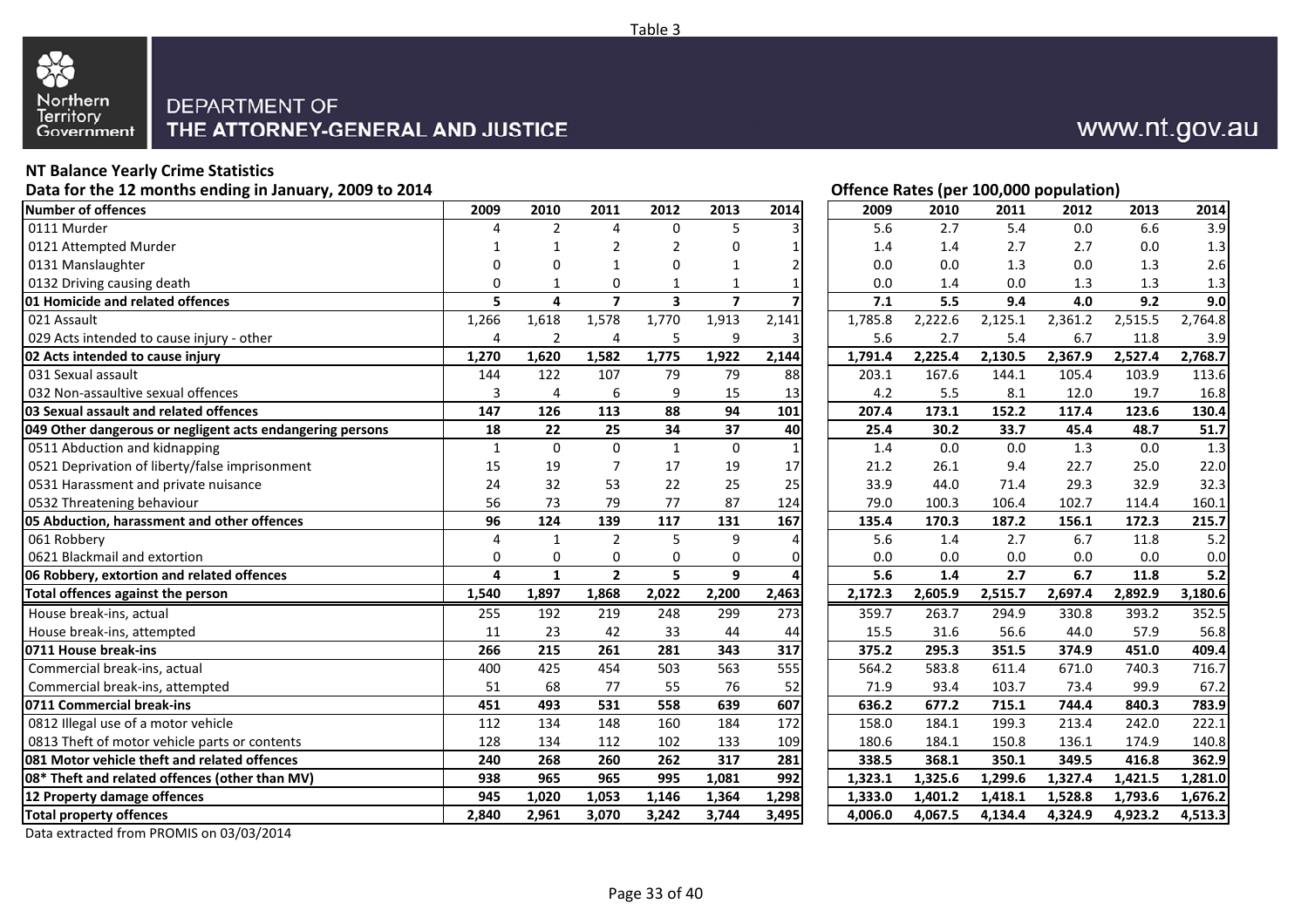

#### Northern<br>Territory **DEPARTMENT OF** THE ATTORNEY-GENERAL AND JUSTICE Government

### **Northern Territory Yearly Assault StatisticsData for the 12 months ending January, 2009 to 2014**

88

|                                        |                                                  |       |       |       |       |       |       |         |         |         | onenee nates (per zoojooo population) |                                                          |         |
|----------------------------------------|--------------------------------------------------|-------|-------|-------|-------|-------|-------|---------|---------|---------|---------------------------------------|----------------------------------------------------------|---------|
| Domestic violence                      | <b>Alcohol involvement</b>                       | 2009  | 2010  | 2011  | 2012  | 2013  | 2014  | 2009    | 2010    | 2011    | 2012                                  | 2013                                                     | 2014    |
| DV involved                            | Alcohol involved                                 | 1,804 | 2,237 | 2,372 | 2,410 | 2,559 | 3,118 | 820.5   | 989.7   | 1,032.3 | 1,042.0                               | 1,088.0                                                  | 1,301.8 |
|                                        | No alcohol involved                              | 490   | 654   | 743   | 888   | 989   | 1,175 | 222.9   | 289.3   | 323.4   | 383.9                                 | 420.5                                                    | 490.6   |
|                                        | Not known                                        | 366   | 418   | 379   | 398   | 435   | 457   | 166.5   | 184.9   | 164.9   | 172.1                                 | 184.9                                                    | 190.8   |
| <b>IDV</b> involved Total              |                                                  | 2,660 | 3,309 | 3,494 | 3,696 | 3,983 | 4,750 | 1,209.8 | 1,464.0 | 1,520.6 | 1,598.0                               | 1,693.4<br>673.5<br>286.6<br>319.7<br>1,279.7<br>2,973.1 | 1,983.2 |
| DV not involved                        | Alcohol involved                                 | 1,383 | 1,511 | 1,652 | 1,527 | 1,584 | 1,568 | 629.0   | 668.5   | 719.0   | 660.2                                 |                                                          | 654.7   |
|                                        | No alcohol involved                              | 490   | 519   | 565   | 633   | 674   | 678   | 222.9   | 229.6   | 245.9   | 273.7                                 |                                                          | 283.1   |
|                                        | Not known                                        | 886   | 912   | 871   | 812   | 752   | 707   | 403.0   | 403.5   | 379.1   | 351.1                                 |                                                          | 295.2   |
| <b>IDV</b> not involved Total          |                                                  | 2,759 | 2,942 | 3,088 | 2,972 | 3,010 | 2,953 | 1,254.8 | 1,301.6 | 1,343.9 | 1,285.0                               |                                                          | 1,232.9 |
| Total assaults                         |                                                  | 5,419 | 6,251 | 6,582 | 6,668 | 6,993 | 7,703 | 2,464.6 | 2,765.6 | 2,864.5 | 2,882.9                               |                                                          | 3,216.2 |
| Assaults with alcohol involved         |                                                  | 3,187 | 3,748 | 4,024 | 3,937 | 4,143 | 4,686 | 1,449.5 | 1,658.2 | 1,751.3 | 1,702.2                               | 1,761.4                                                  | 1,956.5 |
| Assaults with no alcohol involved      |                                                  | 980   | 1,173 | 1,308 | 1,521 | 1,663 | 1,853 | 445.7   | 519.0   | 569.2   | 657.6                                 | 707.0                                                    | 773.7   |
|                                        | Assaults with alcohol involvement unknown        | 1,252 | 1,330 | 1,250 | 1,210 | 1,187 | 1,164 | 569.4   | 588.4   | 544.0   | 523.1                                 | 504.7                                                    | 486.0   |
|                                        | 1% of assaults associated with domestic violence | 49.1% | 52.9% | 53.1% | 55.4% | 57.0% | 61.7% |         |         |         |                                       |                                                          |         |
| 1% of assaults associated with alcohol |                                                  | 58.8% | 60.0% | 61.1% | 59.0% | 59.2% | 60.8% |         |         |         |                                       |                                                          |         |
|                                        |                                                  |       |       |       |       |       |       |         |         |         |                                       |                                                          |         |

### **Offence Rates (per 100,000 population)**

|    |       |       |       |       |       |       |         |         | . .     |         |         |         |
|----|-------|-------|-------|-------|-------|-------|---------|---------|---------|---------|---------|---------|
| nt | 2009  | 2010  | 2011  | 2012  | 2013  | 2014  | 2009    | 2010    | 2011    | 2012    | 2013    | 2014    |
|    | 1,804 | 2,237 | 2,372 | 2,410 | 2,559 | 3,118 | 820.5   | 989.7   | 1,032.3 | 1,042.0 | 1,088.0 | 1,301.8 |
| d  | 490   | 654   | 743   | 888   | 989   | 1,175 | 222.9   | 289.3   | 323.4   | 383.9   | 420.5   | 490.6   |
|    | 366   | 418   | 379   | 398   | 435   | 457   | 166.5   | 184.9   | 164.9   | 172.1   | 184.9   | 190.8   |
|    | 2,660 | 3,309 | 3,494 | 3,696 | 3,983 | 4,750 | 1,209.8 | 1,464.0 | 1,520.6 | 1,598.0 | 1,693.4 | 1,983.2 |
|    | 1,383 | 1,511 | 1,652 | 1,527 | 1,584 | 1,568 | 629.0   | 668.5   | 719.0   | 660.2   | 673.5   | 654.7   |
| ď  | 490   | 519   | 565   | 633   | 674   | 678   | 222.9   | 229.6   | 245.9   | 273.7   | 286.6   | 283.1   |
|    | 886   | 912   | 871   | 812   | 752   | 707   | 403.0   | 403.5   | 379.1   | 351.1   | 319.7   | 295.2   |
|    | 2,759 | 2,942 | 3,088 | 2,972 | 3,010 | 2,953 | 1,254.8 | 1,301.6 | 1,343.9 | 1,285.0 | 1,279.7 | 1,232.9 |
|    | 5,419 | 6,251 | 6,582 | 6,668 | 6,993 | 7,703 | 2.464.6 | 2,765.6 | 2,864.5 | 2,882.9 | 2,973.1 | 3,216.2 |
|    | 3,187 | 3,748 | 4,024 | 3,937 | 4,143 | 4,686 | 1,449.5 | 1,658.2 | 1,751.3 | 1,702.2 | 1,761.4 | 1,956.5 |
|    | 980   | 1,173 | 1,308 | 1,521 | 1,663 | 1,853 | 445.7   | 519.0   | 569.2   | 657.6   | 707.0   | 773.7   |
|    | 1,252 | 1,330 | 1,250 | 1,210 | 1,187 | 1,164 | 569.4   | 588.4   | 544.0   | 523.1   | 504.7   | 486.0   |
|    |       |       |       |       |       |       |         |         |         |         |         |         |

Data extracted from PROMIS on 03/03/2014

### **Darwin Yearly Assault Statistics**

### **Data for the 12 months ending January, 2009 to 2014**

| Domestic violence                      | Alcohol involvement                              | 2009  | 2010  | 2011  | 2012  | 2013  | 2014  | 2009    | 2010    | 2011    | 2012    | 2013    | 2014    |
|----------------------------------------|--------------------------------------------------|-------|-------|-------|-------|-------|-------|---------|---------|---------|---------|---------|---------|
| DV involved                            | Alcohol involved                                 | 244   | 264   | 365   | 333   | 369   | 473   | 322.2   | 338.5   | 460.2   | 416.2   | 454.6   | 572.3   |
|                                        | No alcohol involved                              | 55    | 56    | 100   | 96    | 120   | 134   | 72.6    | 71.8    | 126.1   | 120.0   | 147.8   | 162.1   |
|                                        | Not known                                        | 66    | 69    | 73    | 58    | 70    | 84    | 87.1    | 88.5    | 92.0    | 72.5    | 86.2    | 101.6   |
| <b>DV</b> involved Total               |                                                  | 365   | 389   | 538   | 487   | 559   | 691   | 482.0   | 498.8   | 678.3   | 608.6   | 688.7   | 836.0   |
| DV not involved                        | Alcohol involved                                 | 579   | 534   | 604   | 519   | 549   | 563   | 764.5   | 684.8   | 761.5   | 648.6   | 676.4   | 681.1   |
|                                        | No alcohol involved                              | 150   | 151   | 160   | 172   | 191   | 199   | 198.1   | 193.6   | 201.7   | 215.0   | 235.3   | 240.8   |
|                                        | Not known                                        | 454   | 350   | 330   | 335   | 289   | 255   | 599.5   | 448.8   | 416.0   | 418.7   | 356.0   | 308.5   |
| <b>IDV</b> not involved Total          |                                                  | 1,183 | 1,035 | 1,094 | 1,026 | 1,029 | 1,017 | 1,562.1 | 1,327.2 | 1,379.3 | 1,282.3 | 1,267.7 | 1,230.4 |
| <b>Total assaults</b>                  |                                                  | 1,548 | 1,424 | 1,632 | 1,513 | 1,588 | 1,708 | 2,044.1 | 1,826.0 | 2,057.5 | 1,890.9 | 1,956.4 | 2,066.4 |
| Assaults with alcohol involved         |                                                  | 823   | 798   | 969   | 852   | 918   | 1,036 | 1,086.7 | 1,023.3 | 1,221.7 | 1,064.8 | 1,131.0 | 1,253.4 |
| Assaults with no alcohol involved      |                                                  | 205   | 207   | 260   | 268   | 311   | 333   | 270.7   | 265.4   | 327.8   | 334.9   | 383.1   | 402.9   |
|                                        | Assaults with alcohol involvement unknown        | 520   | 419   | 403   | 393   | 359   | 339   | 686.6   | 537.3   | 508.1   | 491.2   | 442.3   | 410.1   |
|                                        | 1% of assaults associated with domestic violence | 23.6% | 27.3% | 33.0% | 32.2% | 35.2% | 40.5% |         |         |         |         |         |         |
| 1% of assaults associated with alcohol |                                                  | 53.2% | 56.0% | 59.4% | 56.3% | 57.8% | 60.7% |         |         |         |         |         |         |
|                                        |                                                  |       |       |       |       |       |       |         |         |         |         |         |         |

Data extracted from PROMIS on 03/03/2014

### **Offence Rates (per 100,000 population)**

| nt | 2009  | 2010  | 2011  | 2012  | 2013  | 2014  | 2009    | 2010    | 2011    | 2012    | 2013    | 2014    |
|----|-------|-------|-------|-------|-------|-------|---------|---------|---------|---------|---------|---------|
|    | 244   | 264   | 365   | 333   | 369   | 473   | 322.2   | 338.5   | 460.2   | 416.2   | 454.6   | 572.3   |
| d  | 55    | 56    | 100   | 96    | 120   | 134   | 72.6    | 71.8    | 126.1   | 120.0   | 147.8   | 162.1   |
|    | 66    | 69    | 73    | 58    | 70    | 84    | 87.1    | 88.5    | 92.0    | 72.5    | 86.2    | 101.6   |
|    | 365   | 389   | 538   | 487   | 559   | 691   | 482.0   | 498.8   | 678.3   | 608.6   | 688.7   | 836.0   |
|    | 579   | 534   | 604   | 519   | 549   | 563   | 764.5   | 684.8   | 761.5   | 648.6   | 676.4   | 681.1   |
| d  | 150   | 151   | 160   | 172   | 191   | 199   | 198.1   | 193.6   | 201.7   | 215.0   | 235.3   | 240.8   |
|    | 454   | 350   | 330   | 335   | 289   | 255   | 599.5   | 448.8   | 416.0   | 418.7   | 356.0   | 308.5   |
|    | 1,183 | 1,035 | 1,094 | 1,026 | 1,029 | 1,017 | 1.562.1 | 1.327.2 | 1,379.3 | 1,282.3 | 1,267.7 | 1,230.4 |
|    | 1,548 | 1.424 | 1,632 | 1,513 | 1,588 | 1,708 | 2.044.1 | 1,826.0 | 2.057.5 | 1,890.9 | 1,956.4 | 2,066.4 |
|    | 823   | 798   | 969   | 852   | 918   | 1,036 | 1,086.7 | 1,023.3 | 1,221.7 | 1,064.8 | 1,131.0 | 1,253.4 |
|    | 205   | 207   | 260   | 268   | 311   | 333   | 270.7   | 265.4   | 327.8   | 334.9   | 383.1   | 402.9   |
|    | 520   | 419   | 403   | 393   | 359   | 339   | 686.6   | 537.3   | 508.1   | 491.2   | 442.3   | 410.1   |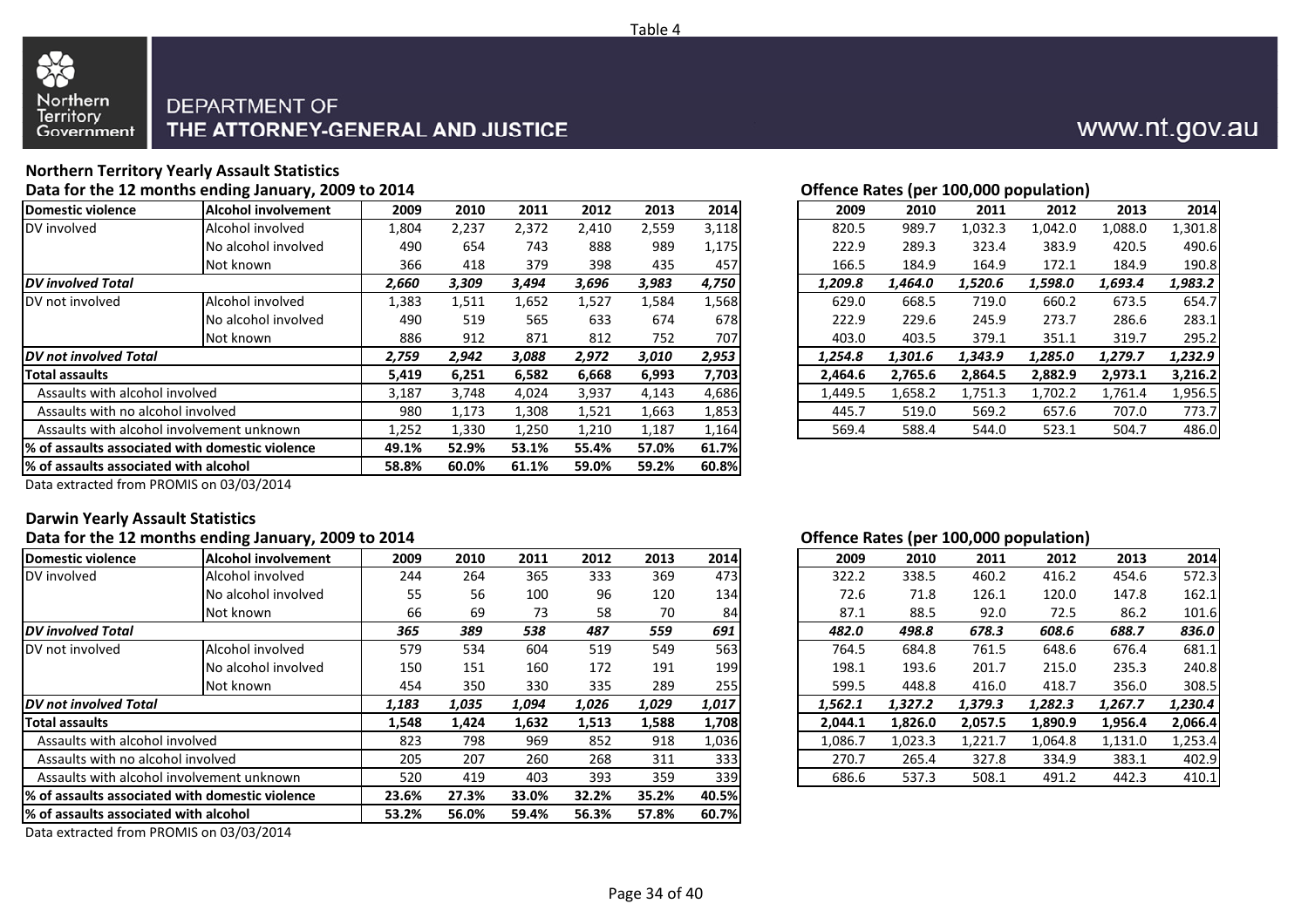



## **Palmerston Yearly Assault Statistics**

**Data for the 12 months ending January, 2009 to 2014**

| Domestic violence                         | Alcohol involvement                              | 2009  | 2010  | 2011  | 2012  | 2013  | 2014  | 2009    | 2010    | 2011    | 2012    | 2013    | 2014    |
|-------------------------------------------|--------------------------------------------------|-------|-------|-------|-------|-------|-------|---------|---------|---------|---------|---------|---------|
| DV involved                               | Alcohol involved                                 | 113   | 142   | 143   | 129   | 158   | 139   | 411.0   | 497.8   | 492.2   | 440.4   | 517.0   | 446.7   |
|                                           | No alcohol involved                              | 27    | 30    | 38    | 47    | 68    | 91    | 98.2    | 105.2   | 130.8   | 160.5   | 222.5   | 292.4   |
|                                           | Not known                                        | 22    | 31    | 32    | 31    | 23    | 37    | 80.0    | 108.7   | 110.1   | 105.8   | 75.3    | 118.9   |
| <b>DV</b> involved Total                  |                                                  | 162   | 203   | 213   | 207   | 249   | 267   | 589.2   | 711.7   | 733.1   | 706.7   | 814.8   | 858.1   |
| DV not involved                           | Alcohol involved                                 | 63    | 74    | 103   | 97    | 90    | 87    | 229.1   | 259.4   | 354.5   | 331.2   | 294.5   | 279.6   |
|                                           | No alcohol involved                              | 33    | 48    | 56    | 58    | 59    | 62    | 120.0   | 168.3   | 192.7   | 198.0   | 193.1   | 199.2   |
|                                           | Not known                                        | 102   | 79    | 88    | 75    | 88    | 64    | 371.0   | 277.0   | 302.9   | 256.1   | 288.0   | 205.7   |
| DV not involved Total                     |                                                  | 198   | 201   | 247   | 230   | 237   | 213   | 720.1   | 704.7   | 850.1   | 785.3   | 775.6   | 684.5   |
| <b>Total assaults</b>                     |                                                  | 360   | 404   | 460   | 437   | 486   | 480   | 1.309.3 | 1,416.4 | 1,583.2 | 1,492.0 | 1,590.4 | 1,542.6 |
| Assaults with alcohol involved            |                                                  | 176   | 216   | 246   | 226   | 248   | 226   | 640.1   | 757.3   | 846.7   | 771.6   | 811.6   | 726.3   |
| Assaults with no alcohol involved         |                                                  | 60    | 78    | 94    | 105   | 127   | 153   | 218.2   | 273.5   | 323.5   | 358.5   | 415.6   | 491.7   |
| Assaults with alcohol involvement unknown | 124                                              | 110   | 120   | 106   | 111   | 101   | 451.0 | 385.7   | 413.0   | 361.9   | 363.2   | 324.6   |         |
|                                           | 1% of assaults associated with domestic violence | 45.0% | 50.2% | 46.3% | 47.4% | 51.2% | 55.6% |         |         |         |         |         |         |
|                                           | % of assaults associated with alcohol            |       |       | 53.5% | 51.7% | 51.0% | 47.1% |         |         |         |         |         |         |
|                                           | $- - - - - - - -$                                |       |       |       |       |       |       |         |         |         |         |         |         |

| Offence Rates (per 100,000 population) |  |
|----------------------------------------|--|
|                                        |  |

|     |      |      |      |      |      |      |         |         | . .     |         |         |         |
|-----|------|------|------|------|------|------|---------|---------|---------|---------|---------|---------|
| 'nt | 2009 | 2010 | 2011 | 2012 | 2013 | 2014 | 2009    | 2010    | 2011    | 2012    | 2013    | 2014    |
|     | 113  | 142  | 143  | 129  | 158  | 139  | 411.0   | 497.8   | 492.2   | 440.4   | 517.0   | 446.7   |
| d   | 27   | 30   | 38   | 47   | 68   | 91   | 98.2    | 105.2   | 130.8   | 160.5   | 222.5   | 292.4   |
|     | 22   | 31   | 32   | 31   | 23   | 37   | 80.0    | 108.7   | 110.1   | 105.8   | 75.3    | 118.9   |
|     | 162  | 203  | 213  | 207  | 249  | 267  | 589.2   | 711.7   | 733.1   | 706.7   | 814.8   | 858.1   |
|     | 63   | 74   | 103  | 97   | 90   | 87   | 229.1   | 259.4   | 354.5   | 331.2   | 294.5   | 279.6   |
| d   | 33   | 48   | 56   | 58   | 59   | 62   | 120.0   | 168.3   | 192.7   | 198.0   | 193.1   | 199.2   |
|     | 102  | 79   | 88   | 75   | 88   | 64   | 371.0   | 277.0   | 302.9   | 256.1   | 288.0   | 205.7   |
|     | 198  | 201  | 247  | 230  | 237  | 213  | 720.1   | 704.7   | 850.1   | 785.3   | 775.6   | 684.5   |
|     | 360  | 404  | 460  | 437  | 486  | 480  | 1.309.3 | 1,416.4 | 1,583.2 | 1,492.0 | 1,590.4 | 1,542.6 |
|     | 176  | 216  | 246  | 226  | 248  | 226  | 640.1   | 757.3   | 846.7   | 771.6   | 811.6   | 726.3   |
|     | 60   | 78   | 94   | 105  | 127  | 153  | 218.2   | 273.5   | 323.5   | 358.5   | 415.6   | 491.7   |
|     | 124  | 110  | 120  | 106  | 111  | 101  | 451.0   | 385.7   | 413.0   | 361.9   | 363.2   | 324.6   |
|     |      |      |      |      |      |      |         |         |         |         |         |         |

Data extracted from PROMIS on 03/03/2014

## **Alice Springs Yearly Assault Statistics**

### **Data for the 12 months ending January, 2009 to 2014**

| Domestic violence                         | <b>Alcohol involvement</b>                       | 2009  | 2010  | 2011  | 2012  | 2013  | 2014            | 2009    | 2010    | 2011    | 2012    | 2013    | 2014    |
|-------------------------------------------|--------------------------------------------------|-------|-------|-------|-------|-------|-----------------|---------|---------|---------|---------|---------|---------|
| DV involved                               | Alcohol involved                                 | 530   | 656   | 767   | 702   | 805   | 957             | 1,929.7 | 2,337.2 | 2,701.0 | 2,464.1 | 2,813.9 | 3,285.2 |
|                                           | No alcohol involved                              | 47    | 73    | 83    | 90    | 94    | 95 <sub>1</sub> | 171.1   | 260.1   | 292.3   | 315.9   | 328.6   | 326.1   |
|                                           | Not known                                        | 107   | 138   | 101   | 125   | 128   | 112             | 389.6   | 491.7   | 355.7   | 438.8   | 447.4   | 384.5   |
| <b>DV</b> involved Total                  |                                                  | 684   | 867   | 951   | 917   | 1,027 | 1,164           | 2,490.4 | 3,088.9 | 3,348.9 | 3,218.8 | 3,589.9 | 3,995.7 |
| DV not involved                           | Alcohol involved                                 | 246   | 353   | 386   | 435   | 420   | 413             | 895.7   | 1,257.7 | 1,359.3 | L,526.9 | 1,468.1 | 1,417.7 |
|                                           | No alcohol involved                              | 72    | 74    | 105   | 127   | 106   | 137             | 262.1   | 263.6   | 369.8   | 445.8   | 370.5   | 470.3   |
|                                           | Not known                                        | 161   | 242   | 242   | 217   | 202   | 207             | 586.2   | 862.2   | 852.2   | 761.7   | 706.1   | 710.6   |
| <b>DV</b> not involved Total              |                                                  | 479   | 669   | 733   | 779   | 728   | 757             | 1,744.0 | 2,383.5 | 2,581.3 | 2,734.4 | 2,544.7 | 2,598.6 |
| <b>Total assaults</b>                     |                                                  | 1,163 | 1,536 | 1,684 | 1,696 | 1,755 | 1,921           | 4,234.3 | 5,472.4 | 5,930.2 | 5,953.2 | 6,134.6 | 6,594.3 |
| Assaults with alcohol involved            |                                                  | 776   | 1,009 | 1,153 | 1,137 | 1,225 | 1,370           | 2,825.3 | 3,594.8 | 4,060.3 | 3,991.0 | 4,282.0 | 4,702.9 |
| Assaults with no alcohol involved         |                                                  | 119   | 147   | 188   | 217   | 200   | 232             | 433.3   | 523.7   | 662.0   | 761.7   | 699.1   | 796.4   |
| Assaults with alcohol involvement unknown | 268                                              | 380   | 343   | 342   | 330   | 319   | 975.8           | 1,353.9 | 1,207.9 | 1,200.5 | 1,153.5 | 1,095.1 |         |
|                                           | l% of assaults associated with domestic violence |       | 56.4% | 56.5% | 54.1% | 58.5% | 60.6%           |         |         |         |         |         |         |
|                                           | 1% of assaults associated with alcohol           |       |       | 68.5% | 67.0% | 69.8% | 71.3%           |         |         |         |         |         |         |
|                                           |                                                  |       |       |       |       |       |                 |         |         |         |         |         |         |

Data extracted from PROMIS on 03/03/2014

### **Offence Rates (per 100,000 population)**

| 'nt | 2009  | 2010  | 2011  | 2012  | 2013  | 2014        | 2009    | 2010    | 2011    | 2012    | 2013    | 2014    |
|-----|-------|-------|-------|-------|-------|-------------|---------|---------|---------|---------|---------|---------|
|     | 530   | 656   | 767   | 702   | 805   | 957         | 1,929.7 | 2,337.2 | 2,701.0 | 2,464.1 | 2,813.9 | 3,285.2 |
| d   | 47    | 73    | 83    | 90    | 94    | 95          | 171.1   | 260.1   | 292.3   | 315.9   | 328.6   | 326.1   |
|     | 107   | 138   | 101   | 125   | 128   | <b>1121</b> | 389.6   | 491.7   | 355.7   | 438.8   | 447.4   | 384.5   |
|     | 684   | 867   | 951   | 917   | 1,027 | 1,164       | 2.490.4 | 3,088.9 | 3,348.9 | 3,218.8 | 3,589.9 | 3,995.7 |
|     | 246   | 353   | 386   | 435   | 420   | 413         | 895.7   | 1,257.7 | 1,359.3 | 1,526.9 | 1,468.1 | 1,417.7 |
| d   | 72    | 74    | 105   | 127   | 106   | 137         | 262.1   | 263.6   | 369.8   | 445.8   | 370.5   | 470.3   |
|     | 161   | 242   | 242   | 217   | 202   | 207         | 586.2   | 862.2   | 852.2   | 761.7   | 706.1   | 710.6   |
|     | 479   | 669   | 733   | 779   | 728   | 757         | 1,744.0 | 2,383.5 | 2,581.3 | 2,734.4 | 2,544.7 | 2,598.6 |
|     | 1,163 | 1,536 | 1,684 | 1,696 | 1,755 | 1,921       | 4.234.3 | 5,472.4 | 5,930.2 | 5,953.2 | 6,134.6 | 6,594.3 |
|     | 776   | 1,009 | 1,153 | 1,137 | 1,225 | 1,370       | 2,825.3 | 3,594.8 | 4,060.3 | 3,991.0 | 4,282.0 | 4,702.9 |
|     | 119   | 147   | 188   | 217   | 200   | 2321        | 433.3   | 523.7   | 662.0   | 761.7   | 699.1   | 796.4   |
|     | 268   | 380   | 343   | 342   | 330   | 319         | 975.8   | 1,353.9 | 1,207.9 | 1,200.5 | 1,153.5 | 1,095.1 |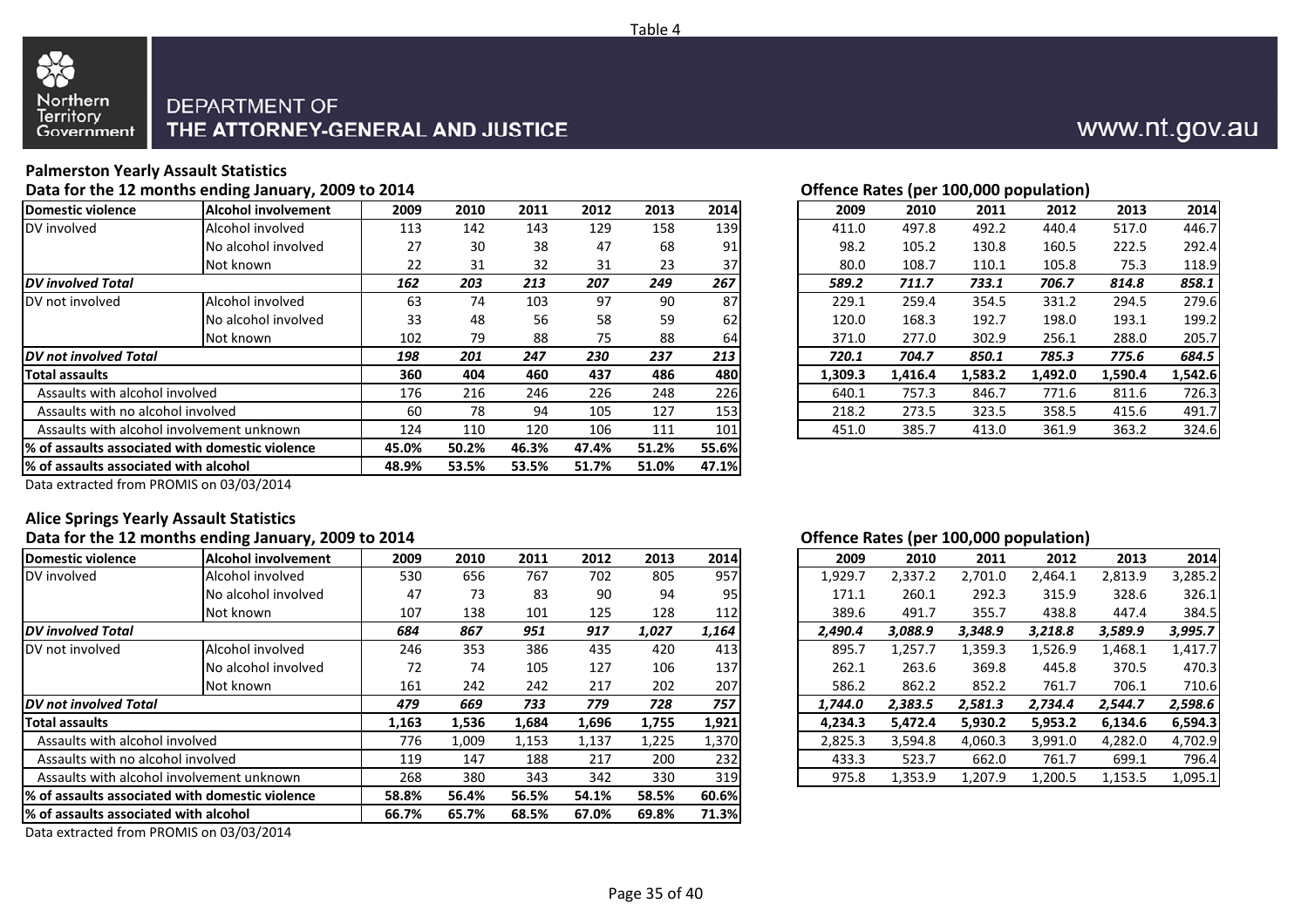

#### Northern<br>Territory **DEPARTMENT OF** THE ATTORNEY-GENERAL AND JUSTICE Government

## **Katherine Yearly Assault Statistics**

88

**Data for the 12 months ending January, 2009 to 2014**

| Domestic violence                                | <b>Alcohol involvement</b>             | 2009  | 2010  | 2011  | 2012  | 2013  | 2014  | 2009    | 2010    | 2011    | 2012    | 2013    | 2014    |
|--------------------------------------------------|----------------------------------------|-------|-------|-------|-------|-------|-------|---------|---------|---------|---------|---------|---------|
| DV involved                                      | Alcohol involved                       | 241   | 343   | 300   | 329   | 367   | 380   | 2,371.1 | 3,281.7 | 2,840.1 | 3,128.6 | 3,399.4 | 3,456.4 |
|                                                  | No alcohol involved                    | 42    | 38    | 29    | 29    | 45    | 31    | 413.2   | 363.6   | 274.5   | 275.8   | 416.8   | 282.0   |
|                                                  | Not known                              | 38    | 20    | 33    | 30    | 37    | 37    | 373.9   | 191.4   | 312.4   | 285.3   | 342.7   | 336.5   |
| <b>DV</b> involved Total                         |                                        | 321   | 401   | 362   | 388   | 449   | 448   | 3,158.2 | 3,836.6 | 3,427.1 | 3,689.6 | 4,158.9 | 4,074.9 |
| DV not involved                                  | Alcohol involved                       | 131   | 207   | 200   | 159   | 187   | 154   | 1,288.9 | 1,980.5 | 1,893.4 | 1,512.0 | 1,732.1 | 1,400.8 |
|                                                  | No alcohol involved                    | 29    | 34    | 26    | 31    | 38    | 17    | 285.3   | 325.3   | 246.1   | 294.8   | 352.0   | 154.6   |
|                                                  | Not known                              | 37    | 69    | 71    | 46    | 51    | 38    | 364.0   | 660.2   | 672.2   | 437.4   | 472.4   | 345.6   |
| <b>DV</b> not involved Total                     |                                        | 197   | 310   | 297   | 236   | 276   | 209   | 1,938.2 | 2,965.9 | 2,811.7 | 2,244.2 | 2,556.5 | 1,901.0 |
| Total assaults                                   |                                        | 518   | 711   | 659   | 624   | 725   | 657   | 5.096.4 | 6,802.5 | 6,238.8 | 5,933.8 | 6,715.5 | 5,976.0 |
| Assaults with alcohol involved                   |                                        | 372   | 550   | 500   | 488   | 554   | 534   | 3,660.0 | 5,262.2 | 4,733.5 | 4,640.5 | 5,131.5 | 4,857.2 |
| Assaults with no alcohol involved                |                                        | 71    | 72    | 55    | 60    | 83    | 48    | 698.5   | 688.9   | 520.7   | 570.6   | 768.8   | 436.6   |
| Assaults with alcohol involvement unknown        | 75                                     | 89    | 104   | 76    | 88    | 75    | 737.9 | 851.5   | 984.6   | 722.7   | 815.1   | 682.2   |         |
| 1% of assaults associated with domestic violence |                                        | 62.0% | 56.4% | 54.9% | 62.2% | 61.9% | 68.2% |         |         |         |         |         |         |
|                                                  | 1% of assaults associated with alcohol |       |       | 75.9% | 78.2% | 76.4% | 81.3% |         |         |         |         |         |         |
|                                                  |                                        |       |       |       |       |       |       |         |         |         |         |         |         |

| Offence Rates (per 100,000 population) |
|----------------------------------------|
|                                        |

| nt | 2009 | 2010 | 2011 | 2012 | 2013 | 2014 | 2009    | 2010    | 2011    | 2012    | 2013    | 2014    |
|----|------|------|------|------|------|------|---------|---------|---------|---------|---------|---------|
|    | 241  | 343  | 300  | 329  | 367  | 380  | 2,371.1 | 3,281.7 | 2,840.1 | 3,128.6 | 3,399.4 | 3,456.4 |
| d  | 42   | 38   | 29   | 29   | 45   | 31   | 413.2   | 363.6   | 274.5   | 275.8   | 416.8   | 282.0   |
|    | 38   | 20   | 33   | 30   | 37   | 37   | 373.9   | 191.4   | 312.4   | 285.3   | 342.7   | 336.5   |
|    | 321  | 401  | 362  | 388  | 449  | 448  | 3,158.2 | 3,836.6 | 3,427.1 | 3,689.6 | 4,158.9 | 4,074.9 |
|    | 131  | 207  | 200  | 159  | 187  | 154  | 1,288.9 | 1,980.5 | 1,893.4 | 1,512.0 | 1,732.1 | 1,400.8 |
| d  | 29   | 34   | 26   | 31   | 38   | 17   | 285.3   | 325.3   | 246.1   | 294.8   | 352.0   | 154.6   |
|    | 37   | 69   | 71   | 46   | 51   | 38   | 364.0   | 660.2   | 672.2   | 437.4   | 472.4   | 345.6   |
|    | 197  | 310  | 297  | 236  | 276  | 209  | 1,938.2 | 2,965.9 | 2,811.7 | 2,244.2 | 2,556.5 | 1,901.0 |
|    | 518  | 711  | 659  | 624  | 725  | 657  | 5.096.4 | 6,802.5 | 6,238.8 | 5,933.8 | 6,715.5 | 5,976.0 |
|    | 372  | 550  | 500  | 488  | 554  | 534  | 3,660.0 | 5,262.2 | 4,733.5 | 4,640.5 | 5,131.5 | 4,857.2 |
|    | 71   | 72   | 55   | 60   | 83   | 48   | 698.5   | 688.9   | 520.7   | 570.6   | 768.8   | 436.6   |
|    | 75   | 89   | 104  | 76   | 88   | 75   | 737.9   | 851.5   | 984.6   | 722.7   | 815.1   | 682.2   |
|    |      |      |      |      |      |      |         |         |         |         |         |         |

Data extracted from PROMIS on 03/03/2014

## **Tennant Creek Yearly Assault Statistics**

### **Data for the 12 months ending January, 2009 to 2014**

| Domestic violence                         | Alcohol involvement                             | 2009  | 2010  | 2011  | 2012  | 2013  | 2014            | 2009     | 2010     | 2011     | 2012     | 2013     | 2014     |
|-------------------------------------------|-------------------------------------------------|-------|-------|-------|-------|-------|-----------------|----------|----------|----------|----------|----------|----------|
| DV involved                               | Alcohol involved                                | 226   | 254   | 267   | 300   | 253   | 443             | 6,490.5  | 7,205.7  | 7,548.8  | 8,539.7  | 7,086.8  | 12,183.7 |
|                                           | No alcohol involved                             | 23    | 26    | 31    | 57    | 33    | 60              | 660.5    | 737.6    | 876.4    | L,622.5  | 924.4    | 1,650.2  |
|                                           | Not known                                       | 28    | 28    | 34    | 21    | 17    | 27              | 804.1    | 794.3    | 961.3    | 597.8    | 476.2    | 742.6    |
| <b>DV</b> involved Total                  |                                                 | 277   | 308   | 332   | 378   | 303   | 530             | 7,955.2  | 8,737.6  | 9,386.5  | 10.760.0 | 8,487.4  | 14,576.5 |
| DV not involved                           | Alcohol involved                                | 88    | 97    | 112   | 93    | 103   | 119             | 2,527.3  | 2,751.8  | 3,166.5  | 2,647.3  | 2,885.2  | 3,272.8  |
|                                           | No alcohol involved                             | 20    | 19    | 18    | 19    | 22    | 24              | 574.4    | 539.0    | 508.9    | 540.8    | 616.2    | 660.1    |
|                                           | Not known                                       | 31    | 38    | 24    | 29    | 14    | 18 <sub>l</sub> | 890.3    | 1.078.0  | 678.5    | 825.5    | 392.2    | 495.0    |
| <b>DV</b> not involved Total              |                                                 | 139   | 154   | 154   | 141   | 139   | 161             | 3,992.0  | 4,368.8  | 4,354.0  | 4,013.7  | 3,893.6  | 4,427.9  |
| Total assaults                            |                                                 | 416   | 462   | 486   | 519   | 442   | 691             | 11,947.2 | 13,106.4 | 13,740.5 | 14,773.7 | 12,381.0 | 19,004.4 |
| Assaults with alcohol involved            |                                                 | 314   | 351   | 379   | 393   | 356   | 562             | 9,017.8  | 9,957.4  | 10,715.3 | 11,187.0 | 9,972.0  | 15,456.5 |
| Assaults with no alcohol involved         |                                                 | 43    | 45    | 49    | 76    | 55    | 84              | 1,234.9  | 1,276.6  | 1,385.4  | 2,163.4  | 1,540.6  | 2,310.2  |
| Assaults with alcohol involvement unknown | 59                                              | 66    | 58    | 50    | 31    | 45    | 1,694.4         | 1,872.3  | 1,639.8  | 1,423.3  | 868.3    | 1,237.6  |          |
|                                           | % of assaults associated with domestic violence | 66.6% | 66.7% | 68.3% | 72.8% | 68.6% | 76.7%           |          |          |          |          |          |          |
|                                           | 1% of assaults associated with alcohol          |       | 76.0% | 78.0% | 75.7% | 80.5% | 81.3%           |          |          |          |          |          |          |
|                                           | $\frac{1}{2}$<br>an lon long                    |       |       |       |       |       |                 |          |          |          |          |          |          |

#### Data extracted from PROMIS on 03/03/2014

### **Offence Rates (per 100,000 population)**

| nt | 2009 | 2010 | 2011 | 2012 | 2013 | 2014 | 2009     | 2010     | 2011     | 2012     | 2013     | 2014     |
|----|------|------|------|------|------|------|----------|----------|----------|----------|----------|----------|
|    | 226  | 254  | 267  | 300  | 253  | 443  | 6,490.5  | 7,205.7  | 7,548.8  | 8,539.7  | 7,086.8  | 12,183.7 |
| d  | 23   | 26   | 31   | 57   | 33   | 60   | 660.5    | 737.6    | 876.4    | 1,622.5  | 924.4    | 1,650.2  |
|    | 28   | 28   | 34   | 21   | 17   | 27   | 804.1    | 794.3    | 961.3    | 597.8    | 476.2    | 742.6    |
|    | 277  | 308  | 332  | 378  | 303  | 530  | 7,955.2  | 8,737.6  | 9,386.5  | 10,760.0 | 8,487.4  | 14,576.5 |
|    | 88   | 97   | 112  | 93   | 103  | 119  | 2,527.3  | 2,751.8  | 3,166.5  | 2,647.3  | 2,885.2  | 3,272.8  |
| d  | 20   | 19   | 18   | 19   | 22   | 24   | 574.4    | 539.0    | 508.9    | 540.8    | 616.2    | 660.1    |
|    | 31   | 38   | 24   | 29   | 14   | 18   | 890.3    | 1,078.0  | 678.5    | 825.5    | 392.2    | 495.0    |
|    | 139  | 154  | 154  | 141  | 139  | 161  | 3.992.0  | 4.368.8  | 4,354.0  | 4,013.7  | 3,893.6  | 4,427.9  |
|    | 416  | 462  | 486  | 519  | 442  | 691  | 11,947.2 | 13.106.4 | 13.740.5 | 14,773.7 | 12,381.0 | 19,004.4 |
|    | 314  | 351  | 379  | 393  | 356  | 562  | 9.017.8  | 9,957.4  | 10.715.3 | 11,187.0 | 9,972.0  | 15,456.5 |
|    | 43   | 45   | 49   | 76   | 55   | 84   | 1.234.9  | 1.276.6  | 1.385.4  | 2,163.4  | 1,540.6  | 2,310.2  |
|    | 59   | 66   | 58   | 50   | 31   | 45   | 1.694.4  | 1.872.3  | 1,639.8  | 1,423.3  | 868.3    | 1,237.6  |

# www.nt.gov.au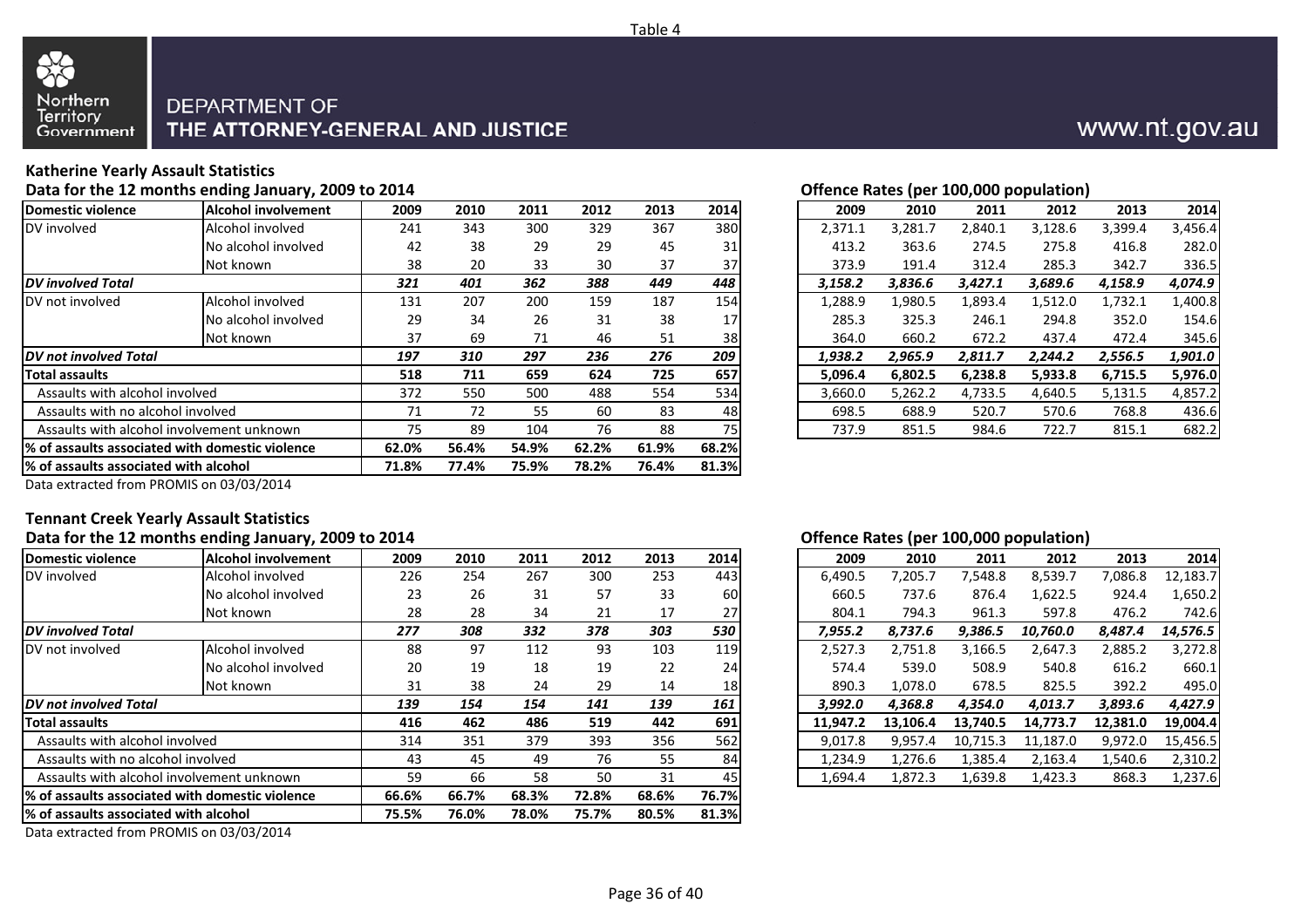



## **Nhulunbuy Yearly Assault Statistics**

**Data for the 12 months ending January, 2009 to 2014**

| Domestic violence                                | <b>Alcohol involvement</b>             | 2009  | 2010  | 2011  | 2012  | 2013  | 2014  | 2009    | 2010    | 2011    | 2012    | 2013    | 2014    |
|--------------------------------------------------|----------------------------------------|-------|-------|-------|-------|-------|-------|---------|---------|---------|---------|---------|---------|
| DV involved                                      | Alcohol involved                       | 45    | 28    | 25    | 41    | 28    | 43    | 969.6   | 598.5   | 537.3   | 909.3   | 628.5   | 947.8   |
|                                                  | No alcohol involved                    |       |       |       | 3     | 12    | 27    | 21.5    | 64.1    | 150.4   | 66.5    | 269.4   | 595.1   |
|                                                  | Not known                              |       |       |       |       |       |       | 86.2    | 106.9   | 43.0    | 110.9   | 22.4    | 66.1    |
| <b>DV</b> involved Total                         |                                        | 50    | 36    | 34    | 49    | 41    | 73    | 1,077.4 | 769.6   | 730.7   | 1,086.7 | 920.3   | 1,609.0 |
| DV not involved                                  | Alcohol involved                       | 69    | 43    | 32    | 37    | 32    | 28    | 1,486.7 | 919.2   | 687.7   | 820.6   | 718.3   | 617.1   |
|                                                  | No alcohol involved                    | 10    | b     | 4     | 5     | 3     |       | 215.5   | 128.3   | 86.0    | 110.9   | 67.3    | 44.1    |
|                                                  | Not known                              | 19    | 11    | 13    | 18    | 8     |       | 409.4   | 235.1   | 279.4   | 399.2   | 179.6   | 44.1    |
| <b>DV</b> not involved Total                     |                                        | 98    | 60    | 49    | 60    | 43    | 32    | 2,111.6 | 1,282.6 | 1,053.1 | 1,330.7 | 965.2   | 705.3   |
| Total assaults                                   |                                        | 148   | 96    | 83    | 109   | 84    | 105   | 3.189.0 | 2,052.2 | 1,783.8 | 2,417.4 | 1,885.5 | 2,314.3 |
| Assaults with alcohol involved                   |                                        | 114   | 71    | 57    | 78    | 60    | 71    | 2,456.4 | 1,517.7 | 1,225.0 | 1,729.9 | 1,346.8 | 1,564.9 |
| Assaults with no alcohol involved                |                                        | 11    | q     | 11    | 8     | 15    | 29    | 237.0   | 192.4   | 236.4   | 177.4   | 336.7   | 639.2   |
| Assaults with alcohol involvement unknown        | 23                                     | 16    | 15    | 23    | 9     |       | 495.6 | 342.0   | 322.4   | 510.1   | 202.0   | 110.2   |         |
| 1% of assaults associated with domestic violence |                                        | 33.8% | 37.5% | 41.0% | 45.0% | 48.8% | 69.5% |         |         |         |         |         |         |
|                                                  | 1% of assaults associated with alcohol |       |       | 68.7% | 71.6% | 71.4% | 67.6% |         |         |         |         |         |         |
|                                                  |                                        |       |       |       |       |       |       |         |         |         |         |         |         |

### **Offence Rates (per 100,000 population)**

|     |      |      |      |      |      |      |         |         | . .     |         |         |         |
|-----|------|------|------|------|------|------|---------|---------|---------|---------|---------|---------|
| 'nt | 2009 | 2010 | 2011 | 2012 | 2013 | 2014 | 2009    | 2010    | 2011    | 2012    | 2013    | 2014    |
|     | 45   | 28   | 25   | 41   | 28   | 43   | 969.6   | 598.5   | 537.3   | 909.3   | 628.5   | 947.8   |
| d   |      | 3    |      | 3    | 12   | 27   | 21.5    | 64.1    | 150.4   | 66.5    | 269.4   | 595.1   |
|     | 4    | 5    |      |      |      |      | 86.2    | 106.9   | 43.0    | 110.9   | 22.4    | 66.1    |
|     | 50   | 36   | 34   | 49   | 41   | 73   | 1,077.4 | 769.6   | 730.7   | 1,086.7 | 920.3   | 1,609.0 |
|     | 69   | 43   | 32   | 37   | 32   | 28   | 1,486.7 | 919.2   | 687.7   | 820.6   | 718.3   | 617.1   |
| ď   | 10   | 6    | 4    | 5.   |      |      | 215.5   | 128.3   | 86.0    | 110.9   | 67.3    | 44.1    |
|     | 19   | 11   | 13   | 18   | 8    |      | 409.4   | 235.1   | 279.4   | 399.2   | 179.6   | 44.1    |
|     | 98   | 60   | 49   | 60   | 43   | 32   | 2,111.6 | 1,282.6 | 1,053.1 | 1,330.7 | 965.2   | 705.3   |
|     | 148  | 96   | 83   | 109  | 84   | 105  | 3,189.0 | 2,052.2 | 1,783.8 | 2.417.4 | 1,885.5 | 2,314.3 |
|     | 114  | 71   | 57   | 78   | 60   | 71   | 2,456.4 | 1,517.7 | 1,225.0 | 1,729.9 | 1,346.8 | 1,564.9 |
|     | 11   | 9    | 11   | 8    | 15   | 29   | 237.0   | 192.4   | 236.4   | 177.4   | 336.7   | 639.2   |
|     | 23   | 16   | 15   | 23   | 9    |      | 495.6   | 342.0   | 322.4   | 510.1   | 202.0   | 110.2   |
|     |      |      |      |      |      |      |         |         |         |         |         |         |

Data extracted from PROMIS on 03/03/2014

### **NT Balance Yearly Assault Statistics**

### **Data for the 12 months ending January, 2009 to 2014**

| Domestic violence                                | <b>Alcohol involvement</b> | 2009  | 2010  | 2011  | 2012  | 2013  | 2014  | 2009    | 2010    | 2011    | 2012    | 2013    | 2014    |
|--------------------------------------------------|----------------------------|-------|-------|-------|-------|-------|-------|---------|---------|---------|---------|---------|---------|
| DV involved                                      | Alcohol involved           | 405   | 550   | 505   | 576   | 579   | 683   | 571.3   | 755.5   | 680.1   | 768.4   | 761.4   | 882.0   |
|                                                  | No alcohol involved        | 295   | 428   | 455   | 566   | 617   | 737   | 416.1   | 587.9   | 612.8   | 755.1   | 811.3   | 951.7   |
|                                                  | Not known                  | 101   | 127   | 104   | 128   | 159   | 157   | 142.5   | 174.5   | 140.1   | 170.8   | 209.1   | 202.7   |
| <b>DV</b> involved Total                         |                            | 801   | 1,105 | 1,064 | 1,270 | 1,355 | 1,577 | 1,129.9 | 1,517.9 | 1,432.9 | 1,694.2 | 1,781.8 | 2,036.5 |
| DV not involved                                  | Alcohol involved           | 207   | 203   | 215   | 187   | 203   | 204   | 292.0   | 278.9   | 289.5   | 249.5   | 266.9   | 263.4   |
|                                                  | No alcohol involved        | 176   | 187   | 196   | 221   | 255   | 237   | 248.3   | 256.9   | 264.0   | 294.8   | 335.3   | 306.1   |
|                                                  | Not known                  | 82    | 123   | 103   | 92    | 100   | 123   | 115.7   | 169.0   | 138.7   | 122.7   | 131.5   | 158.8   |
| <b>DV</b> not involved Total                     |                            | 465   | 513   | 514   | 500   | 558   | 564   | 655.9   | 704.7   | 692.2   | 667.0   | 733.7   | 728.3   |
| <b>Total assaults</b>                            |                            | 1,266 | 1,618 | 1,578 | 1,770 | 1,913 | 2,141 | 1,785.8 | 2,222.6 | 2,125.1 | 2,361.2 | 2,515.5 | 2,764.8 |
| Assaults with alcohol involved                   |                            | 612   | 753   | 720   | 763   | 782   | 887   | 863.3   | 1,034.4 | 969.6   | 1,017.9 | 1,028.3 | 1,145.4 |
| Assaults with no alcohol involved                |                            | 471   | 615   | 651   | 787   | 872   | 974   | 664.4   | 844.8   | 876.7   | 1,049.9 | 1,146.6 | 1,257.8 |
| Assaults with alcohol involvement unknown        | 183                        | 250   | 207   | 220   | 259   | 280   | 258.1 | 343.4   | 278.8   | 293.5   | 340.6   | 361.6   |         |
| l% of assaults associated with domestic violence | 63.3%                      | 68.3% | 67.4% | 71.8% | 70.8% | 73.7% |       |         |         |         |         |         |         |
| 1% of assaults associated with alcohol           | 48.3%                      | 46.5% | 45.6% | 43.1% | 40.9% | 41.4% |       |         |         |         |         |         |         |
|                                                  |                            |       |       |       |       |       |       |         |         |         |         |         |         |

Data extracted from PROMIS on 03/03/2014

### **Offence Rates (per 100,000 population)**

| 19             | 2010  | 2011  | 2012  | 2013  | 2014  | 2009    | 2010    | 2011    | 2012    | 2013    | 2014    |
|----------------|-------|-------|-------|-------|-------|---------|---------|---------|---------|---------|---------|
| )5             | 550   | 505   | 576   | 579   | 683   | 571.3   | 755.5   | 680.1   | 768.4   | 761.4   | 882.0   |
| 15             | 428   | 455   | 566   | 617   | 737   | 416.1   | 587.9   | 612.8   | 755.1   | 811.3   | 951.7   |
| )1             | 127   | 104   | 128   | 159   | 157   | 142.5   | 174.5   | 140.1   | 170.8   | 209.1   | 202.7   |
| 1              | 1,105 | 1.064 | 1.270 | 1,355 | 1,577 | 1.129.9 | 1.517.9 | 1.432.9 | 1.694.2 | 1.781.8 | 2,036.5 |
| 17             | 203   | 215   | 187   | 203   | 204   | 292.0   | 278.9   | 289.5   | 249.5   | 266.9   | 263.4   |
| 76             | 187   | 196   | 221   | 255   | 237   | 248.3   | 256.9   | 264.0   | 294.8   | 335.3   | 306.1   |
| 32             | 123   | 103   | 92    | 100   | 123   | 115.7   | 169.0   | 138.7   | 122.7   | 131.5   | 158.8   |
| 5              | 513   | 514   | 500   | 558   | 564   | 655.9   | 704.7   | 692.2   | 667.0   | 733.7   | 728.3   |
| òć             | 1,618 | 1,578 | 1,770 | 1,913 | 2,141 | 1.785.8 | 2.222.6 | 2,125.1 | 2.361.2 | 2.515.5 | 2,764.8 |
| $\overline{2}$ | 753   | 720   | 763   | 782   | 887   | 863.3   | 1,034.4 | 969.6   | 1.017.9 | 1,028.3 | 1,145.4 |
|                | 615   | 651   | 787   | 872   | 974   | 664.4   | 844.8   | 876.7   | 1,049.9 | 1,146.6 | 1,257.8 |
| 33             | 250   | 207   | 220   | 259   | 280   | 258.1   | 343.4   | 278.8   | 293.5   | 340.6   | 361.6   |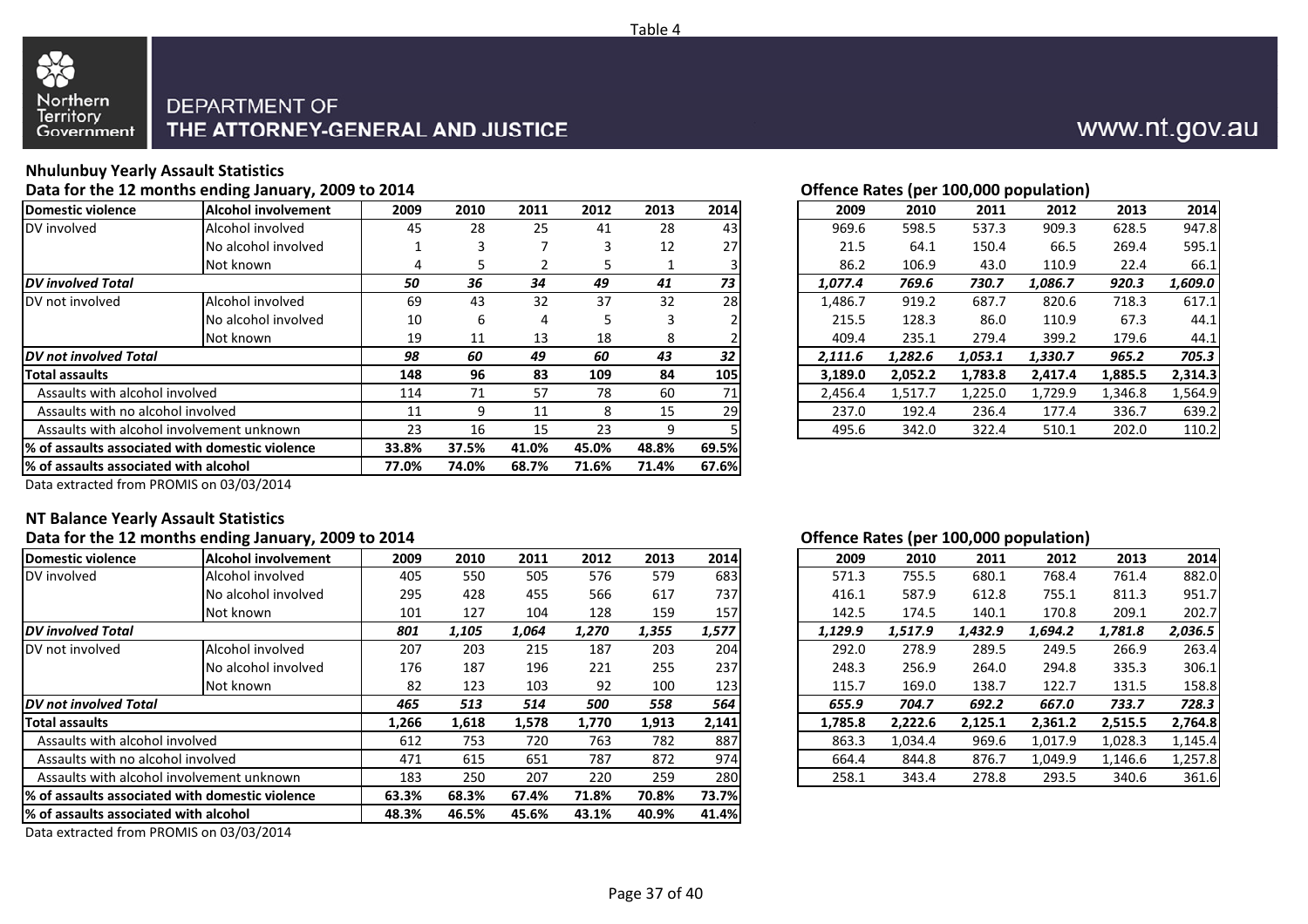

**Northern Territory Crime StatisticsData through January 2014**

33

| Assault                                            | The direct (and immediate/confrontational) infliction of force, injury or violence upon a person or the threat of such force,<br>injury or violence where there is an apprehension that the threat could be enacted, excluding offences of a sexual nature.                                                                                |
|----------------------------------------------------|--------------------------------------------------------------------------------------------------------------------------------------------------------------------------------------------------------------------------------------------------------------------------------------------------------------------------------------------|
| Actual Break-in                                    | Gaining unlawful entry, either forced or unforced, to a dwelling or other premises.                                                                                                                                                                                                                                                        |
| Attempted Break-in                                 | Attempting but failing to gain unlawful entry to a dwelling or other premises.                                                                                                                                                                                                                                                             |
| <b>Attempted Murder</b>                            | Attempted, unlawful intentional killing of another person, where death did not actually result.                                                                                                                                                                                                                                            |
| Break-in                                           | Unlawful entry with intent of dwellings and other premises (excludes trespassing). Includes actual and attempted break-<br>lins.                                                                                                                                                                                                           |
| Domestic Violence                                  | Domestic violence includes any of the following conduct committed by a person against someone with whom the person<br>is in a domestic relationship: conduct causing harm (such as sexual or other assault), damaging property, intimidation or<br>stalking, economic abuse or attempting or threatening to commit these types of actions. |
| <b>Driving Causing Death</b>                       | In the Northern Territory, this offence group is used for hit and run offences resulting in death. Other traffic-related<br>deaths are categorised as dangerous or negligent acts endangering persons.                                                                                                                                     |
| <b>Homicide and Related</b><br><b>Offences</b>     | The actual or attempted unlawful killing of a person, including murder, manslaughter, attempted murder and driving<br>causing death.                                                                                                                                                                                                       |
| Illegal Use of Motor Vehicle                       | The taking of a vehicle illegally and without permission, with the intent of temporarily depriving the owner or possessor of<br>its use.                                                                                                                                                                                                   |
| Manslaughter                                       | Unlawful killing of another person without the intent to kill or with impaired capacity of one's mind.                                                                                                                                                                                                                                     |
| Motor Vehicle Theft and<br><b>Related Offences</b> | Includes illegal use of motor vehicle, theft of a motor vehicle and theft of motor vehicle parts or contents.                                                                                                                                                                                                                              |
| Murder                                             | Unlawful intentional killing of another person.                                                                                                                                                                                                                                                                                            |
| Non-Assaultive Sexual<br><b>Offences</b>           | Offences of a sexual nature that do not involve physical contact or intended contact, and where the victim does not give<br>consent, gives consent as a result of intimidation or deception, or consent is proscribed. Includes child pornography,<br>voyeurism and wilful exposure.                                                       |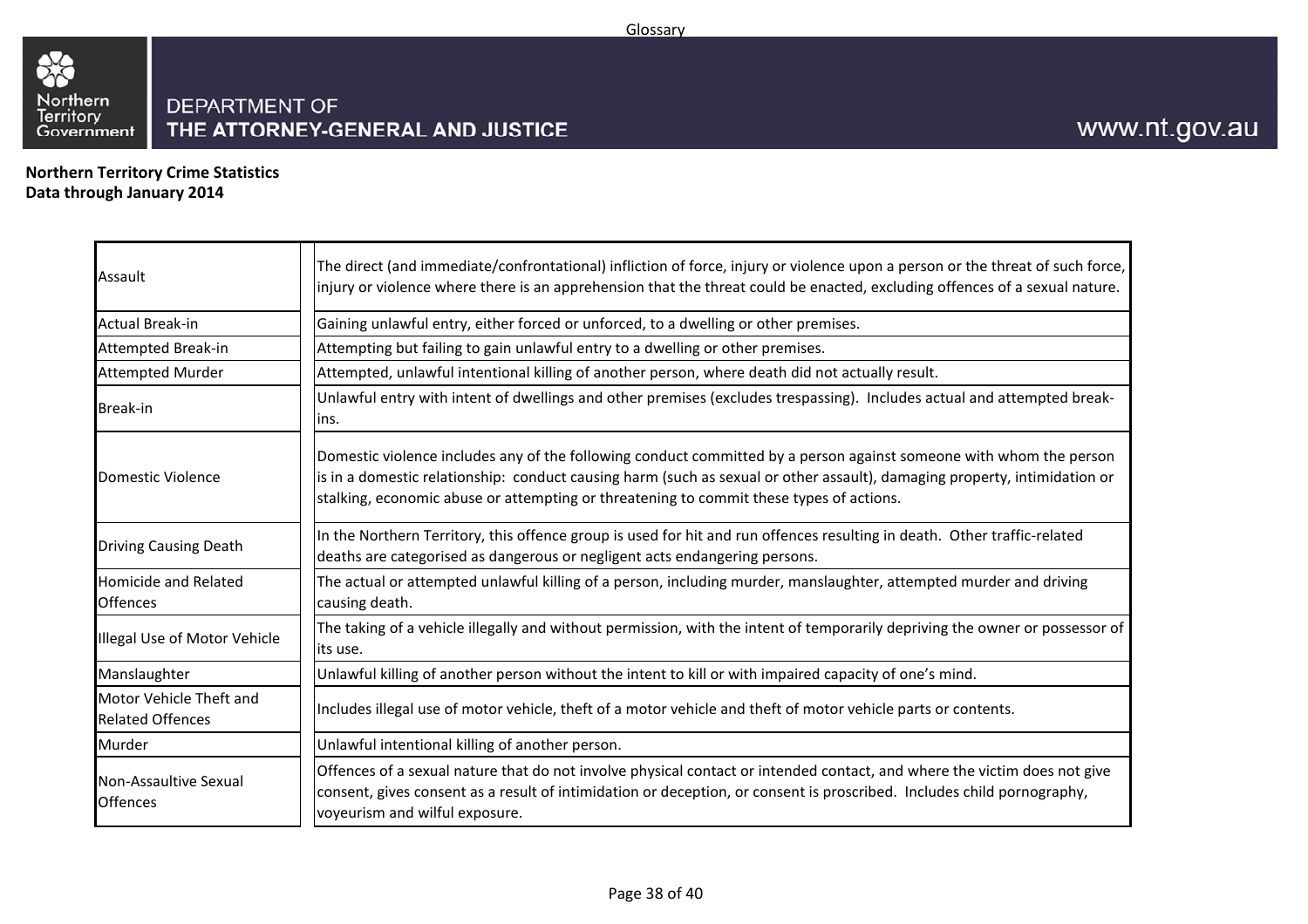

## **Northern Territory Crime StatisticsData through January 2014**

33

| Northern Territory Balance                  | The Northern Territory Balance is the area of the Northern Territory that lies outside of the six urban centres of Darwin,<br>Palmerston, Alice Springs, Katherine, Tennant Creek and Nhulunbuy.                                                |
|---------------------------------------------|-------------------------------------------------------------------------------------------------------------------------------------------------------------------------------------------------------------------------------------------------|
| Offence                                     | An action that contravenes an act of law in force in the Northern Territory or the Commonwealth.                                                                                                                                                |
| Theft and Related Offences                  | A broad category involving the unlawful taking or obtaining of money, goods or services without the use of force, or the<br>receipt or handling of stolen money or goods. Includes offences such as stealing and shoplifting.                   |
| <b>Property Damage</b>                      | The unlawful destruction, damage, or defacement of property, including vandalism, graffiti and interfering with a motor<br>vehicle causing damage.                                                                                              |
| Robbery                                     | A broad category involving theft of property with the use or threat of immediate force.                                                                                                                                                         |
| Sexual Assault                              | Physical contact or intended contact of a sexual nature where the victim does not give consent, gives consent as a result of<br>intimidation or deception, or consent is proscribed. Includes rape (actual, intended and attempted) and incest. |
| Theft of Motor Vehicle Parts<br>or Contents | The taking of parts or contents from a motor vehicle illegally and without permission.                                                                                                                                                          |

Definitions are based on the Australian and New Zealand Standard Offence Classification system of 2011, published by the Australian Bureau of Statistics.